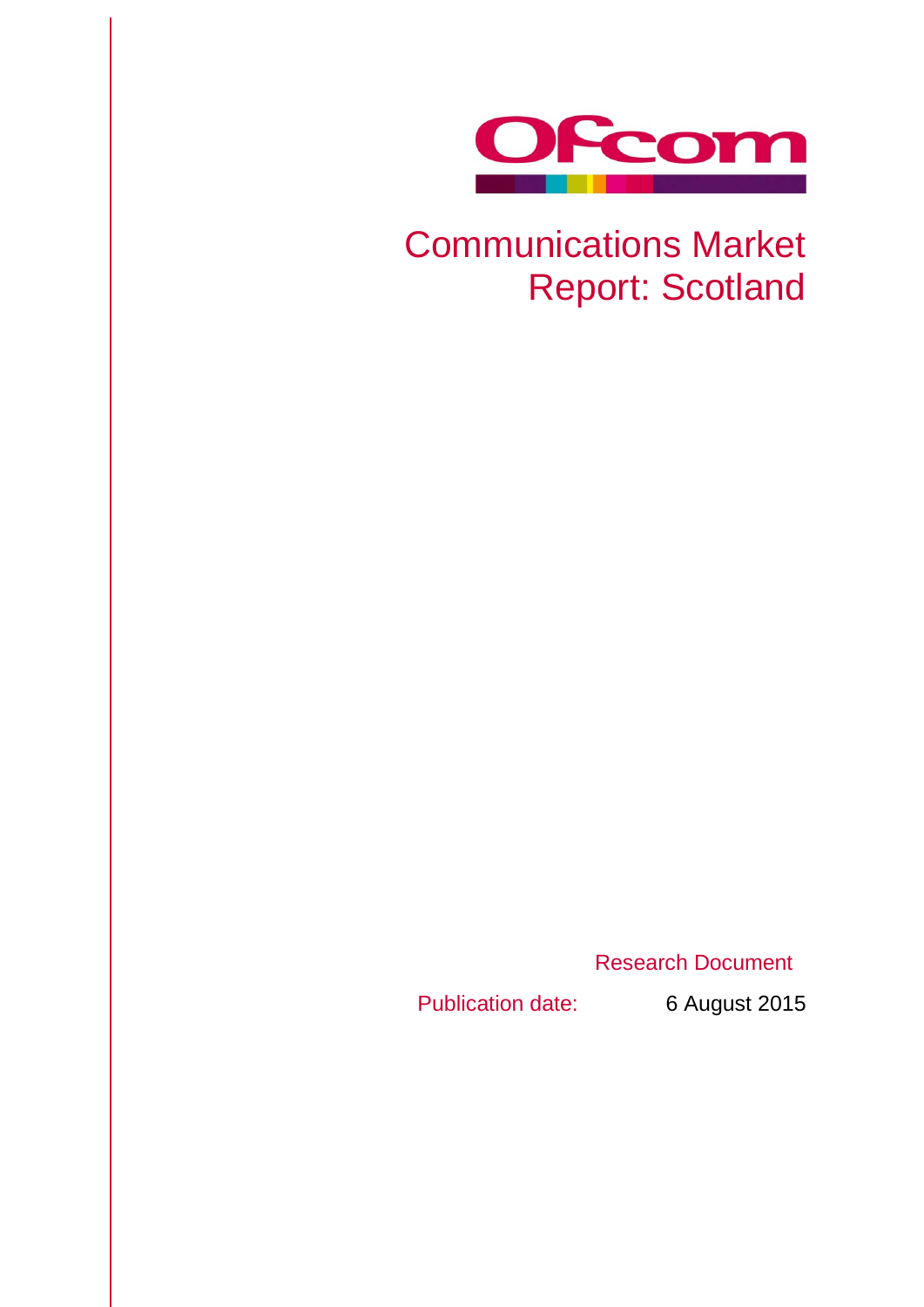# About this document

The report contains statistics and analysis of the Scotland communications sector and is a reference for industry, stakeholders and consumers. It also provides context to the work Ofcom undertakes in furthering the interests of consumers and citizens in the markets we regulate.

The report contains data and analysis on broadcast television and radio, fixed and mobile telephony, internet take-up and consumption and post.

We publish this report to support Ofcom's regulatory goal to research markets constantly and to remain at the forefront of technological understanding. It also fulfils the requirements on Ofcom under Section 358 of the Communications Act 2003 to publish an annual factual and statistical report. It also addresses the requirement to undertake and make public our consumer research (as set out in Sections 14 and 15 of the same Act).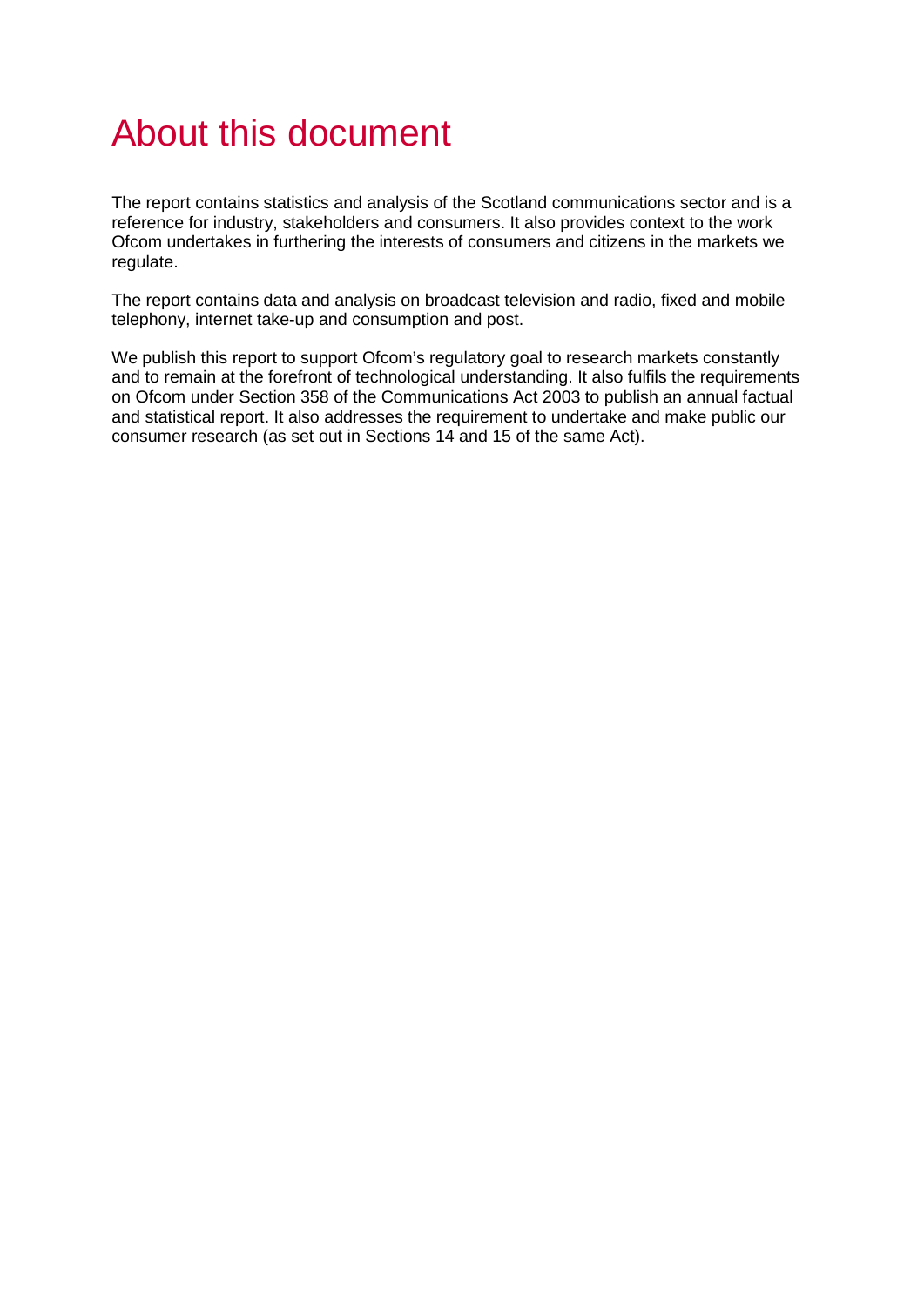# Introduction

This is Ofcom's tenth annual review of communications markets in Scotland, offering an overview of the take-up and use of communications services across the nation.

The report reveals the impact of the two major events of the year – the XX Commonwealth Games held in Glasgow and the Scottish Independence Referendum. Largely as a result, money spent on programmes for viewers in Scotland increased substantially – particularly on current affairs. It's worth noting that spending on Gaelic language programming also went up.

However, the evidence shows that people in Scotland are becoming less and less likely to watch content on TV at the time it is transmitted. Catch-up viewing is becoming increasingly popular.

As in previous years, we analyse the trends for broadband take-up in Glasgow. The fact that overall internet access has gone up, by nine percentage points in a year when access via mobile devices is included, is a positive finding.

In last year's *Communications Market Report* we noted that Scotland was becoming a more connected nation. There are signs of this continuing; the increases both in 4G service takeup and in tablet ownership are particularly noteworthy.

For radio, digital listening increased by only a small extent. However, over a third of all listening in Scotland is through a digital platform.

The section on post shows that people in Scotland are more likely than people in the other nations to send personal mail, and they continue to have high levels of satisfaction with Royal Mail.

The information set out in this report does not represent any proposal or conclusion by Ofcom in respect of the current or future definition of markets. Nor does it represent any proposal or conclusion about the assessment of significant market power for the purpose of the Communications Act 2003, the Competition Act 1998 or any other relevant legislation.

The full data set and charts are available in a searchable resource, which can be found at [www.ofcom.org.uk/cmrscotland.](http://www.ofcom.org.uk/cmrscotland) Companion reports for the UK and each of the nations can be found at [www.ofcom.org.uk/cmr.](http://www.ofcom.org.uk/cmr)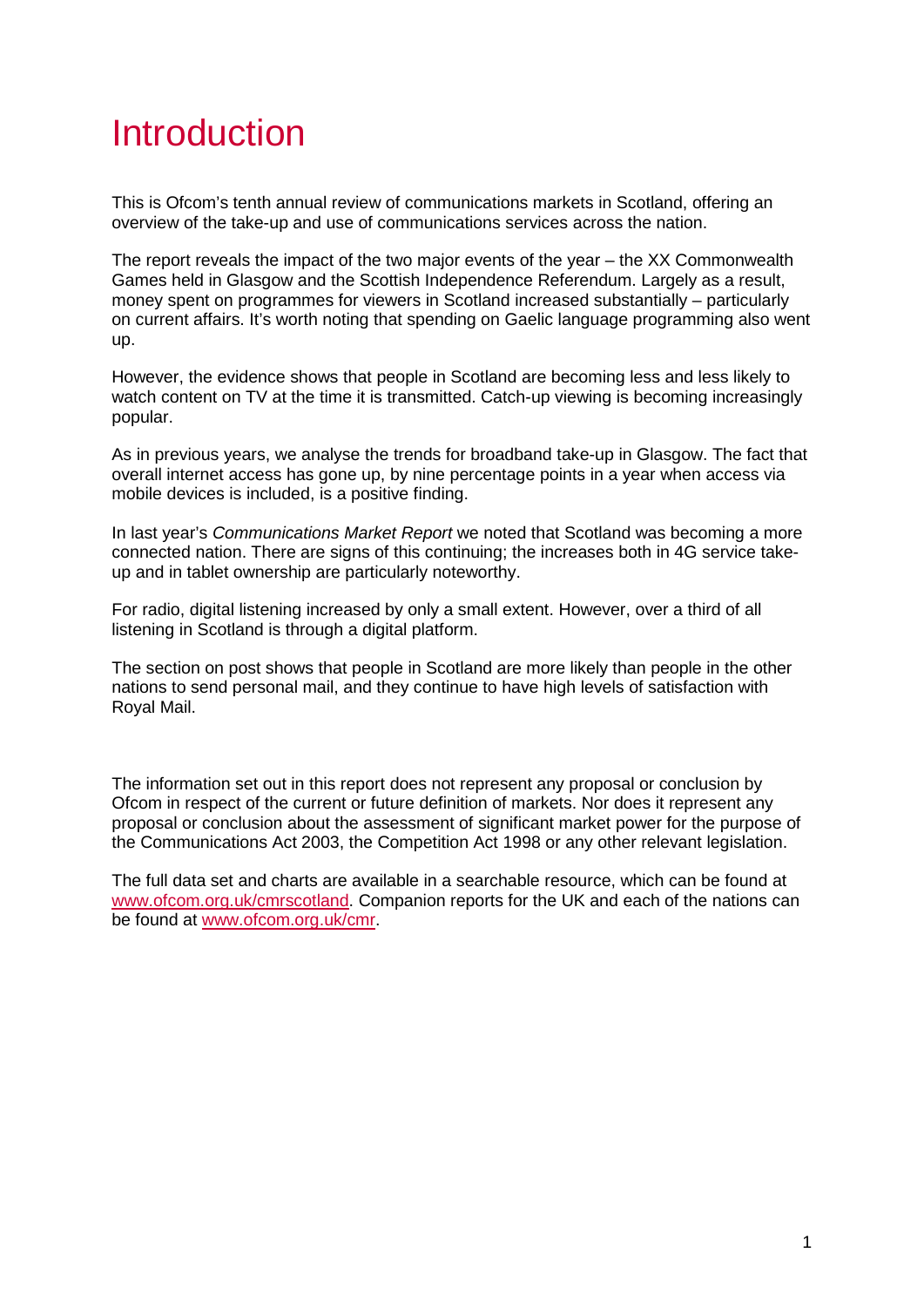# **Contents**

|                                        | Introduction                                                                                                                                                                                                                 | 1                                |  |  |  |
|----------------------------------------|------------------------------------------------------------------------------------------------------------------------------------------------------------------------------------------------------------------------------|----------------------------------|--|--|--|
| Setting the scene                      |                                                                                                                                                                                                                              |                                  |  |  |  |
| Key facts about Scotland               |                                                                                                                                                                                                                              |                                  |  |  |  |
| 1                                      | Scotland's communications market                                                                                                                                                                                             | 5                                |  |  |  |
| 1.1<br>1.2<br>1.3<br>1.4<br>1.5        | Key findings for Scotland<br>Social communication online<br>Social media<br>Changes in audio-visual consumption in Scotland<br>Analysis of fixed broadband take-up in Glasgow                                                | 5<br>11<br>17<br>21<br>26        |  |  |  |
| 2                                      | Television and audio-visual content                                                                                                                                                                                          | 33                               |  |  |  |
| 2.1<br>2.2<br>2.3<br>2.4<br>2.5<br>2.6 | Recent developments in Scotland<br>Digital television take-up in Scotland<br><b>Broadcast television content</b><br>TV programming for viewers in Scotland<br>Gaelic-language programming<br>PSB television quota compliance | 33<br>34<br>37<br>43<br>48<br>49 |  |  |  |
| 3                                      | Radio and audio content                                                                                                                                                                                                      | 53                               |  |  |  |
| 3.1<br>3.2<br>3.3<br>3.4<br>3.5<br>3.6 | Recent developments in Scotland<br>Radio station availability<br>DAB coverage<br>Patterns of listening to audio content<br>Digital radio set ownership and listening<br>The radio industry                                   | 53<br>54<br>54<br>55<br>57<br>59 |  |  |  |
| 4                                      | Telecoms and networks                                                                                                                                                                                                        | 61                               |  |  |  |
| 4.1<br>4.2<br>4.3<br>4.4<br>4.5        | Recent developments in Scotland<br>Availability of fixed broadband services<br>Mobile network coverage<br>Service take-up<br>Satisfaction with telecoms services                                                             | 61<br>62<br>67<br>70<br>75       |  |  |  |
| 5                                      | Internet and web-based content                                                                                                                                                                                               | 79                               |  |  |  |
| 5.1<br>5.2<br>5.3                      | Internet take-up<br>Internet-enabled devices<br>Internet use                                                                                                                                                                 | 79<br>80<br>82                   |  |  |  |
| 6                                      | Post                                                                                                                                                                                                                         | 85                               |  |  |  |
| 6.1<br>6.2<br>6.3<br>6.4<br>6.5        | Recent developments in Scotland<br>Sending post: residential customers<br>Receiving post: residential customers<br>Attitudes towards Royal Mail<br>Sending and receiving post: business customers                            | 85<br>85<br>88<br>89<br>91       |  |  |  |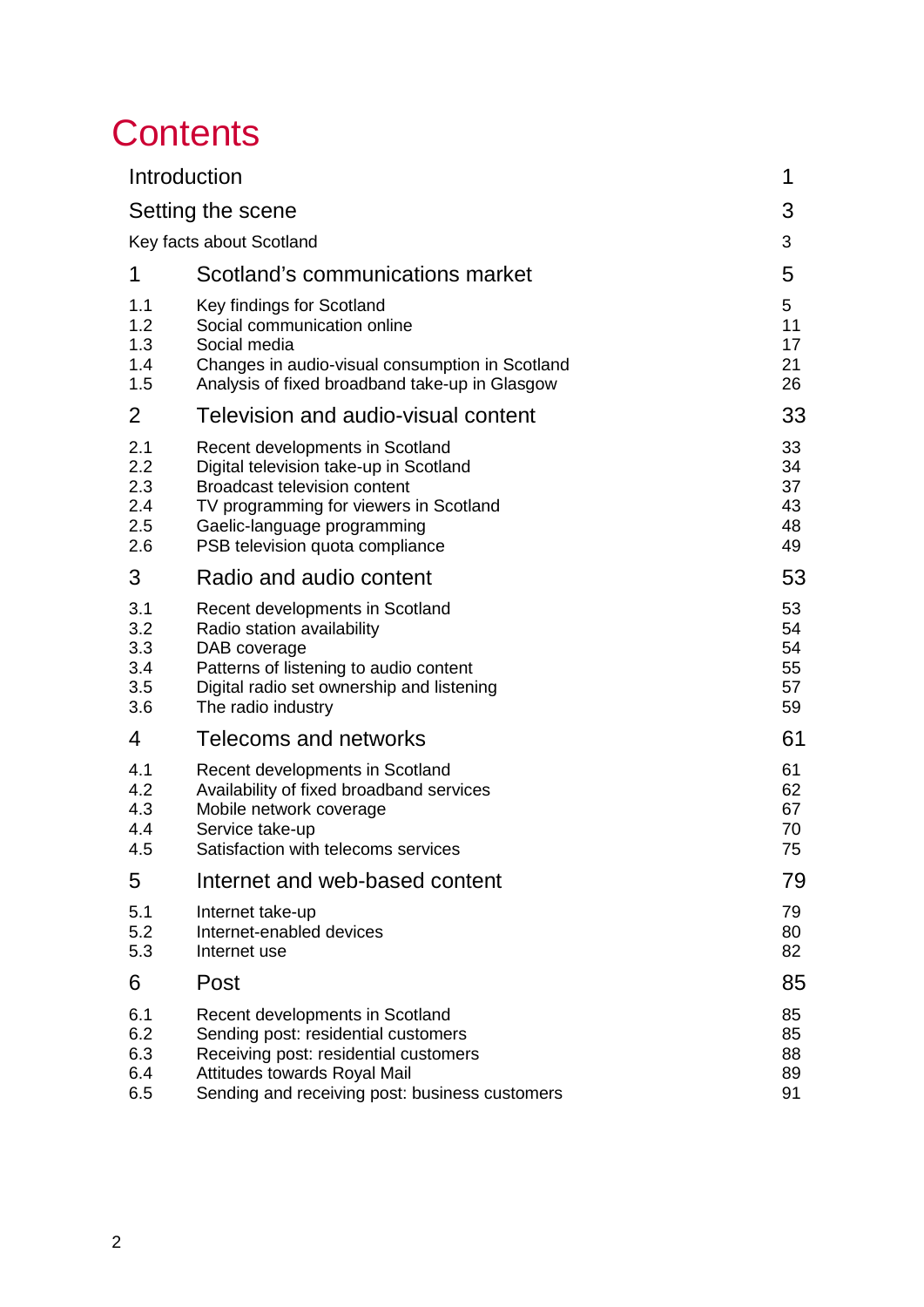# <span id="page-4-0"></span>Setting the scene

# <span id="page-4-1"></span>**Key facts about Scotland**

| <b>Figure</b>          | <b>Scotland</b>                                                                                         | <b>UK</b>                                                           |
|------------------------|---------------------------------------------------------------------------------------------------------|---------------------------------------------------------------------|
| Population             | 5.328 million (mid-2013 estimate)                                                                       | 64.106 million (mid-2013 estimate)                                  |
| Age profile            | Population aged <16: 17.1%<br>Population aged 65+: 17.8%                                                | Population aged <16: 20.0%<br>Population aged 65+: 17.4%            |
| Population density     | 68 people per square kilometre                                                                          | 263 people per square kilometre                                     |
| Language               | 87,000 people aged 3 and over (1.7%)<br>of the population) had some Gaelic<br>language ability in 2011. | n/a                                                                 |
| Unemployment           | 6.0% of economically active<br>population, aged 16 and over                                             | 5.5% of economically active<br>population, aged 16 and over         |
| Income and expenditure | Weekly household income: £674<br>Weekly household expenditure: £449                                     | Weekly household income: £711<br>Weekly household expenditure: £497 |

*Source: Office for National Statistics: Population Estimates for UK, England and Wales, Scotland and Northern Ireland, Mid-2013; Office for National Statistics: Regional Labour Market, May 2015; Office for National Statistics: Family Spending 2014 edition; National Records of Scotland, Statistical Bulletin – September 2013; 2011 Census, 2011 Census: Key Results*

# **A note on our survey research**

We conducted a face-to-face survey of 3,756 respondents aged 16+ in the UK, with 492 interviews conducted in Scotland. Quotas were set and weighting applied to ensure that the sample was representative of the population of Scotland in terms of age, gender, socioeconomic group and geographic location. Fieldwork took place in January and February 2015.

Respondents were defined as urban if they lived in a settlement with a population of 2000 or more, and rural if they lived in areas with smaller populations. The survey sample in Scotland has error margins of approximately +/- 3-6% at the 95% confidence level. In urban and rural areas; survey error margins are approximately +/-4-7%.

In addition to the survey data, this report refers to information from a range of other sources, including data provided to Ofcom by stakeholders.Tables summarising the data collected in our survey are published on Ofcom's website.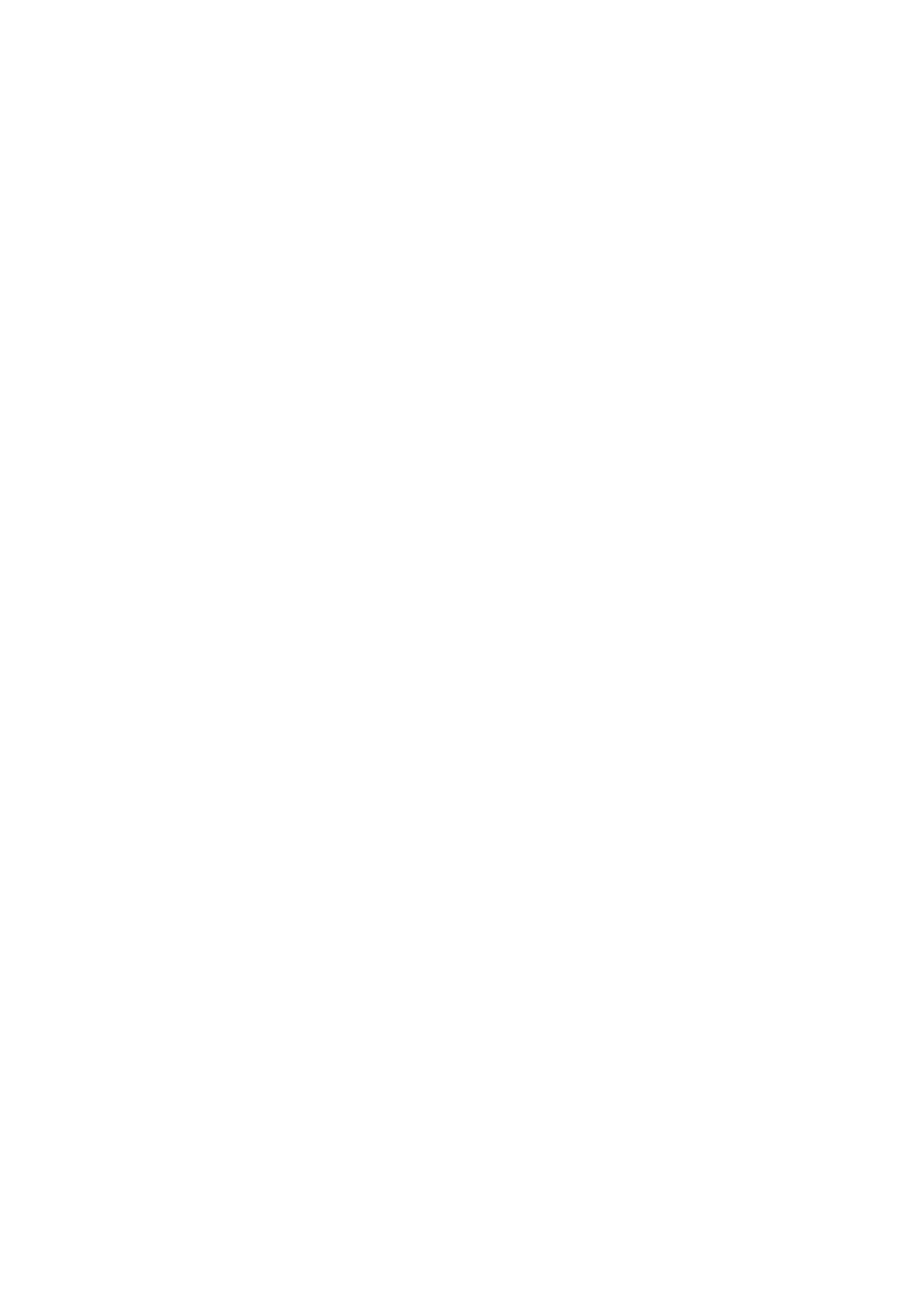# 1 Scotland's communications market

# <span id="page-6-0"></span>**1.1 Key findings for Scotland**

# **Introduction**

This section sets out a selection of the key facts and figures relating to communications markets across Scotland in 20[1](#page-6-1)4<sup>1</sup>, comparing and contrasting nations and highlighting changes that have taken place in the past year.

# **Key findings for Scotland**

#### Changes in audio-visual consumption in Scotland

- **On average, viewers in Scotland watched 7 minutes less broadcast television per day in 2014, at 3 hours 50 minutes**. This was the smallest decline across the nations, compared to a fall of 15 minutes per day in Northern Ireland, 12 minutes per day in Wales, 9 minutes per day in England<sup>[2](#page-6-2)</sup>, and 11 minutes across the UK (network) as a whole.
- **Ofcom's consumer research found fewer people claiming to be watching traditional TV (i.e. at the time of broadcast) compared to the previous year in Scotland:** 7% of respondents said they were doing this more, while 41% said they were doing it less; a net change of -34%.
- **The research also showed increases in non-traditional viewing among Scottish respondents**. Net gains were +36% watching non-subscription catch-up (e.g. iPlayer), +24% watching content they had personally recorded and +15% saying they used subscription on-demand services (e.g. Netflix).
- **Claimed reductions in traditional TV viewing (i.e. at time of broadcast), viewing via a TV screen and viewing content from public service broadcasters were smaller than reductions in watching DVDs (net loss of -42% in Scotland) and going to the cinema (-34% in Scotland) over the same period.**
- **These findings are similar to the picture for the UK as a whole**, although the trends are more marked in Scotland.
- **Just over one in five (21%) adults in Scotland, had used standalone video subscription services in 2015, an increase of 12 percentage points since the same time in 2014.** Use of standalone video subscription services in Scotland (21%) is higher than in Northern Ireland (14%), Wales (14%) and the UK as a whole (15%). Just under half of adults in Scotland (49%) use catch-up services; in-line with Wales (48%); the UK as a whole (48%); and significantly higher than in Northern Ireland (32%). PVR usage in Scotland (58%) is similar to the UK average.

 $1$  The Ofcom Technology Tracker also includes data from Q1 2015.  $\overline{a}$ 

<span id="page-6-2"></span><span id="page-6-1"></span><sup>&</sup>lt;sup>2</sup> The figure for England reflects the average across the English regions with the largest decline in North East (-17 minutes) and the smallest decline in Border (-2 minutes).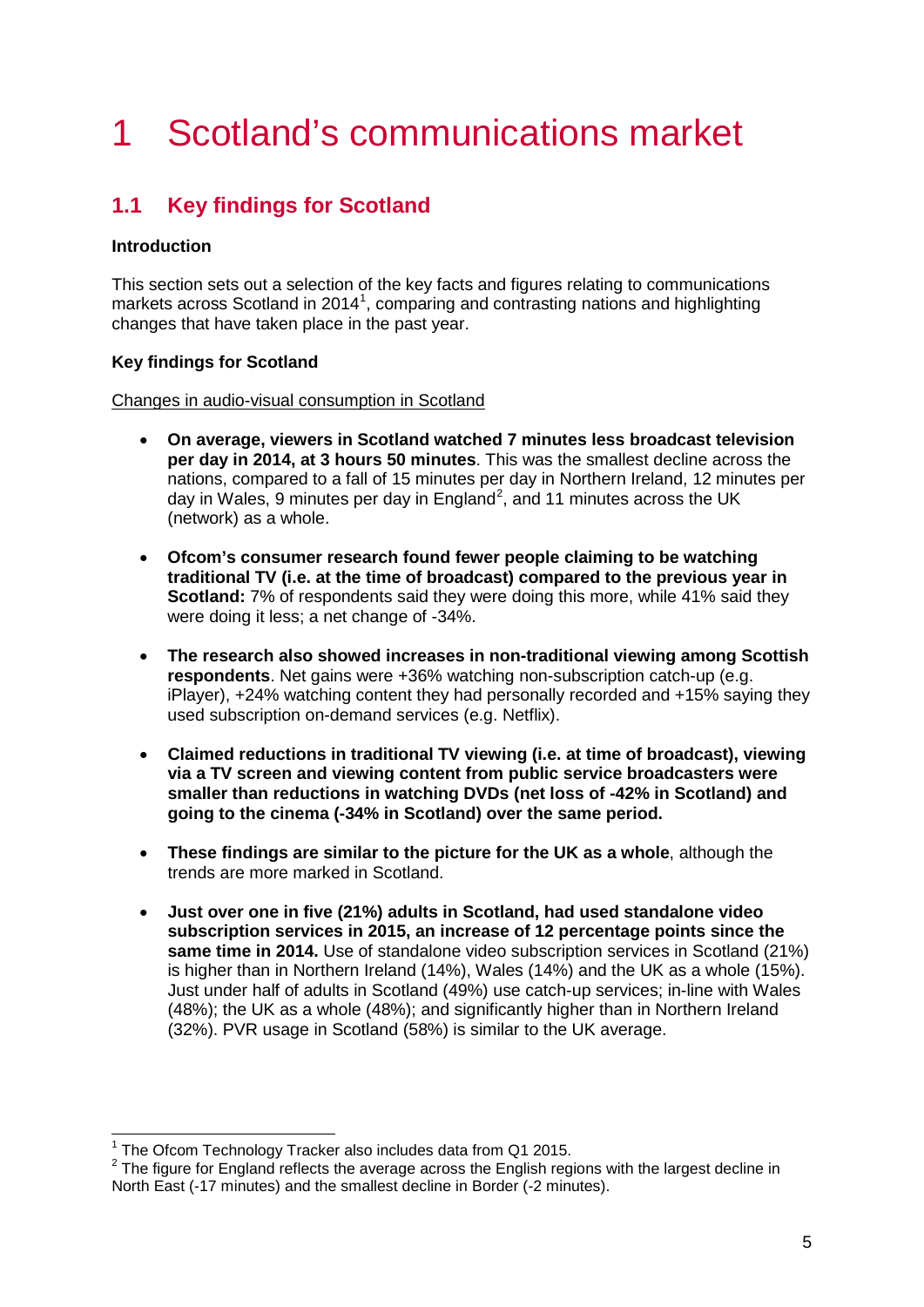#### Social communication online and social networking

- **Two-thirds of internet users in Scotland agree that technology has changed the way they communicate, and three-fifths say that new communications methods have made life easier.** However, these new communication methods also bring some downsides. Around half of all online adults in Scotland (53%) agree that being online interrupts face-to-face conversations with friends and family, and a quarter (24%) agree that they spend too much time online, compared with spending actual time with friends and family.
- **People use a mix of communication methods, both new and old, to make contact with family and friends. Text messages and email are common weekly choices, but the more traditional methods of meeting face-to-face and talking on the phone are still integral to the mix.** Text messaging (73%) and email communications (73%) are the top two most common methods of contact on a weekly basis. However, meeting face-to-face (61%) and voice calls (60%) are also used by a majority.
- **One in five adults say they are 'hooked' on social media.** Overall, over one in five adults (23%) in Scotland indicated a rating of between 7 and 10 on a 10-point scale (where 1 equated to 'I'm not at all hooked on social media' up to 10, 'I'm completely hooked on social media').
- **In terms of reach, Facebook is the most popular social media site, followed by YouTube.** Eight in ten (80%) online adults in Scotland said they had ever used Facebook, when prompted with a list of websites. YouTube follows closely behind with 70% of online users in Scotland having 'ever used' it. Twitter (32%), WhatsApp (29%) and LinkedIn (28%) also used by a significant minority.

# TV and audio-visual content

- **BBC/STV spend on first-run originated content for viewers in Scotland grew in nominal terms in 2014.** Due to unique events programming, PSB spend in 2014 on first-run originated programmes for viewers in Scotland increased by £16m (or 31%) in nominal terms since 2013 and by 35% since 2009.
- **Nominal spend on Gaelic-language programming, broadcast by BBC Alba, increased by 15% year on year in 2014.** Spend on news increased by a fifth (19%), while non-news increased by 15%. Spending on current affairs output remained stable in nominal terms.
- **Half of all households in Scotland have access to HDTV services, in line with the UK average.** Seventy-two per cent of households in Scotland claim to either have HDTV services or have an HD-ready television. This figure is in line with the UK average and is unchanged since 2014. Smart TV ownership in Scotland increased by 11pp to 19% of TV households, also on a par with the UK average.
- **BBC One Scotland's and STV's early evening local news bulletin attracted a greater share in Scotland than the UK average for the same slot in 2014.** BBC One's early evening local news bulletin attracted an average 30.5% share of TV viewing in Scotland, higher than the UK average for the same slot (28.2%). STV's counterpart bulletin attracted a lower share than BBC One's, although at 22.7% it was higher than the Channel 3 UK average (18.0%).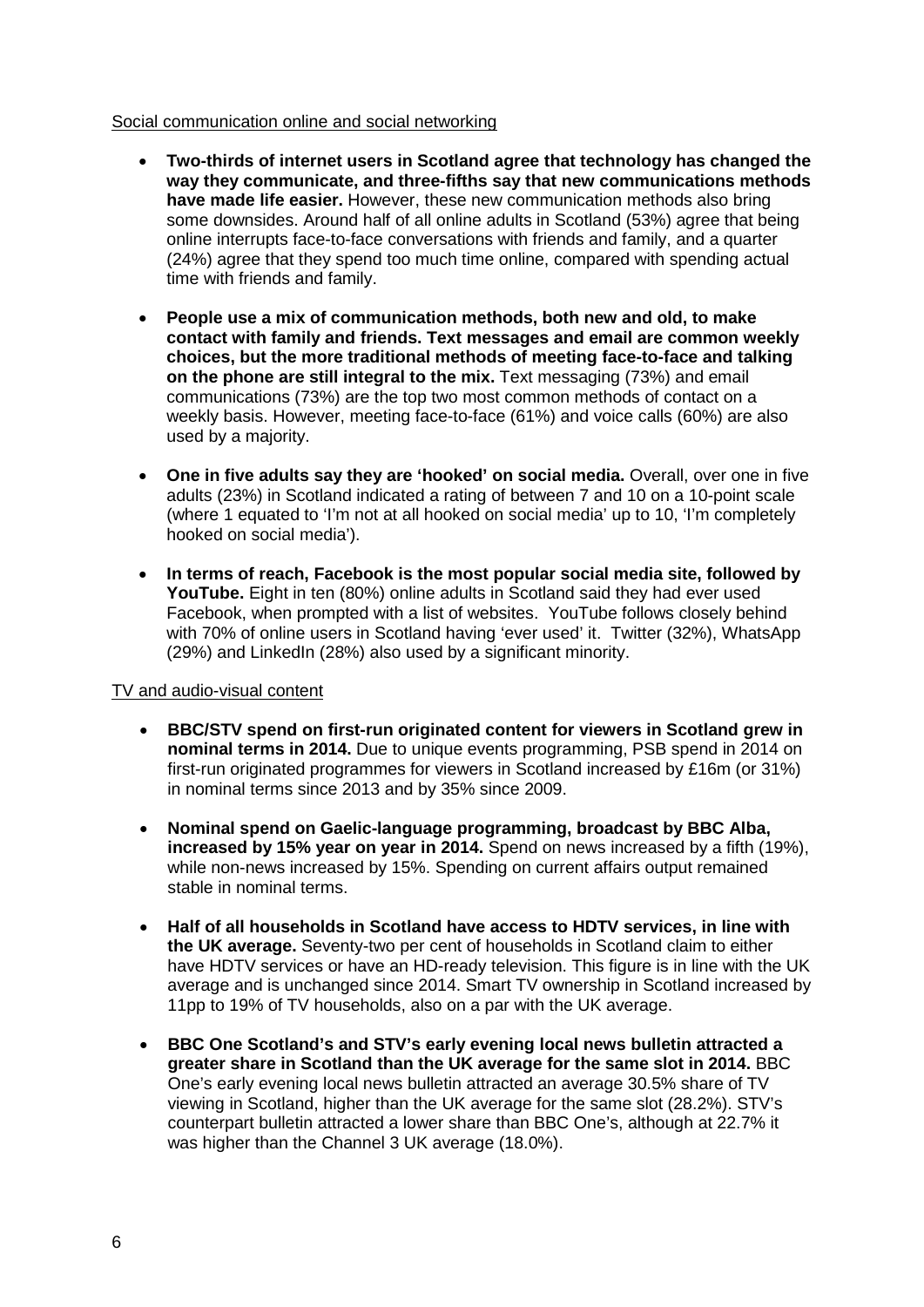# Radio and audio content

- **People in Scotland spend more time than the UK average with commercial stations.** Commercial stations accounted for almost half (48%) of all listening hours in Scotland in 2014. This is 5pp higher than the UK average and the highest share for commercial radio across the UK nations.
- **Over a third of all listening in Scotland is through a digital platform.** Digital listening in Scotland grew by 1.9pp year on year, and now over a third (35%) of listening hours are through a digital platform. This compares to the UK share of 37% for digital listening in 2014.
- **Four new community radio stations launched during the year,** bringing the total number of community stations on air in Scotland to 26.

# Telecoms and networks

- **Seventy-three per cent of premises in Scotland were able to receive superfast broadband services in May 2015.** This was the lowest proportion among the UK nations; availability was highest in England at 84%.
- **Scotland had a substantial increase in 4G availability between June 2014 and May 2015.** The proportion of premises in Scotland in areas with outdoor 4G mobile coverage stood at 79.7% in May 2015.
- **Take-up of household fixed broadband is lower in Scotland than in the UK as a whole.** Across the UK, 78% of homes had a fixed broadband connection of some description in Q1 2015, compared to 71% in Scotland.
- **Just under one in five households in Scotland are mobile-only;** 17% of households in Scotland used mobiles as their only form of telephony in Q1 2015, a similar level to that across the UK as a whole (15%).
- **Take-up of fixed broadband in Glasgow continues to be lower than the UK average. (78% UK vs. 62% Glasgow).** Fixed broadband take-up in Glasgow has remained stable since 2014 (2014: 63%, 2015: 62%).
- **While broadband access in Glasgow is at 62%, overall internet access increases to 75% when access via web-enabled mobile devices (e.g. smartphones, PDAs and tablets) is included.** This compares to 63% and 66% respectively for the same Glasgow-specific analysis last year.

# Internet and web-based content

- **Following growth in previous years, smartphone take-up has remained at the same level in 2015 as in 2014** at around six in ten adults (63%), against 66% for the UK as a whole.
- **Half of all adults in Scotland said they had a tablet computer in the household (52%), a 10pp increase since 2014 (42%).** Take-up of tablet computers in Scotland is in line with the UK as a whole (at 54% of households).
- **People in Scotland said they spent more time online in 2014** (an average of 19.9 hours a week) than in 2013 (16.5 hours a week).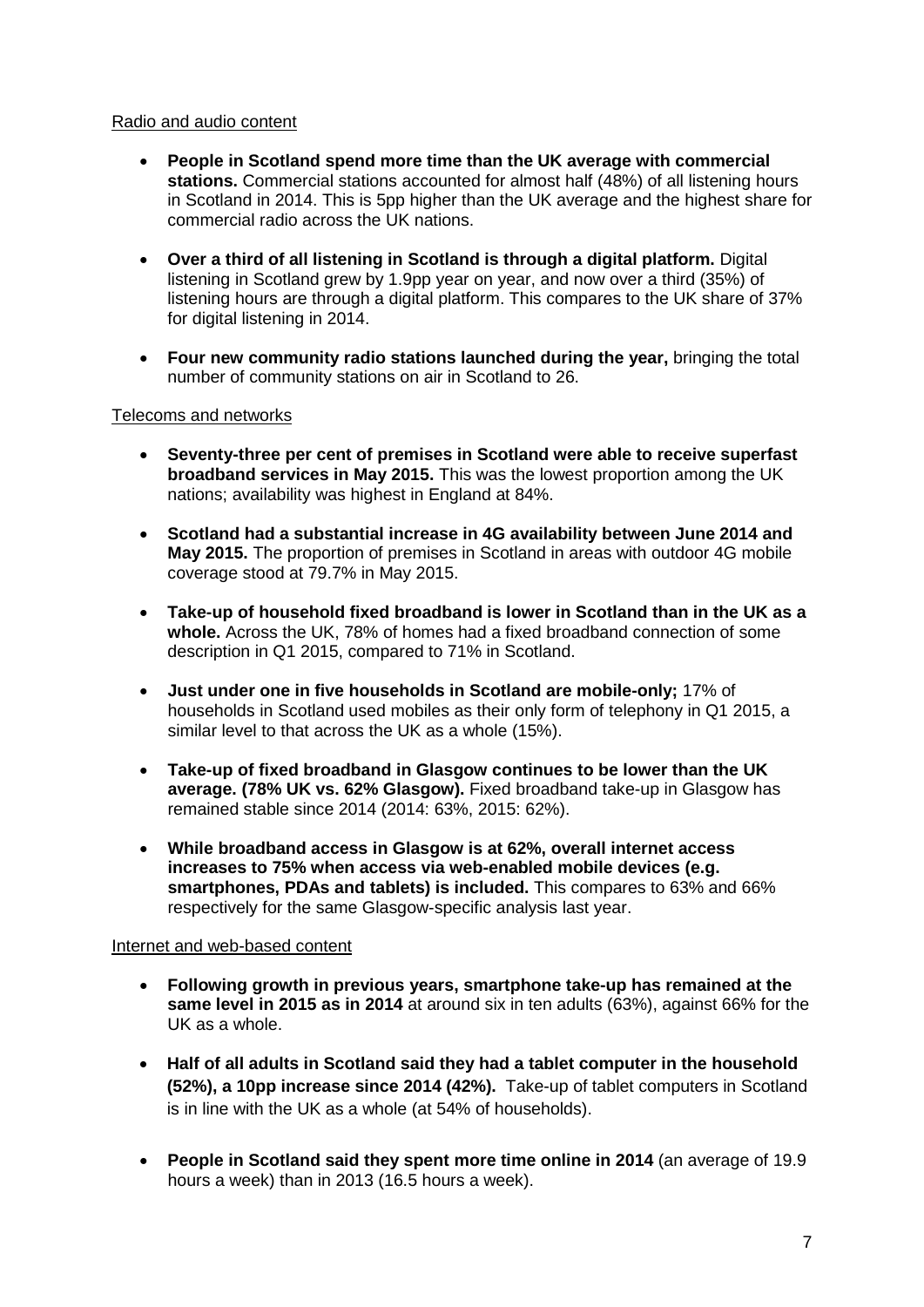# Post

- **Adults in Scotland are the least likely to send post each month.** Over a third of adults in Scotland hade not sent any post in the past month. Those in Scotland also sent fewer items than other nations on average each month (5.0) except those in Northern Ireland who sent an average of 4.5 items.
- **Adults in Scotland send more personal mail than other nations.** Nearly two thirds of adults in Scotland (63%) said that they had sent invitations and greeting cards in the past month.
- **Adults in Scotland are more satisfied than the rest of the UK with the cost of postage**. Almost seven in ten (69%) of adults in Scotland were satisfied with this, compared to just 58% across the whole of the UK.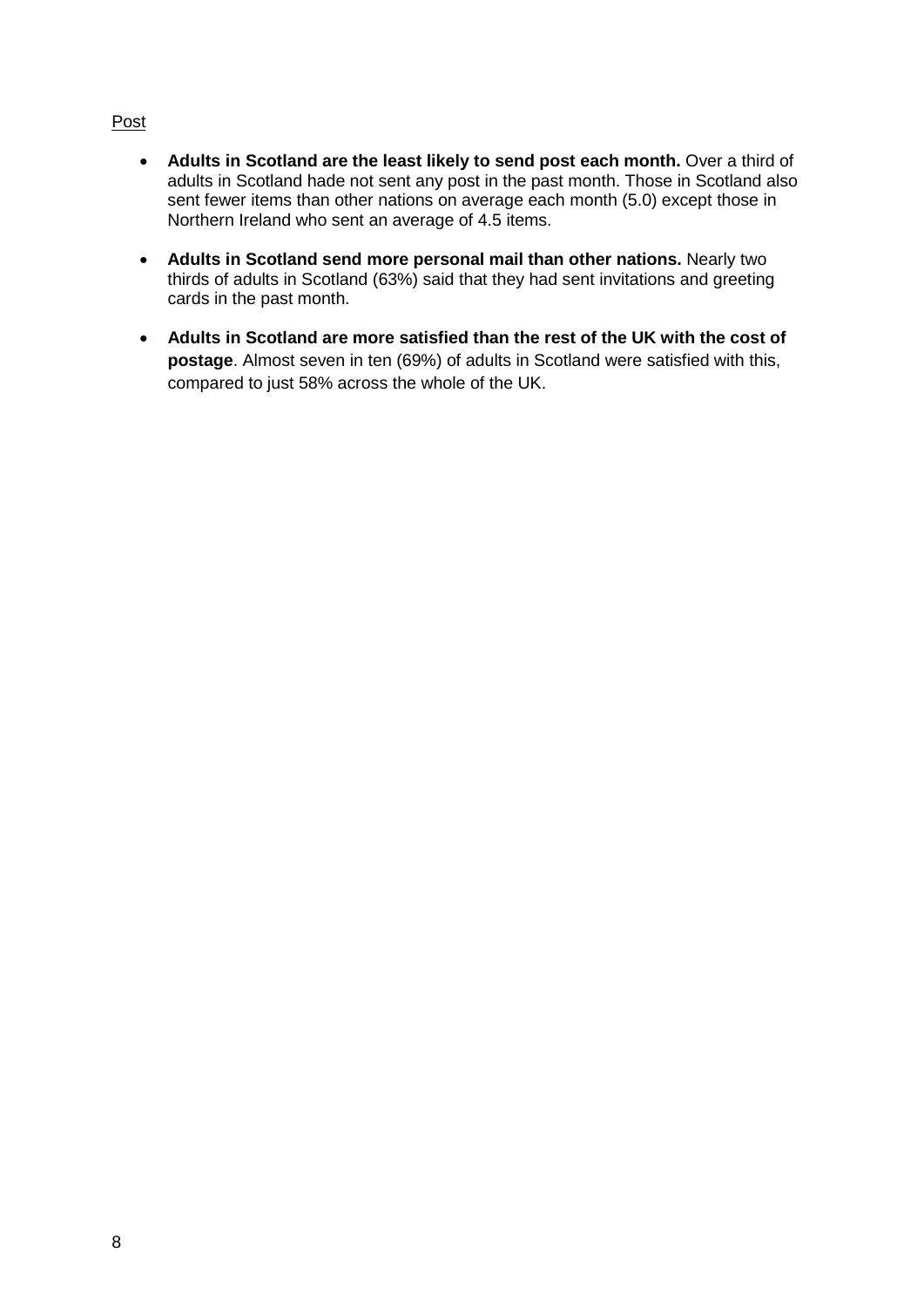# **Figure 1.1 Fast facts for Scotland**

**Nations' Fast Facts: wave 1 2015 (%)**– unless otherwise stated, figures relate to household take-up

|                                                                                                      | $\leq$      | England     | <b>Scotland</b> | Wales                    | Northern<br>Ireland     | UK urban                  | UK rural                 | Scotland<br>urban | Scotland<br>rural |
|------------------------------------------------------------------------------------------------------|-------------|-------------|-----------------|--------------------------|-------------------------|---------------------------|--------------------------|-------------------|-------------------|
| <b>Digital TV take-up</b>                                                                            | 97          | 97          | 96              | 98                       | 97                      | 96                        | $98+$                    | 95                | 98                |
| Pay digital TV                                                                                       | 59          | 58          | 58<br>$-10$     | $67^{1}$<br>$+10$        | 63                      | $59+$                     | 55                       | 58<br>$-12$       | 60                |
| <b>Freeview-only TV</b>                                                                              | 30          | 30<br>$-3$  | $35^2$<br>$+10$ | 24<br>-9                 | 28                      | $30-1$                    | $35+$                    | 35<br>$+11$       | 34                |
| <b>Smart TV take-up (among TV</b><br>homes)                                                          | 21<br>$+9$  | 21<br>$+9$  | 19<br>$+11$     | 17<br>$+8$               | 15 <sup>2</sup><br>$+8$ | 20<br>$+8$                | 23<br>$+12$              | 20<br>$+13$       | 15                |
| HDTV service (among those with a<br>HDTV)                                                            | 75<br>$+5$  | 75<br>$+5$  | 75              | 69                       | 75                      | 74 <sup>°</sup><br>$+4$   | $81$ <sup>+</sup>        | 76                | 72                |
| <b>DAB ownership (among radio</b><br>listeners $)^3$                                                 | 43          | 44          | 37              | 47                       | 29 <sup>°</sup>         | 42 <sup>7</sup>           | $50+$                    | 38                | 35                |
| Catch-up TV/ film viewing online/<br>on-demand (via any device, among<br>those who use the internet) | 56<br>$+5$  | 56<br>$+5$  | 62              | 57                       | 42 <sup>2</sup>         | 56<br>$+4$                | 56<br>$+10$              | 62                | 63                |
| Total internet access at home (via<br>any device)                                                    | 85<br>$+3$  | 86<br>$+4$  | 78              | 86<br>$+6$               | 79                      | 85<br>$+3$                | 85                       | 79                | 77                |
| Broadband take-up at home (fixed<br>or broadband)                                                    | 80<br>$+3$  | 81<br>$+4$  | 73 <sup>2</sup> | 78<br>$+7$               | 72 <sup>2</sup>         | 79<br>$+3$                | 82                       | 73                | 73                |
| Use mobile to access internet                                                                        | 61<br>$+4$  | 62<br>$+5$  | 59              | 59                       | 60<br>$+9$              | $62+$<br>$+4$             | 55                       | 60                | 54                |
| Mobile phone take-up (personal<br>use)                                                               | 93          | 93          | 91              | 90                       | 91                      | 92                        | 93                       | 90                | 93                |
| Smartphone take-up (personal use)                                                                    | 66<br>$+5$  | 67<br>$+6$  | 63              | 63                       | 63<br>$+8$              | $67$ <sup>+</sup><br>$+5$ | 59                       | 64                | 60                |
| 4G service take-up (among<br>smartphone owners)                                                      | 45<br>$+26$ | 45<br>$+26$ | $55+$<br>$+25$  | 36 <sup>°</sup><br>$+16$ | 40<br>$+25$             | $46 -$<br>$+26$           | 35 <sup>°</sup><br>$+16$ | 56<br>$+24$       | 46<br>$+29$       |
| <b>Fixed landline take-up</b>                                                                        | 84          | 85          | 82              | 83                       | 84                      | 84                        | $90+$                    | 81                | 86                |
| <b>Desktop PC take-up</b>                                                                            | 34          | 37          | 22 <sup>2</sup> | 26 <sup>2</sup>          | 28 <sup>2</sup>         | 34                        | 35                       | 22                | 24<br>$-10$       |
| Laptop take-up                                                                                       | 65          | 66          | $55-1$          | 65<br>$+8$               | $55-1$                  | 64                        | 67                       | 55                | 55                |
| Tablet computer take-up                                                                              | 54<br>$+10$ | 54<br>$+10$ | 52<br>$+10$     | $60+$<br>$+15$           | 54<br>$+9$              | 54<br>$+11$               | 55<br>$+8$               | 53<br>$+12$       | 47                |
| E-reader take-up (personal use)                                                                      | 20<br>$+3$  | 20<br>$+3$  | 14 <sup>2</sup> | 19                       | 15 <sup>2</sup>         | 19<br>$+3$                | 22                       | 14                | 16                |
| <b>Households taking bundles</b>                                                                     | 63          | 64          | 61              | 67<br>$+8$               | 61<br>$+7$              | 63                        | 67                       | 62                | 56<br>-9          |

*Key: + Figure is significantly higher for nation than UK average or significantly higher for nation's urban/ rural than for nation's rural/ urban; - Figure is significantly lower for nation than UK average or significantly lower for nation's urban/ rural than for nation's rural/ urban; +xx Figures have risen*  significantly by xx percentage points since W1 2014; *+xxFigures havedecreased significantly by xx percentage points since W1 2014;*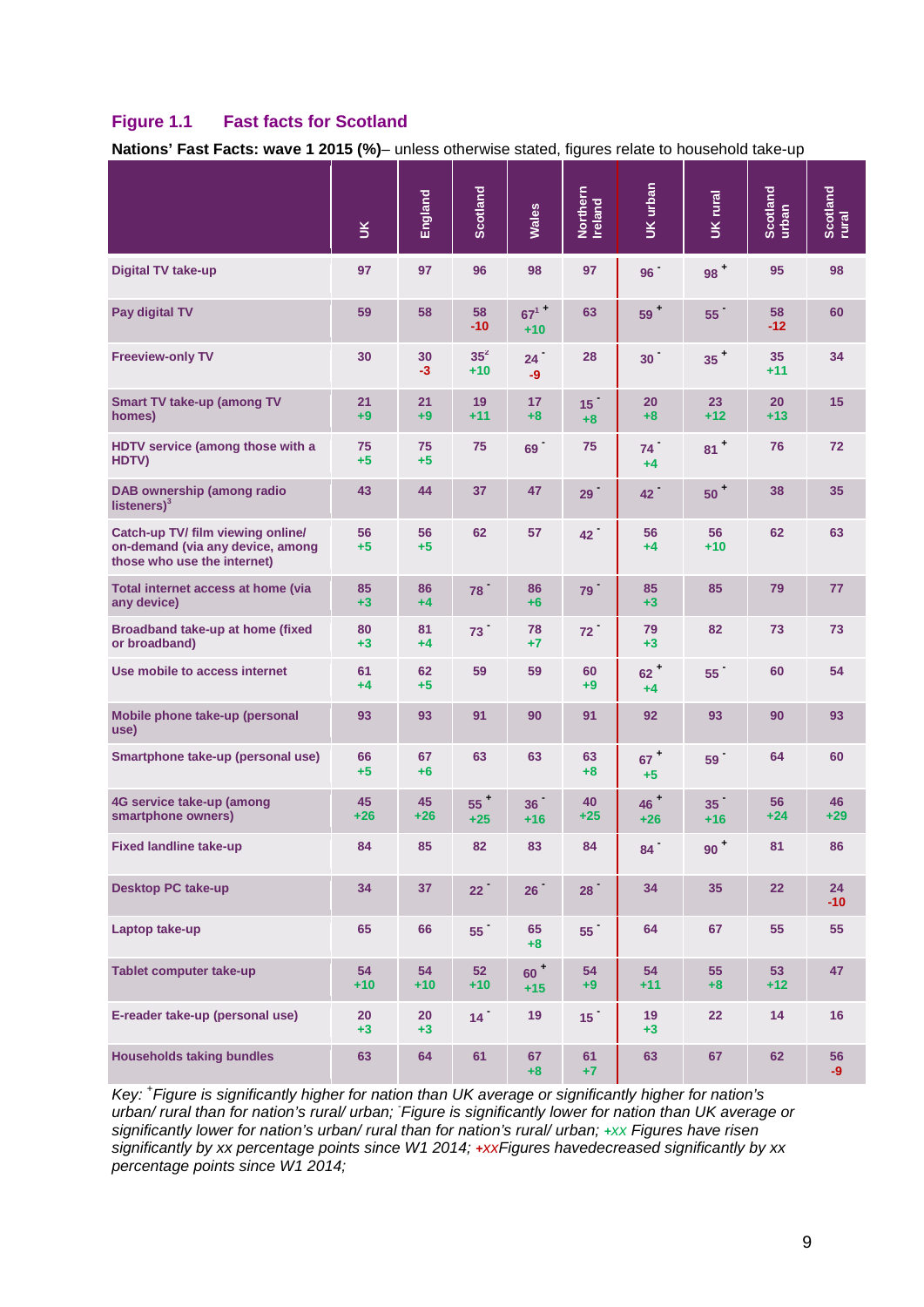|                                                                         | $\leq$ | England | <b>Scotland</b> | Wales | Northern<br>Ireland |
|-------------------------------------------------------------------------|--------|---------|-----------------|-------|---------------------|
| <b>Fixed telephony availability</b>                                     | 100    | 100     | 100             | 100   | 100                 |
| Fixed broadband availability <sup>4</sup>                               | 99.98  | 100     | 99.86           | 100   | 100                 |
| LLU ADSL broadband availability <sup>5</sup>                            | 95     | 96      | 89              | 93    | 89                  |
| Virgin Media cable broadband<br>availability <sup>6</sup>               | 44     | 47      | 36              | 21    | 27                  |
| <b>BT Openreach / Kcom</b><br>fibre broadband availability <sup>7</sup> | 82     | 82      | 75              | 83    | 92                  |
| NGA broadband availability <sup>8</sup>                                 | 90     | 90      | 85              | 87    | 95                  |
| <b>Superfast broadband availability</b>                                 | 83     | 84      | 73              | 79    | 77                  |
| 2G mobile availability <sup>9</sup>                                     | 99.7   | 99.8    | 99.5            | 98.9  | 98.9                |
| 3G mobile availability <sup>10</sup>                                    | 99.3   | 99.6    | 97.1            | 97.9  | 98.6                |
| 4G mobile availability <sup>11</sup>                                    | 89.5   | 92.1    | 79.7            | 62.8  | 91.1                |
| DTT availability <sup>12</sup>                                          | 98.5   | 98.6    | 98.7            | 97.8  | 97.4                |
| TV consumption (minutes per day)<br>(2014)                              | 220    | $221 *$ | 239             | 251   | 227                 |
| <b>Radio consumption (minutes per</b><br>day)                           | 183    | 184     | 171             | 138   | 185                 |

*Source: Ofcom Technology Tracker W1 2015, BARB 2014, RAJAR, industry data*

*Base: All adults aged 16+ (n = 3756 UK, 496 Wales, 2264 England, 492 Scotland, 504 Northern Ireland, 1974 England urban, 290 England rural, 246 Scotland urban, 246 Scotland rural, 249 Wales urban, 247 Wales rural, 249 Northern Ireland urban, 255 Northern Ireland rural)*

*1. This increase may be attributable to an anomalous decline in Wales of cable TV as main television set in 2014 - In 2015 cable take-up in Wales increased by 6 pp to 10% over the previous year, returning it to 2013 levels. Market research surveys are subject to sample error and will occasionally report anomalous results.* 

*2. In 2014 the survey data indicated a decline in use of Freeview as a main television service in Scotland. The 2015 measure is similar to the previous measure from 2013. This may suggest that the apparent decrease in 2014 could have been accounted for by sample error.*

*3. DAB ownership in the nations and UK as reported here is sourced from Ofcom research. The UK CMR uses RAJAR data for DAB ownership* 

*4. Proportion of premises connected to an ADSL-enabled BT local exchange based on BT data, December 2014* 

*5. Proportion of premises connected to an LLU-enabled BT local exchange based on BT data, December 2014*

*6. Proportion of premises able to receive Virgin Media cable broadband services, May 2015*

*7. Proportion of premises able to receive BT Openreach/ KCom fibre broadband services, May 2015; under regulatory rules other providers can provide retail fibre broadband services to consumers using these networks.* 

*8. Proportion of premises able to receive NGA broadband services, May 2015*

*9. Proportion of premises with outdoor 2G mobile coverage from at least one operator, May 2015*

*10. Proportion of premises with outdoor 3G mobile coverage from at least one operator, May 2015*

*11. Proportion of premises with outdoor 4G mobile coverage from at least one operator, May 2015* 12. Estimated proportion of homes that can receive the PSB channels via DTT (3PSB Mux coverage). *Joint TV planning project (Arqiva, BBC, Ofcom).*

*\* This figure reflects the average across the English regions with the highest in Border at 250 minutes (4 hours 10 minutes) and lowest in West at 197 minutes (3 hours 17 minutes) respectively.*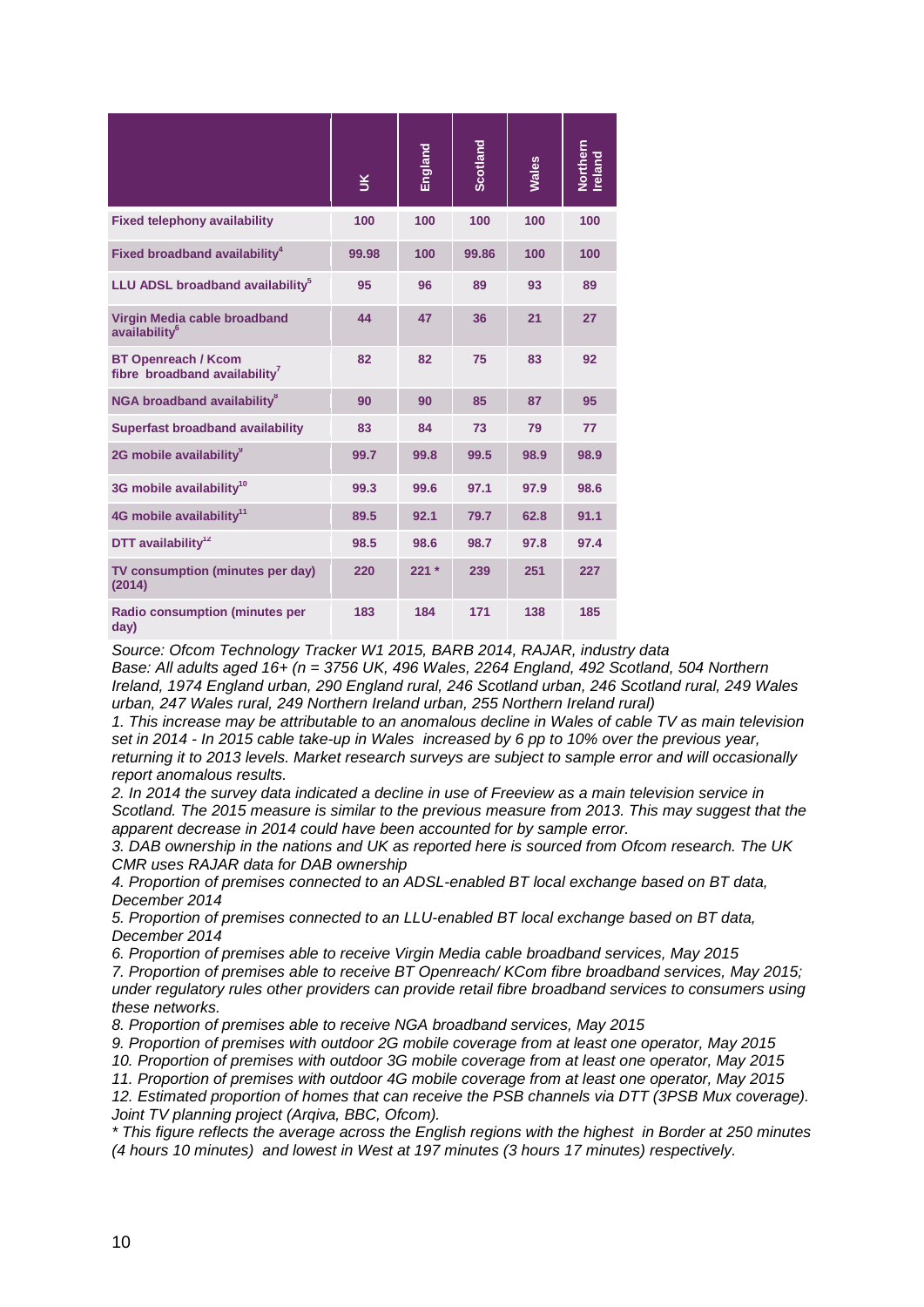# <span id="page-12-0"></span>**1.2 Social communication online**

### **Introduction**

 $\overline{a}$ 

Ofcom conducted a survey among internet users to investigate how the internet, and being online and connected, has influenced the way in which people maintain their existing relationships, as well as build new contacts and friendships<sup>[3](#page-12-1)</sup>.

This section looks at Scotland. It is worth noting that there are no significant differences between Scotland and the other nations, so the story is consistent with the other nations throughout<sup>[4](#page-12-2)</sup>. All figures reported in the narrative relate to Scotland unless stated otherwise.

#### **Attitudes to online communications**

#### Two-thirds of internet users in Scotland agree that technology has changed the way they communicate

Two-thirds (68%) of internet users in Scotland agree that '*technology has changed the way they communicate*' and three-fifths (58%) agree that these new communication methods have '*made their life easier'*.

Digital communications are also seen to bring benefits. Around two-thirds (66%) of online adults in Scotland agree that '*being online is 'invaluable for keeping them informed about current affairs and social issues*' and agree that it helps them '*keep in touch with close family and friends*' (62%). Around half (49%) agree that it '*inspires them to try new things'*.



### <span id="page-12-3"></span>**Figure 1.2 Level of agreement with positive statements about online communications, by nation**

*Source: Ofcom research, 'Connected Devices', May 2015 Base: All online adults aged 16+ (n=2290), England (n=1879), Scotland (n=200), Wales (n=113), Northern Ireland (n=98).*

<span id="page-12-1"></span> $^3$  The survey was conducted by YouGov in May 2015 among an online sample of 2,290 UK adults and provides a snapshot of people's personal communications. The number of interviews achieved by nation are: England = 1879, Scotland = 200, Wales = 113 and Northern Ireland =  $98$ .

<span id="page-12-2"></span>Due to low base sizes, the confidence with which the population average can be estimated within nation is limited. This means that only large differences between nations (between 8% and 18%) can be reported as significantly different at 95% confidence. No differences between nations are significant when these margins of confidence are applied.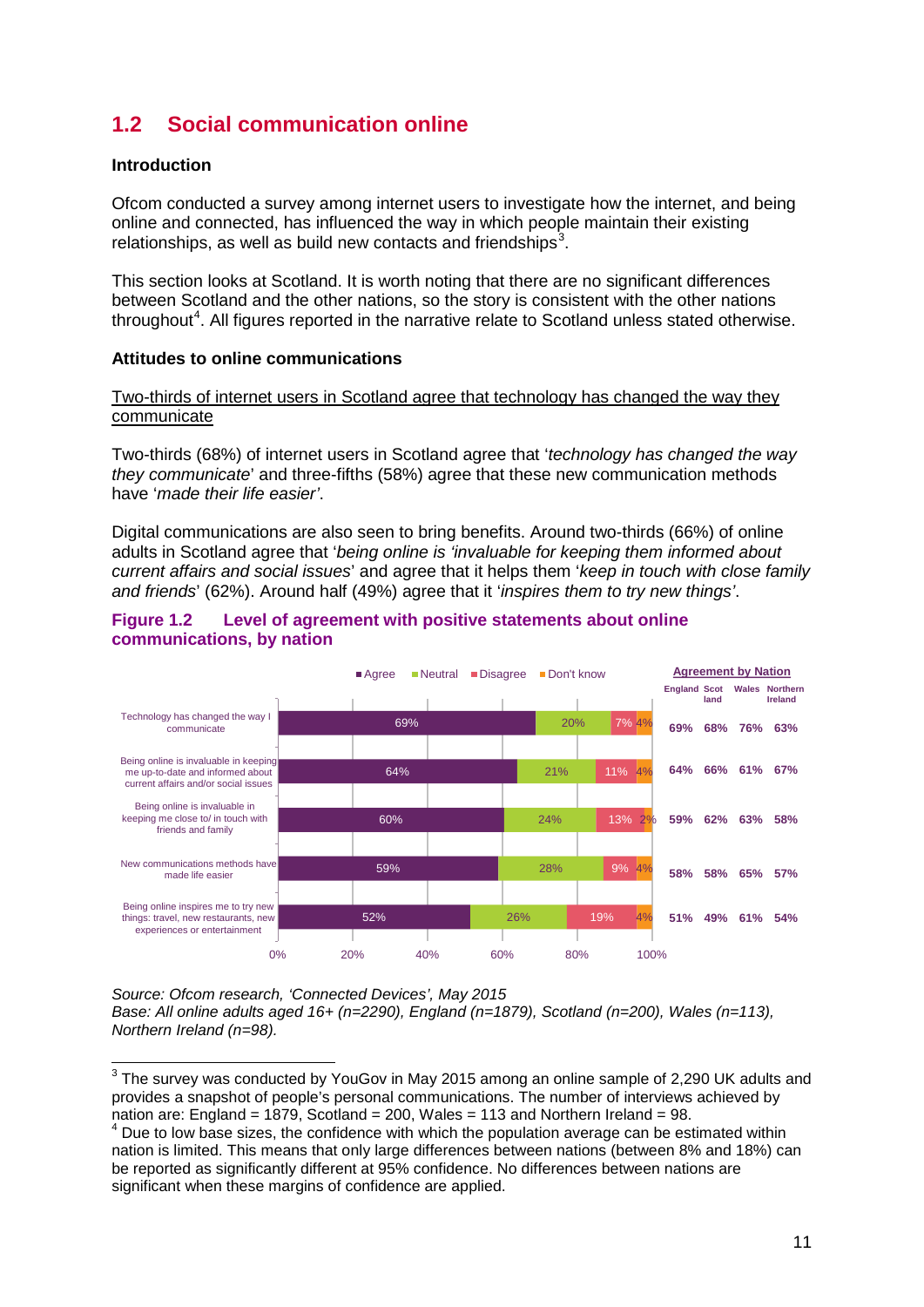*Q115. How much do you agree or disagree with the following statements?*

A quarter (24%) of online adults in Scotland think that they spend too much time online compared to time spent with friends and family

Despite the benefits seen in [Figure 1.2,](#page-12-3) these new communication methods also bring some downsides. Around half of all online adults in Scotland (53%) agree that '*being online interrupts face-to-face conversations with friends and family*' and a quarter (24%) agree that they '*spend too much time online compared with spending actual time with friends and family'*. There is no significant difference between the nations on these two statements.

**Figure 1.3 Level of agreement with negative statements about online communications, by nation**



*Source: Ofcom research, 'Connected Devices', May 2015 Base: All online adults aged 16+ (n=2290), England (n=1879), Scotland (n=200), Wales (n=113), Northern Ireland (n=98).*

*Q115 How much do you agree or disagree with the following statements?*

# **Communication methods**

#### Text messaging and email are the most common weekly methods of communicating with family and friends

[Figure 1.4](#page-14-0) shows that text messaging (73%) and email communications (73%) are the top two most common methods of contact on a weekly basis. However, meeting face-to-face (61%) and voice calls (60%) are also used by a majority, alongside social media (60%). Instant messaging (50%) is used by half of online adults in Scotland. Around a quarter of online users make comments on websites (26%) and one in five (20%) use picture messaging services.

Postal communications such as letters or cards are used weekly or more often by one in ten (10%), increasing to a quarter (25%) when extending the time frame and considering usage once a month or more often.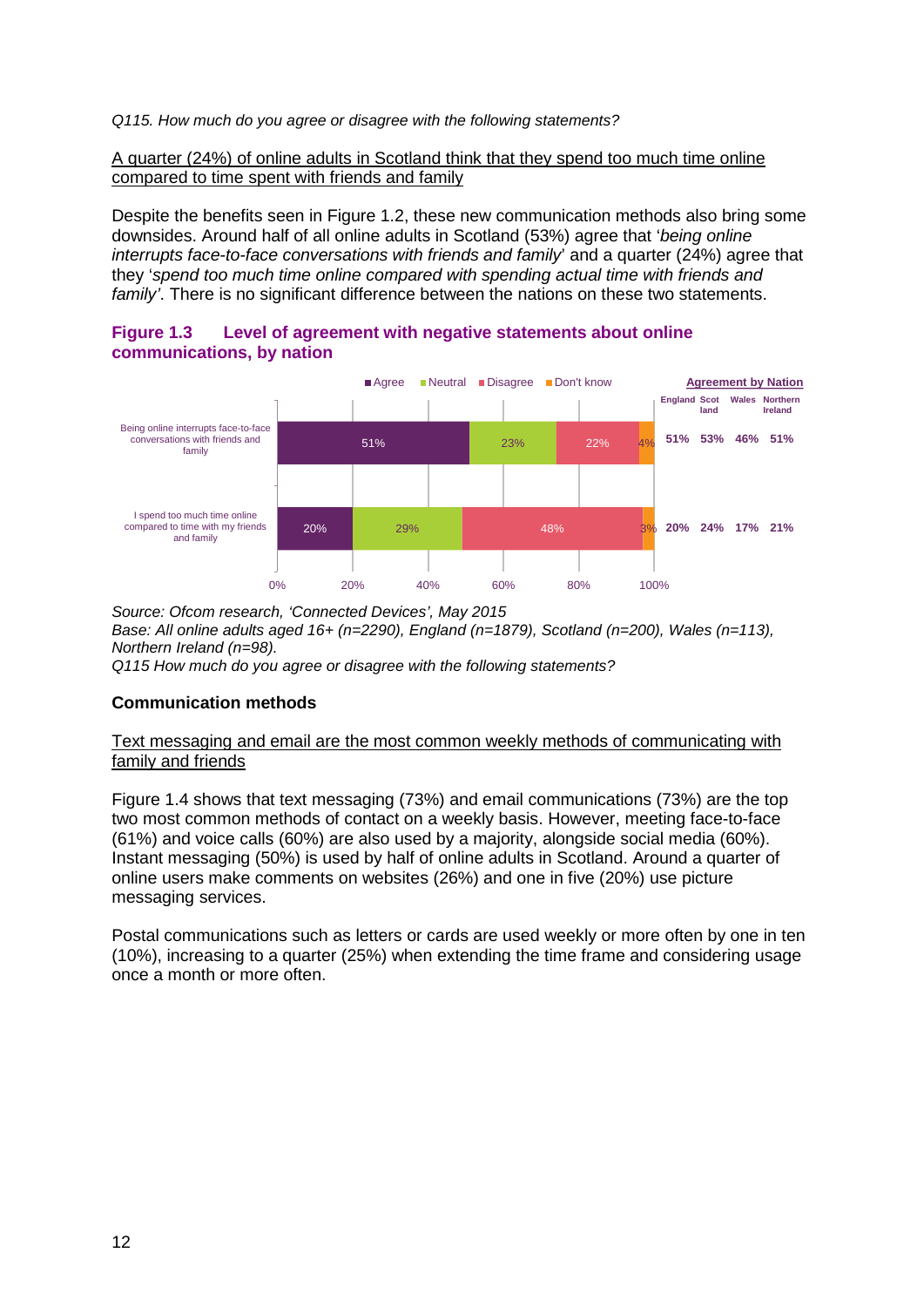# <span id="page-14-0"></span>**Figure 1.4 Methods of communicating with friends and family: once a week or more often, by nation**



*Source: Ofcom research, 'Connected Devices', May 2015 Base: All online adults aged 16+ (n=2290), England (n=1879), Scotland (n=200), Wales (n=113), Northern Ireland (n=98).*

*Q50. Thinking about your personal communications in general, how often do you use the following to communicate with family and friends?*

# **Communicating with friends and family**

# Over two-thirds of people in Scotland prefer to communicate with family members in person

[Figure 1.5](#page-15-0) shows that the preferred methods of communication are the same for family and friends, with meeting people face-to-face being the dominant choice (69% for family and 66% for friends). This preference for face-to-face communication is consistent across all of the UK nations.

Voice calls (12% for family and 10% for friends), text messaging (7% for family and 10% for friends) and email (4% for family and 8% for friends) are the next most-preferred methods. Social media is notable in its low ranking for communicating with family members and close friends<sup>[5](#page-14-1)</sup>.

<span id="page-14-1"></span> $<sup>5</sup>$  Data are shown for responses 5% or greater on the charts.</sup>  $\overline{a}$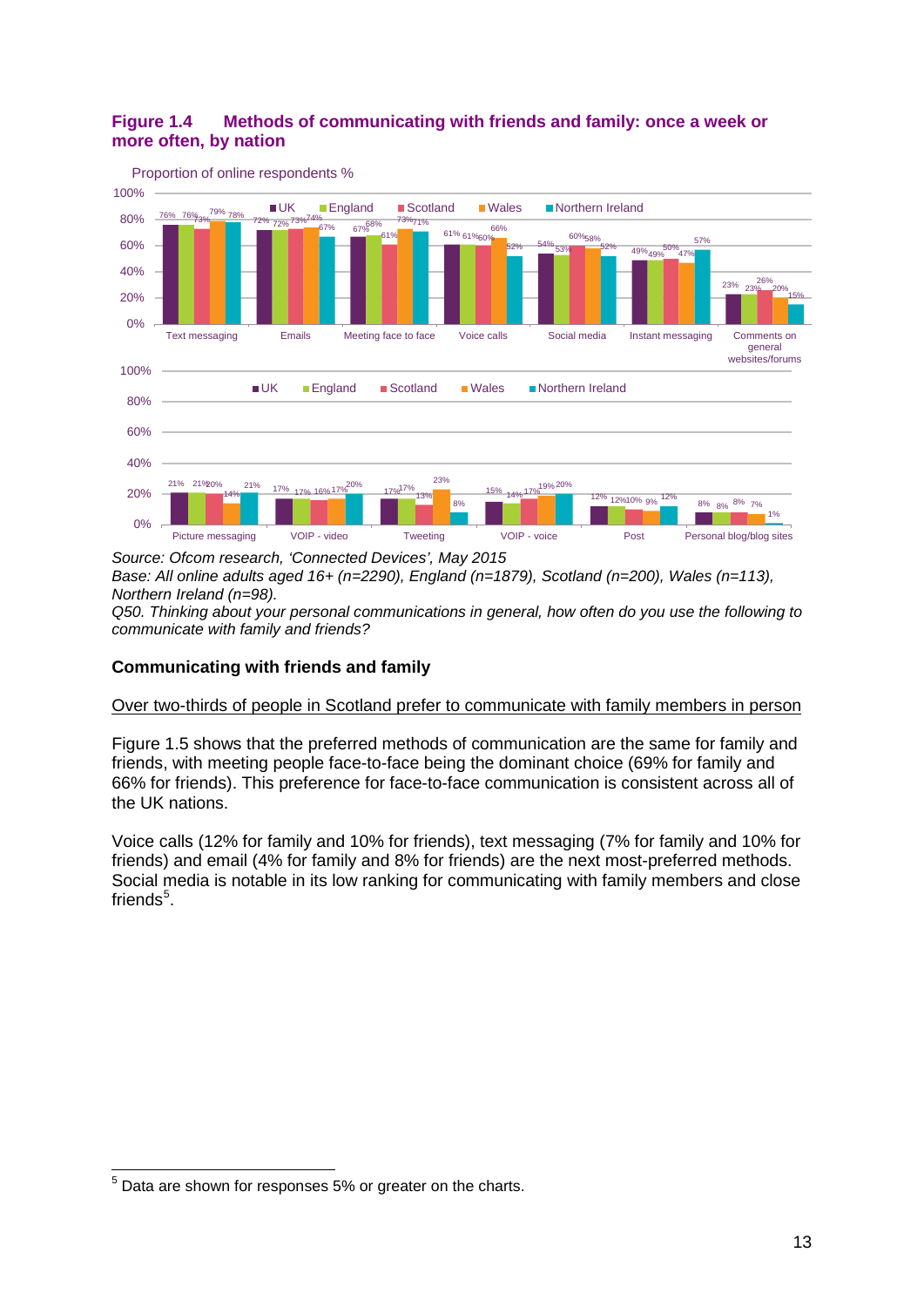

# <span id="page-15-0"></span>**Figure 1.5 Preferred methods of communicating with friends and family**

*Source: Ofcom research, 'Connected Devices', May 2015 Base: All online adults aged 16+ who communicate with family members and close friends. Q52. And which of these methods do you prefer to communicate with …… ? Chart includes data for all responses 5% or over.*

#### When communicating with groups of friends and family, over one in five people prefer to use social media

[Figure 1.6](#page-15-1) shows the preferred method for communicating with groups of family and friends. Whilst meeting face-to-face remains favourite for many (38% in Scotland), social media is favoured by 23% of people. Email (10%) and instant messaging (10%) are each chosen by one in ten.

# <span id="page-15-1"></span>**Figure 1.6 Preferred method of communicating with groups of friends and family: once a week or more often, by nation**



*Source: Ofcom research, 'Connected Devices', May 2015 Base: All online adults aged 16+ who communicate with groups of family and friends. Q52. And which of these methods do you prefer to communicate with …… ? Chart includes data for all responses 5% or over.*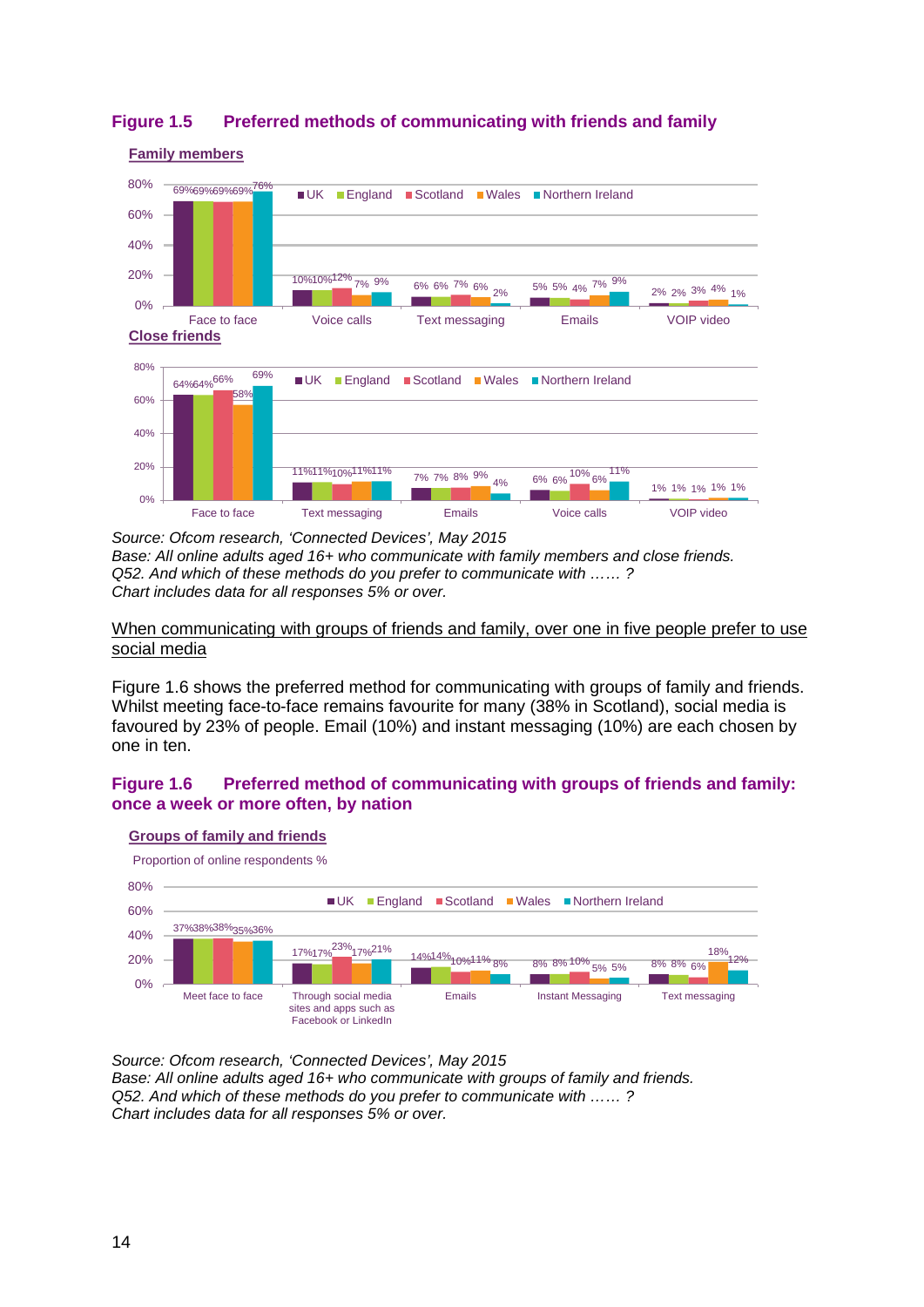### Overall, post is the preferred way of sending a greeting for a third of online adults in Scotland

[Figure 1.7](#page-16-0) shows that around a third of online adults in Scotland (35%) use the postal service to send letters, cards or packets when they wish to send a greeting. A significant proportion (24%) prefer to meet face-to-face, while others (17%) prefer social media.

# <span id="page-16-0"></span>**Figure 1.7 Preferred method of making birthday greetings and congratulations**

#### **Birthday greetings and congratulations**



*Source: Ofcom research, 'Connected Devices', May 2015 Base: All online adults aged 16+ who send greetings for occasions and events such as birthdays, get well, congratulations, etc.*

*Q52. And which of these methods do you prefer to communicate for …… ?*

*Chart includes data for all responses 5% or over.*

# **Communicating with people who are less well known**

### Text messaging and email are the preferred methods for communicating with people less well known

[Figure 1.8](#page-17-0) shows that the preferred method in Scotland for contacting people who are not so well-known is split between text messaging (24%) and email (21%), although face-to-face (17%) and social media (17%) are still preferred methods for many. Instant messaging (3%) is preferred by only a very small minority.

Email communications are becoming more popular for contacting people never met in real life (34%), followed by social media (15%).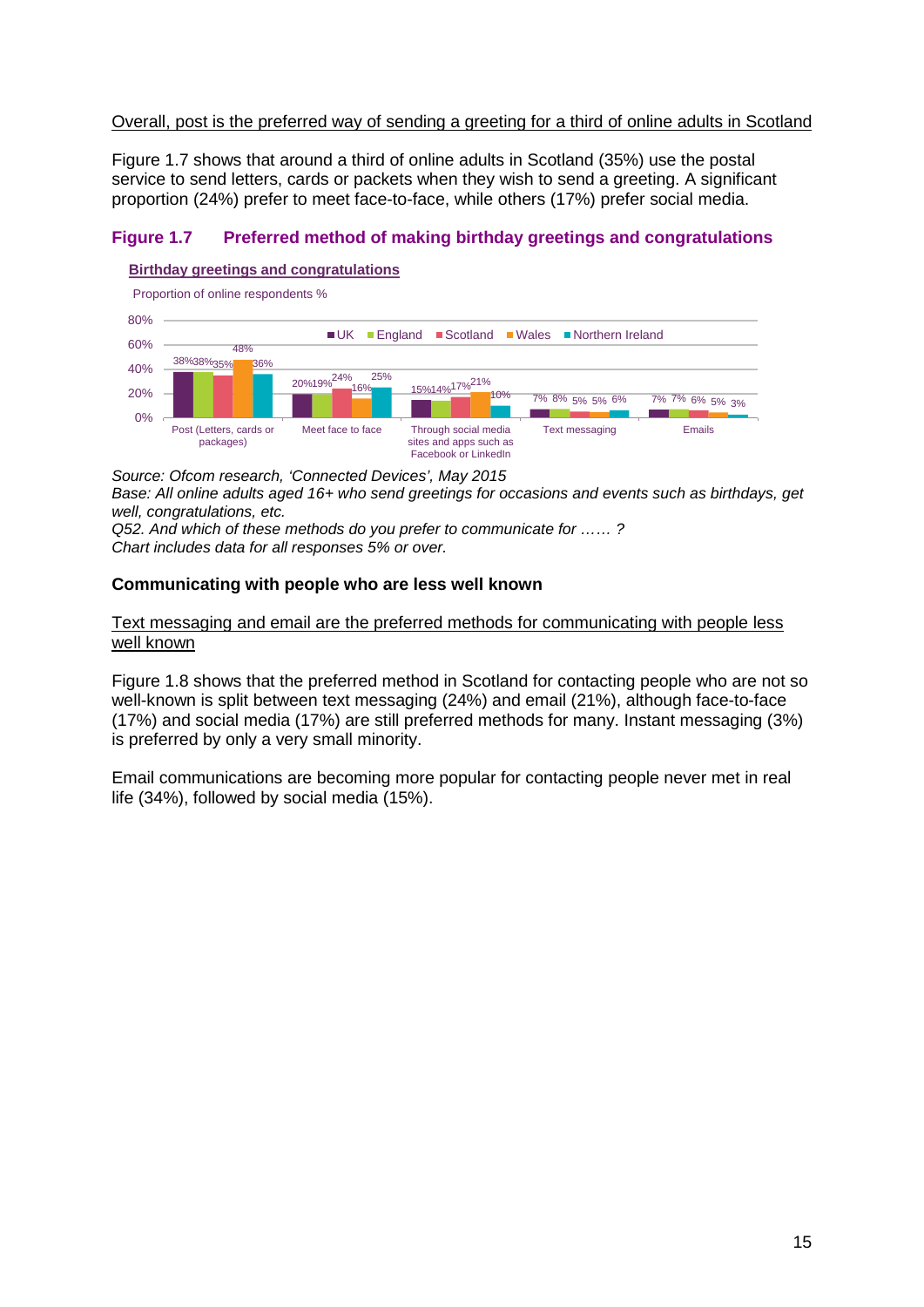# <span id="page-17-0"></span>**Figure 1.8 Preferred method of communicating with people less well known**



*Source: Ofcom research, 'Connected Devices', May 2015 Base: All online adults aged 16+ who communicate with friends not known so well and people never met in person.*

*Q52. And which of these methods do you prefer to communicate with …… ? Chart includes data for all responses 5% or over.*

#### **Making new contacts online**

Of the 15% of online adults in Scotland who have used dating sites, two in five have made new friendships through them

Much of the social media discussed in this section is one-way; that is, a user posts or creates information that another user can choose to read or view. However, some activities can facilitate introductions between people, enabling them to form new contacts or even friendships.

[Figure 1.9](#page-18-1) shows the extent to which people use different types of social media, and whether they have formed new relationships via these types of sites.

Of the four types of site covered in the survey, group messaging platforms such as WhatsApp and Snapchat are those used most commonly in Scotland (by 31% of online adults), followed by discussion forums and bulletin boards (25%).Online dating sites (15%) and chat functions within gaming websites (14%) have lower levels of reach in Scotland, used by around one in seven online adults.

Among the 15% of online adults in Scotland who claim to have used dating websites, 40% have made new friendships. Chat functions within gaming websites (38%) also generate new friendships for around two-fifths of their users.

Around one in three (28%) online adults users of these sites in Scotland have met new people within discussion forums and bulletin boards, and one in five (18%) have meet new people via group messaging platforms.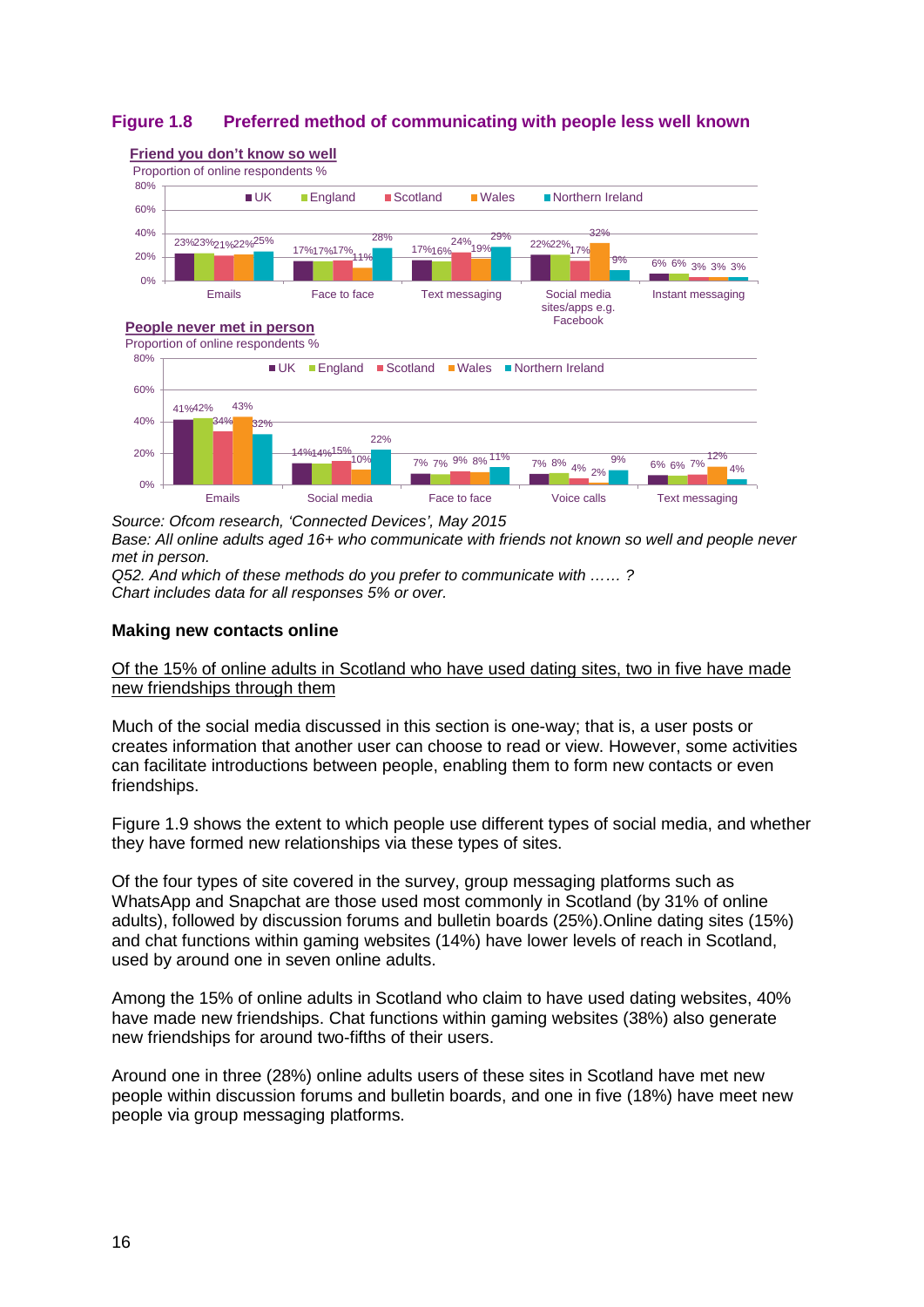<span id="page-18-1"></span>



*Source: Ofcom research, 'Connected Devices', May 2015 Base: All online adults aged 16+ and all website users aged 16+. Q70. And have you ever used the following types of site ? Q70a. And have you ever made new friendships of contacts online?*

# <span id="page-18-0"></span>**1.3 Social media**

# **Introduction**

Ofcom conducted a survey among internet users to investigate social media use and attitudes towards it. The data are sourced from the same questionnaire as was used in the previous section on personal communication networks<sup>[6](#page-18-2)</sup>.

This section looks at Scotland. It is worth noting that there are no significant differences between Scotland and the other nations, so the story is consistent with the other nations throughout<sup>[7](#page-18-3)</sup>. All figures reported in the narrative relate to Scotland unless stated otherwise.

# **Use of social networking sites**

Facebook is the most extensively used social media site, followed by YouTube

According to Ofcom's Media Literacy study, in terms of reach, Facebook is the most popular social media brand, with 97% of adults with a social media profile using the site ${}^{8}$  ${}^{8}$  ${}^{8}$ . The online survey findings support this high use of Facebook, with eight in ten (80%) online adults in

<span id="page-18-2"></span> $^6$  The survey was conducted by YouGov in May 2015 among an online sample of 2,290 UK adults. The number of interviews achieved by nation are: England = 1879, Scotland = 200, Wales = 113 and Northern Ireland = 98.  $\overline{a}$ 

<span id="page-18-3"></span> $<sup>7</sup>$  Due to low base sizes, the confidence with which the population average can be estimated within</sup> nation is limited. This means that only large differences between nations (between 8% and 18%) can be reported as significantly different at 95% confidence. No differences between nations are significant when these margins of confidence are applied.

<span id="page-18-4"></span><sup>8</sup> [http://stakeholders.ofcom.org.uk/market-data-research/other/research-publications/adults/media-lit-](http://stakeholders.ofcom.org.uk/market-data-research/other/research-publications/adults/media-lit-10years/)[10years/.](http://stakeholders.ofcom.org.uk/market-data-research/other/research-publications/adults/media-lit-10years/) Page 38.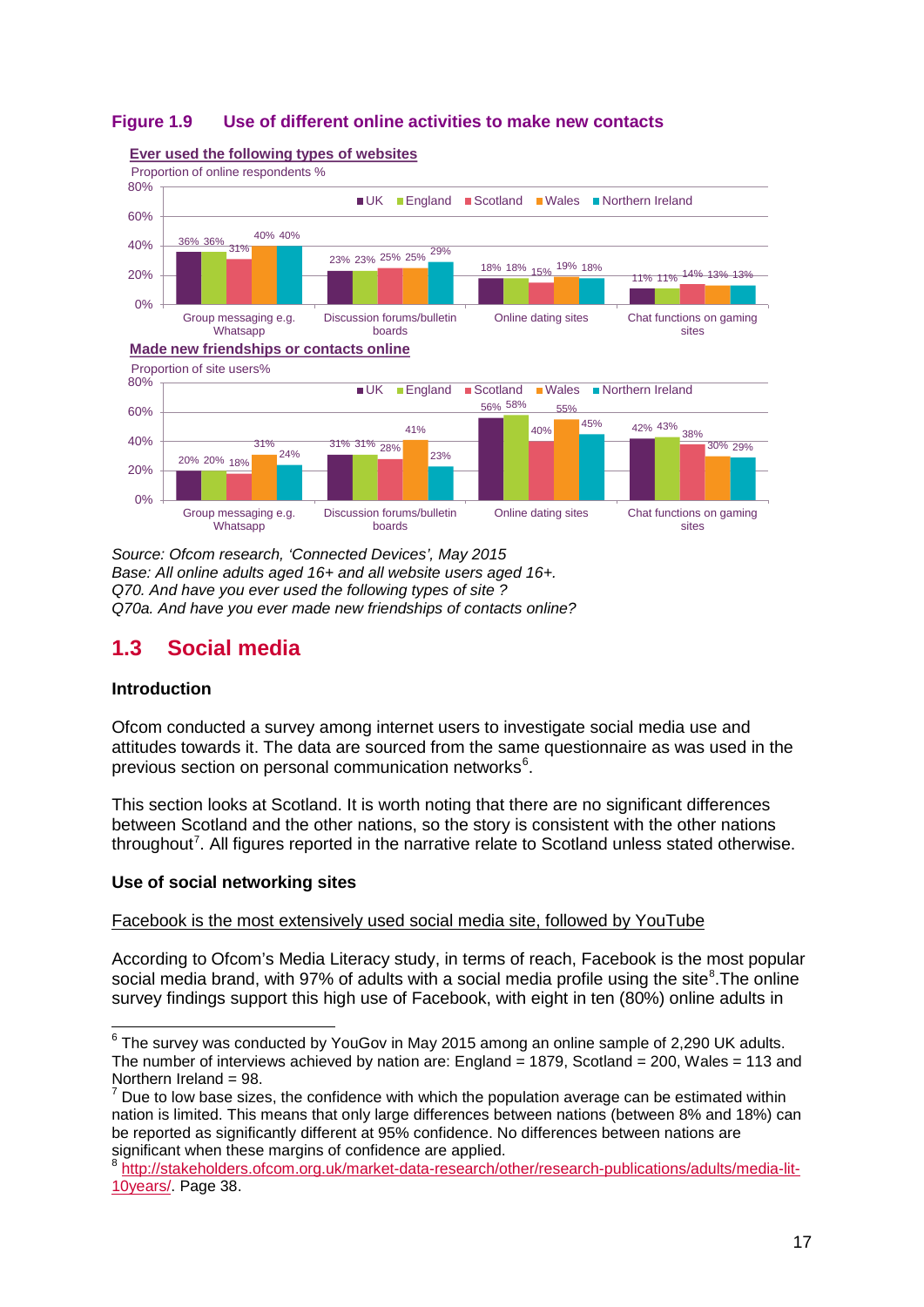Scotland claiming to have ever used Facebook, when prompted with a list of websites. YouTube follows quite closely behind, with 70% of online users in Scotland having 'ever used' it. Twitter (32%), WhatsApp (29%) and LinkedIn (28%) are also used by an increasing number of people in Scotland.

Video- and photo-based communications such as Instagram, Pinterest and Snapchat are becoming increasingly popular

One-fifth of online users in Scotland have used Instagram (20%). Around one in seven have used Pinterest (15%), Snapchat (13%) and Flickr (13%).



**Figure 1.10 Websites and apps ever used, by nation: top ten responses**

*Source: Ofcom research, 'Connected Devices', May 2015 Base: All online adults aged 16+ (n=2290), England (n=1879), Scotland (n=200), Wales (n=113), Northern Ireland (n=98).*

*Q60. Which of the following websites have you ever used? (Top ten responses shown)*

#### WhatsApp and Pinterest feature as most recent additions for some online users, as do Snapchat and Instagram

As a method of identifying recent trends in website and app use, a question was asked regarding people's most recent addition. Among those who claimed to use any of the social networking/ communication portals with which they were prompted (see [Figure 1.11\)](#page-20-0), Facebook was cited by 18% of website users as 'the most recent addition'. Twitter was cited as a recent addition for one in ten (10%). However, newer types of site are also fairly prevalent. WhatsApp (15%) and Pinterest (13%) are recent additions for one in seven, and although incidence is lower, Snapchat (6%) and Instagram (3%) also feature. These findings support the signs of early growth for these newer image- and photo-based websites.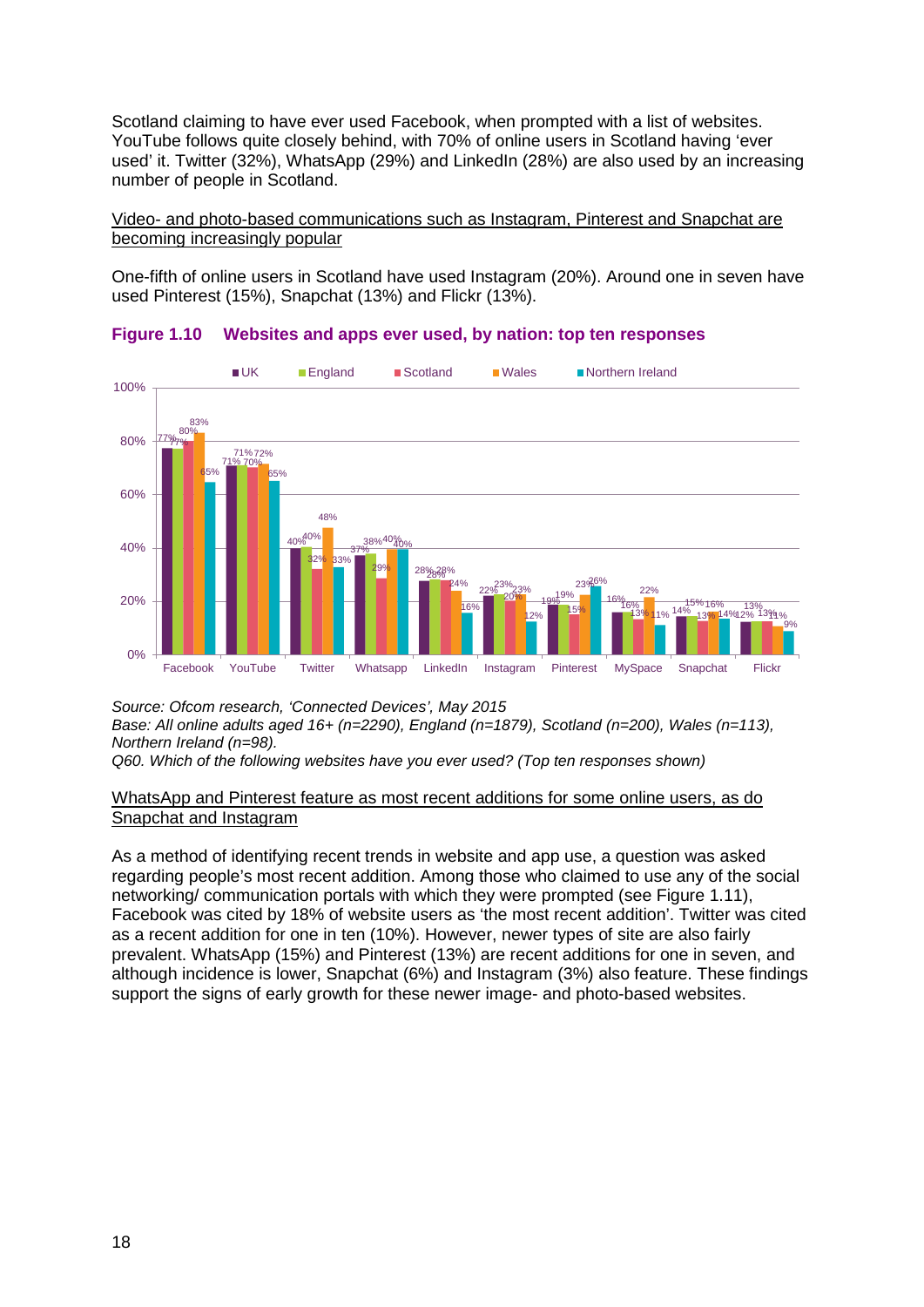

# <span id="page-20-0"></span>**Figure 1.11 Site or app most recently added**

*Source: Ofcom research, 'Connected Devices', May 2015 Base: All website users aged 16+ (n=1179), England (n=1457), Scotland (n=161), Wales (n=90), Northern Ireland (n=71). Q61d. Which one is your most recent addition? Chart includes data for all responses 5% or over.*

# Nearly half of Scots who take digital photos say they share them on social media

The use of photo and image based sites is also supported by Ofcom research into how people take and share photos<sup>[9](#page-20-1)</sup>. Fifty seven per cent of adults in Scotland take digital photos and the mobile phone is the device most often used for this: 70% of Scottish adults have ever taken photos with a mobile phone and 50% say this is the device they use most often.

Nearly half (46%) of Scots who take digital photos say they share their photos using social media. Many of these are likely to be selfies. Nearly a quarter (23%) of Scots, say they have ever taken a selfie and 8% say they take selfies at least once a week.

# **Attitudes to social media**

 $\overline{a}$ 

# Over one in five people say that they are 'hooked' on social media

In order to understand the extent to which social media is a part of people's lives, we asked people to indicate a number on a scale, where 1 equated to '*I'm not at all hooked on social media'* up to 10: '*I'm completely hooked on social media'*. Overall, just over one in five adults (23%) in Scotland indicated a rating of between 7 and 10 (see [Figure 1.12\)](#page-21-0), suggesting that these people perceive themselves as 'hooked on social media'. A similar and consistent pattern is seen across all the nations.

<span id="page-20-1"></span><sup>&</sup>lt;sup>9</sup> Findings taken from the Kantar Media Omnibus, a Face to Face survey commissioned by Ofcom and representative of all UK adults.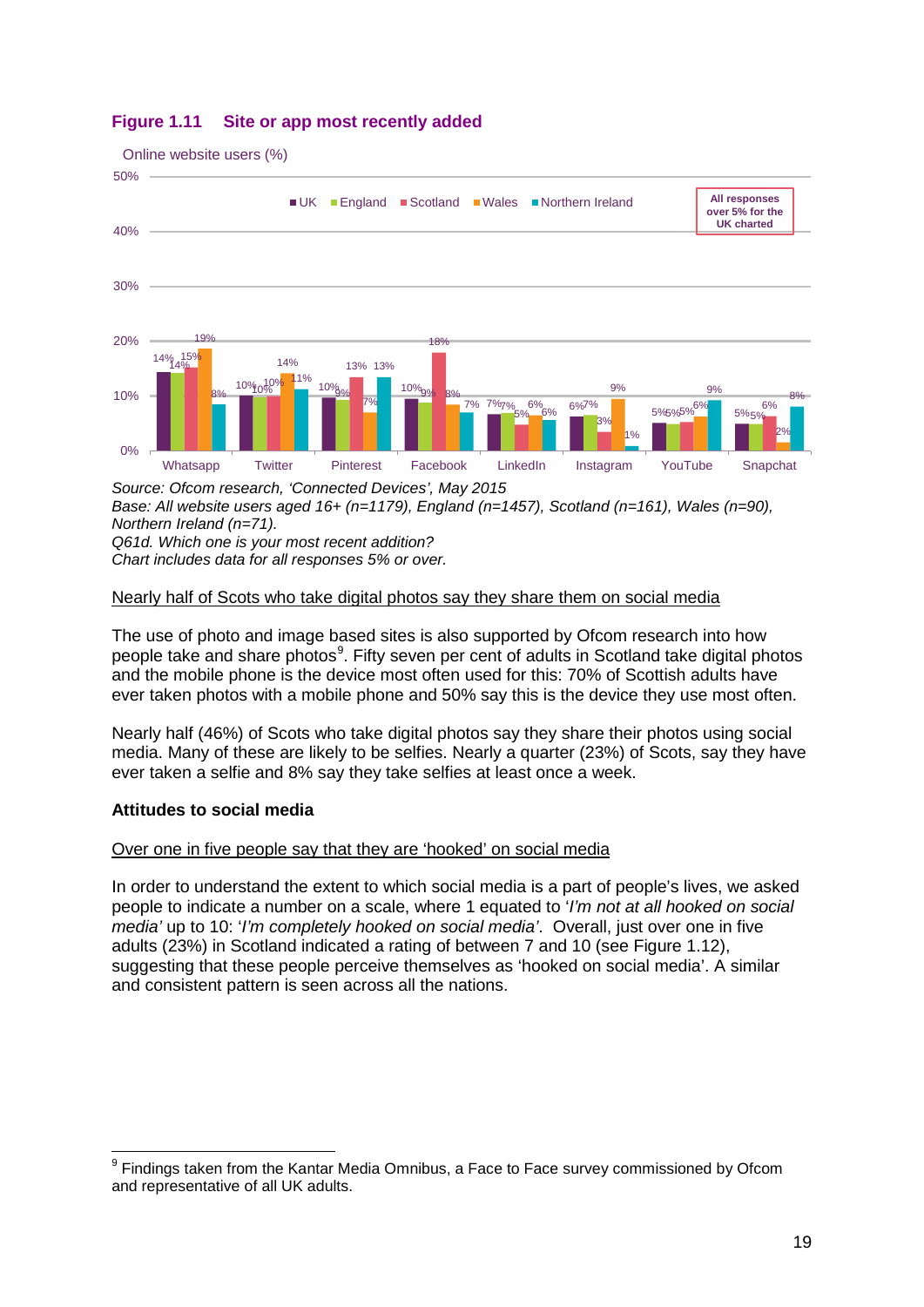

# <span id="page-21-0"></span>**Figure 1.12 Extent to which people are 'hooked' on social media, by nation**

*Source: Ofcom research, 'Connected Devices', May 2015*

*Base: All online adults aged 16+ (n=2290), England (n=1879), Scotland (n=200), Wales (n=113), Northern Ireland (n=98).*

*Q91. If you had to choose a number between 1 and 10, where 1 represented 'I'm not at all hooked on social media' and 10 represented 'I'm completely hooked on social media', which number would you choose for yourself?*

#### One in five have posted things online they wish they hadn't

There are concerns about privacy in relation to social media use; [Figure 1.13](#page-21-1) shows that almost seven in ten adults in Scotland (68%) agree that they '*can't understand why people share personal information with people they don't know well or at all*'. A similar proportion of people (67%) in Scotland agree that '*people waste too much time on social media'*. One in five (21%) have put things online they wish they hadn't.

# <span id="page-21-1"></span>**Figure 1.13 Level of agreement with statements about social media**



*Source: Ofcom research, 'Connected Devices', May 2015*

*Base: All online adults 16+ =2290*

*Q90 How much do you agree or disagree with the following statements regarding social media?*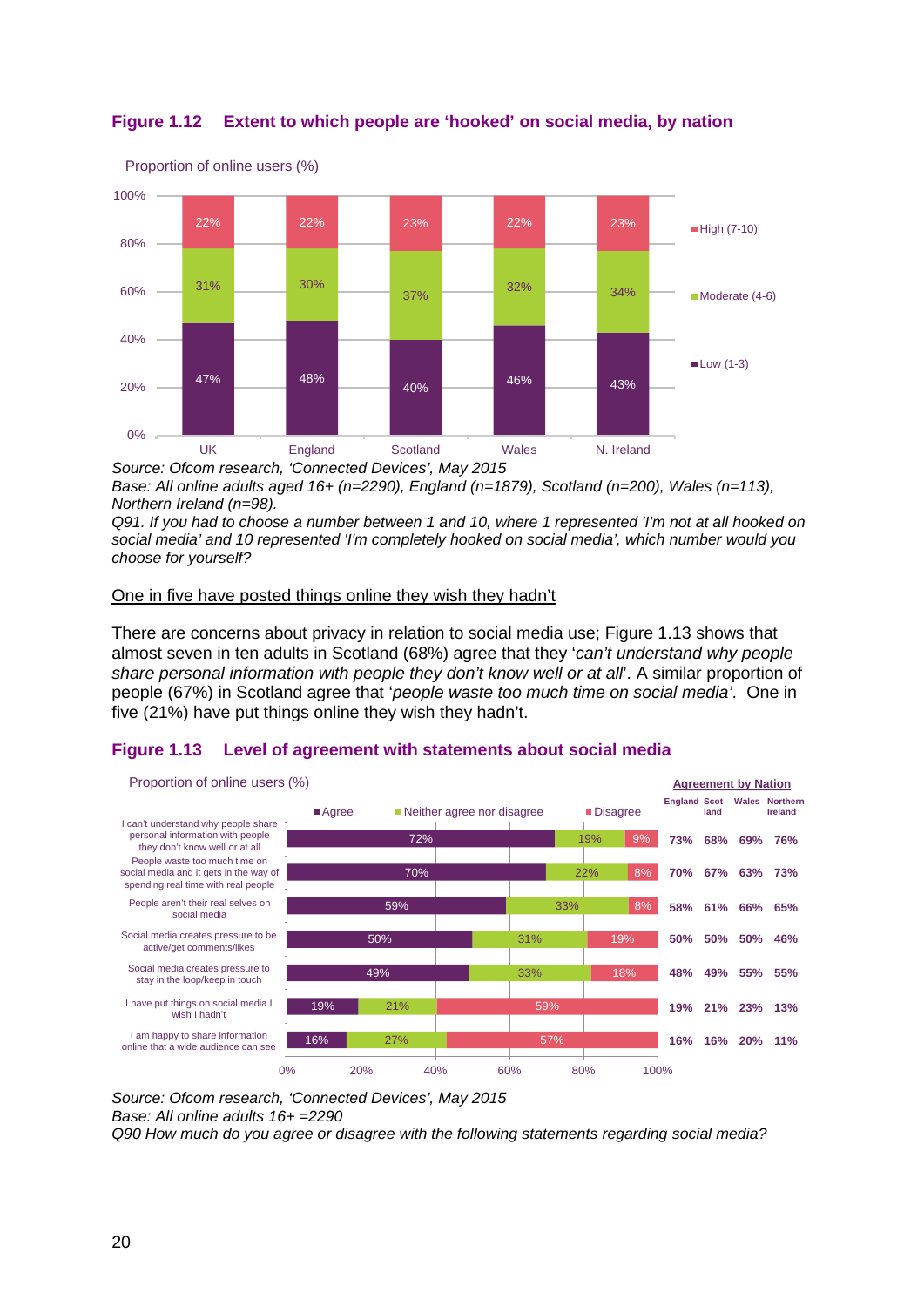# <span id="page-22-0"></span>**1.4 Changes in audio-visual consumption in Scotland**

# **Broadcast TV viewing**

BARB analysis is based on viewing to scheduled TV programmes such as those listed in TV listings magazines or on electronic programme guides (EPG) on TV sets. 'Broadcast TV viewing' refers to watching TV programmes on the TV set live at the time of broadcast (traditional TV viewing), watching recordings of these programmes, or viewing them through catch-up player services (referred to as time-shifted), up to seven days after they were televised.

# **Traditional TV viewing**

 $\overline{a}$ 

'Traditional TV viewing' refers to TV programmes watched live at the time of broadcast on the TV set.

# **Non-traditional TV viewing**

'Non-traditional TV viewing' refers to TV programmes which are not watched live at the time of broadcast. This includes viewing of TV programmes through the use of DVRs, video recorders, catch-up services, on-demand subscription services and pay-per-view services.

### **People in Scotland spend an average of 3 hours 59 minutes per day watching TV, seven minutes less than in 2013**

The average TV individual in STV licence areas (referred to throughout as 'Scotland') watched 239 minutes (3 hours 59 minutes) of broadcast TV a day in 2014<sup>[10](#page-22-1) [11](#page-22-2)</sup>; 7 minutes less per day than in 2013 [\(Figure 1.14\)](#page-23-0)<sup>[12](#page-22-3)</sup>. This was the smallest decline across the nations and was below the UK average fall of 11 minutes. In comparison, TV viewing minutes fell by 15 minutes per day in Northern Ireland and 12 minutes per day in Wales. Despite this, Scotland had a greater year-on-year decline than the other nations in average TV viewing between 2012 and 2013, at 12 minutes less per day (compared to 7 minutes in Wales and 2 minutes in Northern Ireland).

<span id="page-22-1"></span> $10$  When analysing BARB data we refer to viewing of programmes at the time of broadcast (live), any recordings of these programmes, and if watched through a broadcaster catch-up service (eg BBC iPlayer) within seven days of initial transmission.<br><sup>11</sup> Individuals in the Section regions of the ITV D

<span id="page-22-2"></span><sup>11</sup> Individuals in the Scottish regions of the ITV Border region watched 276 minutes (3 hours 36 minutes) of TV each on an average day across 2014 (source: BARB). This figure is indicative due to low sample sizes. There are no BARB reported sub-regions for the Scottish and English regions with the ITV Border area and we have therefore created customised audience segments to undertake this analysis. Segmenting the ITV Border population into the Scottish and English regions is open to fluctuations in reported viewing because the ITV Border region is representative at an overall level rather than by geographical segments. Data should therefore be treated with caution. Only average daily minutes and average weekly reach viewing measures are robust enough for indicative analysis. The respective audiences were created using BARB's 'BBC/ITV area segments' feature by selecting the BBC regions that comprise the Border area and running the viewing analysis against the ITV Border panel.

<span id="page-22-3"></span><sup>&</sup>lt;sup>12</sup> The rise in viewing seen in [Figure 1.14](#page-23-0) and [Figure 1.15](#page-23-1) between 2009 and 2010 across some regions such as Wales, North East, and Border may be linked to specific regional BARB panel changes that occurred when the new BARB panel was introduced on 1 Jan 2010. As a result pre- and post-panel change data must be treated with caution (see dotted line).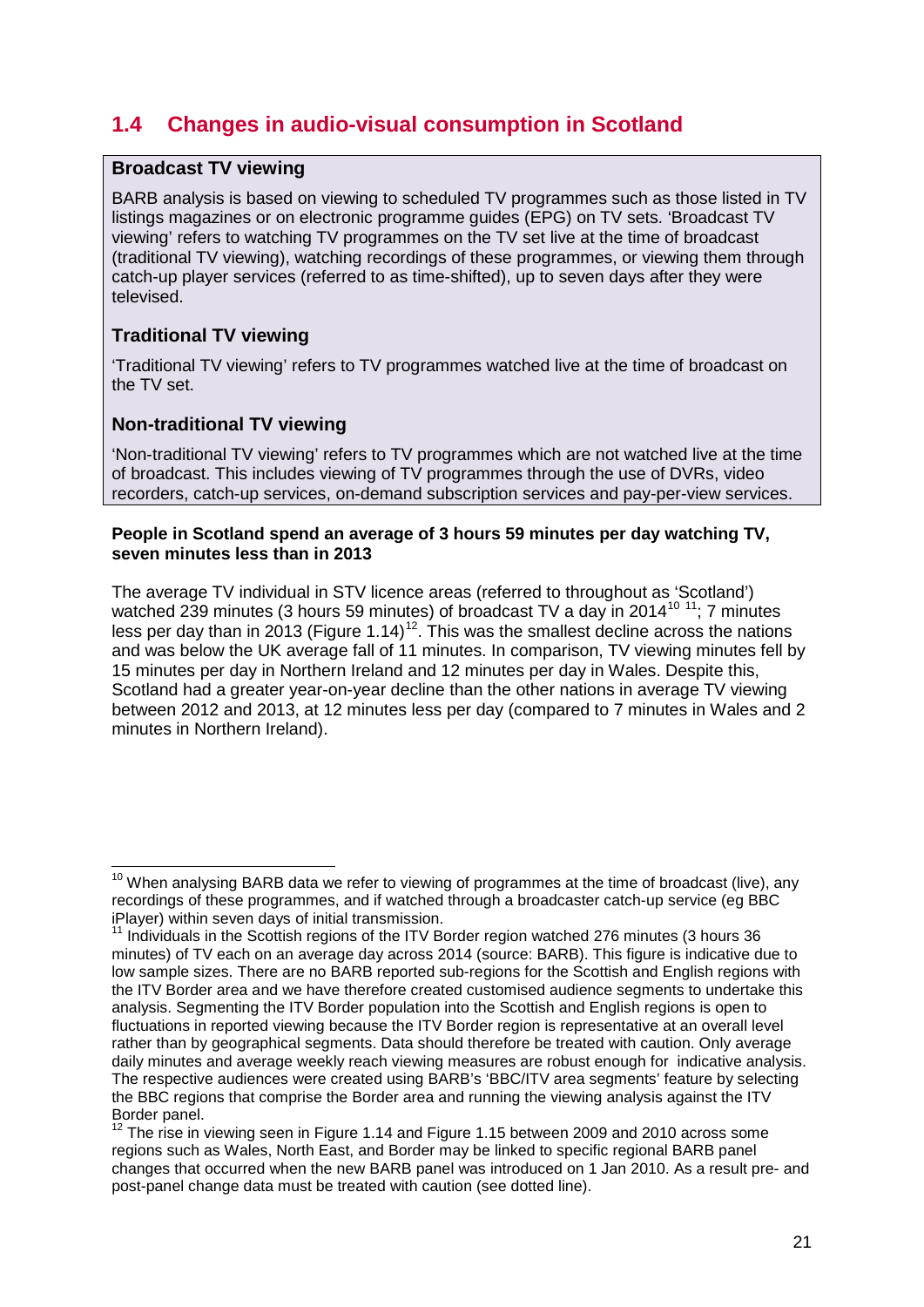<span id="page-23-0"></span>





*Source: BARB. Note: New BARB panel introduced 1 January 2010. As a result pre- and post-panel change data must be treated with caution (see dotted line). Note: Year-on-year percentage changes are calculated on data to two decimal places.*

#### **Over nine in ten (91.8%) individuals in Scotland watch TV every week; 1.1 percentage point less than in 2013**

In each of the nations, the proportion of individuals who watched TV in an average week was over 90% [\(Figure 1.15\)](#page-23-1). However, average weekly reach in Scotland (91.8%)<sup>[13](#page-23-2)</sup> remains the lowest compared to the UK's (92.4%) other devolved nations, falling by 1.1 percentage points in 2014.

<span id="page-23-1"></span>



*Source: BARB. Reach criteria = 15 consecutive minutes of viewing at least once in the average week. Full weeks used. Note: New BARB panel introduced 1 Jan 2010. As a result pre- and post-panel change data must be treated with caution (see dotted line).*

<span id="page-23-2"></span> $13$  The average weekly reach to all TV among individuals in the Scottish regions of ITV Border was 96.0% in 2014. This figure is indicative due to low sample sizes and because segmenting the ITV Border population into the Scottish and English regions is open to fluctuations in reported viewing (see footnote 11 for methodology). Data should therefore be treated with caution.  $\overline{1}$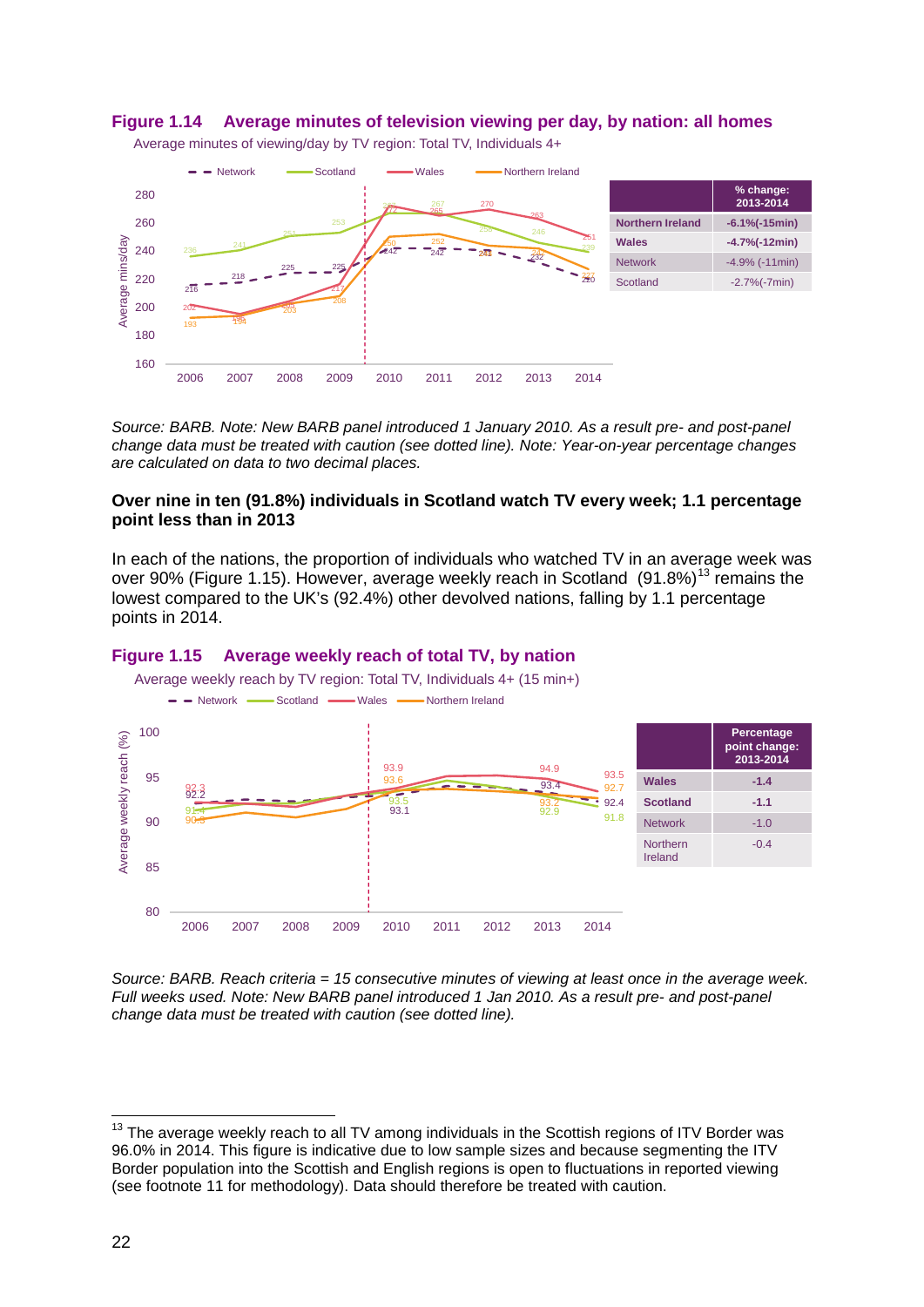### **One in five adults in Scotland used standalone video subscription services such as Netflix and Amazon Instant in 2015; 12 percentage points higher than in 2014**

[Figure 1.16](#page-24-0) shows the year on year change in the use of 'non-traditional TV viewing' methods in Scotland from the Ofcom Technology Tracker. The three methods covered are: catch-up services (e.g. iPlayer, ITV Player, All 4), standalone video subscription services (e.g. Netflix, Amazon Instant) and personal video recorders (PVRs).

Just over one in five (21%) adults in Scotland, had used standalone video subscription services in 2015, an increase of 12 percentage points since the same time in 2014. Use of standalone video subscription services in Scotland (21%) is higher than in Northern Ireland (14%), Wales (14%) and the UK as a whole (15%). Just under half of adults in Scotland (49%) use catch-up services; in-line with Wales (48%); the UK as a whole (48%); and significantly higher than in Northern Ireland (32%). PVR usage in Scotland is similar to the UK average.



# <span id="page-24-0"></span>**Figure 1.16 Use of Catch-up, standalone video subscription and PVRs in Scotland**

*Source: Ofcom Technology Tracker, W1 2015*

*Base: All adults aged 16+ (UK 2014 = 3740, Scotland 2014 = 501; UK 2015 = 3756, Scotland 2015 = 492)*

*QH17 (QH46): Thinking about your personal use of TV programmes and films online and on demand services that you may use on any device (e.g. smartphone, TV set, tablet or laptop) anywhere, which of the following, if any, have you personally ever used? QR1A-B: Does your household have Sky+/ Virgin TiVo or V+? QR1C-E: Does your Freesat set top box/ Freeview box or Freeview TV set / broadband TV service allow you to record and store TV programmes, and also pause and rewind live TV programmes? QR1F-G: Do you have a YouView/ Now TV set top box?*

# **Consumer research on the decline in traditional TV viewing**

In order to better understand the decline in traditional TV viewing,<sup>[14](#page-24-1)</sup> as identified through the previous BARB analysis, Ofcom commissioned omnibus research in April 2015. The research was carried out by Gfk NOP among 1,878 UK adults aged 16 years and over, with

<span id="page-24-1"></span> $14$  Traditional TV viewing refers to TV programmes watched live at the time of broadcast on the TV set.  $\overline{a}$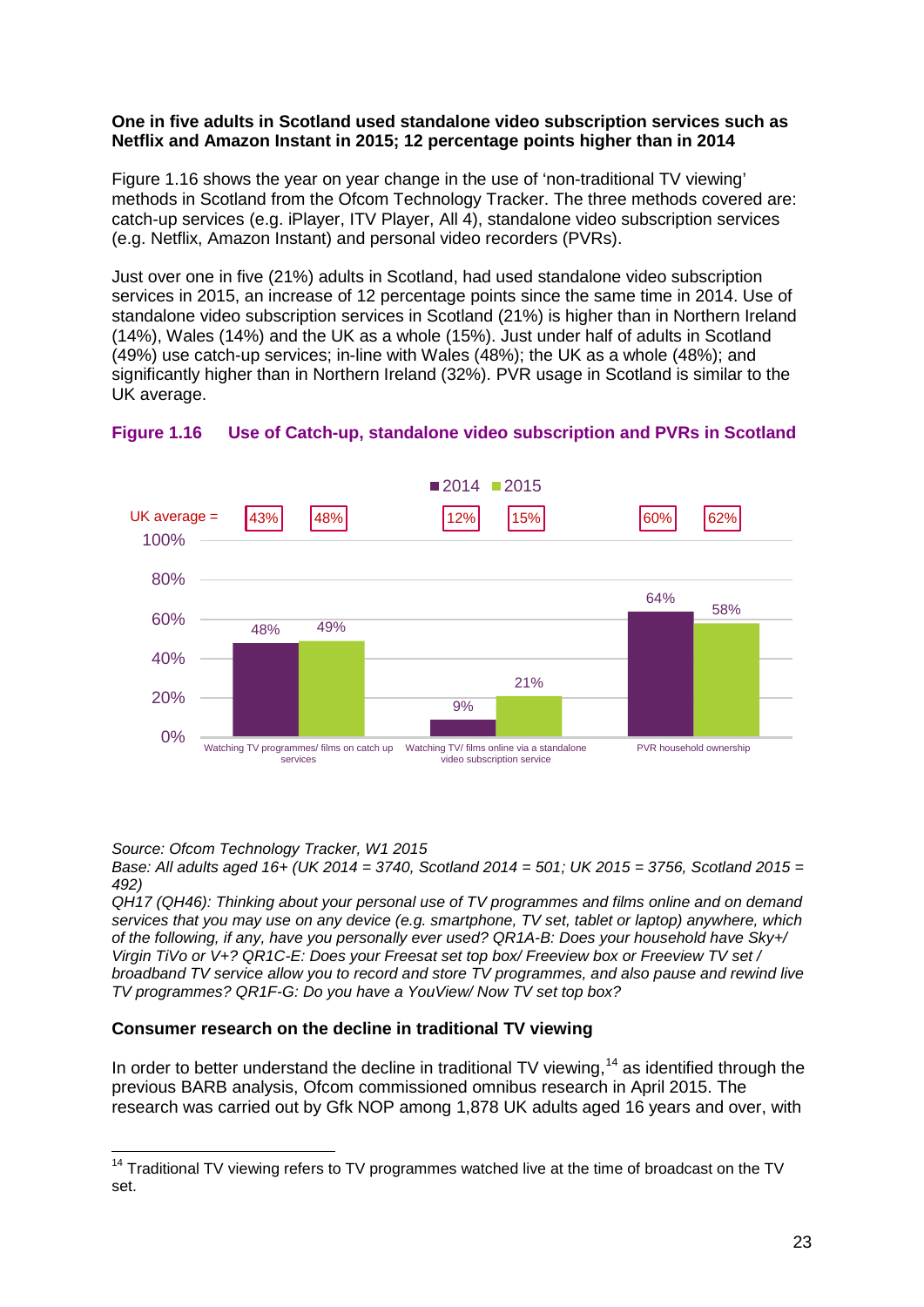additional boost interviews in Northern Ireland to allow individual nations' reporting<sup>[15](#page-25-0)</sup>. The research resulted in 163 interviews in Scotland, 99 interviews in Wales and 110 interviews in Northern Ireland<sup>16</sup>.

The research asked consumers to identify which audio-visual related activities they were doing more or less of, compared to a year ago[17](#page-25-2). The purpose of this was to provide a view of changes in behaviour across different features, e.g. screen used (TV vs. other), location of viewing (in home vs. out and about), traditional or non-traditional (e.g. at time of broadcast vs. catch-up, personally recorded, subscription on-demand or pay-per-view), and content viewed (e.g. programmes from BBC/ ITV/ UTV/ STV/Channel 4 or Channel 5, short clips, box sets/ series, films). As abbreviations are used in this section, the full question wording and list of activities asked about are shown at the end of the section.

### **Research found increases in use of non-traditional viewing methods: nonsubscription catch-up, watching recorded content and subscription on-demand services.**

[Figure 1.17](#page-26-0) shows claimed changes in specific audio-visual activities among respondents in the nations and the UK as a whole, and [Figure 1.18](#page-26-1) shows the findings for Scotland in more detail.

In the UK overall, the research identified claimed decreases in traditional TV viewing (that is, viewing 'at the time of broadcast') and also viewing 'via the TV set' over the last year. In parallel, respondents claimed to have made increases in their 'non-traditional' TV viewing, i.e. net gains were found for watching non-subscription catch-up, watching content they had personally recorded and using subscription on-demand services.

Respondents in Scotland also indicated these overall trends, but to a greater extent. Seven per cent said they were doing more traditional TV viewing (that is, watching at the time of broadcast) in April 2015 compared to the previous year, while 41% said they were doing this less, resulting in a net change of -34%.

Claimed increases in 'non-traditional' TV viewing were also more marked in Scotland compared to the UK overall, i.e. net gains were +36% for watching non-subscription catchup, +24% for watching content personally recorded and +15% of respondents saying they used subscription on-demand services.

As context to the findings above, it is worth noting that claimed decreases for 'traditional TV' (i.e. viewing at time of broadcast) , viewing via TV set and viewing PSB TV were smaller than the decreases noted for watching DVDs (net loss of -42% in Scotland) and going to the cinema (net loss of -34% in Scotland) over the same time period. Again, this mirrors the findings in the UK overall.

<span id="page-25-0"></span><sup>&</sup>lt;sup>15</sup> Only a boost in Northern Ireland was needed, as sample sizes in the other nations were sufficient in the main sample.  $\overline{a}$ 

<span id="page-25-1"></span> $16$  The Northern Ireland boost interviews and main interviews are reported together as a sample within the nations CMR, however the Northern Ireland boost interviews were not included in the overall UK sample.

<span id="page-25-2"></span><sup>17</sup> The research identified respondents' own views on changes in their viewing and related behaviours, however it does not indicate the *volume* of change, e.g. minutes of viewing increased or decreased.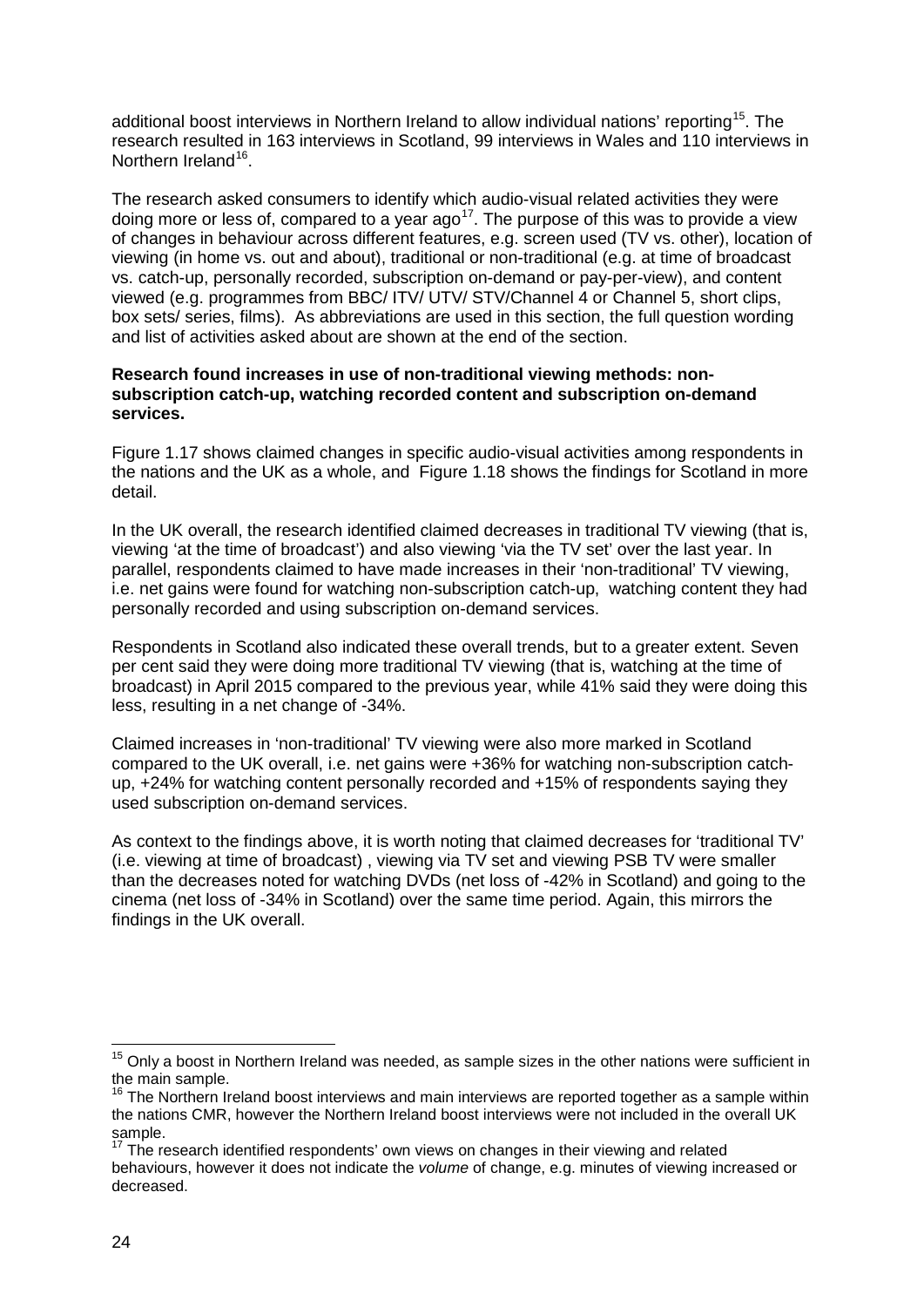<span id="page-26-0"></span>

|        | Figure 1.17 Claimed changes in key audio-visual activities over the past year (%), by |
|--------|---------------------------------------------------------------------------------------|
| nation |                                                                                       |

|                                              |                                                   | <b>Net change</b>   |                          |                          |                      |                                            |
|----------------------------------------------|---------------------------------------------------|---------------------|--------------------------|--------------------------|----------------------|--------------------------------------------|
|                                              |                                                   | <b>UK</b><br>(1878) | <b>England</b><br>(1568) | <b>Scotland</b><br>(163) | <b>Wales</b><br>(99) | <b>Northern</b><br><b>Ireland</b><br>(110) |
| <b>Screen</b>                                | Watching via TV set                               | $-7%$               | $-7%$                    | $-6%$                    | $+15%$               | $-10%$                                     |
|                                              | Watching via other screens                        | $+13%$              | $+13%$                   | $+16%$                   | $+25%$               | $+23%$                                     |
| <b>Location of</b>                           | In home                                           | $\bf{0}$            | $-2%$                    | $+6%$                    | $+12%$               | $+2%$                                      |
| viewing                                      | Out of home                                       | $-4%$               | $-6%$                    | $\mathbf{0}$             | $+7%$                | $+7%$                                      |
| <b>Traditional or</b>                        | At time of broadcast                              | $-19%$              | $-17%$                   | $-34%$                   | $-19%$               | $-25%$                                     |
| non-traditional<br>viewing                   | Personally recorded                               | $+13%$              | $+11%$                   | $+24%$                   | $+18%$               | $+32%$                                     |
|                                              | Catch-up/on-demand                                | $+26%$              | $+23%$                   | $+36%$                   | $+40%$               | $+39%$                                     |
|                                              | Subscription-demand e.g. Netflix                  | $+8%$               | $+7%$                    | $+15%$                   | $+13%$               | $+22%$                                     |
|                                              | Pay-per-view                                      | $-3%$               | $-3%$                    | $-3%$                    | $-2%$                | $+4%$                                      |
| <b>Public Service</b><br><b>Broadcasting</b> | Watching BBC, ITV/STV/UTV, C4,<br>Five programmes | $-6%$               | $-5%$                    | $-3%$                    | $-9%$                | $-28%$                                     |

*Source: GfK NOP omnibus, April 2015. Base: All adults (1878). Question wording: QA, For each of the following activities please say if you are doing this more, the same amount, or less, now compared to a year go? This reports the 'net gain' or 'net loss' for an activity. For example, if 20% of respondents said they did an activity more and 5% said they did an activity less, the net gain would be +15% doing the activity more.*

# <span id="page-26-1"></span>**Figure 1.18 Claimed changes in activities over the past year (%): Scotland**





*Source: GfK NOP omnibus, April 2015. Base: All adults 16+ in Scotland (163). Question wording: QA, For each of the following activities please say if you are doing this more, the same amount or less now compared to a year go?*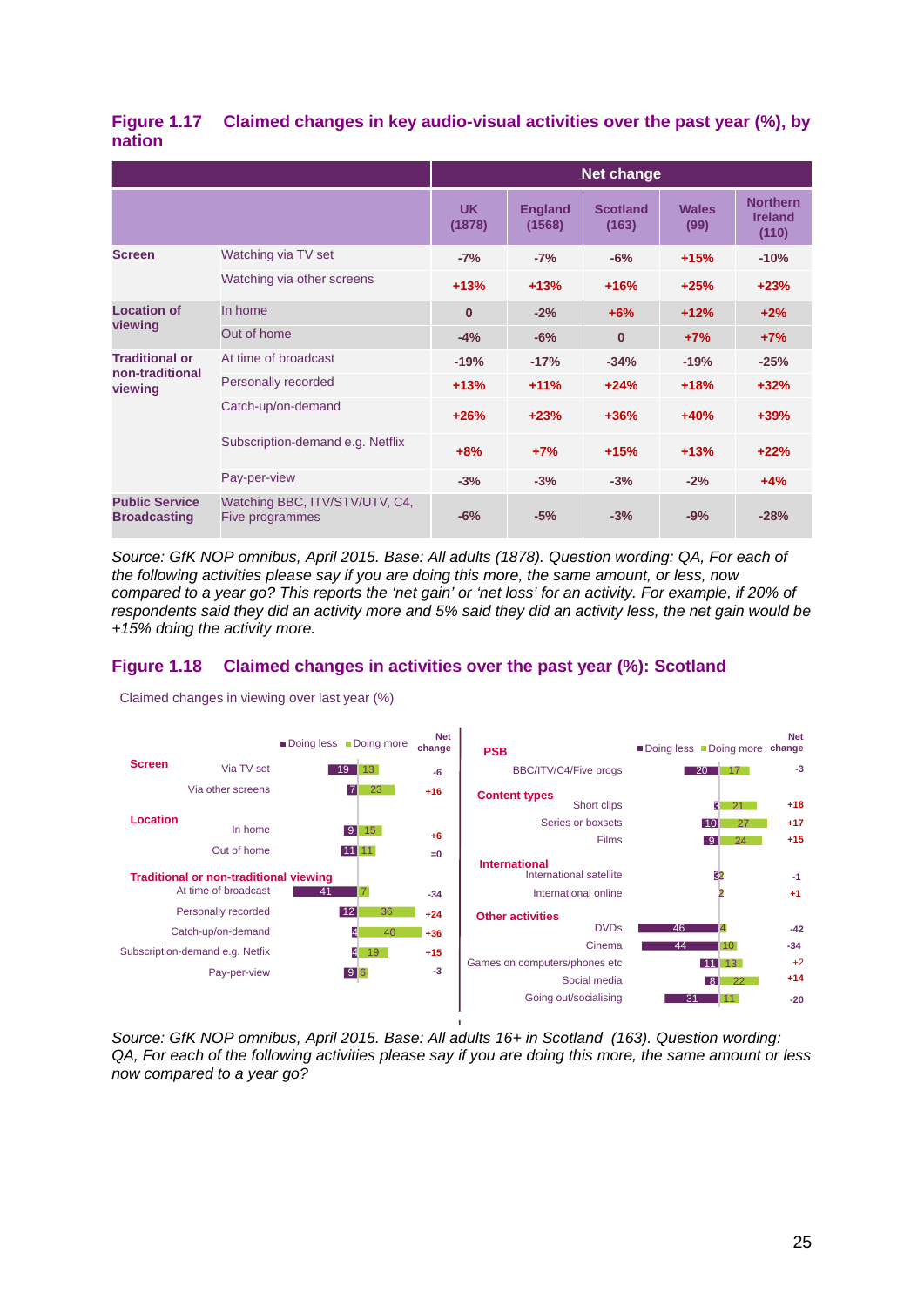| Ofcom omnibus: research question wording                                                                                                                                                                                                                                                                                                                                                                                                                                                                                                                                                                                                                                                                                                                                                                                                      |
|-----------------------------------------------------------------------------------------------------------------------------------------------------------------------------------------------------------------------------------------------------------------------------------------------------------------------------------------------------------------------------------------------------------------------------------------------------------------------------------------------------------------------------------------------------------------------------------------------------------------------------------------------------------------------------------------------------------------------------------------------------------------------------------------------------------------------------------------------|
| For each of the following activities I read out can you say whether you are doing this more, the same amount or less now compared to a year ago? If you have never done<br>the activity at all, please just tell me. INTERVIEWER: READ OUT EACH STATEMENT INDIVIDUALLY. SINGLE CODE FOR EACH STATEMENT                                                                                                                                                                                                                                                                                                                                                                                                                                                                                                                                        |
| <b>Screen</b><br>• Using a TV set to watch any programmes/films/clips i.e. watching any programmes/films/clips using any service (e.g. Freeview, Sky, Netflix, BBC iplayer, via a games<br>console etc)<br>Using other screens to watch any programmes/films/clips e.g. home computers, tablets, smartphones (rather than the TV set)<br>$\bullet$                                                                                                                                                                                                                                                                                                                                                                                                                                                                                            |
| Location<br>Watching any TV, clip, programme when in your own home (watching could be on any screen e.g. TV, home computers, tablets, smartphones)<br>Watching any TV, clip, programme when out and about (watching could be on any screen e.g. TVs, computers, tablets, smartphones)                                                                                                                                                                                                                                                                                                                                                                                                                                                                                                                                                         |
| Traditional or non-traditional viewing<br>Watching TV programmes as they are broadcast on TV (e.g. watching EastEnders when it is shown on BBC1 at 7.30pm or watching Game of Thrones at 9pm on Sky<br>Atlantic when it is broadcast)<br>Watching TV that you have personally recorded, i.e. after recording it onto a set-top box, or PVR<br>Watching any 'catch-up' or on-demand TV where you watch programmes/films that have been shown on TV recently (via services like BBC iplayer, ity player, 40D,<br>$\bullet$<br>SkyGo, Virgin Catch-up etc).<br>Watching programmes/films through on-demand services that you pay a monthly subscription for like Netflix, Amazon Prime, Now TV etc<br>Paying to watch individual programmes/films e.g. films through Sky's Box Office service or 'Pay per movie' with Virgin Movies<br>$\bullet$ |
| <b>PSB</b><br>• Watching BBC, ITV/STV/UTV, Channel 4 or Five programmes in particular (through any channel, any screen and at any time)                                                                                                                                                                                                                                                                                                                                                                                                                                                                                                                                                                                                                                                                                                       |
| Content<br>Watching short clips e.g. like those found on Youtube, or linked on social media like Facebook<br>Watching series or boxsets in any way, e.g. on TV, tablets, DVDs, Netflix etc<br>• Watching films (though any service, e.g. Netflix, Now TV, DVDs on either your TV set, computers or smartphones)<br>International<br>Watching international channels via satellite services from other countries e.g. Hotbird, Turksat, Hellas Sat), Hispasat, Canal+, Cyfra.<br>Watching programmes/films through international online video services from other countries, e.g. RTÉ Player, Hulu, My TF1, nc+<br>٠                                                                                                                                                                                                                           |
| Other activities<br>Watching DVDs<br>Going to the cinema to watch films<br>$\bullet$<br>Playing games on a console, computer, tablet or smartphone etc<br>$\bullet$<br>Using social media e.g. Facebook, etc<br>Going out and socialising<br>$\bullet$                                                                                                                                                                                                                                                                                                                                                                                                                                                                                                                                                                                        |

# <span id="page-27-0"></span>**1.5 Analysis of fixed broadband take-up in Glasgow**

### **Introduction**

In the previous *Communications Market Reports*, we highlighted that broadband take-up was particularly low in the Glasgow area (at 50% in 2011). In order to explore this in more detail, Ofcom undertook analysis of broadband take-up in the City of Glasgow in the 2011 CMR. Data from the British Population Survey (BPS) were used and the period under study was January to September 2011. We repeated this analysis for the 2013 and 2014 reports. In 2013, broadband take-up was still at 50%, but increased to 63% in 2014.

Ofcom has decided to repeat this analysis for the current report, maintaining comparability by using data from BPS. The purpose of this analysis is to understand if take-up of broadband in the City of Glasgow has remained stable, and whether demographic variables continue to explain at least part of the difference.

#### **Methodology**

The BPS asks consumers in Great Britain about internet and fixed broadband, and comprises around 2,000 face-to-face, in-home interviews with adults (aged 15+) every week, allowing detailed regional and sub-demographic analysis

Using data from the BPS between April 2013 to March 2014, analysis was undertaken on Glasgow<sup>[18](#page-27-1)</sup>. The sample size was 543 respondents. For this analysis, not all respondents were asked about broadband access, and this group has been excluded.

<span id="page-27-1"></span> $18$  The City of Glasgow is defined as the area under the control of Glasgow City Council.  $\overline{a}$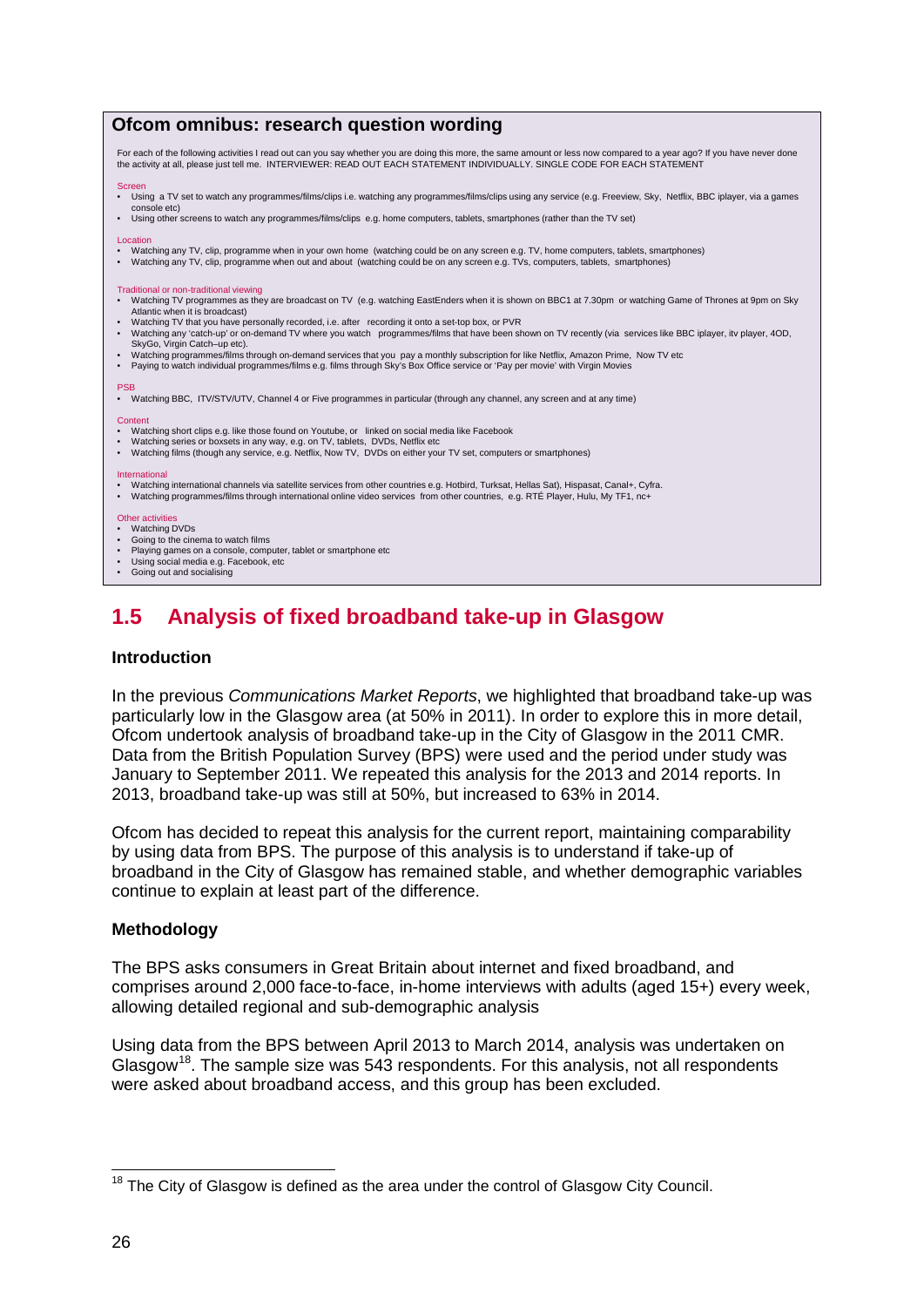The BPS uses a different methodology from Ofcom's Technology Tracker, in that quotas and question wordings are different. Therefore discrepancies between the BPS and Ofcom's quoted figures are not unexpected, or of concern.

### **Differences in demographic profiles between 2013/2014 and 2014/2015 do not affect our analysis**

The BPS is designed to monitor the UK population at a regional level but not to look at relatively small areas such as the City of Glasgow. Therefore, the respondents' profile may shift from year to year. From analysis of Ofcom's *Technology Tracker*, we know that a respondent's age, socio-economic status and gender influence how likely they are to have broadband in the home. It was therefore important to compare the 2013/2014 and 2014/2015 samples.

There were differences between the two profiles, particularly with regard to socio-economic status. Some of this may be due to the areas interviewers were sent to. If the 2014/2015 is weighted to be the same as the 2013/2014 sample in terms of age and socio-economic status, the take-up of fixed broadband would increase to 63% and that of fixed and mobile broadband to 76%. Therefore, demographic differences do not have a significant impact.

The key differences between the 2012/2013 and 2013/2014 Glasgow profiles are shown below.

[Figure 1.19](#page-28-0) shows that the main changes between the years relate to age and socioeconomic status. The 2013/2014 sample contained more respondents aged 25-34 and fewer aged 65+. For socio-economic status, the 2014/2015 sample is more clustered in social classes CD and has respondents in social classes AB and E. This is important, as the lower the socio-economic status or the greater the age; the less likely a person is to have broadband at home.

| <b>Glasgow Profile</b> | 2013/2014 | 2014/2015 | <b>Difference</b> |
|------------------------|-----------|-----------|-------------------|
| $15 - 24$              | 13%       | 13%       | $+0\%$            |
| 25-34                  | 19%       | 15%       | $-4%$             |
| $35 - 44$              | 15%       | 15%       | $0\%$             |
| 45-54                  | 18%       | 19%       | $+1%$             |
| 55-64                  | 15%       | 16%       | $+1%$             |
| $65+$                  | 19%       | 22%       | $+3%$             |
| AB                     | 16%       | 11%       | $-5%$             |
| C <sub>1</sub>         | 23%       | 24%       | $+1%$             |
| C <sub>2</sub>         | 17%       | 24%       | $+7%$             |
| D                      | 24%       | 31%       | $+7%$             |
| E                      | 21%       | 10%       | $-11%$            |

# <span id="page-28-0"></span>**Figure 1.19 Differences between 2013/2014 and 2014/2015 Glasgow sample**

*Source: British Population Survey*

*Base: All adults 15+ (Glasgow 2014/2015 – 542 Glasgow 2013/2014 - 1405)*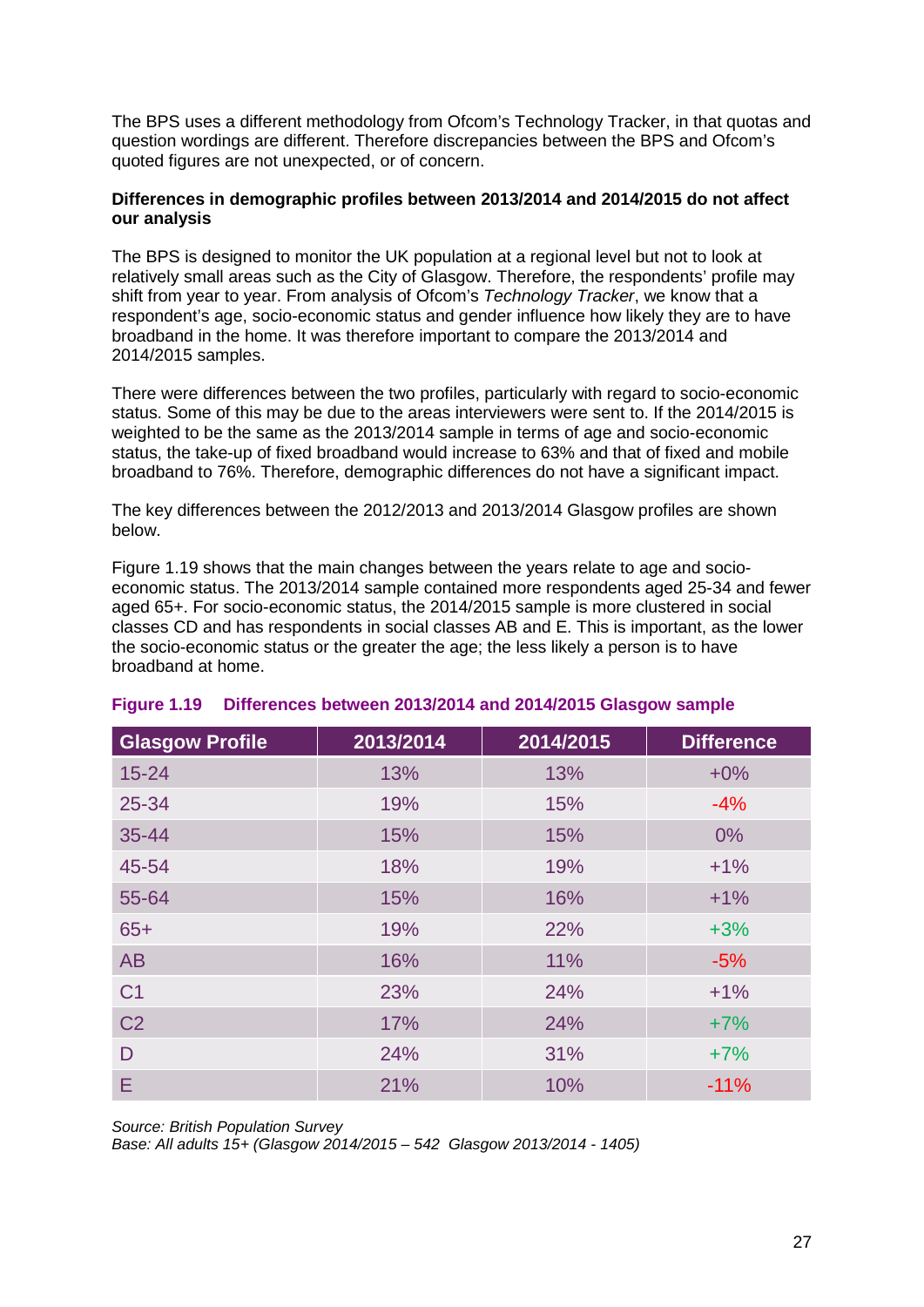### **Glasgow's low fixed broadband take-up continues, but has remained stable since 2014. Access to web-enabled mobile phones has increased from 52% to 61%**

As the *Communications Market Report* highlighted between 2010 and 2013, broadband take-up has remained relatively low in Glasgow. For this report, the BPS provided data for respondents within Glasgow only, and therefore it is not possible to compare to the UK as a whole or to other cities. However, Ofcom's *Technology Tracker* shows that the percentage of the UK population with broadband (excluding mobile devices) is 78%, or 85% if mobile devices are included.

In contrast, the percentage of Glaswegians living in households with broadband (excluding mobile devices) is 62%, or 75% if mobile devices are included. This compares to 63% and 66% respectively for the same Glasgow-specific analysis in the 2014 CMR report. This would suggest that take-up of fixed services has remained stable since 2014 and take-up of web-enabled mobile phones has increased significantly. Access to web-enabled phones has increased from 52% in the 2014 CMR report to 61% in this report. The percentage of people who can access the internet only via a mobile device (phone or tablet) rose from 3% in 2013/2014 to 9% in 2014/2015.

#### **Across Glasgow, 13% use only a web-enabled mobile device to access the internet**

Three-quarters (75%) of the Glasgow sample have access either to fixed broadband at home or a web-enabled mobile phone. Access to a web-enabled mobile is highest among the 25-34 year-olds, at 88%, and lowest among the over-65s at 26% [\(Figure 1.20\)](#page-29-0). Across Glasgow, 13% of respondents use only a web-enabled mobile device  $19$  to access the internet. This is most common among those aged 15-24 (18%), and least common among those aged 65+ (9%) This includes smartphones, PDAs and tablets.



<span id="page-29-0"></span>

*Source: British Population Survey*

*The perctange in brackets gives the percentage of all Glasgow respondents in that category. Base: All adults 15+ (Glasgow 2015 – 543, Glasgow 2014 - 1405, Glasgow - 2013 1398, Glasgow – 2011/2012 597 )*

*Q: Is your access to the internet at home cable broadband, ADSL broadband, or broadband but you don't know type?*

*Q: Do you have a web-enabled phone?*

<span id="page-29-1"></span> $19$  A web-enabled device is a smartphone, tablet or a personal digital assistant (PDA).  $\overline{a}$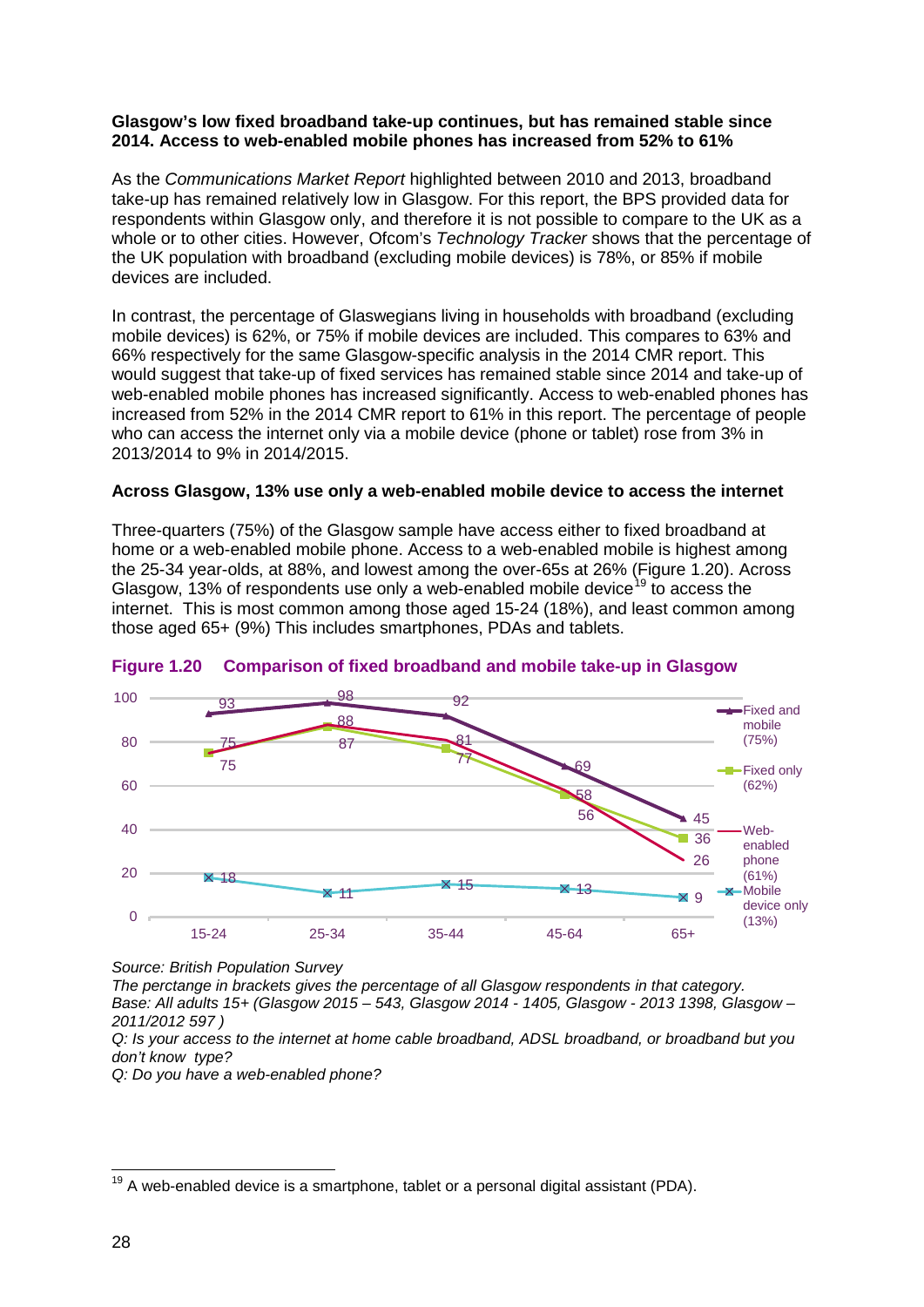#### **Overall, fixed home internet take-up has remained stable. However, there are some demographic differences**

As shown in [Figure 1.21,](#page-30-0) between 2014 and 2015 there has been a significant decrease in the number of people aged 15-24, and a significant increase in those aged 25-34, who have fixed home internet (-19% 15-24; +11% 25-34) .



# <span id="page-30-0"></span>**Figure 1.21 Changes in fixed home internet, by age group: 2012-2015**

#### *Source: British Population Survey*

*Base: All adults 15+ (Glasgow 2015 – 543, Glasgow 2014 - 1405, Glasgow - 2013 1398, Glasgow – 2011/2012 597 )*

*Q: Is your access to the internet at home cable broadband, ADSL broadband, broadband but you don't know type or non-broadband?*

#### **Fixed internet take-up has remained stable for all socio-economic groups**

As shown in [Figure 1.22,](#page-30-1) there has been no significant change in the proportion of fixed internet take-up across each socio-economic group. Take-up, however, continues to decrease among those in the DE socio-economic group.



# <span id="page-30-1"></span>**Figure 1.22 Changes in take-up, by socio-economic status: 2012-2015**

*Source: British Population Survey*

*Base: All adults 15+ (Glasgow 2015 – 543, Glasgow 2014 - 1405, Glasgow - 2013 1398, Glasgow – 2011/2012 597 )*

*Q: Is your access to the internet at home cable broadband, ADSL broadband, broadband but you don't know type, or non-broadband?*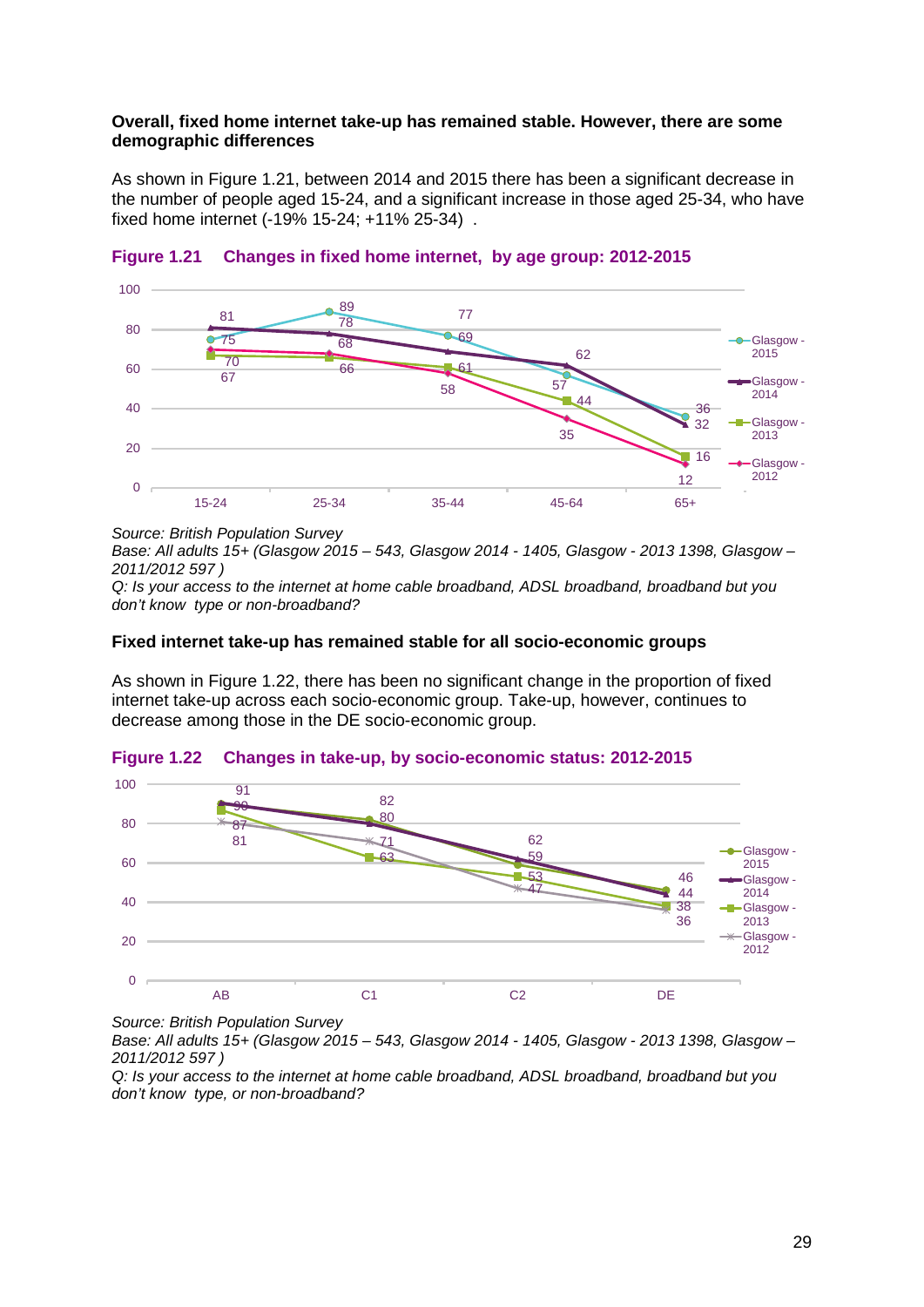### **Almost all individuals under 35 have access to the internet and use it, whether in or outside the home**

Across the sample, 89% of the sample who had access to the internet also used it. Among those under 35, 99% of those with access make use of the internet. However, among over-65s, 33% of those who have access do not use it.



# **Figure 1.23 Internet access and internet use, by age**

*Source: British Population Survey*

*Base: All adults 15+ (Glasgow 2015 – 542 Glasgow 2014 - 1405, Glasgow - 2013 1398, Glasgow – 2011/2012 597 )*

*Q: How frequently do you use the internet?*

As shown in [Figure 1.24](#page-31-0) and [Figure 1.25,](#page-32-0) This discrepancy between access and use is most marked for mobile terminals, such as web-enabled phones and tablets. Ninety-seven per cent of people aged 15-24 with such a device use it. However, among people aged 25 or over, the percentage of those with such a device who use it online declines with age.



# <span id="page-31-0"></span>**Figure 1.24 Access to and use of web-enabled mobile devices, by age.**

*Source: British Population Survey*

*Base: All adults 15+ (Glasgow 2015 – 534, Glasgow 2014 - 1405, Glasgow - 2013 1398, Glasgow – 2011/2012 597 )*

*Q: Do you have a web-enabled phone?* 

*Q. Do you have access to a tablet?*

*Q: Do you access the internet via a mobile terminal?*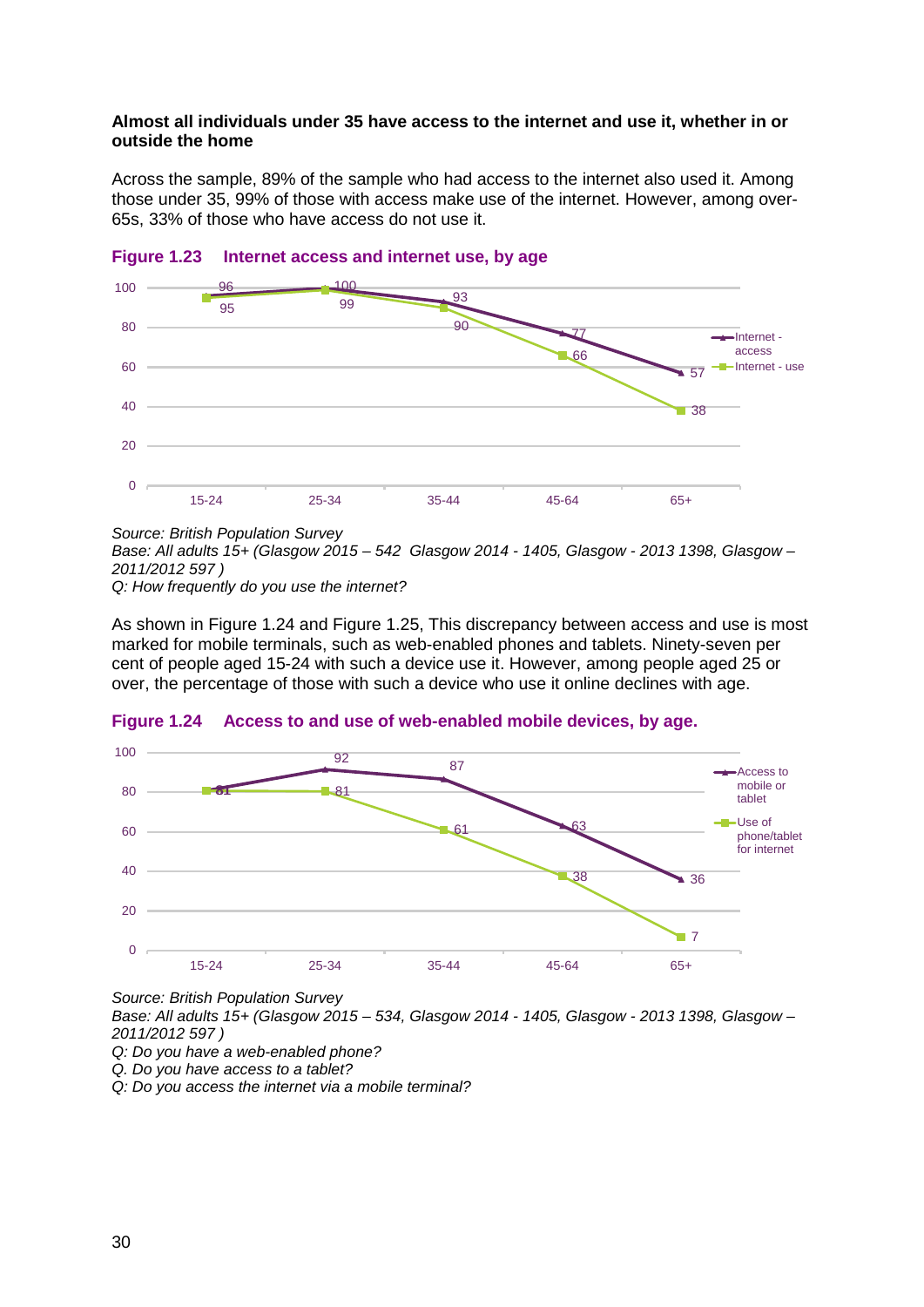| Age band<br><b>Access to web-</b><br>enabled mobile<br>device |     | Use of web-<br>enabled mobile<br>device | <b>Percentage of</b><br>those with<br>access who use |  |  |
|---------------------------------------------------------------|-----|-----------------------------------------|------------------------------------------------------|--|--|
| $15 - 24$                                                     | 81% | 81%                                     | 100%                                                 |  |  |
| 25-34                                                         | 92% | 81%                                     | 88%                                                  |  |  |
| $35 - 44$                                                     | 87% | 61%                                     | 70%                                                  |  |  |
| 45-64                                                         | 63% | 38%                                     | 60%                                                  |  |  |
| $65+$                                                         | 36% | 7%                                      | 19%                                                  |  |  |

# <span id="page-32-0"></span>**Figure 1.25 Access to and use of web-enabled mobile devices, by age.**

*Source: British Population Survey*

*Base: All adults 15+ (Glasgow 2015 – 534, Glasgow 2014 - 1405, Glasgow - 2013 1398, Glasgow – 2011/2012 597 )*

*Q: Do you have a web-enabled phone?* 

*Q. Do you have access to a tablet?*

*Q: Do you access the internet via a mobile terminal?*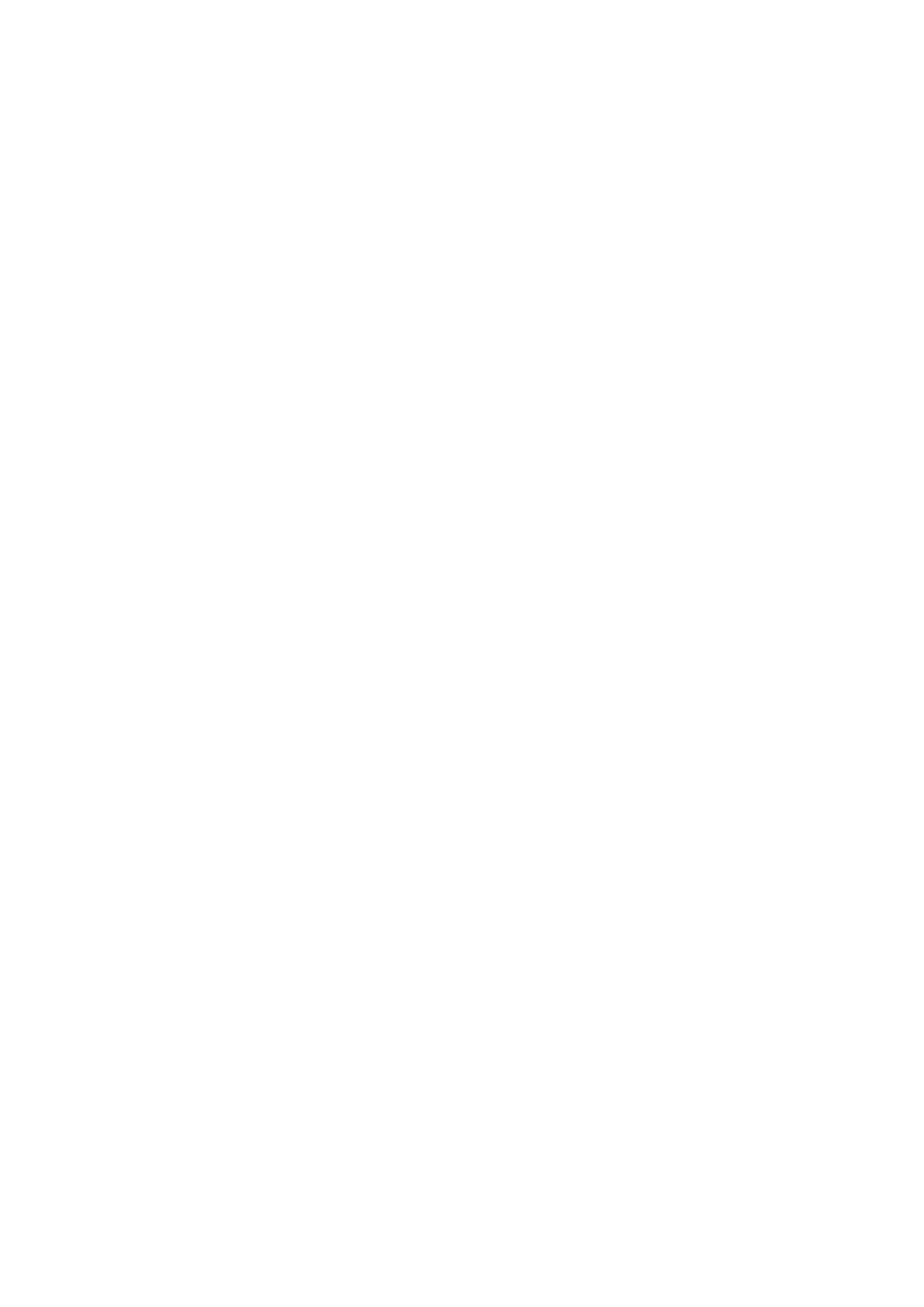# 2 Television and audio-visual content

# <span id="page-34-0"></span>**2.1 Recent developments in Scotland**

# **2014 – Independence Referendum and Commonwealth Games**

STV's coverage of the referendum on Scottish independence included the first live TV debate between First Minister, Alex Salmond, and leader of Better Together, Alistair Darling. *Salmond & Darling – The Debate* attracted the highest audience share for its slot in Scotland<sup>[20](#page-34-1)</sup>

In the week of the Referendum vote, 13.2 million UK unique browsers visited the BBC Scotland News Online website; the average number of weekly visitors in 2014/15 was 4.7 million $^{21}$  $^{21}$  $^{21}$ .

Record audiences watched the drama of the 2014 Commonwealth Games in Glasgow unfold on BBC television, with live coverage reaching 78% of the audience in Scotland (3.6 million people).

In December 2014 Ofcom published research into media consumption in Glasgow during the  $2014$  Commonwealth Games<sup>22</sup>. TV was the primary medium for consuming Games content. More than nine in ten (92%) people who chose to follow the Games did so via a television set and almost half of these viewed the coverage daily.

# **BBC Alba**

BBC Alba's new drama series, *Bannan,* proved to be popular with the channel's Gaelic speaking audience. It topped the third quarter of the 2014 viewing table, the most popular series since the channel launched on Freeview in  $2011^{23}$  $2011^{23}$  $2011^{23}$ .

# **Local TV**

On 19 January 2015, STV launched its local TV channel, STV Edinburgh. Combined with STV Glasgow, the local services are broadcasting to over 3 million viewers in the central belt. In March 2015, Ofcom awarded licences to STV to run local TV services in Aberdeen. Ayr and Dundee, and on digital terrestrial TV. Work is currently under way, ahead of launch.

# **Production and commission updates**

Channel 4 network spend in Scotland in 2014 rose again year on year to £16.2m, representing 4.6% of total spend.<sup>24</sup> One hundred and forty-two hours of content were commissioned from Scottish independent production companies. Series highlights included the successful *Location Location Location*; alongside *Phil Spencer Secret Agent*; *Fifteen To One* and *Small Animal Hospital with John Barrowman*. Channel 4 exceeded its 3% quota of nations' output and spend in 2014, with first-run originated programming from the nations on the main channel amounting to 6.1% of output and 6.0% of spend.

<span id="page-34-5"></span><span id="page-34-4"></span><sup>24</sup> Source: Channel 4

<sup>&</sup>lt;sup>20</sup> <http://www.stvplc.tv/blog/2014/08/stv-debate-reached-tv-and-online-audience-of-17-million>  $\overline{a}$ 

<span id="page-34-3"></span><span id="page-34-2"></span><span id="page-34-1"></span><sup>21&</sup>lt;br> [http://downloads.bbc.co.uk/scotland/aboutus/management\\_review\\_2014\\_2015.pdf](http://downloads.bbc.co.uk/scotland/aboutus/management_review_2014_2015.pdf)<br>
22 <http://stakeholders.ofcom.org.uk/spectrum/glasgow2014/glasgow-2014-games-media-consumption/><br>
23 http://www.bbc.co.uk/news/uk-scotland-high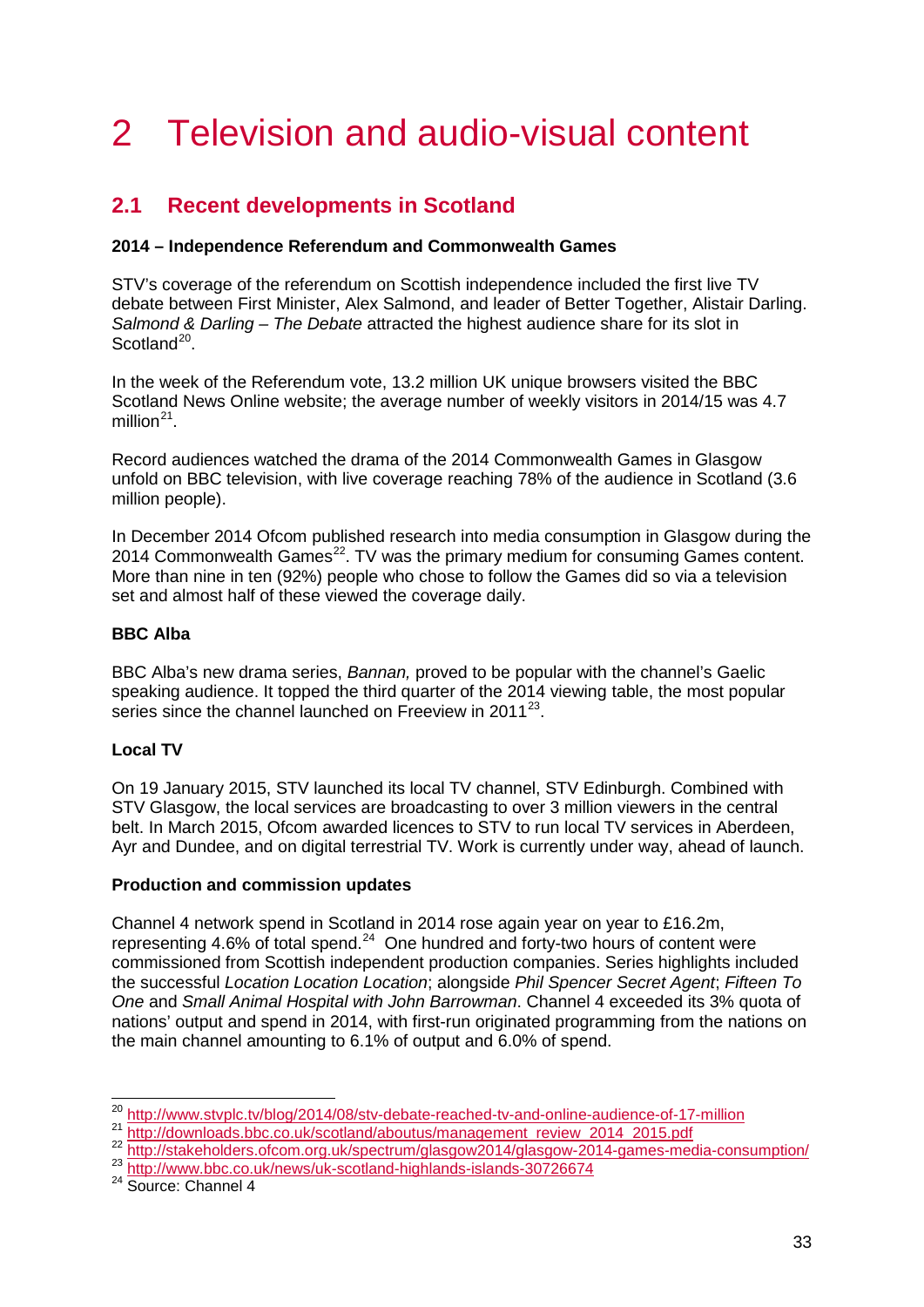Recent network drama commissions from BBC Scotland include Iain Banks' *Stonemouth*, *One Of Us*, a four-part drama thriller from the writers of *The Missing*, and a third series of *Shetland*. Across the year, BBC One Saturday night game shows from Scotland included *Perfection*, *Pressure Pad* and the National Lottery programmes *In It to Win It*, *Break the Safe* and *Win Your Wish List*.

STV Productions continues to secure commissions from major broadcasters in a number of genres, including a third series of *Catchphrase* for ITV to air this year.

See [Figure 2.18](#page-51-0) for the combined public service broadcaster expenditure on originated network productions in the nations and English regions.

In March 2015 the Scottish Parliament's Economy, Energy and Tourism Committee published its findings, following an inquiry into the economic impact of Scotland's film, TV and video games industries. It urged Scottish Enterprise and the Scottish Government to reach a decision on the current private sector proposal for the development of a film and TV studio as soon as possible.

#### **Government developments**

Following a report published by Ekos Consultants in 2014, the Scottish Government is currently pursuing a private sector proposal for studio infrastructure. This is undergoing due diligence and is subject to commercial negotiations at present.

The Scottish Government announced two new funds to provide financial support for Scottish film, animation and high-end TV productions and support skills development in the screen sector<sup>[25](#page-35-1)</sup>. These are a £1m Screen Sector Skills Fund and a £2m Tax Credit Loan Fund made available to the sector over 2015/2016. Both new funds will be administered by Creative Scotland.

# <span id="page-35-0"></span>**2.2 Digital television take-up in Scotland**

# **DTT and satellite television remain the most widely-used platforms in Scotland**

[Figure 2.1](#page-36-0) shows that in 2015, satellite television (36%) and Freeview/DTT (38%) were the most popular main television services in Scotland. Scotland and the UK as a whole were similar in terms of the main TV service used in 2015.

As in previous years, satellite television had higher penetration in rural areas of Scotland (50% in rural areas vs. 33% in urban areas), where cable services have lower penetration (5% in rural areas vs. 19% in urban areas). Both urban (37%) and rural areas (39%) had similar take-up of Freeview television in 2015.

Since 2014 there has been an increase<sup>[26](#page-35-2)</sup> in the proportion of households in Scotland with Freeview (from 29% in 2014 to 38% in 2015), but no significant change for any other type of television service.

<span id="page-35-1"></span><sup>&</sup>lt;sup>25</sup> http://news.scotland.gov.uk/News/Extra-3-million-for-Scotland-s-screen-sector-1592.aspx

<span id="page-35-2"></span><sup>&</sup>lt;sup>26</sup> In 2014 the survey data indicated a decline in use of Freeview as a main television service in Scotland. The 2015 measure is similar to the previous measure from 2013. This may suggest that the apparent decrease in 2014 was due to sample error.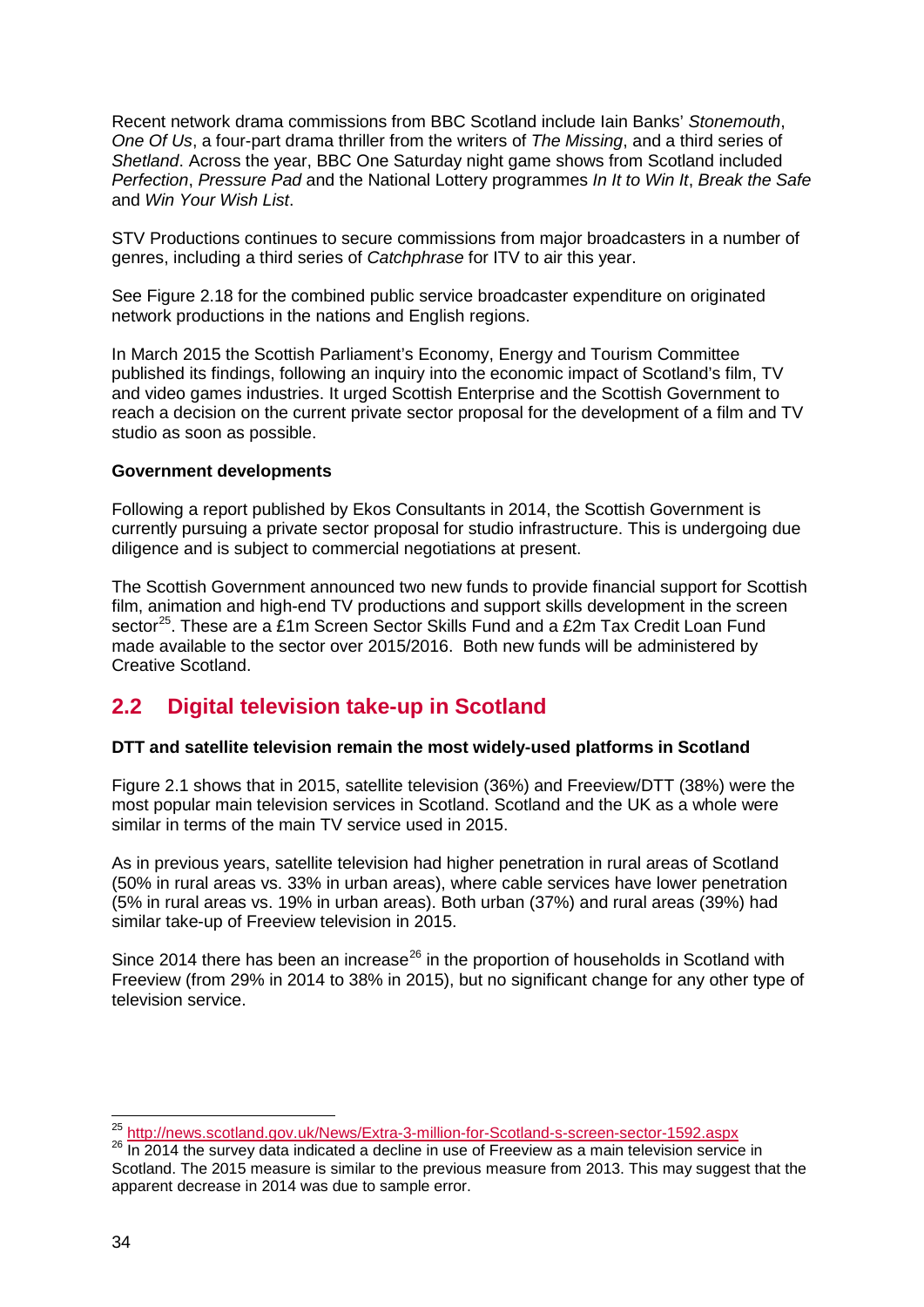

# **Figure 2.1 Main television set: share, by platform**

*Source: Ofcom Technology Tracker, wave 1 2015*

*Base: All adults aged 16+ (n = 3756 UK, 492 Scotland, 2264 England, 496 Wales, 504 Northern Ireland, 246 Scotland urban, 246 Scotland rural, 1468 Scotland 2010, 487 Scotland 2011, 500 Scotland 2012, 501 Scotland 2013, 501 Scotland 2014, 492 Scotland 2015) QH1a. Which, if any, of these types of television does your household use at the moment?/ QH1b And which of these do you consider is your main type of television?*

#### **Over half of households in Scotland have access to HDTV services, in line with the UK average**

Seventy-two per cent of households in Scotland claimed to have either HDTV services or an HD-ready television, with this figure unchanged since 2014. More than half of households in Scotland (54%) receive HDTV services, with a further 18% claiming to have an HD-ready TV but not to receive HD services.

In Scotland, owning an HD-ready set was more likely in urban (74%) than in rural (62%) households. This difference was due to respondents in urban households being more likely to say they received HD services (56% vs. 45% among rural households).



# **Figure 2.2 Proportion of homes with HD television**

*Source: Ofcom Technology Tracker, wave 1 2015*

*Base: All adults aged 16+ (n = 3756 UK, 492 Scotland, 2264 England, 496 Wales, 504 Northern Ireland, 246 Scotland urban, 246 Scotland rural)*

*QH53. Is the main TV in your household an HDTV set or HD ready?/ QH54. For the main TV set, does your household have an HD TV service – from either Sky, Virgin Media, Freesat or Freeview?*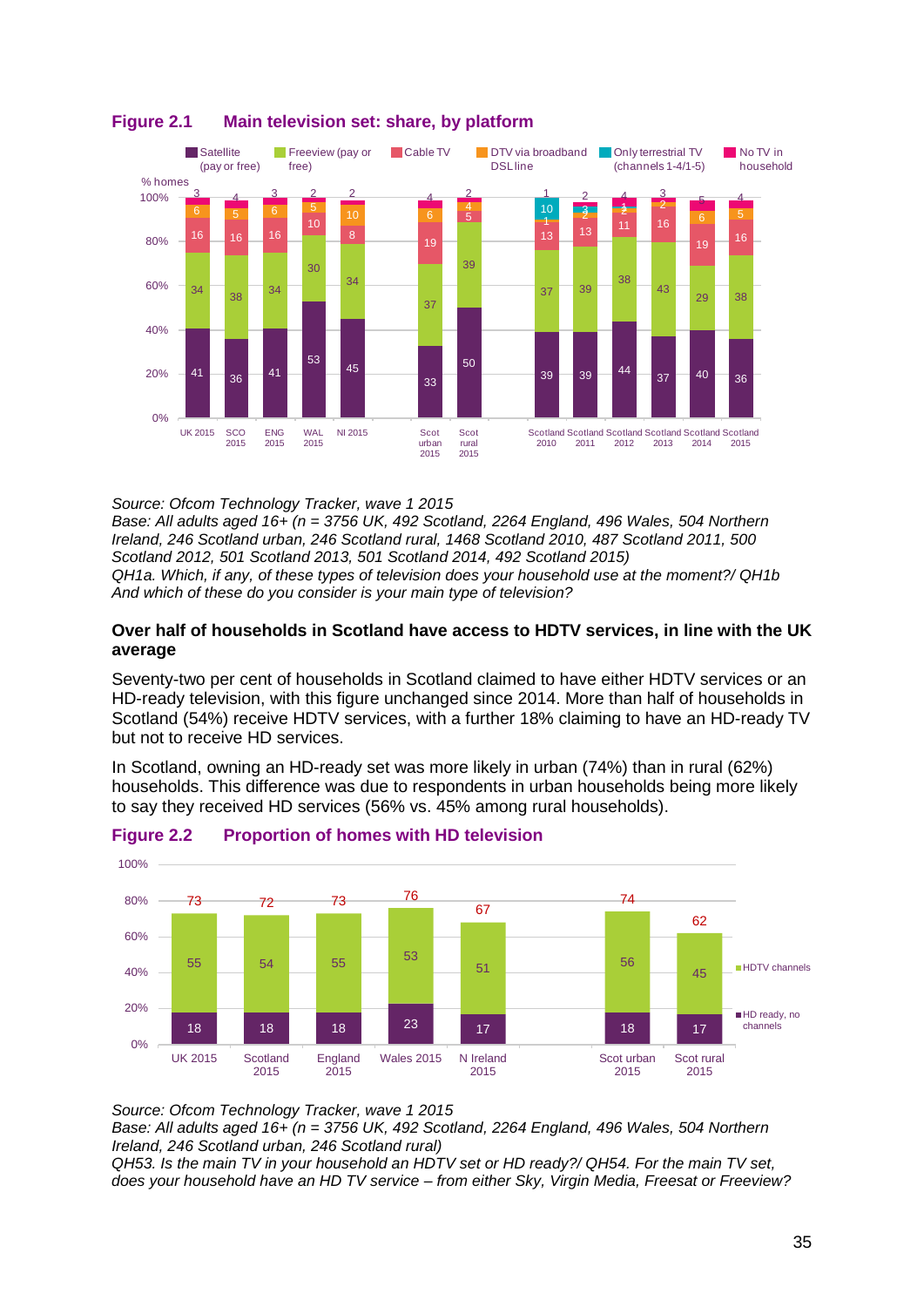## **One in five TV households in Scotland have a smart TV set**

Among those in Scotland with a TV set in the household, 19% claimed to have a smart TV; up since 2014 (from 8%). There has been an increase since 2014 in urban household ownership of smart TV sets (20% vs. 7%).





Figure above bar shows % point change in

*Source: Ofcom Technology Tracker, wave 1 2015*

*Base: All adults aged 16+ with a TV in household (n = 3616 UK, 472 Scotland, 2197 England, 485 Wales, 462 Northern Ireland, 231 Scotland urban, 241 Scotland rural)*

*QH18. Are any of your TV sets "smart TVs"? These are new types of TV that are connected to the internet and can stream video directly onto your television screen, without the need for a computer, set-top box or games console.* 

#### **Catch-up services are the most popular way to watch TV programmes and films online among internet users in Scotland**

Among those in Scotland who use the internet at home or elsewhere (e.g. on their smartphone, tablet or laptop), over three in five (62%) said they had ever watched TV programmes or films on a catch-up service (e.g. iPlayer, ITV Player, All4). Just under half (47%) of internet users claimed to have watched these services within the last week. This rises to 62% saying they have ever used these services.

Use of stand-alone video subscription services (e.g. Netflix, Amazon Instant) and free professional sources (e.g. official YouTube channels, producers' websites) are less popular, with around a quarter (26% and 23% respectively) of internet users in Scotland claiming to have ever used them. Just over one in ten (13%) internet users in Scotland had ever watched TV programmes or films that they had bought or rented digitally.

Just under a third (32%) of adults in Scotland who use the internet at home or elsewhere have never used any of these services.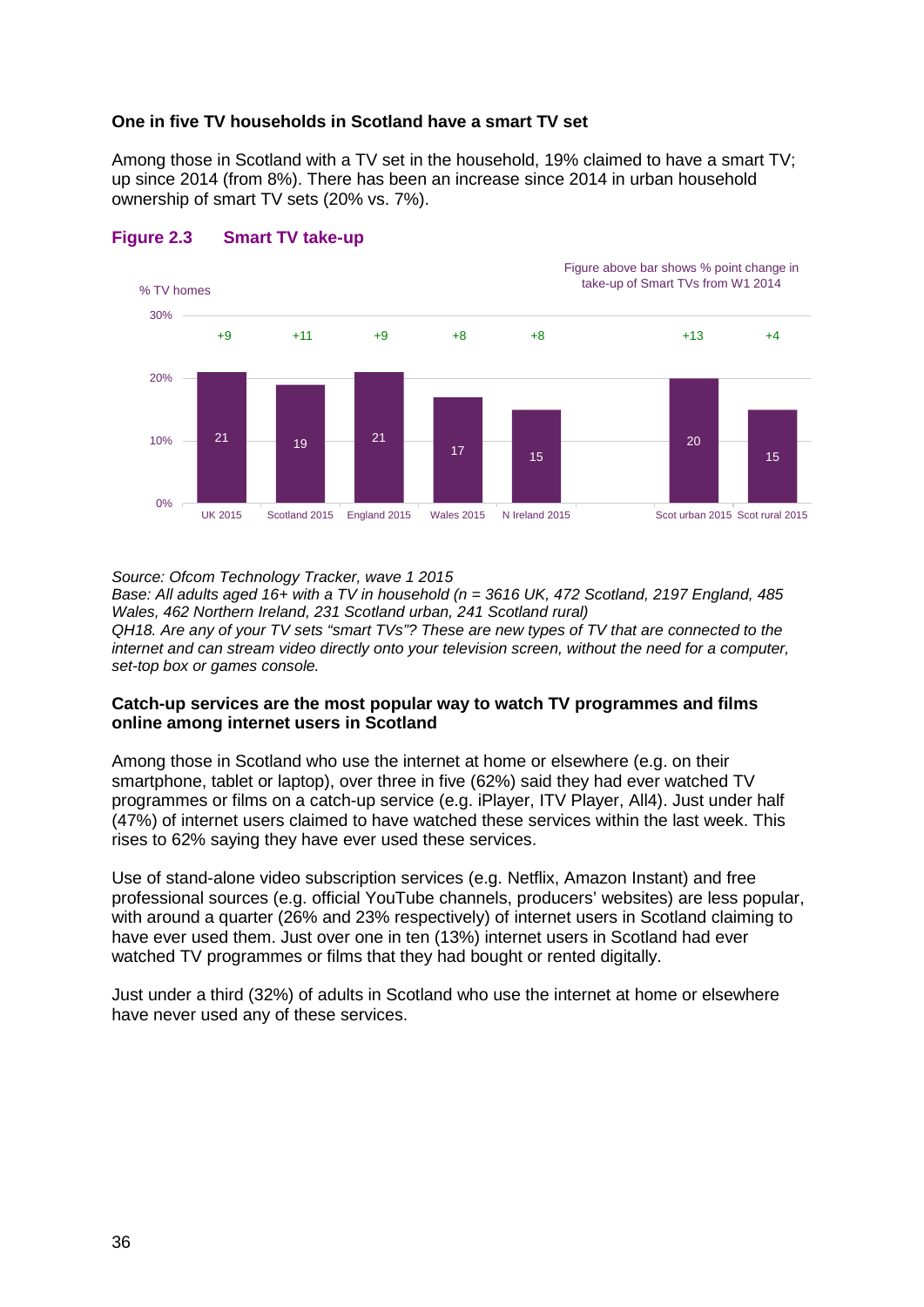

**Figure 2.4 TV programmes and films: demand on any service**

*Source: Ofcom Technology Tracker, wave 1 2015*

*Base: All Scotland adults aged 16+ who use the internet at home or elsewhere (n = 388) QH17 (QH46)/QH18 (QH47): Thinking about your personal use of TV programmes and films online and on demand services that you may use on any device (e.g. smartphone, TV set, tablet or laptop) anywhere, which of the following, if any, have you personally ever used? And which, if any, of these have you used in the last week?*

# **2.3 Broadcast television content**

#### **Broadcast TV viewing**

BARB analysis is based on viewing to scheduled TV programmes such as those listed in TV listings magazines or on electronic programme guides (EPGs) on TV sets. 'Broadcast TV viewing' refers to TV programmes watched on the TV set live at the time of broadcast (traditional TV viewing), or recordings of these programmes, or viewing of these programmes through catch-up player services (referred to as time-shifted), up to seven days after they were televised.

#### **People in Scotland spend an average of 3 hours 59 minutes per day watching TV**

In 2014, people in STV licence areas (referred to throughout as 'Scotland') spent an average of 239 minutes (3 hours 59 minutes) per day watching television<sup>[27](#page-38-0)</sup>, less than in Wales at 251 minutes (4 hours 11 minutes) but higher than in Northern Ireland at 227 minutes (3 hours 47 minutes) and higher than the UK average at 220 minutes (3 hours 40 minutes). Of the 239

<span id="page-38-0"></span> $^{27}$ Individuals in the Scottish areas of the ITV Border region watched 276 minutes (3 hours 36 minutes) of TV each on an average day across 2014 (Source: BARB). *Note*: this figure is indicative due to low sample sizes. There are no BARB reported sub-regions for the Scottish and English regions with the ITV Border area and we have therefore created customised audience segments to undertake this analysis. Segmenting the ITV Border population into the Scottish and English regions is open to fluctuations in reported viewing because the ITV Border region is representative at an overall level rather than by geographical segments. Data should therefore be treated with caution. Only average daily minutes and average weekly reach viewing measures are robust enough for indicative analysis. The respective audiences were created using BARB's 'BBC/ITV area segments' feature by selecting the BBC regions that comprise the Border area and running the viewing analysis against the ITV Border panel.  $\overline{a}$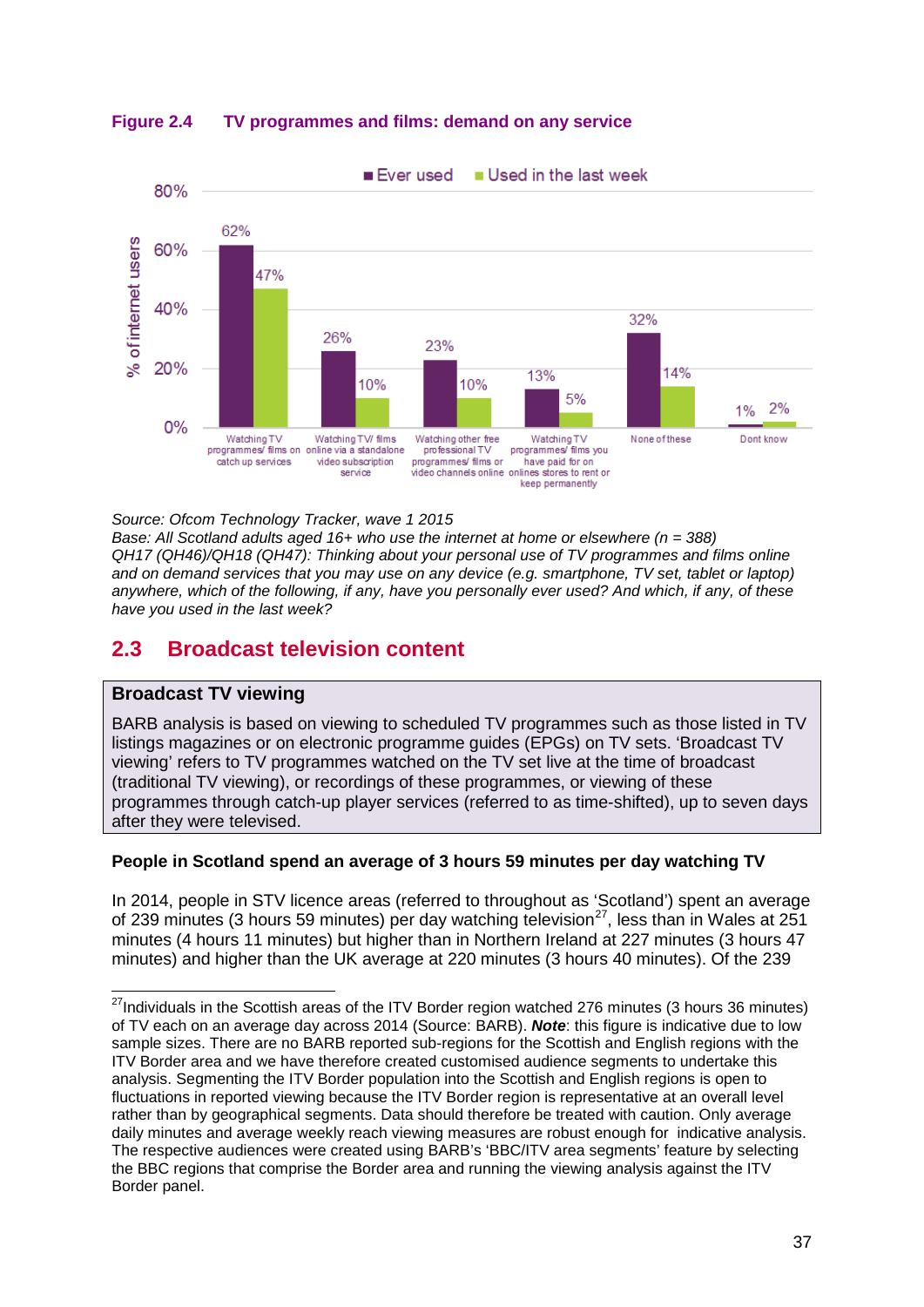minutes spent watching television, 174 minutes was spent watching the PSB family of channels (the main five PSB channels<sup>[28](#page-39-0)</sup> together with the PSB portfolio channels<sup>[29](#page-39-1)</sup>).<sup>[30](#page-39-2)</sup>



#### **Figure 2.5 Average minutes of television viewing per day, by nation: 2014**

*Source: BARB, Individuals (4+). Main five PSB channels = BBC One, BBC Two, ITV, Channel 4 and Channel 5, including HD variants but excluding +1s. PSB portfolio channels = BBC Three, BBC Four, BBC News, BBC Parliament, CBBC, CBeebies, BBC streaming channels, ITV+1 Network (inc ITV Breakfast), ITV2, ITV2+1, ITV3, ITV3+1, ITV4, ITV4+1, CITV, Channel 4+1, E4, E4 +1, More4, More4 +1, Film4, Film4+1, 4Music, 4seven, Channel 5+1, 5\*, 5\*+1, 5USA, 5USA+1. HD variants are included where applicable.*

*\*Note: This figure reflects the average across the English regions with the highest in Border at 250 minutes (4 hours 10 minutes) and lowest in West at 197 minutes (3 hours 17 minutes) respectively.*

# **Over half (52.1%) of all viewing is to the main five PSB channels**

In 2014, the main five PSB channels accounted for a combined 52.1% share of total TV viewing in Scotland, equal to their combined share in Wales and just higher than the average 51.2% share across the UK. In Scotland the distribution of viewing share across the main five PSB channels is similar to the UK as a whole. However, Channel 5 gained a larger share of viewing in Scotland (4.8%) compared to the UK (4.0%), Wales (4.1%), Northern Ireland (4.0%) and any other English region.

<span id="page-39-0"></span> $^{28}$  Main five PSB channels = BBC One, BBC Two, ITV, Channel 4 and Channel 5. Includes HD variants but excludes +1s.  $\overline{a}$ 

<span id="page-39-1"></span> $^{29}$  PSB portfolio channels = BBC Three, BBC Four, BBC News, BBC Parliament, CBBC, CBeebies, BBC streaming channels, ITV+1 Network (inc ITV Breakfast) ,ITV2, ITV2+1, ITV3, ITV3+1, ITV4, ITV4+1, CITV, Channel 4+1, E4, E4 +1, More4, More4 +1, Film4, Film4+1, 4Music, 4seven, Channel<br>5+1, 5\*, 5\*+1, 5USA, 5USA+1. HD variants are included where applicable.

<span id="page-39-2"></span> $30$  Individuals in the Scottish areas of the ITV Border region watched 219 minutes each of the PSB broadcasters (main five PSBs plus their portfolio channels) on an average day in 2014 (source: BARB). 59% of total TV viewing minutes were attributed to the main five PSBs with their portfolio channels adding an additional 21%. *Note*: these figure are indicative due to low sample sizes and because segmenting the ITV Border population into the Scottish and English regions is open to fluctuations in reported viewing (see footnote 8 for methodology.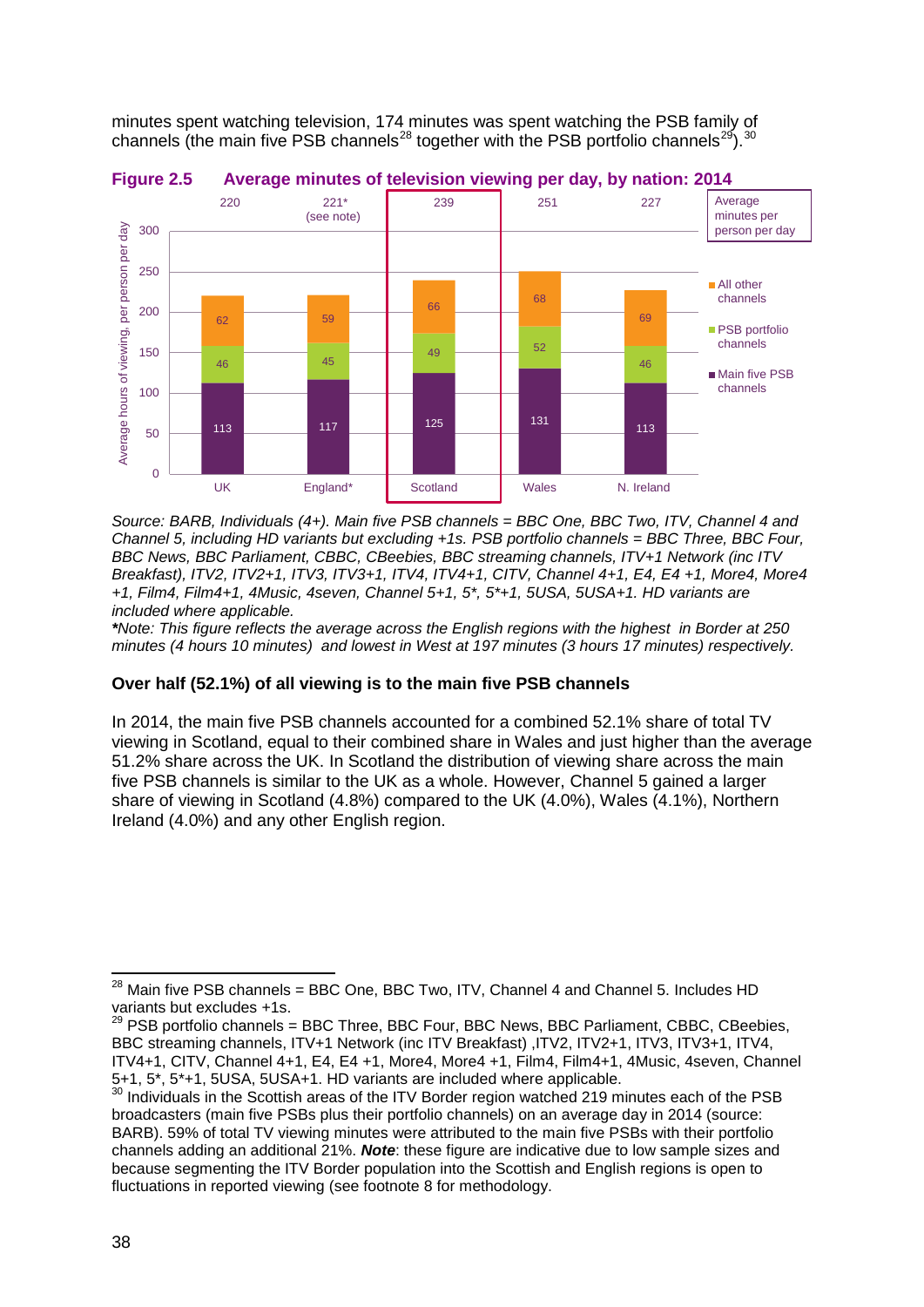

#### **Figure 2.6 Share of the main five PSB channels in all homes, by UK nations and regions: 2014**

*Source: BARB, Individuals (4+). HD channel variants are included but not +1s. Note: Chart shows figures rounded to one decimal place. Numbers may not appear to sum up to total share of main five PSBs due to rounding.*

#### **The combined share of the main five PSB channels has decreased by 3.9pp since 2009, less than the UK average net loss**

Between 2009 and 2014 there was a 3.9 percentage point reduction in the combined share of the main five PSB channels in Scotland. This reduction was lower than the decrease across the UK as a whole (6.6pp) and lower than the reduction in Northern Ireland (9.2pp).

From 2009 to 2014, all UK nations and regions except Border $31$  saw a reduction in the combined share of the main five PSB channels.

<span id="page-40-0"></span> $31$  In Border, however, their combined share increased from 54.4% to 58.6%. This may be related to the population demographic profile of the ITV Border region; it has the highest proportion of 65+ adults of all the BARB ITV regions and the highest proportion of 45+s overall (67%).  $\overline{a}$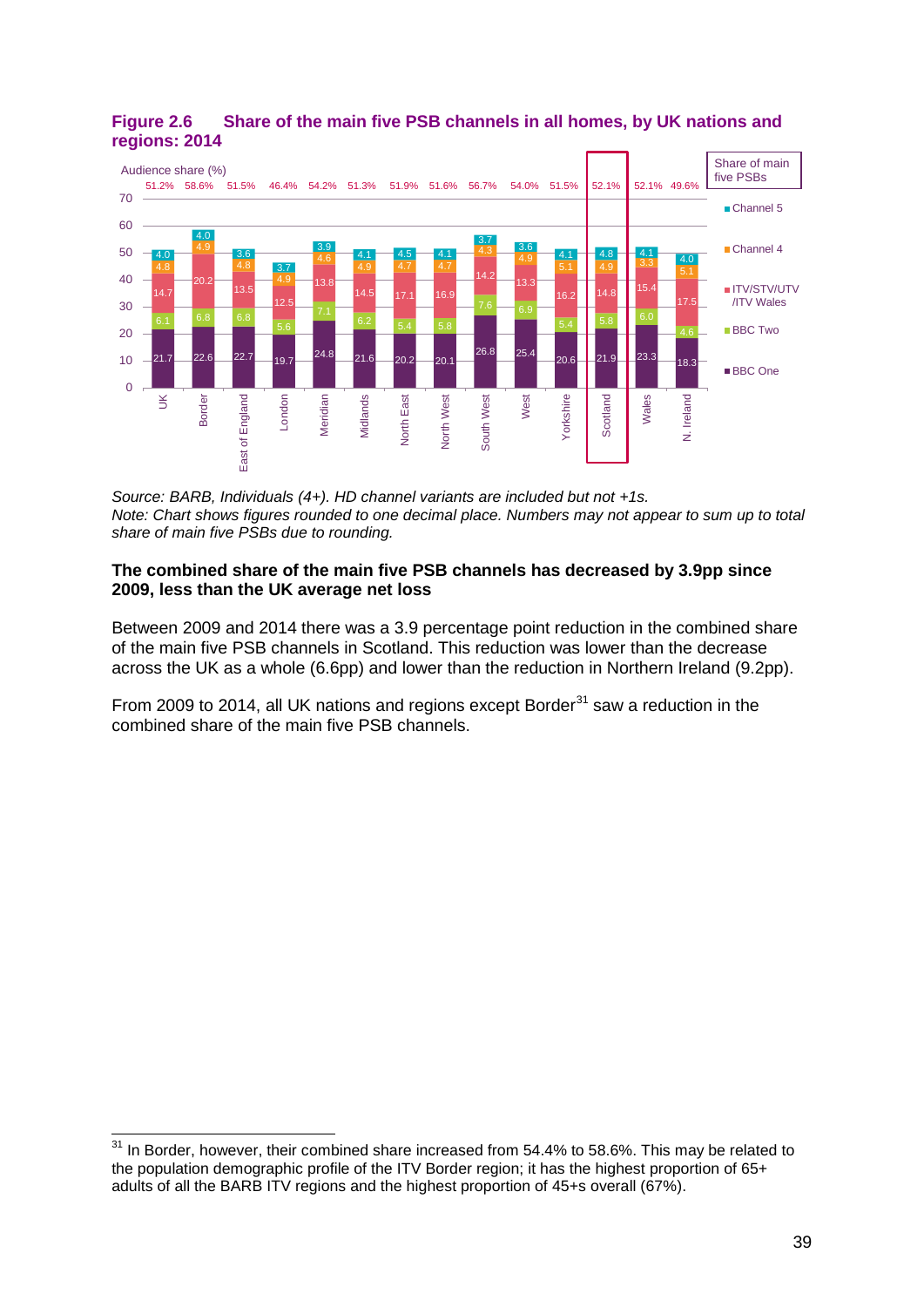## **Figure 2.7 Reduction in combined share of the main five PSB channels, all homes: 2009 and 2014**



*Source: BARB, Individuals (4+). HD channel variants are included but not +1s. Notes: i) Following digital switchover in Wales in 2010, S4C ceased to carry Channel 4 content. S4C is therefore included in the main five PSB channels in 2009 but not in 2014. S4C's average share in Wales in 2014 is 1.8%. ii) In 2010 a new BARB panel was introduced, including the re-defining of boundaries. Therefore, pre- and post-panel change data should be compared with some caution.*

#### **The total share of the main five PSBs and their families of channels decreased by 1.2pp between 2009 and 2014 in Scotland**

While the main five PSB channels' share of viewing decreased by 3.9pp, the PSB portfolio channels increased their share of viewing in Scotland by 2.6pp between 2009 and 2014. This resulted in a net share loss overall of 1.2 percentage points for the main five PSBs and their families of channels, the second-smallest decline in the UK nations and regions (the smallest decline was in Wales, -0.2pp and in Border there was a 5.1pp increase).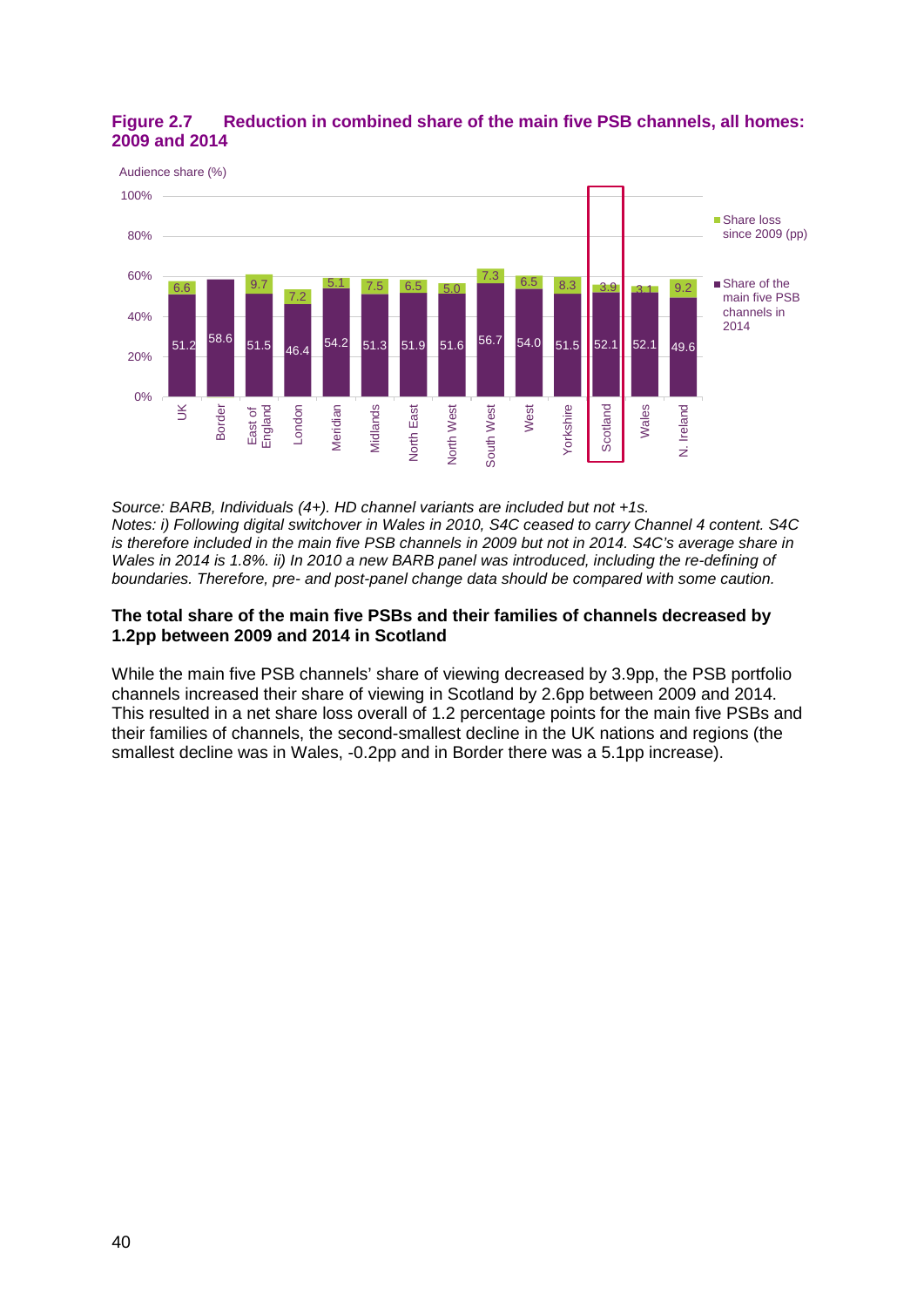

**Figure 2.8 Net change in the audience share of the main five PSB channels and their portfolio channels, all homes: 2009 and 2014**

*Source: BARB, Individuals 4+. Main five PSB channels = BBC One, BBC Two, ITV, Channel 4 and Channel 5, including HD variants but excluding +1s. PSB portfolio channels = BBC Three, BBC Four, BBC News, BBC Parliament, CBBC, CBeebies, BBC streaming channels, ITV+1 Network (inc. ITV Breakfast) ,ITV2, ITV2+1, ITV3, ITV3+1, ITV4, ITV4+1, CITV, Channel 4+1, E4, E4 +1, More4, More4 +1, Film4, Film4+1, 4Music, 4seven, Channel 5+1, 5\*, 5\*+1, 5USA, 5USA+1. HD variants are included where applicable.*

*Notes: i) Following digital switchover in Wales in 2010 S4C ceased to carry Channel 4 content. S4C is therefore included in the main five PSB channels in 2008 but not in 2014. S4C's average share in Wales in 2014 is 0.9%. ii) In 2010 a new BARB panel was introduced, including the redefining of boundaries. Therefore, pre- and post-panel change data should be compared with caution. v) Numbers may not add to 100% due to rounding.*

## **BBC One's and STV's early evening local news bulletin attracted a greater share in Scotland than the UK average for the same slot**

In 2014, BBC One's early evening news bulletin, *Reporting Scotland*, attracted an average 30.5% share of TV viewing in Scotland between 6.30pm and 7.00pm – higher than the UK average for the same slot (28.2%). STV's counterpart bulletin, *STV News at Six*, attracted a lower share than BBC One's *Reporting Scotland*, although at 22.7% it was still higher than the Channel 3 UK average (18.0%). Viewing to *Reporting Scotland* in Border achieved 24.9% share, lower than the BBC One UK average share for the same 6:30pm to 7pm slot (24.5%). *ITV News Lookaround* took 41.0% in the 6pm to 6:30pm slot, higher than the ITV UK average in the same slot  $(39.3\%)^{32}$ .

<span id="page-42-0"></span> $32$  It is not possible to analyse granular programme level viewing by the Scottish and English regions within the ITV Border licence area in a statistically robust way. Analysis has therefore been included for the ITV Border licence as a whole,  $\overline{a}$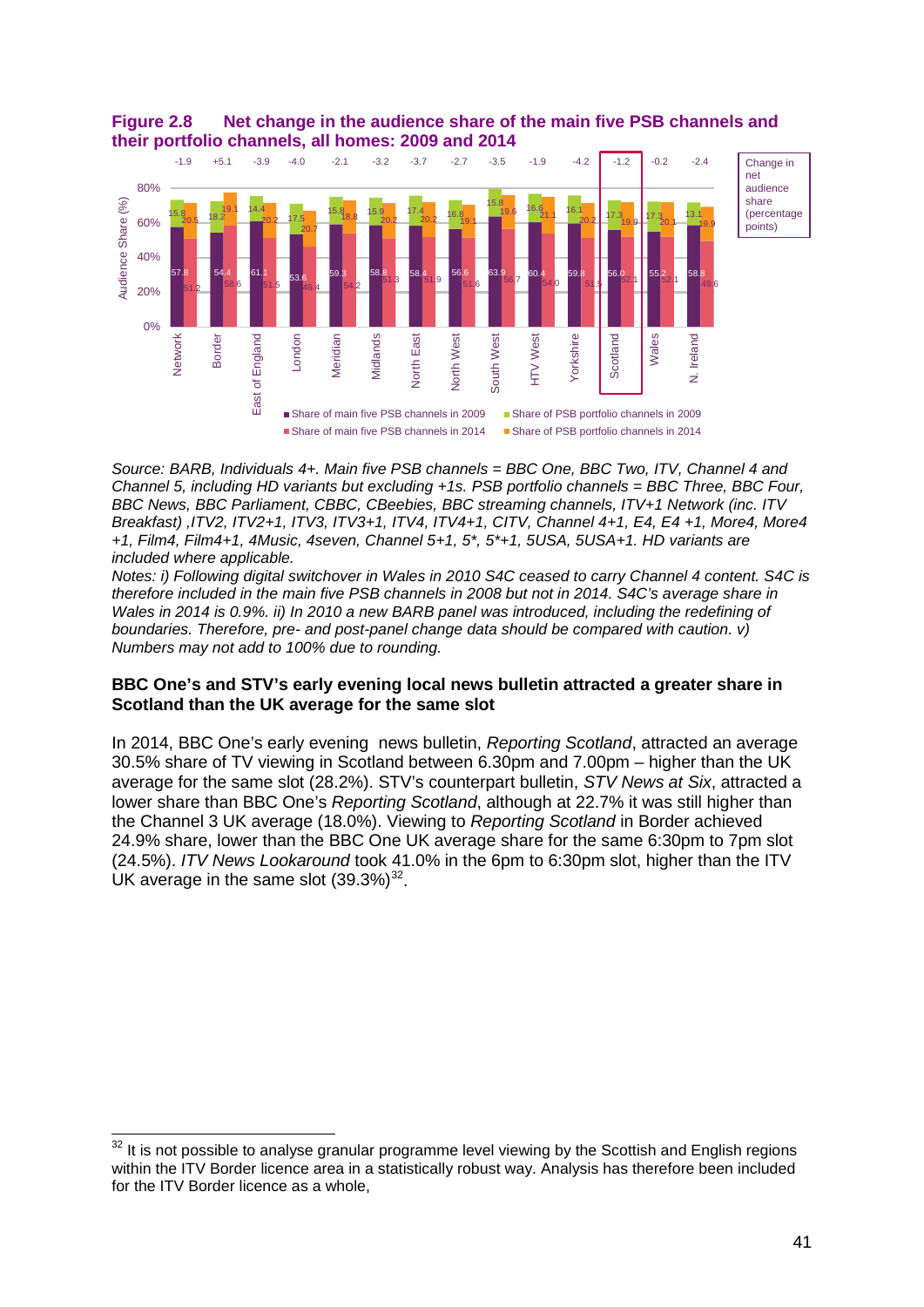

# **Figure 2.9 BBC One and ITV/ STV/ UTV/ ITV Wales early evening news bulletin shares, all homes: 2014**

*Source: BARB, Individuals (4+).BBC One includes HD variant. ITV excludes HD variants and +1. Note: Early evening ('local') news bulletin figures based on 'regional news' genre programmes, start time 17:55-18:35, 10mins+ duration, BBC One & ITV (exc HD), weekdays. UK figures based on share to respective early evening news bulletin day parts. BBC One's early evening news bulletin is transmitted between 18:30 – 19:00 and ITV/STV/UTV/ITV Wales' is transmitted between 18:00 – 18:30.* 

#### **Half of all respondents in Scotland use TV as their main source of UK and world news**

As shown in [Figure 2.10,](#page-44-0) in Scotland in 2014, 52% of adults aged 16+ cited television as their main source of UK and world news. The next most popular sources were newspapers (14%) and websites or apps through a computer or tablet (10%). In total, 17% of respondents in Scotland said that their main media source of UK and world news was a website or app (either through a phone, computer or tablet).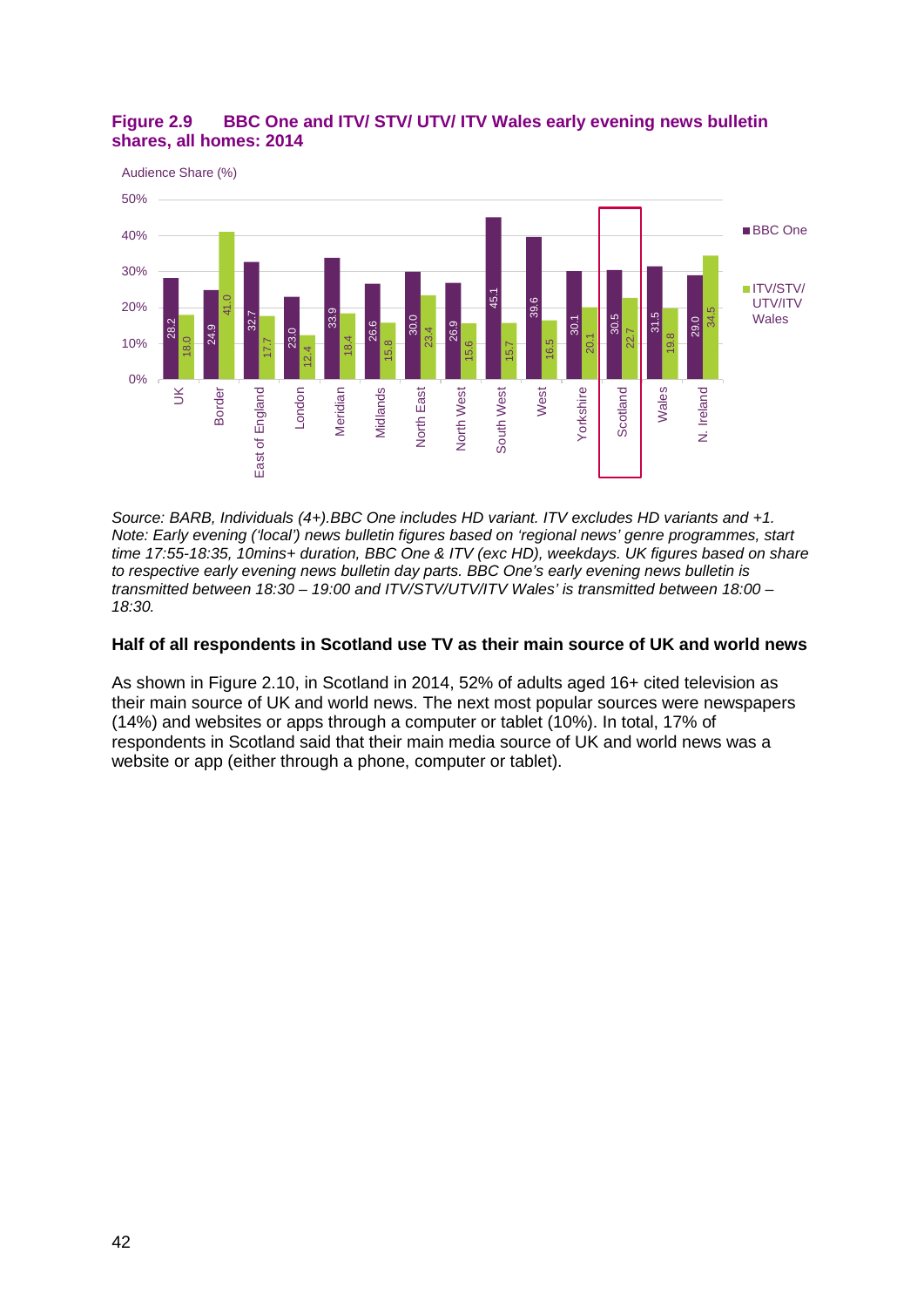

#### <span id="page-44-0"></span>**Figure 2.10 Respondents' main media source for UK and world news, by nation: 2014**

*Source: Ofcom Media Tracker 2014.* 

*Base: All (2,074); England (1,577); Scotland (183); Wales (154); Northern Ireland (160). Significance testing (indicated by a triangle) shows any difference in the main source of news between any nation and all adults.* 

# **2.4 TV programming for viewers in Scotland**

The following section outlines spend and hours of programming for viewers in Scotland, Wales, Northern Ireland, and the English regions, provided by the BBC and STV/ UTV/ ITV. The figures exclude Gaelic and Welsh-language programming but include some spend on Irish-language programming by the BBC. For information on BBC Alba, see section [2.5.](#page-49-0)

In January 2014, there was a change in the licensing obligations of the ITV Border region, creating two sub-regions: ITV Border Scotland and ITV Border England. While the majority of the broadcast content in these sub-regions is simulcast, ITV is required to transmit a weekly average of 86 minutes of local and Scotland-centric content, other than news, to ITV Border Scotland. This includes the current affairs programmes *Representing Border* and *Border Life.* As the ITV Border region operates under a single regional licence, and the majority of the programming is shared between the sub-regions, the output and spend for this region has been counted under England in the analysis below. In 2014 the total spend on ITV Border included £725,000 on current affairs programming for viewers in the ITV Border Scotland sub-region, which amounted to 83 hours of content. There were also 21 hours of non-news/non-current affairs programming broadcast specifically for viewers in the sub-region.

Historical financial figures are presented in nominal terms and not adjusted for inflation. The reason for this is to align the CMR suite of reports and to provide a 'base' view of the overall market to inform any further analysis.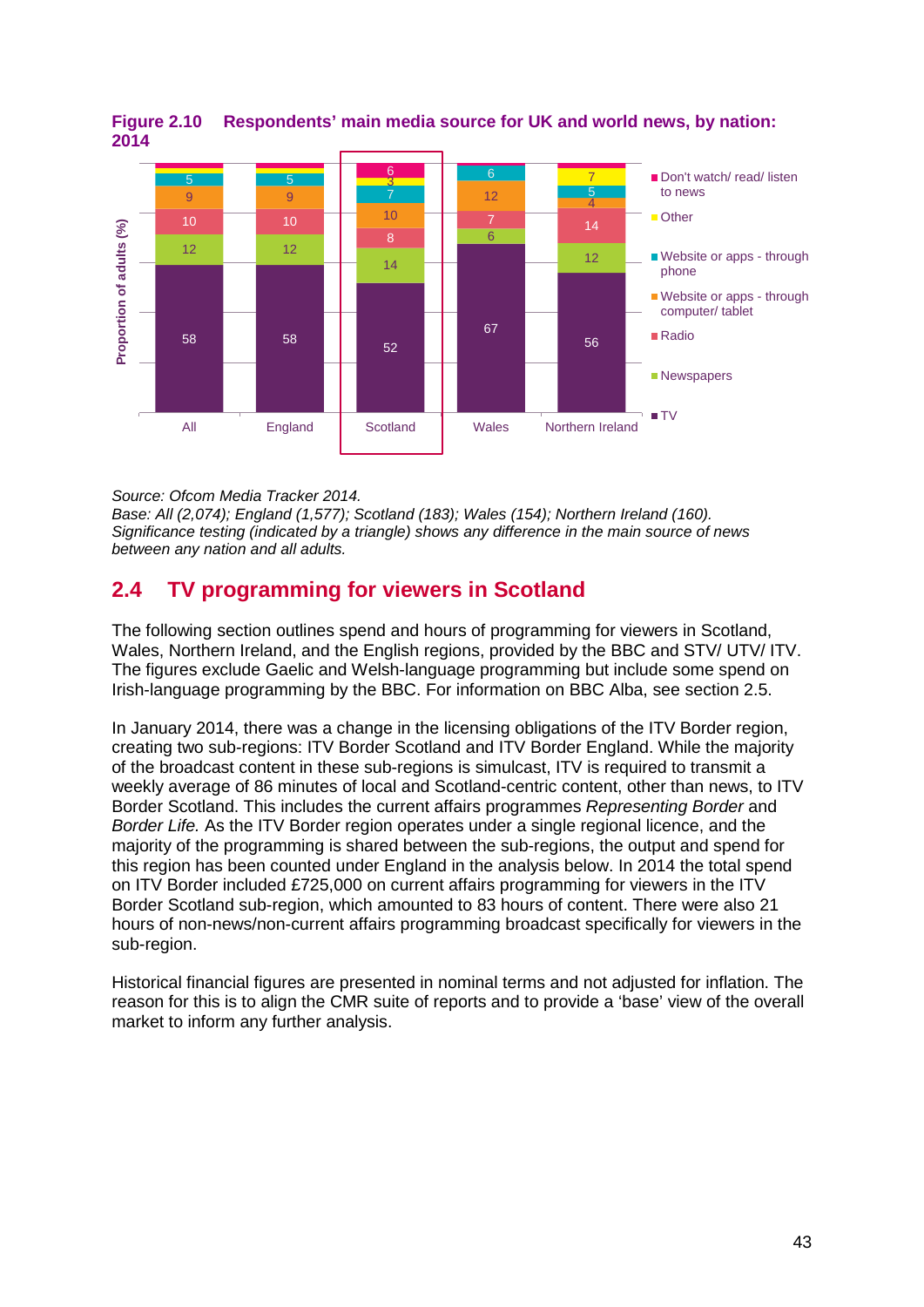# **Programme definitions**

**First-run originations** - Programmes commissioned by or for a licensed public service channel with a view to their first showing on television in the United Kingdom in the reference year.

**First-run acquisitions** - A ready-made programme bought by a broadcaster from another rights holder and broadcast for the first time in the UK during the reference year.

#### **Repeats** - All programmes not meeting one of the two definitions above.

Two exceptional events took place in Scotland in 2014, the 2014 Commonwealth Games, held in Glasgow during July and August, and the Referendum on Scottish Independence in September. An increase in BBC programme investment in Scotland resulted in the production of a range of non-news programmes, which complemented the news and current affairs coverage of these events across the UK. This additional content included Commonwealth-themed documentary series such as *I Belong to Glasgow* and Mark Beaumont's series on the Queen's baton relay, as well as more than 25 televised referendum debates and documentaries, across local and network services, with additional content on radio and online. STV's spending also increased in Scotland but to a lesser degree. The majority of its spend was on current affairs programming, which doubled since the previous year.

#### **BBC and STV spend on first-run originated content for viewers in Scotland grew in 2014 by 31%**

£277m was spent by the BBC and ITV/ STV/ UTV on producing first-run originated programmes specifically for viewers in Wales, Scotland, Northern Ireland and the English regions in 2014, in nominal terms up by £14m (or 5.6%) since 2013 and by 8.4% since 2009.

Nominal spend by PSBs on first-run originated programming for viewers in Scotland had remained steady at around £52m in the four years preceding 2014. However, due to the unique events and programming discussed above, PSB spend in 2014 on first-run originated programmes for viewers in Scotland increased by £16m (or 31%) in nominal terms since 2013 and by 35% since 2009.



#### **Figure 2.11 Spend on first-run originated nations' and regions' output by the BBC/ ITV1/ STV/ UTV**

*Source: Broadcasters. All figures are nominal.* 

*Note: Spend data for first-run originations only. Excludes spend on BBC Alba and S4C output but includes some spend on Irish-language programming by the BBC. These figures do not include spend on network content. Spend on programming for the ITV Border region is included under England.*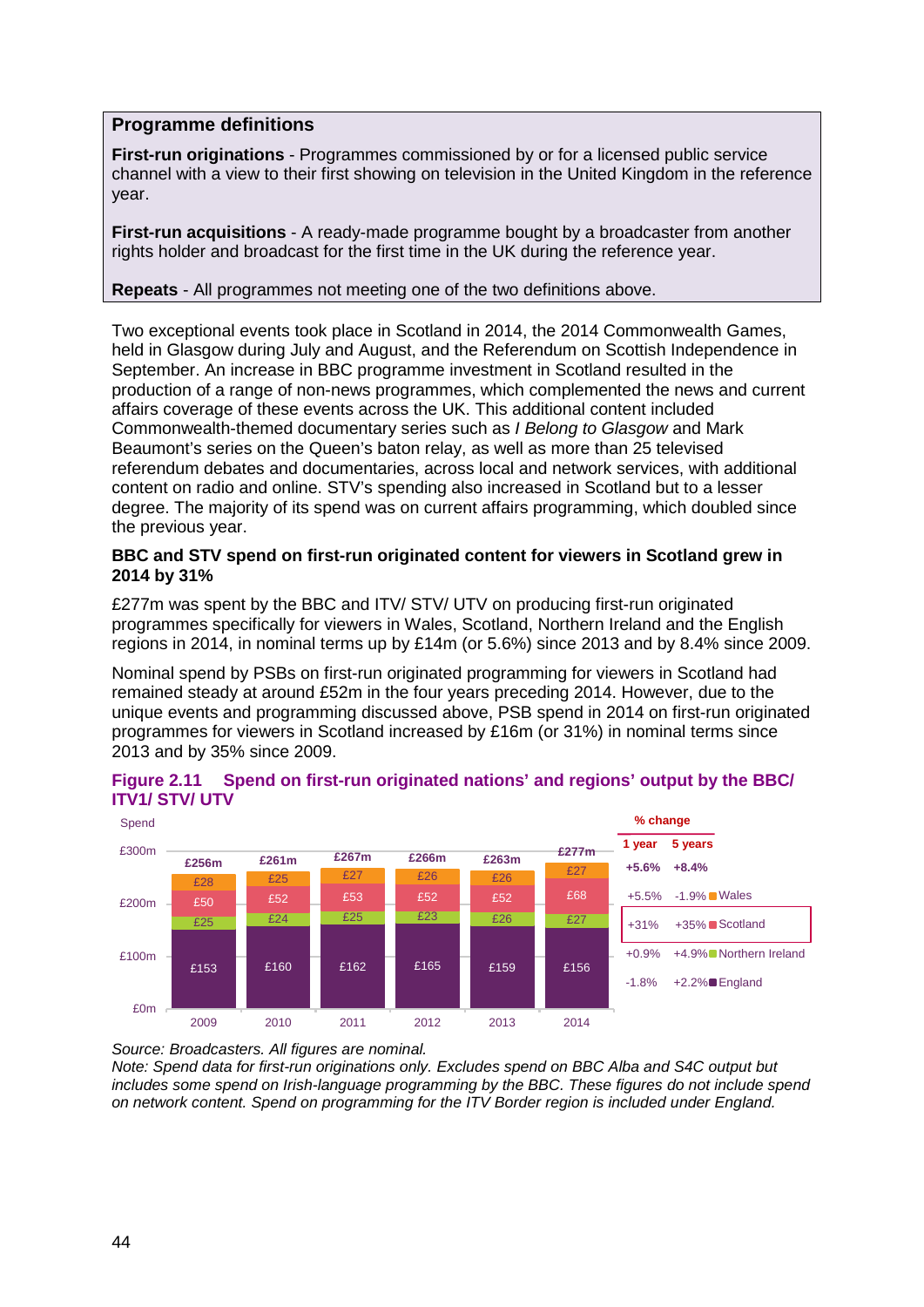#### **Total spend on nations' programming in Scotland, including acquisitions and repeats, was up 29% on the year**

BBC and STV spend on current affairs programming for viewers in Scotland increased in nominal terms by 49% in 2014, a 61% rise on five years earlier, largely due to the Referendum taking place. Spend on news increased by 24% on the year, a 17% increase since 2009, and spend on non-news/non-current affairs increased by 27%, a 33% increase on 2009 spending. The latter was likely to be due to programming relating to the Commomwealth Games.

Spend on programming commissioned for Scotland as a whole increased by 29% year on year in nominal terms, driven by the previously-mentioned increased spend in all programme genres.

|                   | Figure 2.12 Change in total spend on nations' and regions' output, by genre and |  |  |  |
|-------------------|---------------------------------------------------------------------------------|--|--|--|
| nation: 2009-2014 |                                                                                 |  |  |  |

|                                 | <b>UK</b> |         | <b>England</b> |         | N. Ireland |         | <b>Scotland</b> |         | <b>Wales</b> |         |
|---------------------------------|-----------|---------|----------------|---------|------------|---------|-----------------|---------|--------------|---------|
|                                 | 1yr (%)   | 5yr (%) | 1yr (%)        | 5yr (%) | 1yr (%)    | 5yr (%) | 1yr (%)         | 5yr (%) | 1yr (%)      | 5yr (%) |
| <b>Current Affairs</b>          | 22%       | 21%     | 10%            | $-1%$   | 28%        | 43%     | 49%             | 61%     | 16%          | 29%     |
| <b>News</b>                     | 5%        | 6%      | 2%             | 4%      | 9%         | 8%      | 24%             | 17%     | 15%          | 30%     |
| Non-news/non-current<br>affairs | 11%       | 11%     | $-2%$          | 119%    | $-13%$     | $-7%$   | 27%             | 33%     | $-2%$        | $-23%$  |
| <b>Total Spend in 2014</b>      | £285m     |         | £163m          |         | £27m       |         | £69m            |         | £27m         |         |
|                                 | <b>UK</b> |         |                |         |            |         |                 |         |              |         |
|                                 |           |         | <b>England</b> |         | N. Ireland |         | <b>Scotland</b> |         | <b>Wales</b> |         |
|                                 | 1yr       | 5yr     | 1yr            | 5yr     | 1yr        | 5yr     | 1yr             | 5yr     | 1yr          | 5yr     |
| <b>Change in Spend</b>          | 8%        | 9%      | 2%             | 4%      | $0\%$      | 5%      | 29%             | 32%     | 6%           | $-3%$   |

*Source: Broadcasters. All figures are nominal.*

*Note: Excludes spend on BBC Alba and S4C output but includes some spend on Irish-language programming by the BBC. These figures do not include spend on network content. Spend on programming for the ITV Border region is included under England.*

#### **Expenditure in Scotland on PSB non-network programming increased by almost a third year on year**

Expenditure on non-network content broadcast by the BBC and STV for people in Scotland increased by 29% in nominal terms to £68.6m in 2014.

Spend on non-news/ non-current affairs accounted for almost two-thirds of total spend (63%); news accounted for a further 24%, with current affairs making up the remaining 13%.

In addition to this, according to its annual report for 2014/2015, the BBC contributed £76m to the operational costs of S4C. It incurred a further £24.5m of costs in delivering other content to S4C under the terms of the operating agreement<sup>[33](#page-46-0)</sup>. It also contributed £5.0m to content shown on BBC Alba in Scotland. See Section [2.5](#page-49-0) for more detail on BBC Alba.

<span id="page-46-0"></span><sup>&</sup>lt;sup>33</sup> [http://www.s4c.co.uk/production/downloads/e\\_cytundeb-gweithredu-s4c-bbc.pdf](http://www.s4c.co.uk/production/downloads/e_cytundeb-gweithredu-s4c-bbc.pdf)  $\overline{a}$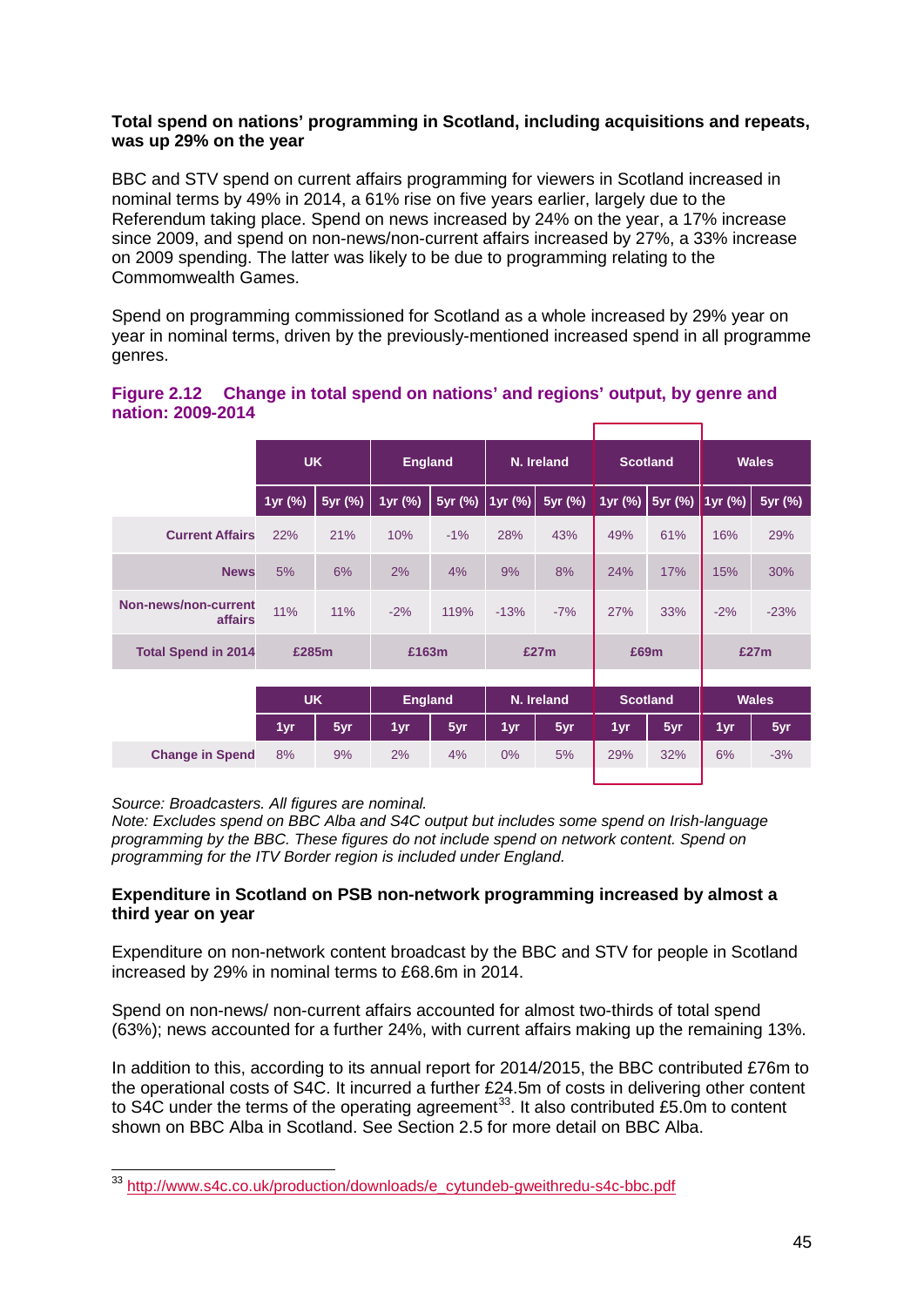

# **Figure 2.13 Total spend by the BBC/ ITV1/ STV/ UTV on non-network nations'/ regions' output for the main PSB channels (BBC One and Channel 3): 2014**

#### *Source: Broadcasters.*

*Note: Excludes spend on BBC Alba and S4C output but includes some spend on Irish-language programming by the BBC. These figures do not include spend on network content. Spend on programming for the ITV Border region is included under England.*

#### **Total first-run originated hours for Scotland have increased more than in any other nation since 2009**

The BBC and ITV1/ STV/ UTV produced a total of 11,199 hours of first-run originated content for the English regions, Scotland, Wales and Northern Ireland in 2014, down by just 33 hours on 2013, and up by 7.3% (760 hours) since 2009.

The number of first-run originated hours produced specifically for viewers in Scotland has increased by 57% since 2009 to 2,573 hours in 2014. This is the highest relative increase across the four nations over this period, and is attributable to the Commonwealth Games and Referendum programming as well as the increased output of *The Nightshift* on STV in 2010/2011. Over one year, the number of first-run originated hours increased by 5% compared to the UK-wide average which has remained steady.

The year-on-year increase in 2014 was reflected relatively evenly across the BBC's output in Scotland with an additional 20-30 hours in each of the genres stated in [Figure 2.14.](#page-48-0) In comparison, STV's additional 41 hours were attributable to a 36 hour increase in news programming and a 17 hour increase in non-news/ non-current affairs programming. These increases were offset by a 12 hour decrease in current affairs programming on STV across the year.

For comparison purposes, [Figure 2.14](#page-48-0) does not include first-run originated BBC Alba programming hours funded by the BBC, or BBC hours provided to S4C. In 2014 the BBC's first-run originated local hours for viewers in Scotland, including programming it funded on BBC Alba, amounted to 1,097 hours. MG Alba also funded an additional 456 hours of firstrun originations on BBC Alba. There is a more detailed breakdown of BBC Alba programming in Section [2.5.](#page-49-0)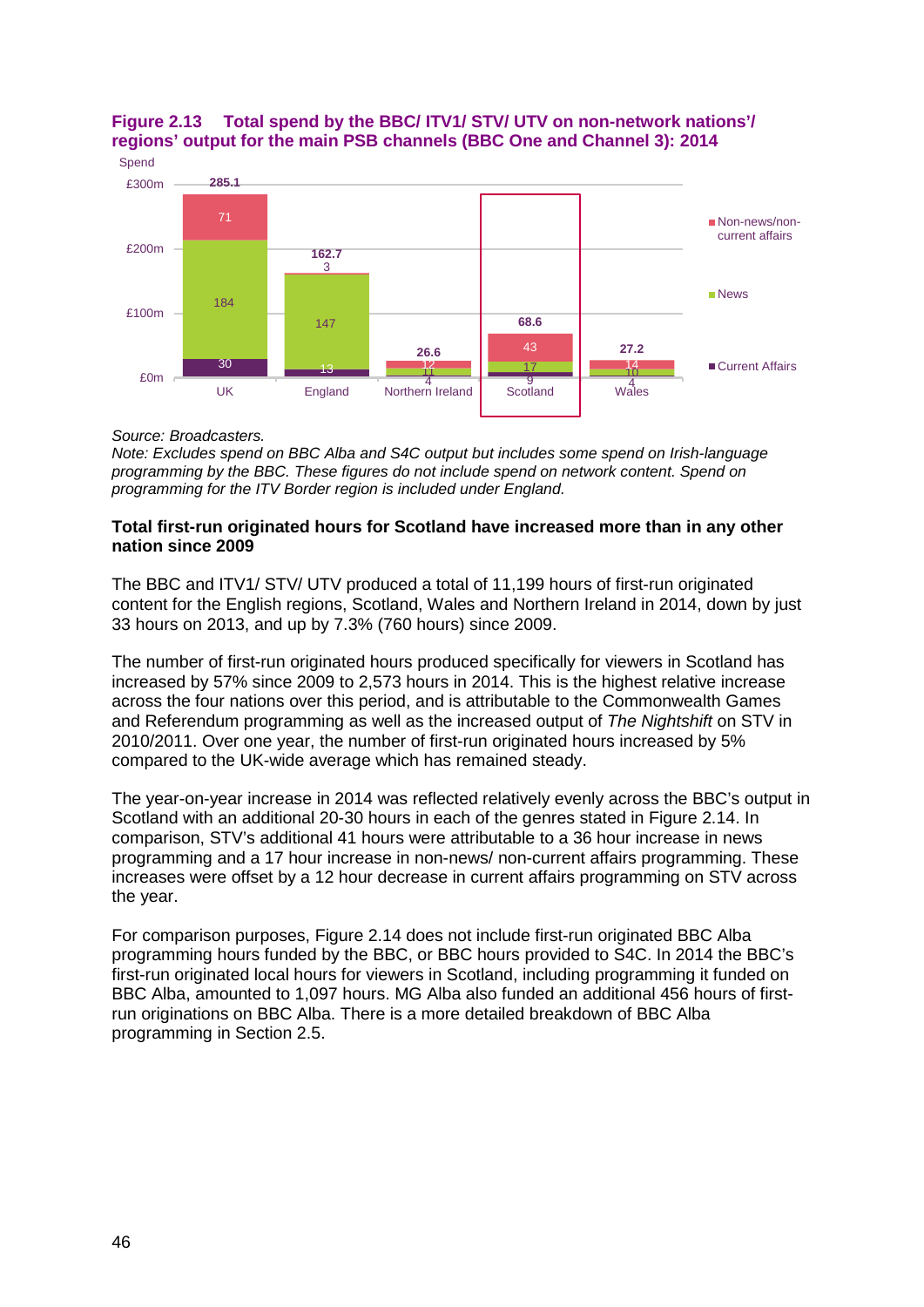

# <span id="page-48-0"></span>**Figure 2.14 Hours of first-run originated nations'/regions' output, by genre and broadcaster: 2014**

#### *Source: Broadcasters.*

*Note: Hours data for first-run originations only. Excludes hours for BBC Alba and S4C output but includes some hours of Irish language programming by the BBC. These figures do not include hours of network content. Hours broadcast in the ITV Border region are included under England.*

#### **Total cost per hour on total nations' output for Scotland has decreased by 1% in nominal terms since 2009**

When analysing the cost of making programmes for the nations, cost-per-hour calculations show that, when measured in nominal terms, Scotland was the only nation which produced programmes at a lower cost in 2014 than in 2009. However, it is worth noting that spending in Scotland has increased by 25% since 2013. There was a decrease in the Scottish figure in 2010/11 due to the large volume of hours and relatively low production cost of *The Nightshift*. Increased spending in 2014 has offset this reduction and returned the cost per hour to 2009 levels, in nominal terms.

Over the five-year period, Scotland's cost per hour decreased by 1%, compared to the UK average increase of 5%.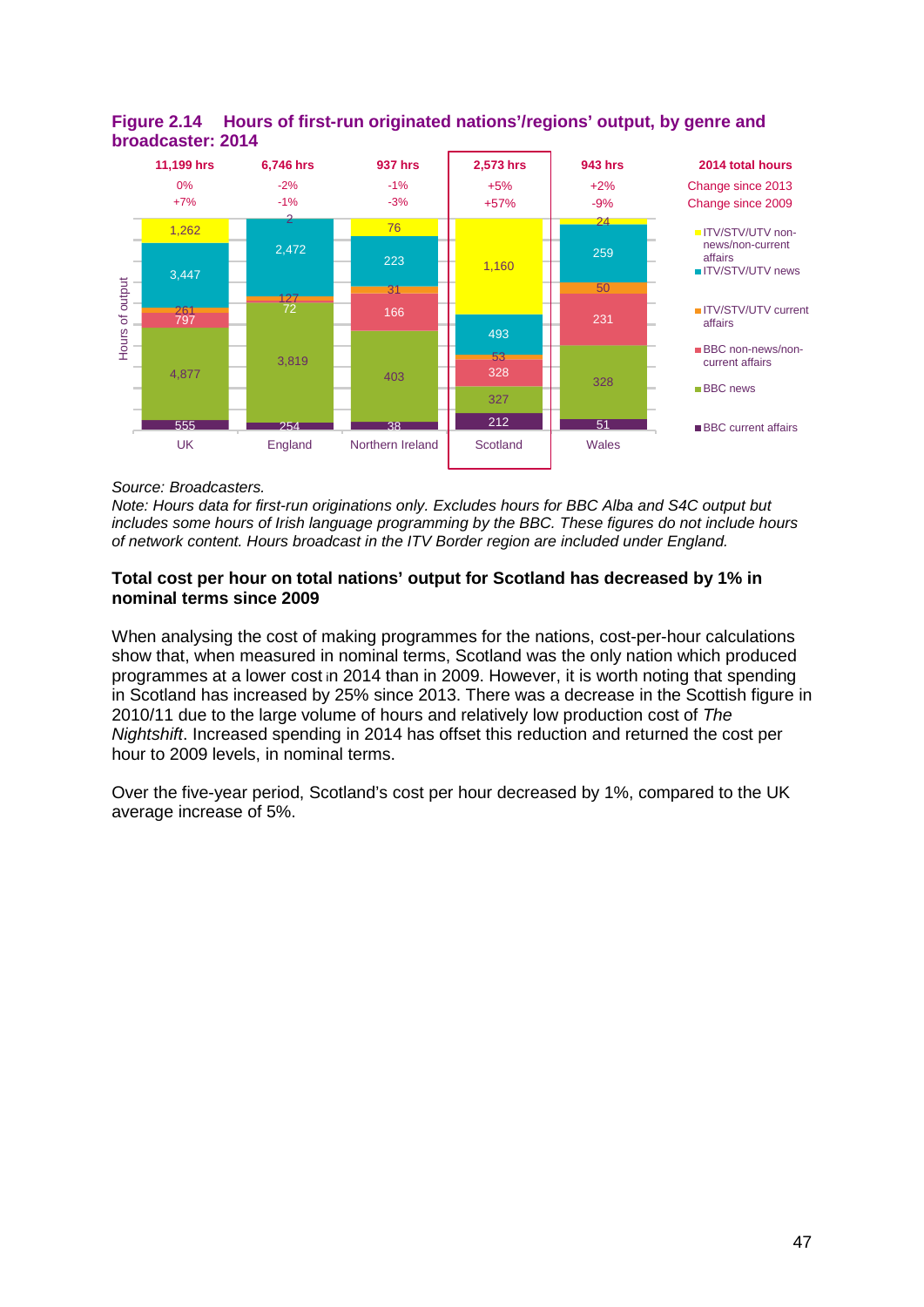



*Source: Broadcasters. All figures are nominal Note: Excludes spend on BBC Alba and S4C output but includes some spend on Irish-language programming by the BBC. These figures do not include spend on network content. Spend on programming for the ITV Border region is included under England.*

# <span id="page-49-0"></span>**2.5 Gaelic-language programming**

[Figure 2.16](#page-49-1) shows other spend in the devolved nations. BBC Alba incurred production costs of £14.68m for all programming, including sports rights. The channel is jointly funded by the BBC and MG Alba.



<span id="page-49-1"></span>



#### *Source: Broadcasters.*

*Note: BBC S4C Statutory refers to the cost to the BBC of programming supplied to S4C by the BBC as part of their statutory agreement. ILBF / USBF refers to additional production contributions by the Irish Language Broadcast Fund and the Ulster Scots Broadcast Fund. BBC S4C Statutory and S4C figures cover the 2014/15 financial year, ILBF/ USBF and BBC Alba figures cover the 2014 calendar year.*

# **BBC Alba**

BBC Alba is the Gaelic-language service backed by the BBC and MG Alba, which launched in September 2008.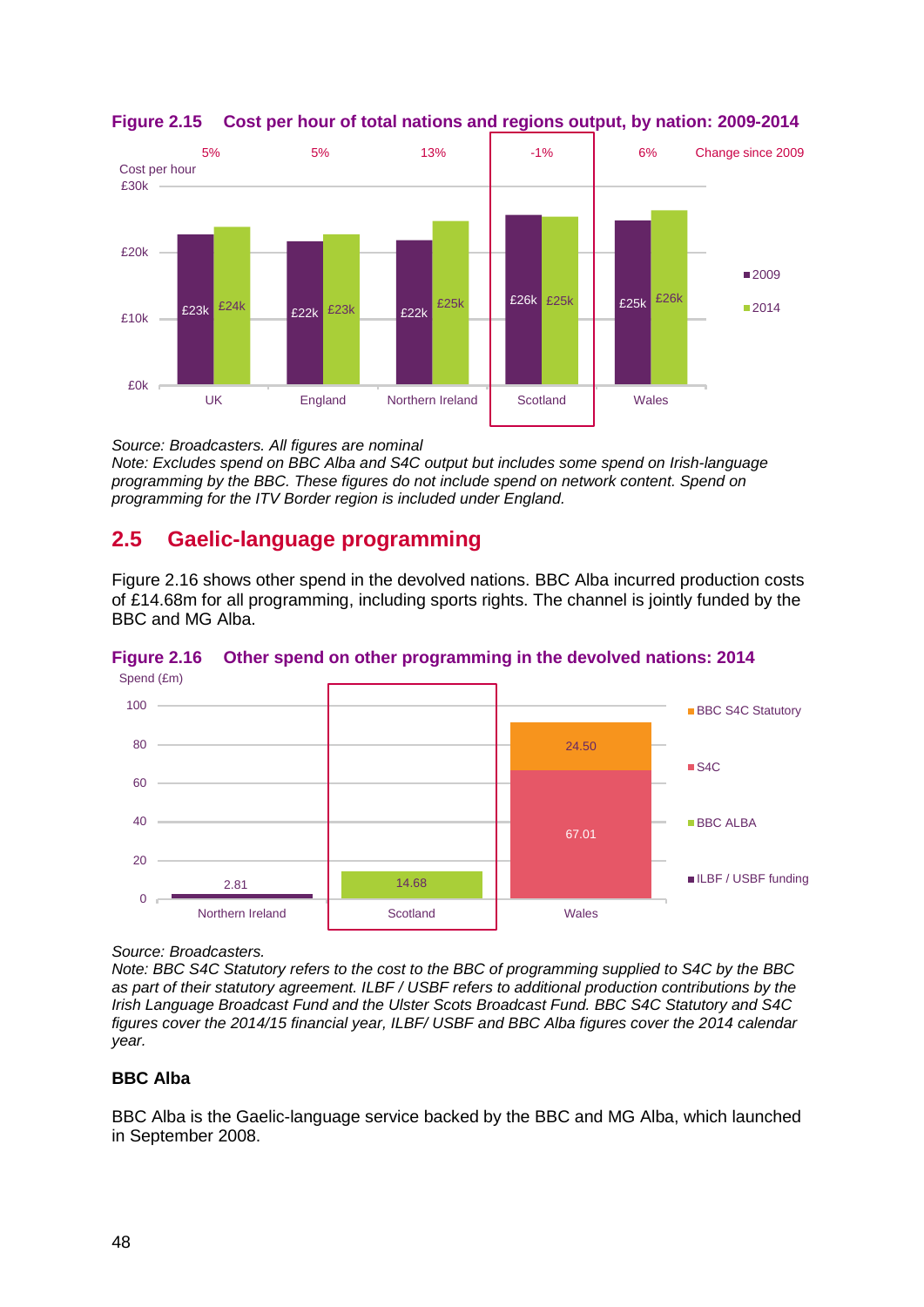[Figure 2.17](#page-50-0) shows that £14.7m was spent on total programming output for BBC Alba in 2014. Ninety-nine per cent of this was spent on first-run originations (£14.62m).

Nominal spend on news increased by a fifth (19%) year on year, while non-news saw an increase of 15%. Spending on current affairs output remained stable at £0.6m in nominal terms.

In 2014 BBC Alba broadcast 2,619 hours in total, seven hours less than in 2013. Of this, 686 hours were originations, up 6.7% on the 643 origination hours broadcast in 2013.



<span id="page-50-0"></span>

*Source: BBC, total hours and spend. All figures are nominal.*

# **2.6 PSB television quota compliance**

#### **Scotland's share of total spend on original network productions decreased by 0.7pp in 2014**

[Figure 2.18](#page-51-0) illustrates the distribution of spend on qualifying first-run commissioned network programming by the five main PSB channels in the five years to 2014. As in previous years, the majority was spent within the M25: 51.6%, down from 51.9% in 2013. A further 22.5% of first-run spending was captured by producers based in the north of England and 13.4% in southern England.

In 2014 the proportion of spending on originated network productions outside London increased for the fourth year in a row. In contrast, London spending continued a downward trend, falling by 0.3pp. This shift may be attributable in some part to the BBC relocating a significant production base, including the majority of BBC Sport, to Salford, and no Londonbased events programming on the scale of the royal wedding or the London 2012 Olympics to act as a counterweight in 2014.

Scottish productions accounted for 5.2% of spending on original network programming, down from 5.9% in the previous year, but 0.6pp up from 2010.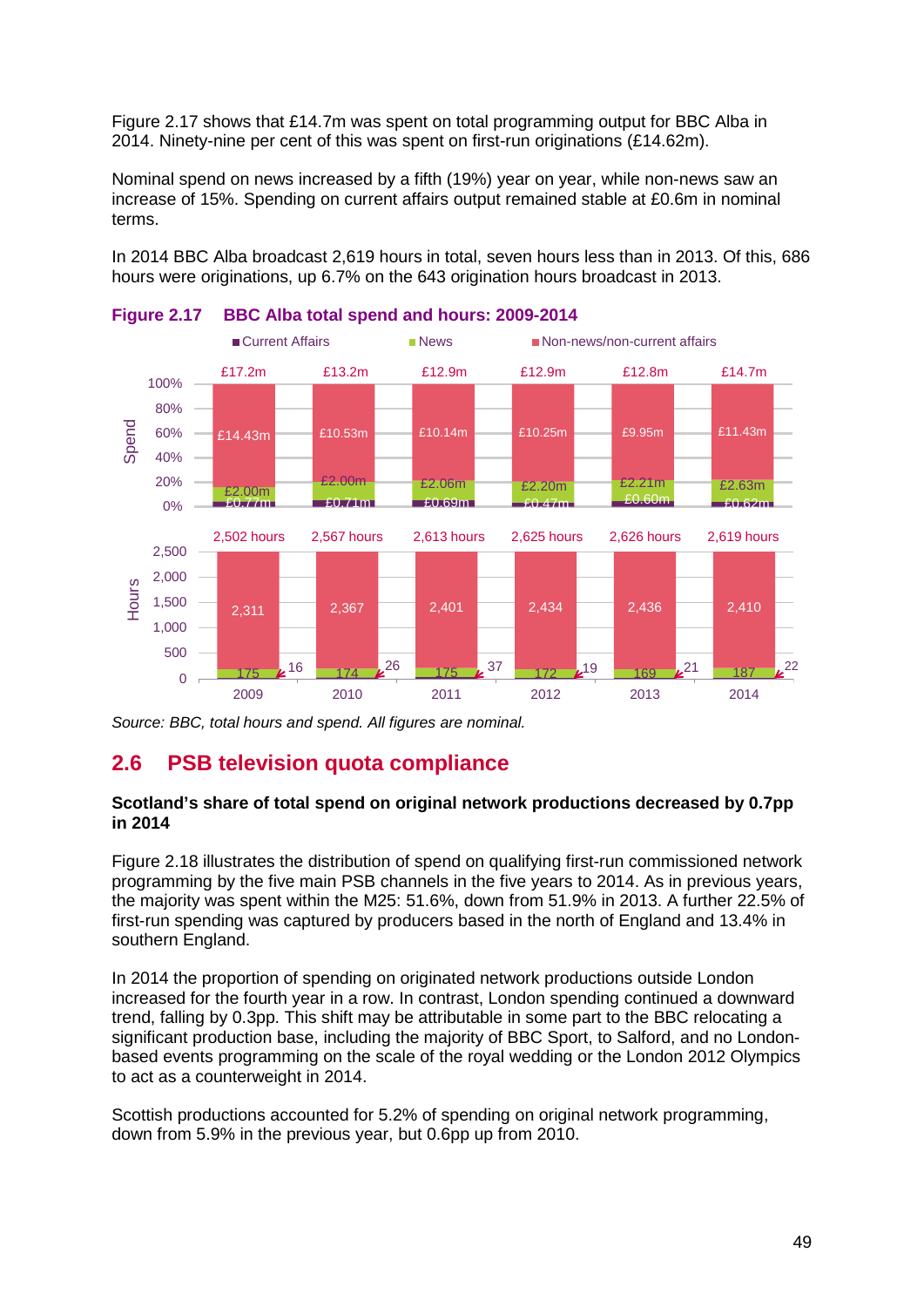

# <span id="page-51-0"></span>**Figure 2.18 Expenditure on originated network productions: 2010-2014**

#### *Source: Ofcom/broadcasters*

*Note: This expenditure does not include network news production[34](#page-51-1).The category 'other' refers to programmes made by producers based within the M25 which qualify as regional productions on the grounds that 70% of total spend and 50% of off-screen talent spend was outside the M25 but not all in one macro-region, and therefore cannot be attributed to a single region.* 

#### **The proportion of originated network production hours produced in Scotland decreased by 0.9pp in 2014**

In terms of volume of hours, in 2014 for the second year running less than half (48.9%) of first-run network programmes were produced within the M25, down from 60.8% in 2010. A further 24.1% were produced in northern England, up from 21.1% in 2013, as well as 11.2% in southern England and 7.5% in Scotland. The greater rise in volume produced outside London, when compared to spend, is in part attributable to lower production costs in regions outside the Greater London area.

The proportion of first-run hours produced in Scotland dropped by 0.9pp from 2013 to 7.5% in 2014. However this is an increase of 2.9pp since 2010.

 $\overline{a}$ 

<span id="page-51-1"></span><sup>&</sup>lt;sup>34</sup> See [http://stakeholders.ofcom.org.uk/broadcasting/guidance/programme-guidance/reg\\_prod/](http://stakeholders.ofcom.org.uk/broadcasting/guidance/programme-guidance/reg_prod/) on Ofcom website for further details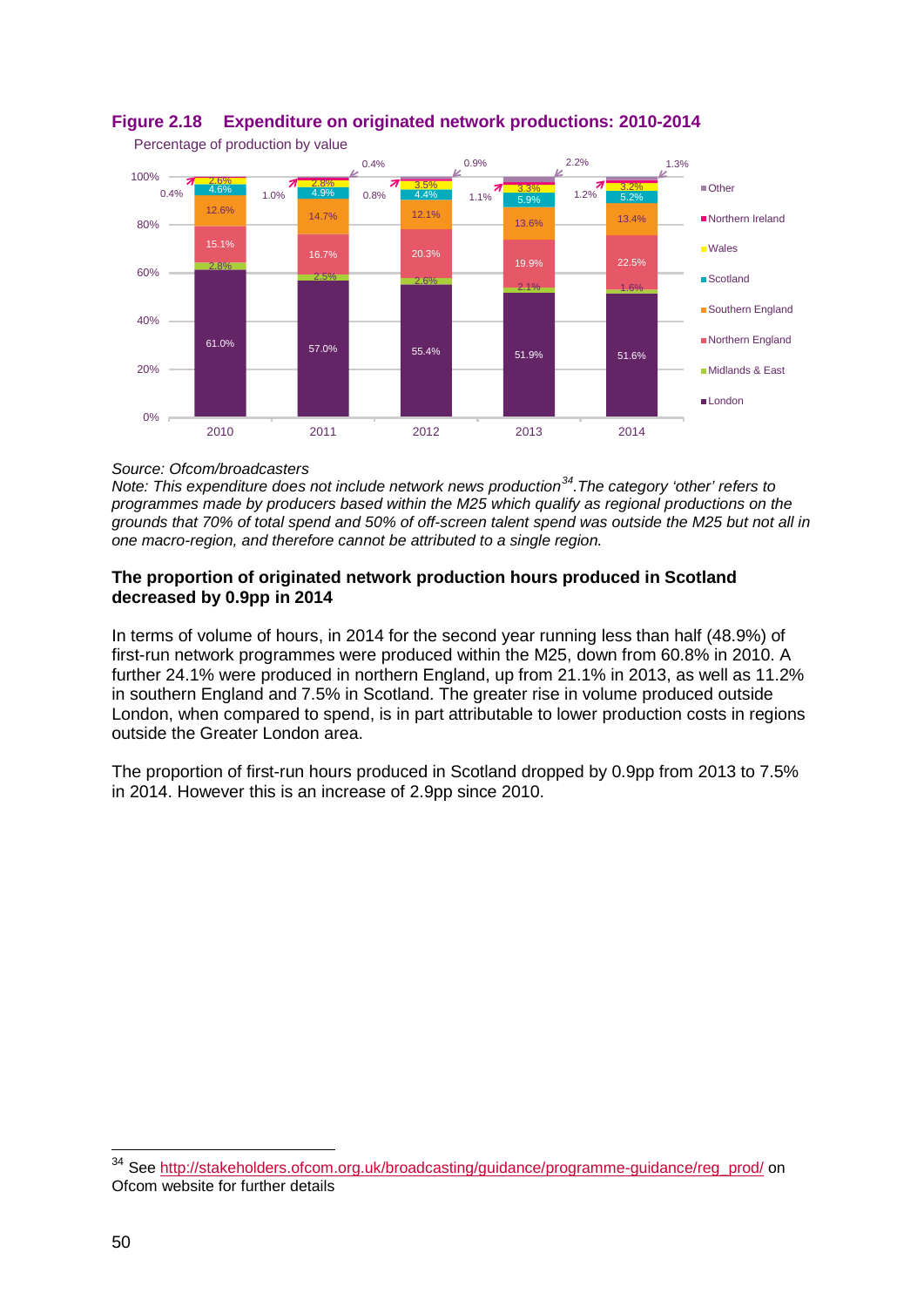

# **Figure 2.19 Volume of originated network productions: 2010-2014**

Percentage of production by volume

#### *Source: Ofcom/broadcasters*

 $\overline{a}$ 

*Note: These hours do not include network news production[35](#page-52-0). The category 'other' refers to programmes made by producers based within the M25 which qualify as regional productions on the grounds that 70% of total spend and 50% of off-screen talent spend was outside the M25 but not all in one macro-region, and therefore cannot be attributed to a single region.*

<span id="page-52-0"></span><sup>&</sup>lt;sup>35</sup> See [http://stakeholders.ofcom.org.uk/broadcasting/guidance/programme-guidance/reg\\_prod/](http://stakeholders.ofcom.org.uk/broadcasting/guidance/programme-guidance/reg_prod/) on the Ofcom website for further details.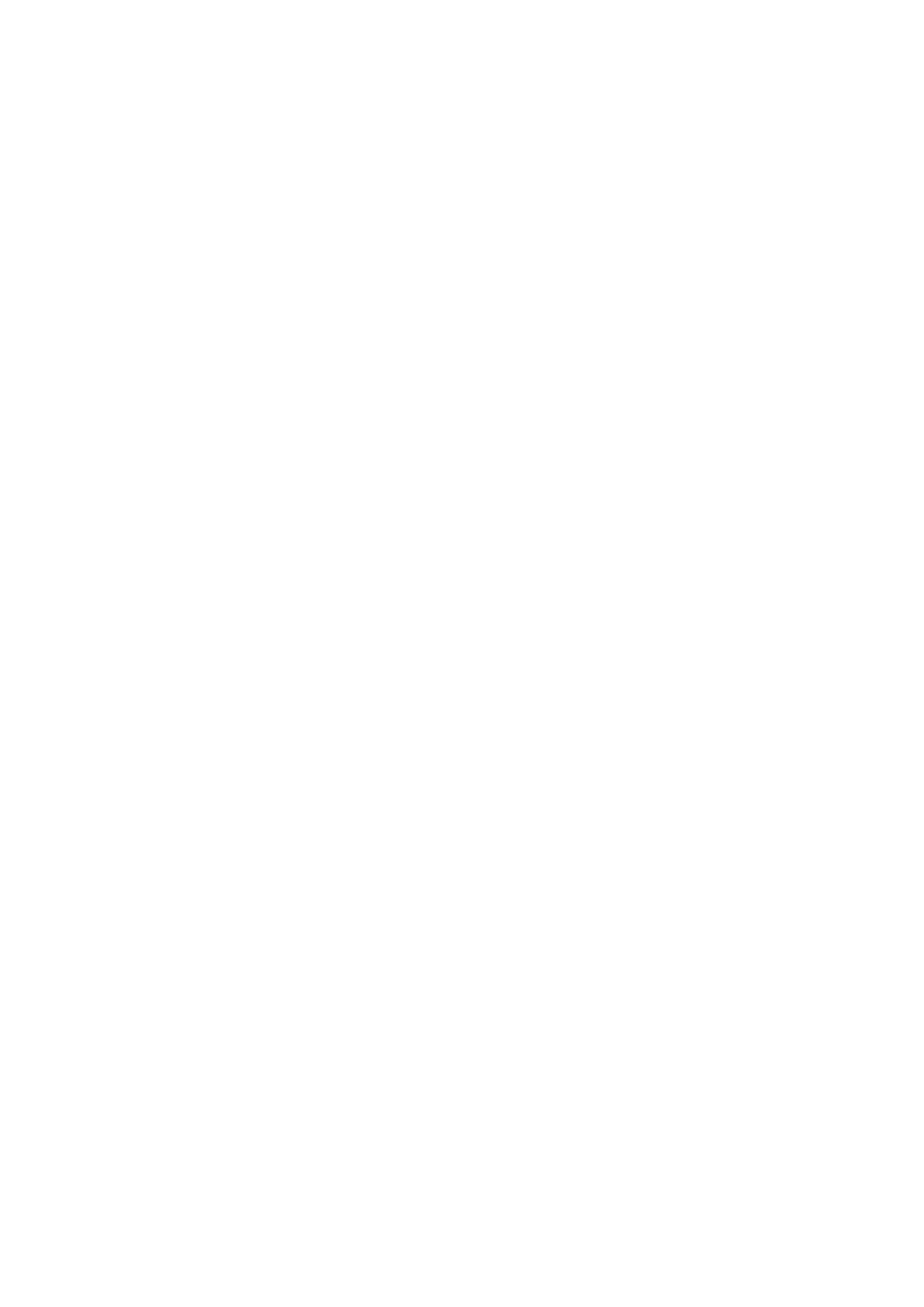# 3 Radio and audio content

# **3.1 Recent developments in Scotland**

## **DAB coverage in Scotland is increasing**

DAB coverage across the UK is set to be expanded after an agreement between industry and the UK Government. The agreement will see coverage of local DAB in Scotland increasing from 65% to 86% of households by mid-2016.

The expansion of local DAB coverage is separate to the ongoing BBC drive to boost its national DAB radio coverage by the end of this year, and other plans to increase capacity and coverage for national commercial radio on DAB.

A second national commercial digital radio multiplex that will deliver 14 digital stations (nine of which are new) to listeners across the UK is to launch next year. The new digital radio multiplex will be run by Sound Digital, a consortium of Arqiva, Bauer, and UTV Media GB.

The multiplex (which is the transmission infrastructure used to deliver these services) will carry new services including Jazz FM, Magic Mellow, and British Muslim Radio.

Coverage from the new multiplex will be more limited than others: BBC National; Digital One; and local DAB. UK-wide indoor coverage will reach 72% of the population. In Scotland, the figure will be 71% of households.

#### **Developments in community radio**

Four new community radio stations launched during the past year: Keith Community Radio, broadcasting to Moray; Deveron FM, serving Banff and Macduff; Camglen Radio, covering Rutherglen, Cambuslang and surrounding areas; and TD1, transmitting in and around the Galashiels area.

Celtic Music Radio re-launched its service, with a new licence to broadcast on FM, in Glasgow in July 2014. It had been broadcasting on medium wave for the previous six and a half years.

The Super Station Orkney decided to cease its service in November 2014 (the service had been broadcasting for nearly seven years). The following two groups decided not to go ahead with planned services after all: K-Town FM (which had been awarded a licence for Kinglassie in Fife) in September 2014, and Sound of Mull Radio in December 2014.

Community radio stations across Scotland broadcast *The Week in Holyrood*. It covers the Scottish, UK and European Parliaments exclusively for the sector. Over the past year, there has also been a daily news service: *60 Seconds Scotland,* covering the referendum and the General Election, produced by Caledonia Media.

The Scottish Community Broadcasting Network (SCBN) continues to work to support community radio licensees and other not-for-profit broadcasters in Scotland. A report commissioned by DCMS last year concluded that it should consider a two-year programme of development support for the sector. In spring 2015, SCBN held a development workshop for all members with the aim of reviewing progress to date and identifying its future objectives. A key objective is now to achieve funding of a dedicated SCBN development worker.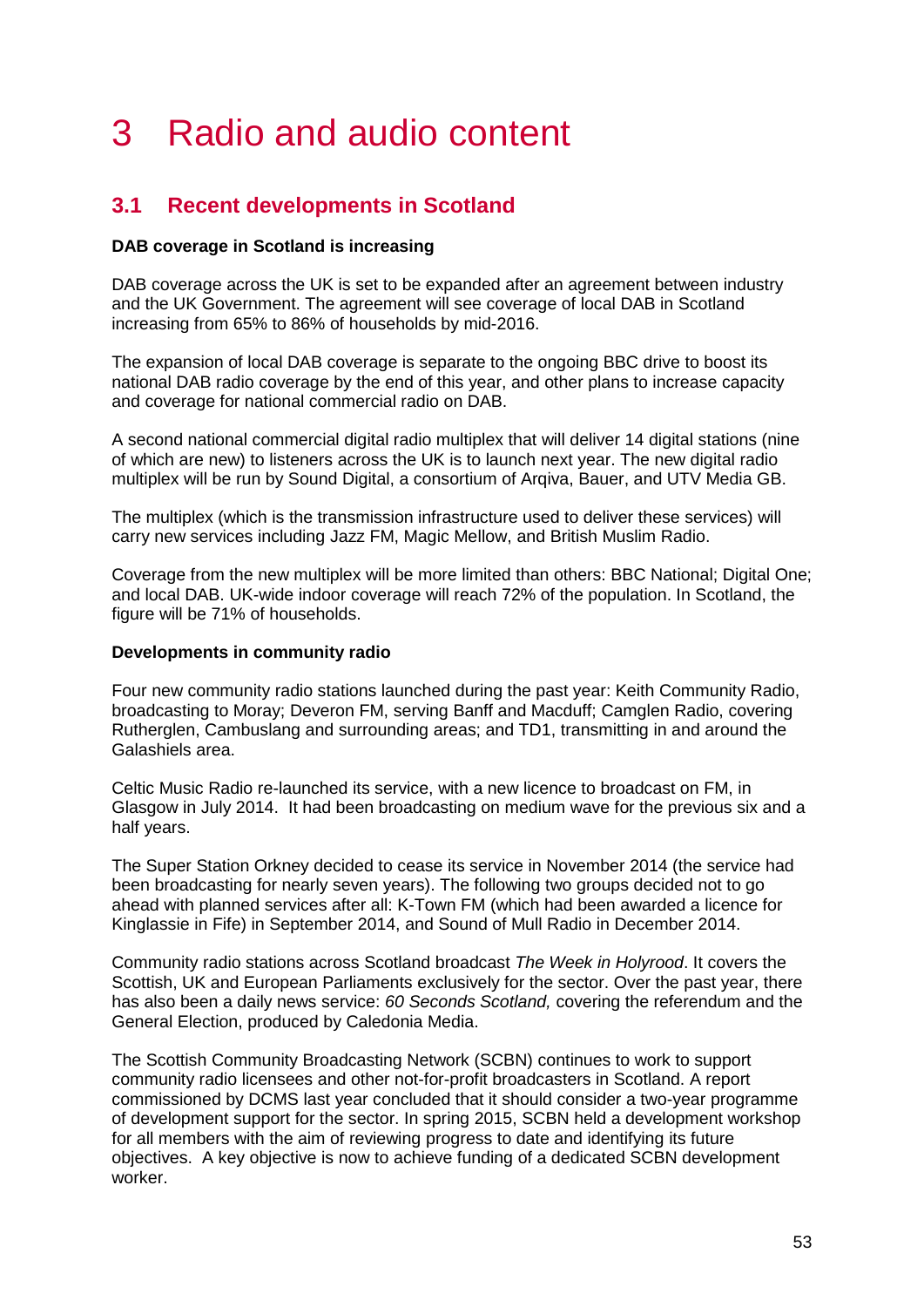# **3.2 Radio station availability**

#### **There are 35 local commercial stations broadcasting on analogue in Scotland**

Across Scotland, there are 35 local commercial stations broadcasting on analogue. Across the seven local commercial digital multiplexes, there are 52 services in total, but only 35 different stations. This is because some are broadcast on more than one multiplex, such as Absolute's decade-themed stations and Bauer's Kisstory brands.

As mentioned above, the launch of four new community radio stations has increased the number of community stations in Scotland to 26.



# **Figure 3.1 Radio station availability**

*Source: Ofcom, April 2015*

*Note: This chart shows the maximum number of stations available; local variations and reception issues mean that listeners may not be able to access all of them.*

# **3.3 DAB coverage**

# **UK-wide commercial DAB services are available to 76.4% of households**

The UK-wide multiplex Digital One reaches 76.4% of households in Scotland, an increase of 1pp year on year. The aggregate of local DAB multiplexes in Scotland covers 65.0% of households and 46.7% of major roads. The BBC's network services broadcast on DAB are available to 92.3% of households, up from 90.9% the previous year, as additional transmitters have been added to the network.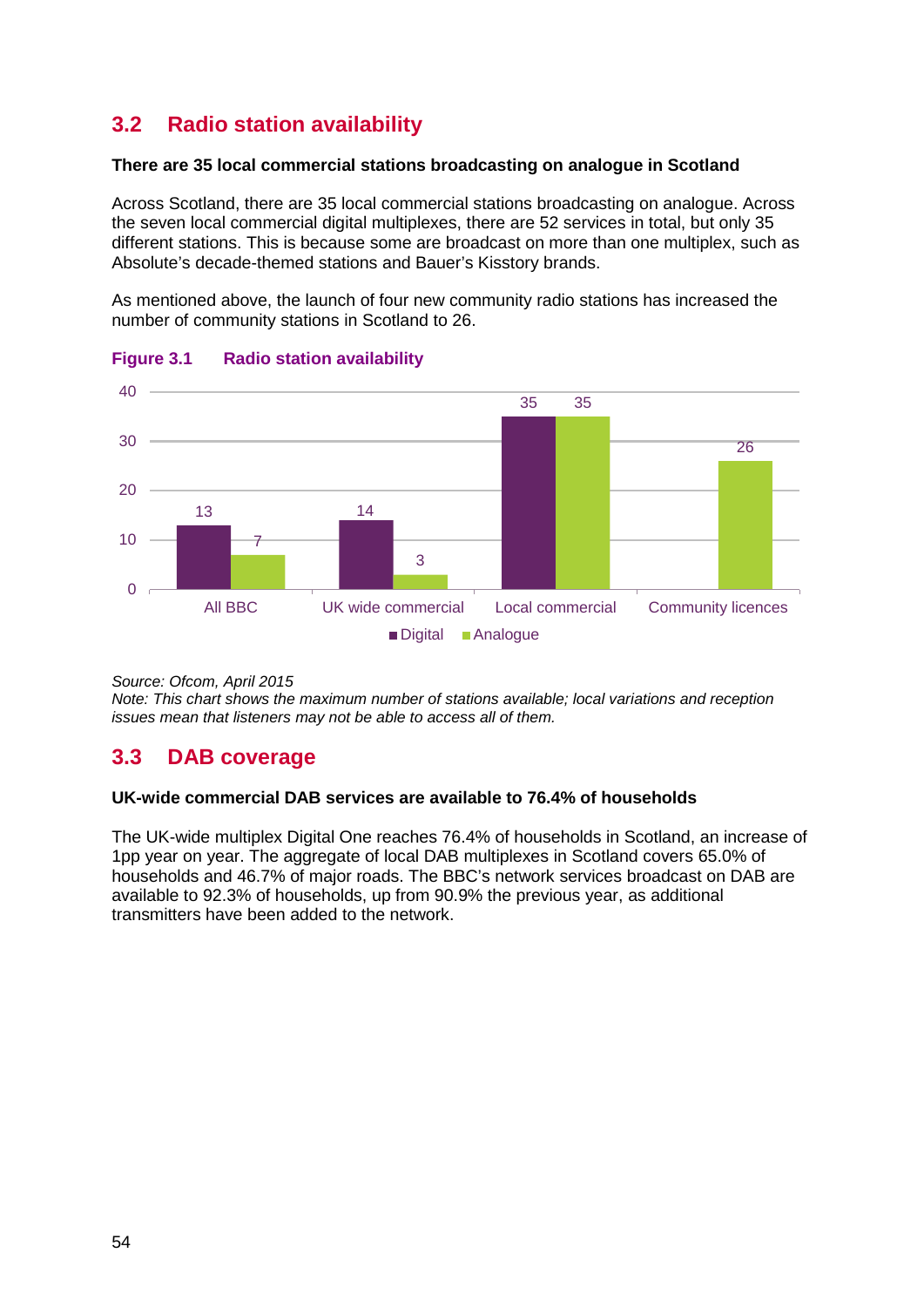

# **Figure 3.2 Household coverage of DAB**

*Source: BBC, Arqiva, Ofcom, June 2015 Note: BBC figures indicate coverage at the end of 2014*

# **3.4 Patterns of listening to audio content**

#### **Radio is listened to by fewer people and for less time in Scotland, compared to the rest of the UK**

During an average week in 2014, radio services reached 86.9% of adults in Scotland [\(Figure](#page-56-0)  [3.3\)](#page-56-0). This was the lowest among all of the UK nations and 2.6pp lower than the UK average (89.5%). People in Scotland also spend the least time listening to radio; the average time spent listening per week is 19.9 hours. This is 1.5 hours less than the UK average (21.4 hours).

<span id="page-56-0"></span>



*Source: RAJAR, All adults (15+), year ended Q4 2014. Reach is defined as a percentage of the area and adults population who listen to a station for at least five minutes in the course of an average week.*

#### **People in Scotland spend more time than the UK average listening to commercial stations**

Commercial stations accounted for almost half (48%) of listening hours in Scotland in 2014 [\(Figure 3.4\)](#page-57-0). This is the highest share for commercial radio across the UK nations and 5pp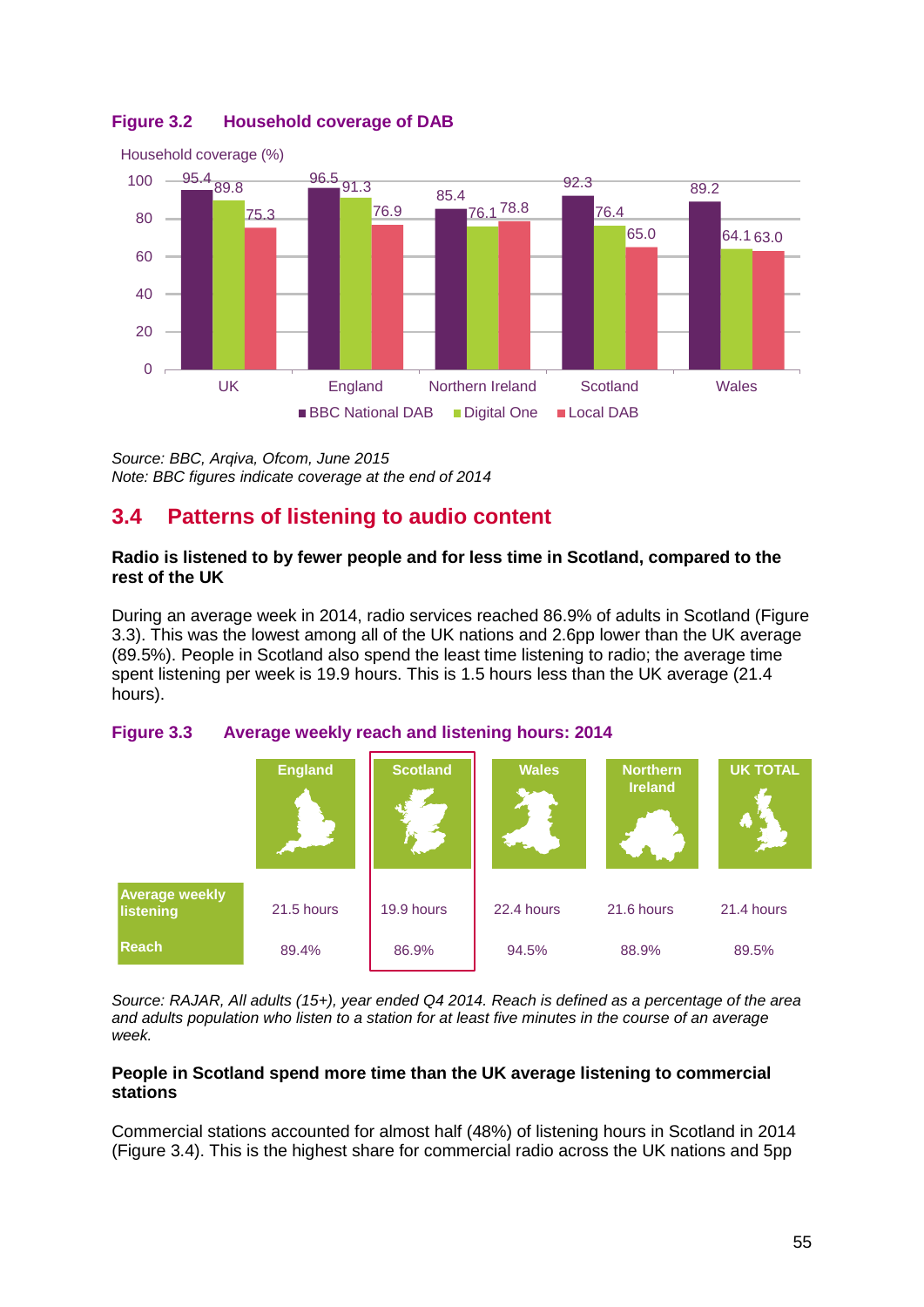above the UK average (43%), due to a higher-than-average share of listening to both local and nations' commercial stations (34%) and UK-wide stations (14%).

The share of listening to BBC stations overall in Scotland is lower than the UK average and higher only than Northern Ireland. Four in ten listening hours are to BBC network stations, compared to 46% for the UK average.



# <span id="page-57-0"></span>**Figure 3.4 Share of listening hours by nation: 2014**

*Source: RAJAR, All adults (15+), year ended Q4 2014.*

#### **There has been a slight decline in weekly reach to BBC Radio Scotland**

In an average week in 2014, the weekly reach of BBC Radio Scotland was 20% [\(Figure 3.5\)](#page-58-0), 3pp higher than the average weekly reach for BBC Radio Wales (17%). The reach of BBC Radio Scotland fell by 0.5pp year on year [\(Figure 3.5\)](#page-58-0). Despite the fall in reach, the share of listening hours for BBC Radio Scotland was 1pp higher than the UK average of 7% during 2014.

BBC Radio's Gaelic-language service, Radio nan Gàidheal, reached 62.1% of Gaelic speakers aged 16+ in Scotland in 2014. Listening to Radio nan Gàidheal is measured separately to other radio services through a panel of Gaelic speakers, by Lèirsinn Research Centre, and is not comparable to the figures sourced by RAJAR in [Figure 3.5.](#page-58-0)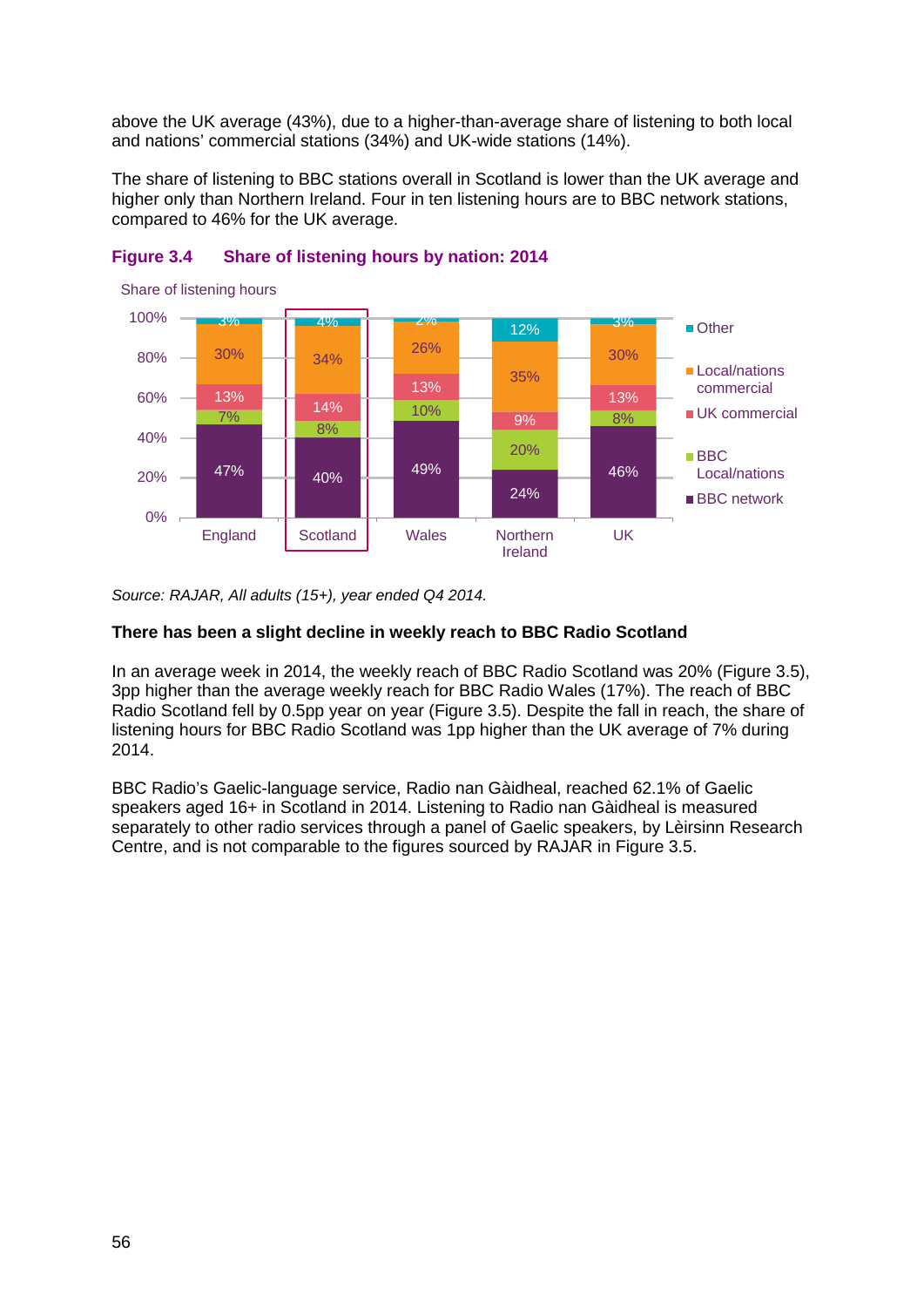

## <span id="page-58-0"></span>**Figure 3.5 Weekly reach for nations/local BBC services: 2014**



*Source: RAJAR, All adults (15+), year ended Q4 2014*

*Note: The reach for BBC Radio's Gaelic-language service, Radio nan Gàidheal is not measured by RAJAR and is therefore not included with the figure for BBC Radio Scotland.*

# **3.5 Digital radio set ownership and listening**

## **Almost four in ten adults in Scotland who listen to radio have a digital radio set**

About four in ten adults (37%) who listen to radio say they have at least one DAB radio set at home, unchanged since 2014. There is no statistically significant difference between ownership of DAB digital radios in Scotland and the UK average (43%).

Radio listeners in urban areas of Scotland who listen to radio are as likely to own a DAB set (38%) as those in rural areas (35%).



# **Figure 3.6 Ownership of DAB digital radios**

*Source: Ofcom Technology Tracker, wave 1 2015*

*Base: Adults aged 16+ who listen to radio (n = 2934 UK, 386 Scotland, 1735 England, 406 Wales, 407 Northern Ireland, 182 Scotland urban, 204 Scotland rural, 1034 Scotland 2010, 357 Scotland 2011, 364 Scotland 2012, 375 Scotland 2013, 392 Scotland 2014, 386 Scotland 2015) NB. Data in 2011 based on those who listen to radio and have any radio sets in the household that someone listens to in most weeks*

*QP9. How many DAB sets do you have in your household?*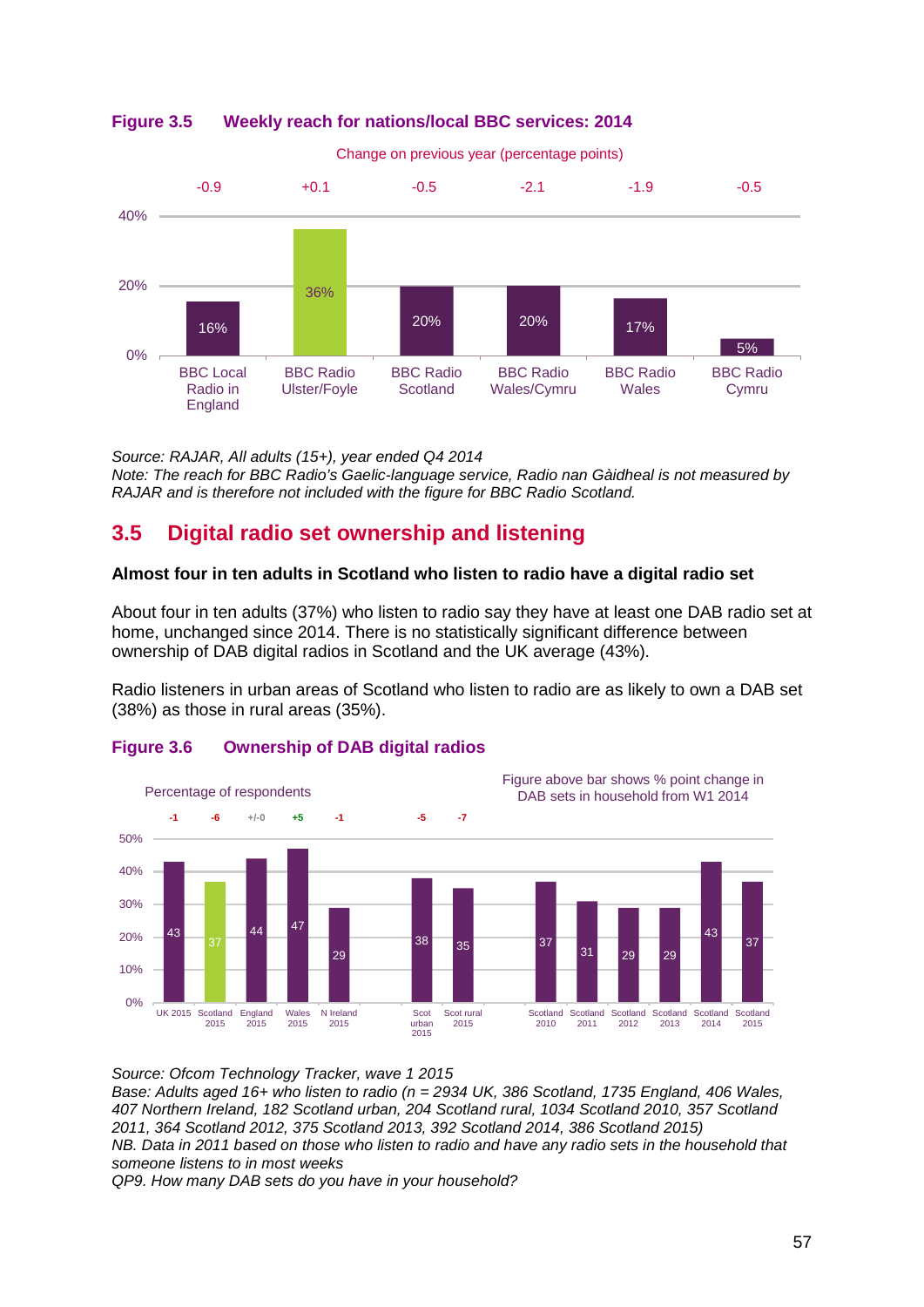## **Over a third of all listening in Scotland is through a digital platform**

Digital listening in Scotland grew by 1.9pp year on year, and now over a third (35%) of listening hours are via a digital platform [\(Figure 3.7\)](#page-59-0). Although share of listening on a digital platform is lower than the UK average (37%), the rate of year-on-year growth in digital listening in Scotland is slightly higher than the rate of growth in the UK overall (1.6pp yearon-year growth).



<span id="page-59-0"></span>

*Source: RAJAR, All adults (15+), year ended Q4 2014.* 

[Figure 3.8](#page-59-1) shows that the growth in share of radio listening on a digital platform in Scotland has been steady and continuous over the years, with digital listening now 22pp higher than it was in 2007 (13%). Digital listening has grown by 2pp since 2013, slower than between 2012 and 2013.

#### <span id="page-59-1"></span>**Figure 3.8 Share of listening hours via digital and analogue platforms in Scotland: 2007-2014**



*Source: RAJAR, all adults, calendar years 2007-2014*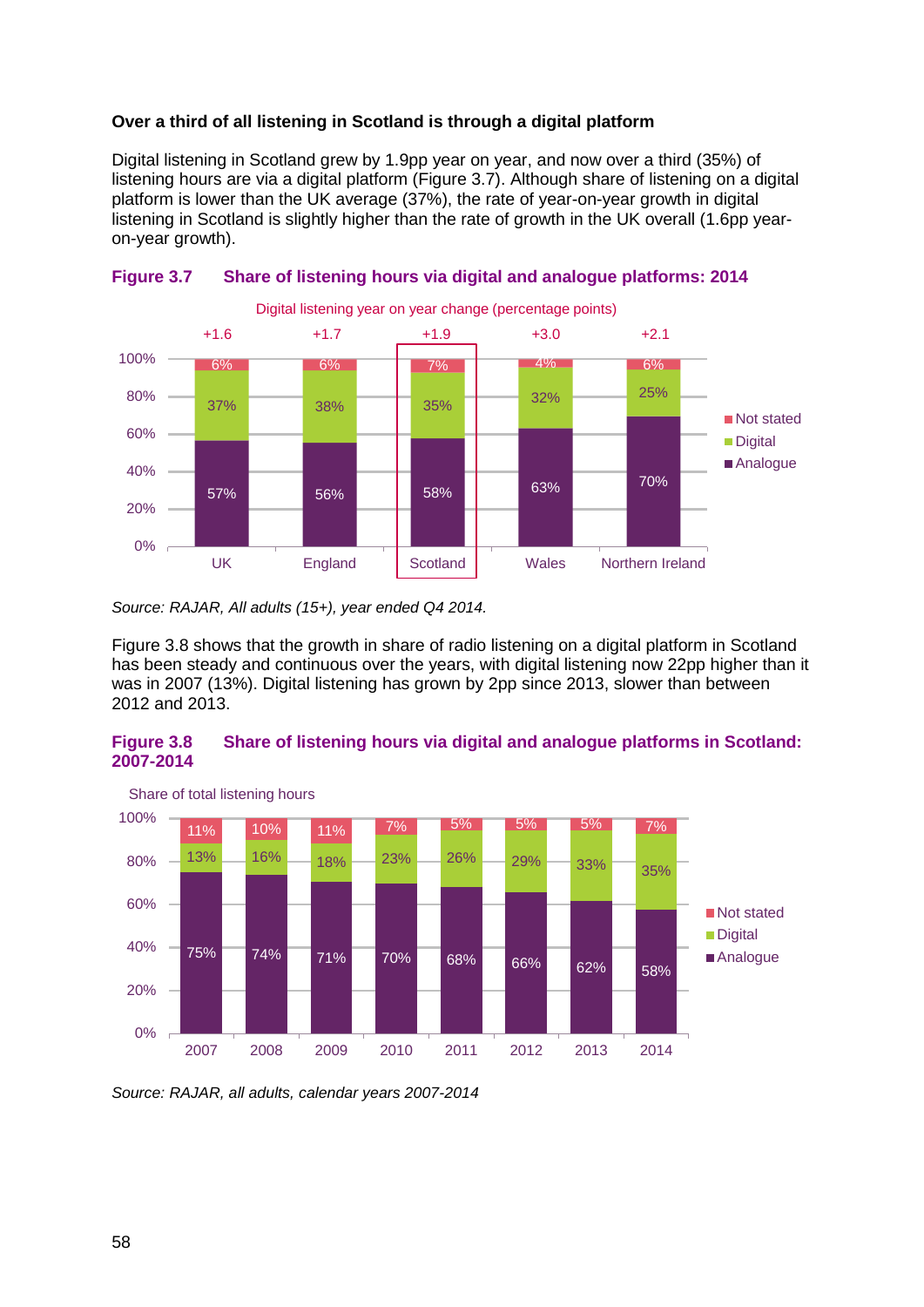# **3.6 The radio industry**

#### **Local commercial radio revenue per head was higher in Scotland than in the other nations**

In 2014, revenue per head of population increased by 18p to £8.02, the highest among all the UK nations. The total revenue generated by the local commercial radio sector in Scotland was £42.7m, a 2.3% increase on 2013.

The combined spend on content for BBC Radio Scotland and BBC Radio nan Gàidheal totalled £25.4m in 2014-15, a reduction from £26.4m in the previous year. Spend per head in Scotland decreased by £0.19 to £4.77.

**Figure 3.9 Local/nations' radio spend and revenue per head of population: 2014**



*Source: Broadcasters*

*Note: The UK total shows the average for local commercial radio across the four nations and therefore excludes revenues for the UK-wide commercial stations: Classic FM, talkSPORT and Absolute.*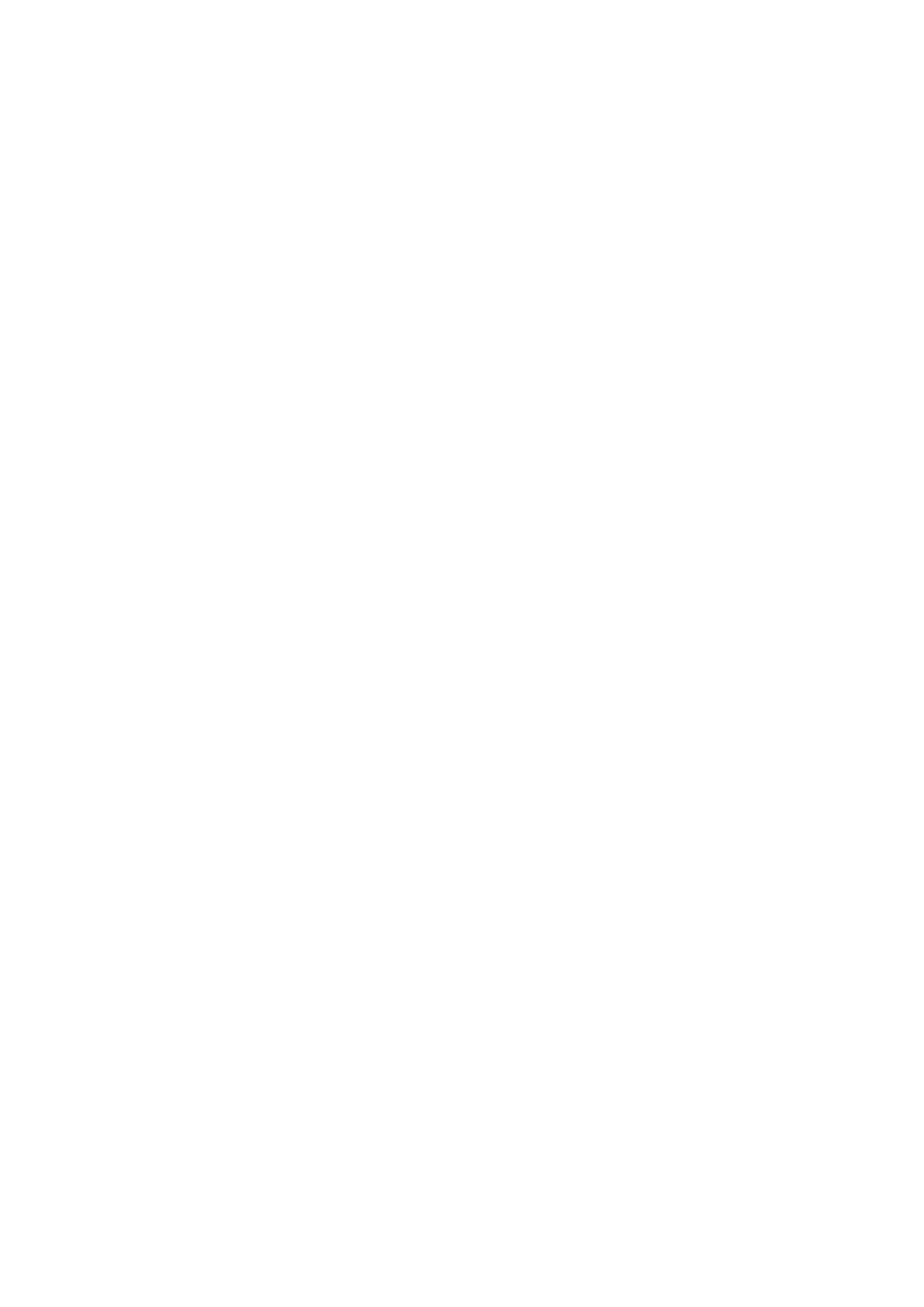# 4 Telecoms and networks

# **4.1 Recent developments in Scotland**

The Scottish Government is leading the Digital Scotland Superfast Broadband Programme. Combined with existing commercial roll-out plans, the programme plans to deliver access to fibre broadband to around 85% of premises in 2015/16 and at least 95% of premises by the end of 2017.

The Digital Scotland Superfast Broadband programme passed 275,000 premises (around 40% of the total in Scotland) by April 2015. The programme also funded the laying of over 400km of sub-sea cabling to connect some islands and some of the most remote areas of Scotland.

The Scottish Futures Trust was appointed to help the Scottish Government deliver its 2020 vision. The work will include the scoping of digital infrastructure requirements and further projects under the Demonstrating Digital workstream, focusing on trialling innovative technological solutions.

Community Broadband Scotland (CBS)<sup>[36](#page-62-0)</sup> continues to play a significant role in securing connectivity to the areas not covered by the Digital Scotland programme. CBS, as part of Highlands and Islands Enterprise, is actively working with 85 communities across Scotland to get access to faster broadband as part of the Scottish Government Digital Scotland project. These projects could potentially provide services to 16,000 premises. In total 45 projects have had approved grant funding for planning and development, and more than £500,000 has been awarded in capital funding for nine communities whose projects offer services to 1,456 premises and 2,920 beneficiaries.

Ofcom has published research on 3G and 4G network performance in Edinburgh. Average download speeds on both 3G and 4G networks were higher in Edinburgh than in London, and Edinburgh recorded the highest average 3G download speed of all the locations tested. The research also noted improvements in performance due to decreased latency and increases in upload speeds in Edinburgh.

The agreement between the UK Government and mobile network operators, to secure a £5bn investment in network infrastructure to bring 90% UK-wide geographic coverage, is anticipated to bring additional coverage to Scotland.

A pilot project went live in April which made 3G and 4G services available on the island of Coll for the first time. The concept behind this project is to test an alternative model, based around community ownership of the mobile mast. The community own the mast and are able to use it for their benefit while providing mobile coverage to the island.

Glasgow City Council has continued to work on its Digital Glasgow strategy, and following the launch of free city-wide WiFi access, 31 community centres and public halls operated by Glasgow Life have been connected. This will enable access and awareness raising, as well as the ability for users to develop their digital skills. Other outputs from the Digital Glasgow project have been the creation of a digital access map across the city, to identify learning opportunities and further work to identify the most digitally unconnected citizens and help them to get online.

<span id="page-62-0"></span><sup>&</sup>lt;sup>36</sup> <http://www.gov.scot/Topics/Economy/digital/action/WC2020/CBS>  $\overline{a}$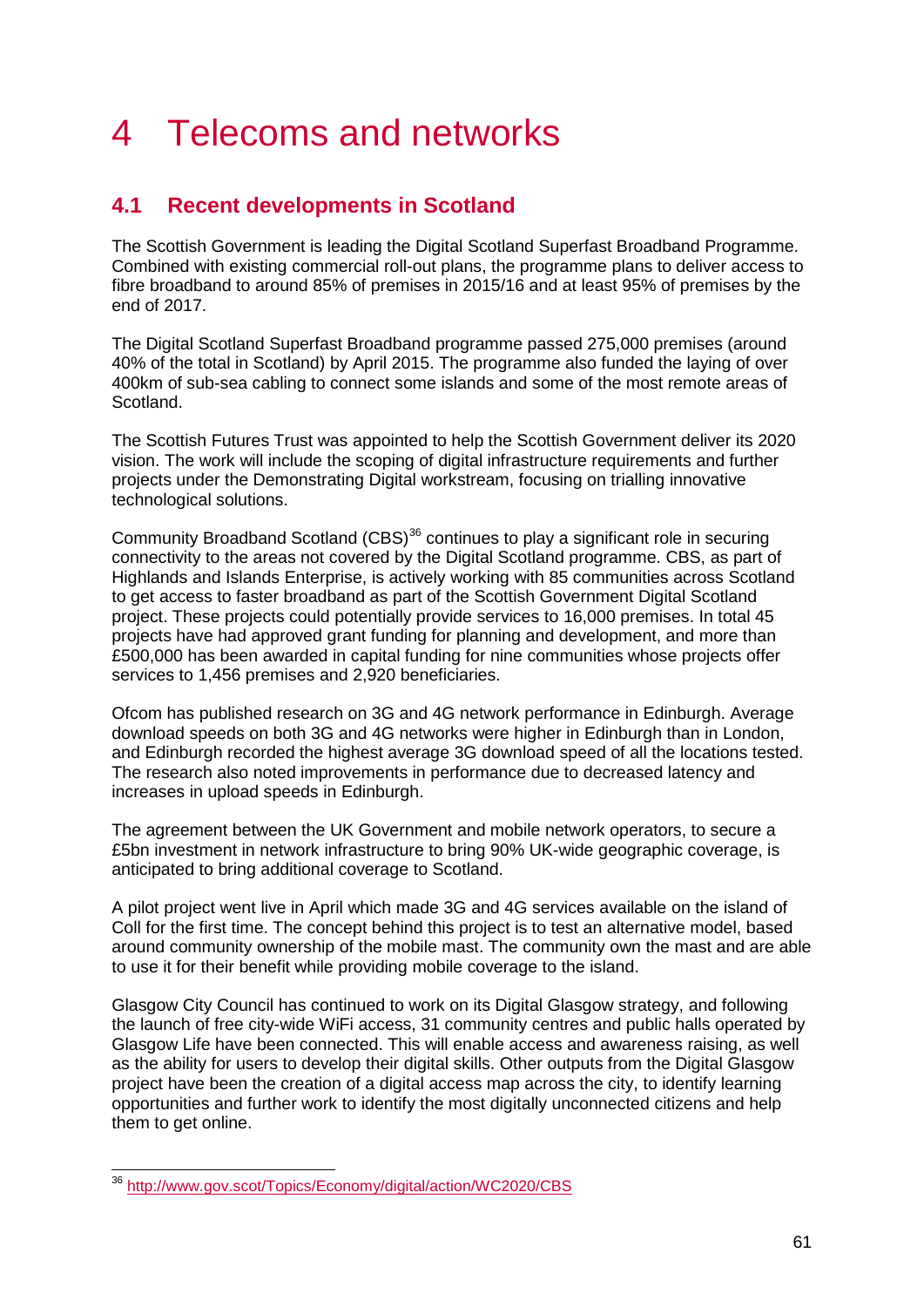Wheatley Group has extended its pilot programme, trialling broadband facilities for GHA tenants living in a multi-storey block in Glasgow. The initial results were encouraging in terms of the number of tenants taking part in the study and increasing their breadth of use of different applications. One of the key areas being looked at is affordability for people on low and fixed incomes. One-third of the people taking part in the study expressed concern about affordability, with 55% of the tenants believing a figure of £5 per month would be manageable. The study will be extended until August 2016; the emphasis in the coming months will be on the use of digital housing and digital public sector services.

In 2015 the Scottish Government launched a new digital participation programme 'Let's Get On' aimed at supporting individuals and micro-businesses get online. It held 89 events across Scotland to highlight the benefits of broadband and to offer help with basic digital skills.

# **4.2 Availability of fixed broadband services**

# **Almost all UK premises are able to receive basic broadband services**

Three key technologies are used to provide fixed broadband services in the UK: exchangebased ADSL, cable (over a hybrid fibre-coaxial network) and fibre-to-the-cabinet (using VDSL in the street cabinet).**[37](#page-63-0)** ADSL transmits data over the existing copper network, and is the cheapest of these technologies to deploy, as in most cases it does not require an upgrade to the existing telephone network other than new equipment in the local exchange (cable and fibre roll-out both involve the deployment of new infrastructure to connect local exchanges/nodes to the end user).

However, while ADSL technology has the benefit of being comparatively cheap to roll out, it is unable to provide the superfast speeds**[38](#page-63-1)** that cable and fibre can, and some premises in ADSL-enabled areas may not be able to receive service, or may only be able to do so at very low speeds of as a result of the long length, or poor quality, of the telephone line from their premises to the local exchange.

By the end of 2014, almost all of BT's local exchanges (of which there are around 5,600 across the UK) had been upgraded to offer ADSL broadband services, and across the UK as a whole, the proportion of premises (i.e. homes and offices) connected to an ADSL-enabled exchange was over 99.9% [\(Figure 4.1\)](#page-64-0). In Northern Ireland and Wales, all BT local exchanges have been upgraded to offer ADSL broadband services, while in England and Scotland there remain exchanges that are not ADSL-enabled, and the proportion of premises connected to ADSL-enabled exchanges is slightly lower.

Local-loop unbundling (LLU) enables an alternative provider to offer broadband services over the twisted copper pair from the local exchange to the end user's premises. To do this, the LLU provider has to site its own equipment in the incumbent's local exchange and connect it to its own backhaul network. The advantage of LLU to ISPs is that it allows them to benefit from the economies of scale that are not available when purchasing wholesale services from the incumbent on a per-connection basis, and it enables them to differentiate their retail products from those offered by their competitors. The deployment of LLU ADSL services in the UK has resulted in the availability of low-cost bundled broadband services to consumers living in unbundled exchange areas.

By the end of 2014, LLU availability in the UK was high, with 95% of premises being in areas served by unbundled local exchanges (an increase of just 0.2 percentage points compared

<span id="page-63-0"></span> $^{37}$  A small proportion of premises is also served by fibre-to-the-premises (FTTP).<br> $^{38}$  i.e. actual speeds of 'up to' 30Mbit/s or higher  $\overline{a}$ 

<span id="page-63-1"></span>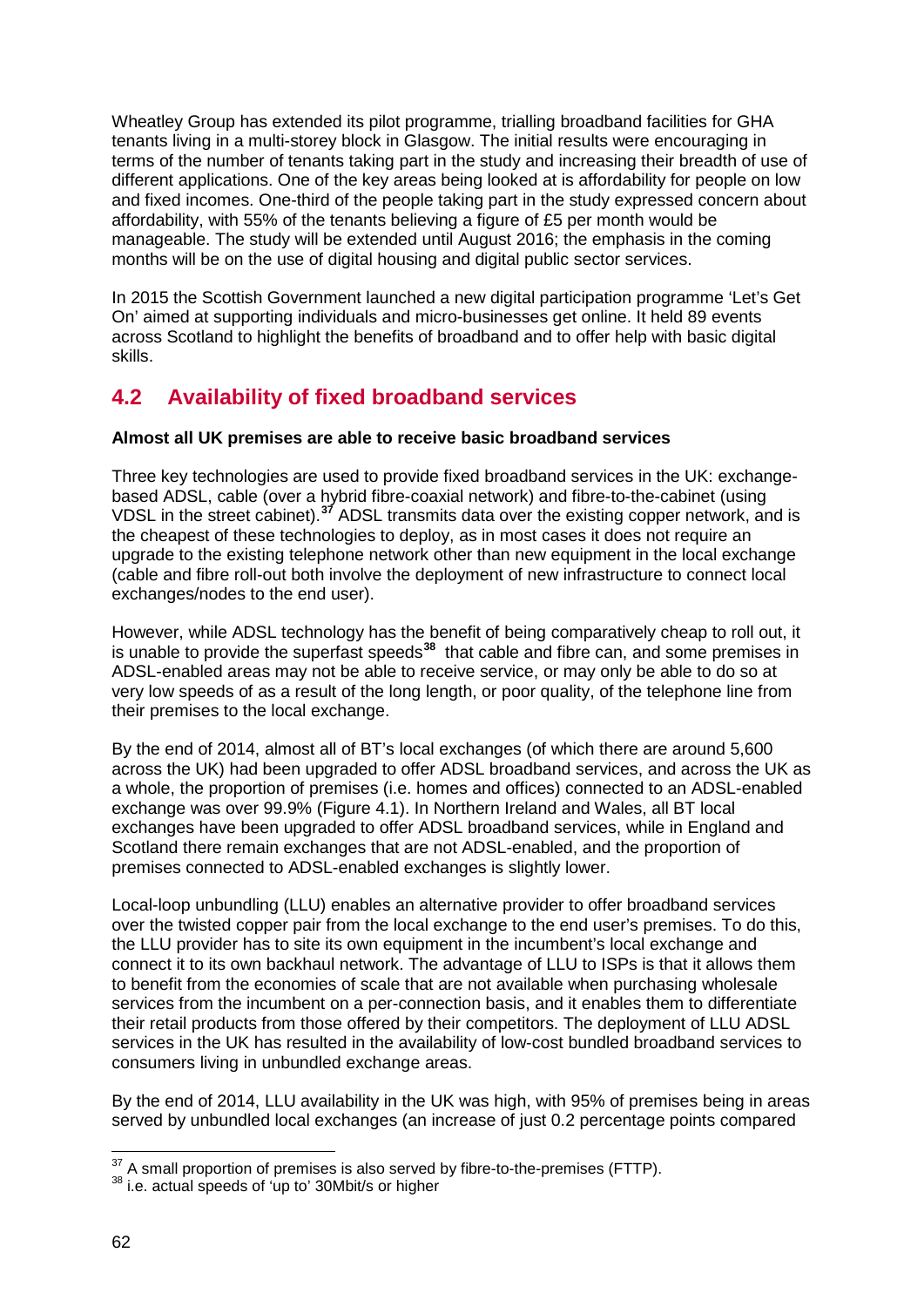to the previous year). Roll-out of any fixed telecoms network tends, initially at least, to be concentrated in urban areas (where there are a larger number of premises to be served). This is reflected in fact that the proportion of premises in urban areas connected to an unbundled local exchange at the end of 2014 (over 99.9%) was higher than in rural areas (77%). Along with Northern Ireland, Scotland had the joint lowest proportion of premises that were connected to an unbundled local exchange at the end of 2014 (89%). England had the highest proportion at the end of the year, at 96%, while in Wales, the proportion was 93%.



<span id="page-64-0"></span>

## **By May 2015, 36% of premises in Scotland could receive cable broadband services**

Ofcom, as part of its work to monitor the UK's communications market infrastructure, collects data showing the number of UK premises that are able to receive cable and fibre broadband services. It is important to note that not all cable and fibre broadband connections are capable of providing superfast broadband services (i.e. those with an actual speed of 30Mbit/s or higher). For example, the speed achievable on a fibre-to-the-cabinet (FTTC) line will depend on the length and quality of the copper connection from the street cabinet to the user's premises, as is the case with ADSL (these limitations do not apply to cable and fibreto-the-premises services). Ofcom's 2015 *Communications Infrastructure Report Update*[39](#page-64-1) will provide more detailed analysis of the distribution of fixed broadband speeds.

# **Urban and rural classifications**

In previous *Communications Market Reports*, Ofcom has used a third-party data source (*Locale*) to classify postcodes as being urban or rural. This year, that data source was not available, so Ofcom has used the rural/urban classifications developed by DEFRA, NISRA and The Scottish Registry Office to produce urban/rural splits. Analysis shows that at an urban/rural split level, the two datasets correspond 95% of the time, where postcodes can be matched. However, each dataset cannot match 2.5% of all postcodes, and the unallocated postcodes differ between datasets. Therefore, the urban/rural classification of between 5% and 10% of postcodes varies between datasets, and the urban/rural figures in this report are not directly comparable to those in previous reports.  $\frac{20}{40}$   $\frac{28}{38}$  89.98 88.98 2015, 36% of premise<br>  $20$   $\frac{10}{38}$  RS 2015, 36% of premise<br>
Of com, as part of its work to modata showing the number of UK<br>
services. It is important to note trapable of providing s

Data provided to Ofcom by Virgin Media shows that 44% of UK premises were able to receive cable broadband services over Virgin Media's network in May 2015, unchanged from

*Source: Ofcom / BT, December 2014 data*

<span id="page-64-1"></span><sup>-</sup>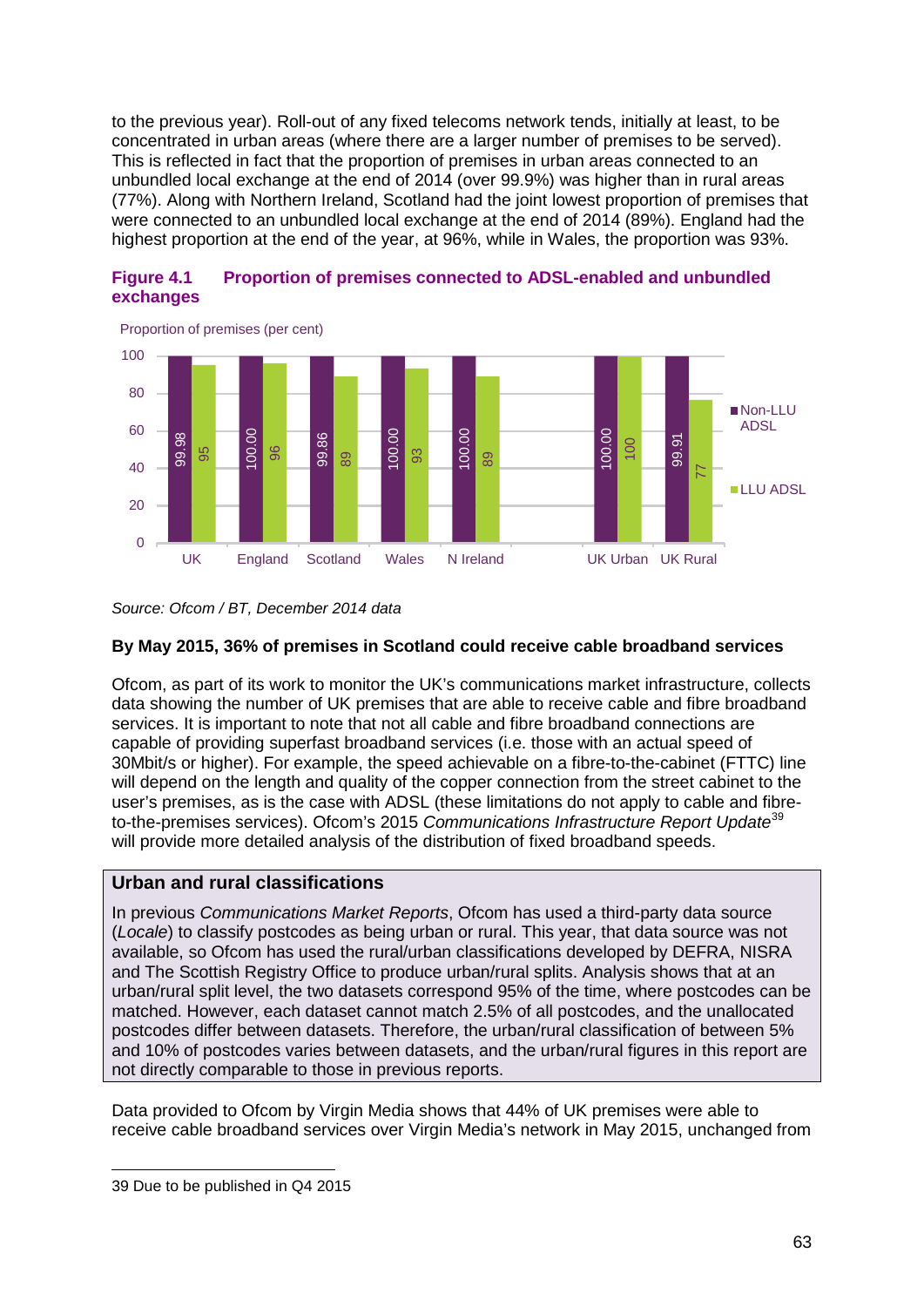June 2014 [\(Figure 4.2\)](#page-65-0). Across the UK nations the proportion of premises able to receive Virgin Media cable broadband services (which offer advertised download speeds of 'up to' 50Mbit/s, 100Mbit/s and 152Mbit/s) ranged from 21% in Wales to 47% in England (in Scotland it was 36%, the second highest proportion across the nations). The proportion of premises able to receive Virgin Media cable broadband services was significantly higher in urban areas of the UK (50%) than in rural areas (1%).



## <span id="page-65-0"></span>**Figure 4.2 Proportion of premises able to receive Virgin Media cable broadband services**

*Source: Ofcom / Virgin Media, May 2015 data*

#### **Three-quarters of premises in Scotland could receive fibre broadband services by May 2015**

We have calculated the proportion of premises able to receive fibre broadband services using data provided by Openreach (a BT Group company) and Kcom (the incumbent provider in the Kingston-upon-Hull area).<sup>[40](#page-65-1)</sup> As stated previously, it is important to note that not all fibre broadband connections will be able to achieve actual download speeds of 30Mbit/s.

Our analysis shows that by May 2015 82%<sup>[41](#page-65-2)</sup> of UK premises were able to receive fibre broadband services over Openreach or Kcom's fibre broadband networks, a 13 percentage point increase compared to June 2014 [\(Figure 4.3\)](#page-66-0). Scotland had the lowest proportion of premises that could receive fibre broadband services among the nations in May 2015 (75%), however, this was a 26 percentage point increase compared to June 2014, the second highest increase among the nations after Wales.

Among the other nations, the proportion of premises that were served by Openreach or Kcom's fibre broadband networks ranged from 82% in England to 92% in Northern Ireland, which has benefited from a Department of Enterprise, Trade and Investment (DETI) initiative to increase the availability of superfast broadband services. As is the case with cable services, the availability of fibre broadband services is higher in urban areas of the UK than in rural areas, with 84% of premises in urban areas being able to receive Openreach or Kcom's fibre broadband services, compared to 67% in rural areas.

<span id="page-65-1"></span> $40$  Under regulatory rules other providers can provide retail fibre broadband services to consumers using these networks.  $\overline{a}$ 

<span id="page-65-2"></span><sup>&</sup>lt;sup>41</sup> It should be noted that this figure, and those given below, will understate actual fibre broadband availability as they exclude availability over networks other than Openreach and Kcom's.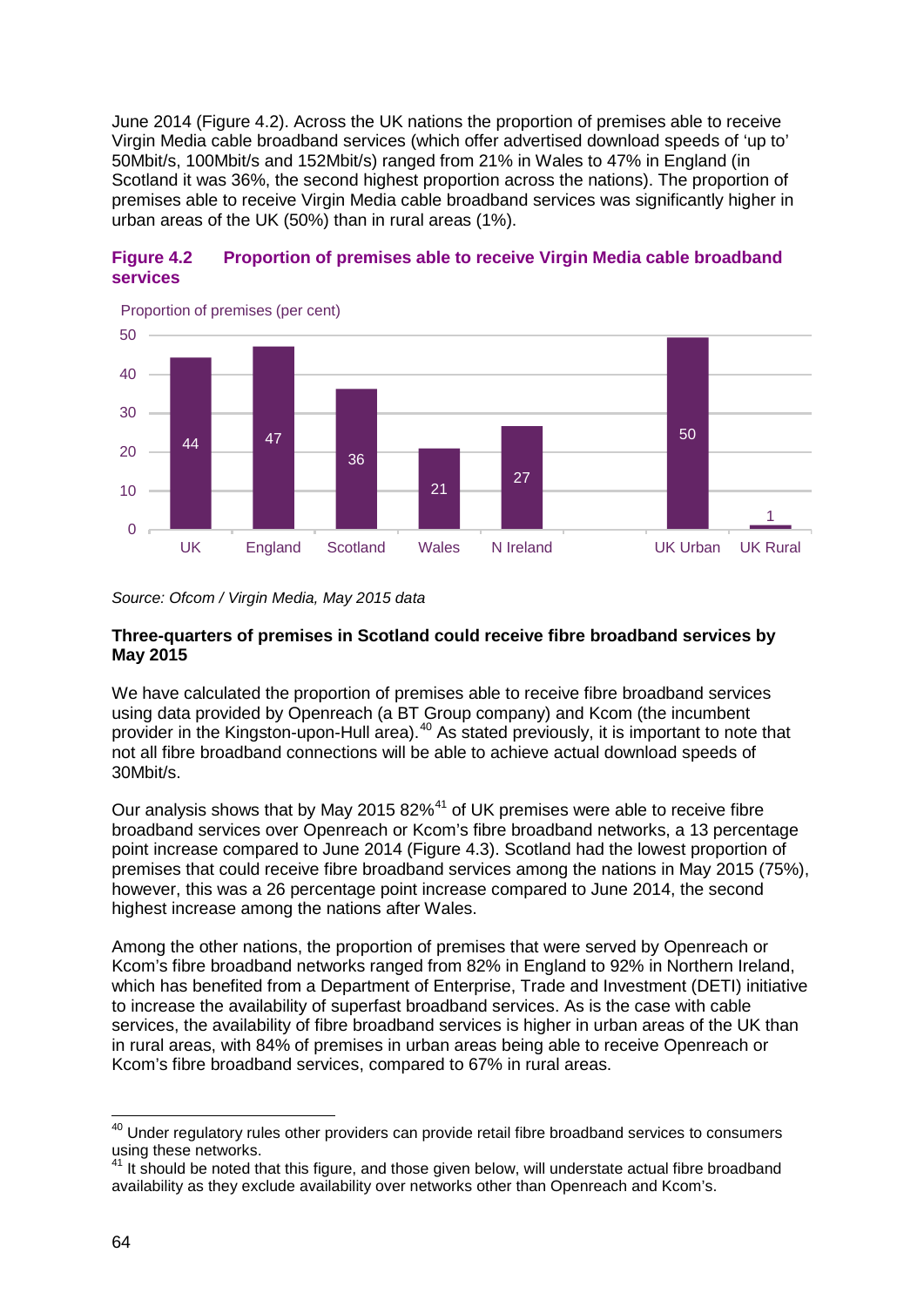Again, it is important to note than not all fibre broadband connections will be able to achieve actual downstream speeds of 30Mbit/s.

<span id="page-66-0"></span>



Proportion of premises (per cent)

*Source: Ofcom / Openreach / Kcom, May 2015 data*

#### **By May 2015, 85% of premises in Scotland could receive next generation access broadband services**

We are able to estimate the proportion of premises that are served by next generation access (NGA) networks (which are used to deliver superfast broadband services) by combining the Virgin Media cable broadband availability data shown in [Figure 4.2](#page-65-0) with the Openreach/Kcom fibre broadband availability data shown in [Figure 4.3.](#page-66-0)

Combining postcode-level availability data for cable and fibre services gives us a range of availability for NGA broadband services: for example, if cable broadband and fibre broadband services are both available to 50% of premises in a postcode, the availability of NGA services in that postcode will be somewhere between 50% of premises (where cable and fibre services are available to the same premises within the postcode area) to 100% of premises (where there is no overlap in the availability of cable and fibre services). In [Figure](#page-67-0)  [4.4](#page-67-0) below, we show the mean of the possible range of availability of NGA services, which would be 75% in the example given above.

Our analysis indicates that 90% of UK premises were able to receive fixed broadband services over NGA networks by May 2015, a 12 percentage point increase compared to June 2014. Scotland had the lowest availability of NGA broadband networks in May 2015, with 85% of premises having access to these services, however, this was a 22 percentage point increase from June 2014 as a result of increasing fibre broadband availability. Across the other UK nations, the proportion of premises that could receive NGA broadband services ranged from 87% in Wales to 95% in Northern Ireland, with 90% of premises in England being within NGA network footprints. In urban areas of the UK, 92% of premises were able to receive NGA broadband services in May 2015, compared to 67% in rural areas.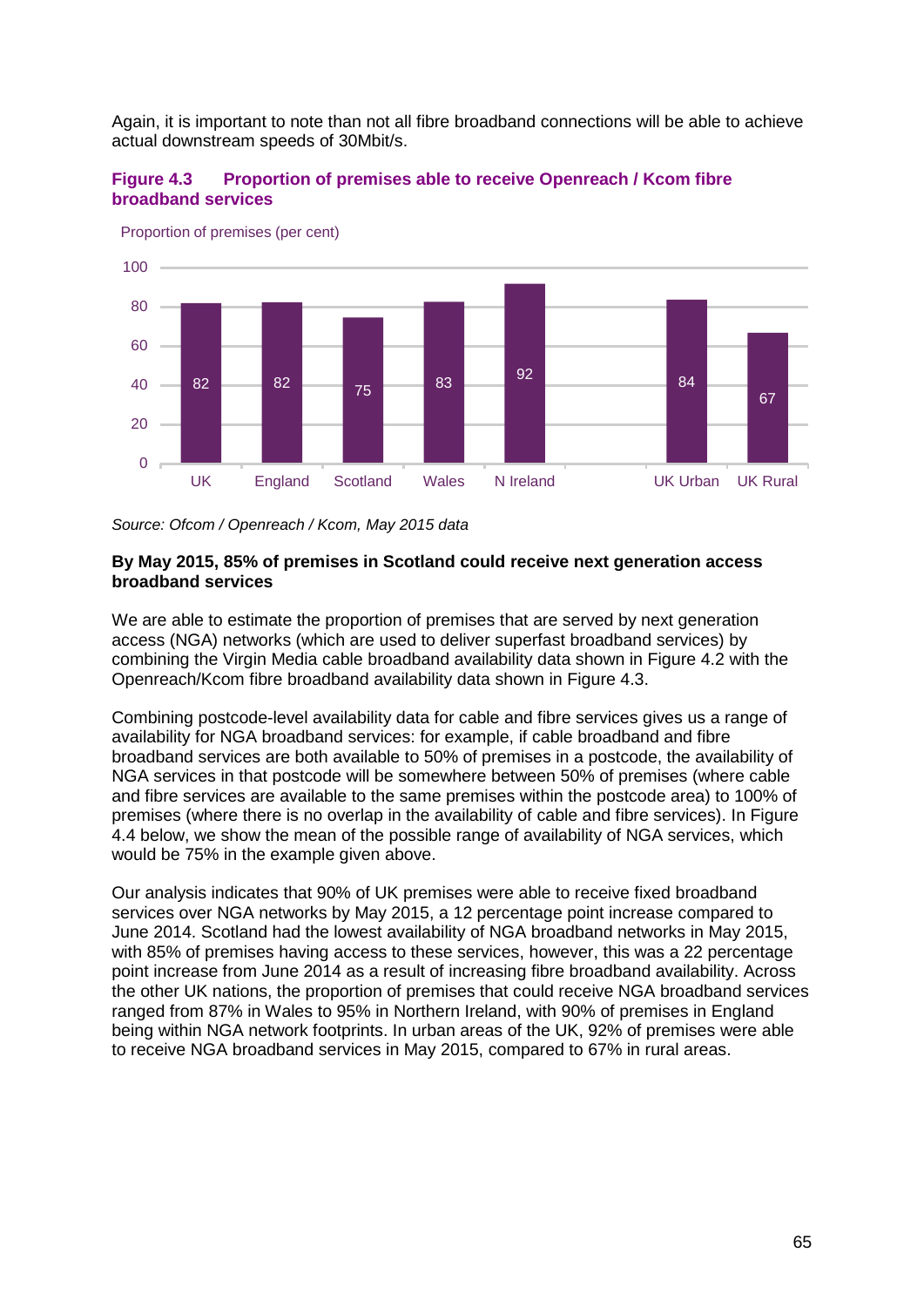

## <span id="page-67-0"></span>**Figure 4.4 Proportion of premises able to receive NGA broadband services**

*Source: Ofcom / Openreach / Virgin Media / Kcom, May 2015 data*

#### **Seventy-three per cent of premises in Scotland were able to receive superfast broadband services in May 2015**

As mentioned previously, not all NGA broadband connections are capable of providing superfast broadband services (i.e. those with an actual speed of 30Mbit/s or higher) and in particular, the speed achievable over an FTTC connection will depend on the length and quality of the copper connection from the street cabinet to the user's premises. In collecting data to inform its work monitoring the UK's communications market infrastructure in 2015, Ofcom asked Virgin Media, Openreach and Kcom to provide postcode-level data regarding the proportion of premises that could receive superfast broadband services, i.e. a fixed broadband service with an actual speed of 30Mbit/s or higher.

As is shown in [Figure 4.5](#page-68-0) below, this data suggests that while 90% of UK premises were able to receive NGA broadband services in May 2015, the proportion that was able to receive superfast broadband services was seven percentage points lower, at 83%. As was the case with NGA broadband services, Scotland had the lowest proportion of premises that could receive superfast broadband services in May 2015 (73%), meaning that 12% of premises in Scotland were in areas where NGA broadband was available, but could not receive actual broadband speeds of 30Mbit/s, the second highest proportion across the UK nations after Northern Ireland (18%).

Among the other UK nations, the proportion of premises that could receive superfast broadband services ranged from 77% in Northern Ireland to 84% in England (in Wales it was 79%). The proportion of premises that could receive superfast broadband services in urban areas of the UK (88%) was significantly higher than in rural areas (37%). This indicates that while across the UK as a whole, 7% of premises in NGA areas could not receive an actual fixed broadband download speed of 30Mbit/s, this proportion was much higher in rural areas (45%) than in urban areas (4%).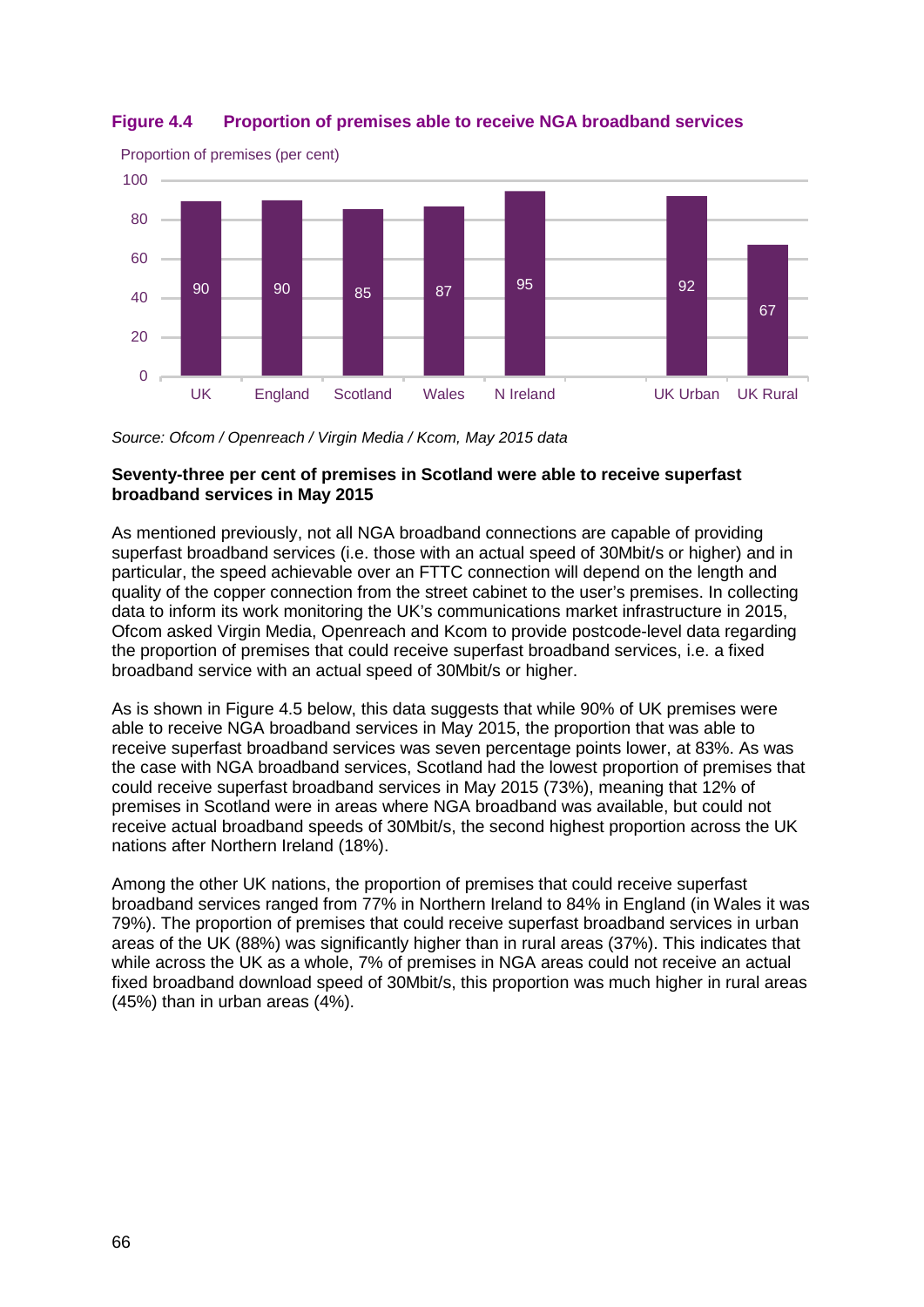

# <span id="page-68-0"></span>**Figure 4.5 Proportion of premises able to receive superfast broadband services**

*Source: Ofcom / Openreach / Virgin Media / Kcom, May 2015 data*

# **4.3 Mobile network coverage**

#### **Overview**

#### **How we measure the availability of mobile telephony for this report**

The coverage information presented in Ofcom's *Communications Market Reports* and *Infrastructure Report* is collected by Ofcom from the four UK mobile network operators (MNOs). Information on coverage is provided by each operator for each 100x100m pixel of landmass across the UK. This information is correlated with maps of premises to give the premises' coverage figures.

The availability figures quoted all refer to outdoor coverage. Coverage figures for indoor reception are likely to be lower because radio signals are attenuated as they pass through the fabric of buildings. Indoor reception is highly dependent on the building in which reception is desired, and where the user is located in the building, making it difficult to calculate accurate indoor coverage figures.

[Figure 4.6,](#page-69-0) [Figure 4.7](#page-70-0) and [Figure 4.8](#page-71-0) show coverage levels for 2G, 3G and 4G mobile services respectively.<sup>[42](#page-68-1)</sup> 2G is considered satisfactory for telephone calls and text messaging, while 3G is considered the minimum necessary to provide an acceptable experience of accessing mobile data services. 4G generally provides a better user experience than 3G when accessing mobile data services as a result of the faster data speeds that it offers.

There are still areas of the UK where a lack of mobile coverage means that it is not possible to make mobile voice calls, send text messages and/or access mobile data services. These areas are known as 'mobile not-spots' and are often characterised by low population density and/or hilly terrain which present physical and economic obstacles that deter mobile network operators (MNOs) from deploying mobile network infrastructure in these areas. In other areas (known as 'partial not-spots') some operators have mobile coverage whereas others do not.

<span id="page-68-1"></span> $42$  The availability data provided by the MNOs are taken from network planning tools, which are subject to a margin of error, and local factors such as tall buildings or trees can affect signal strength.  $\overline{a}$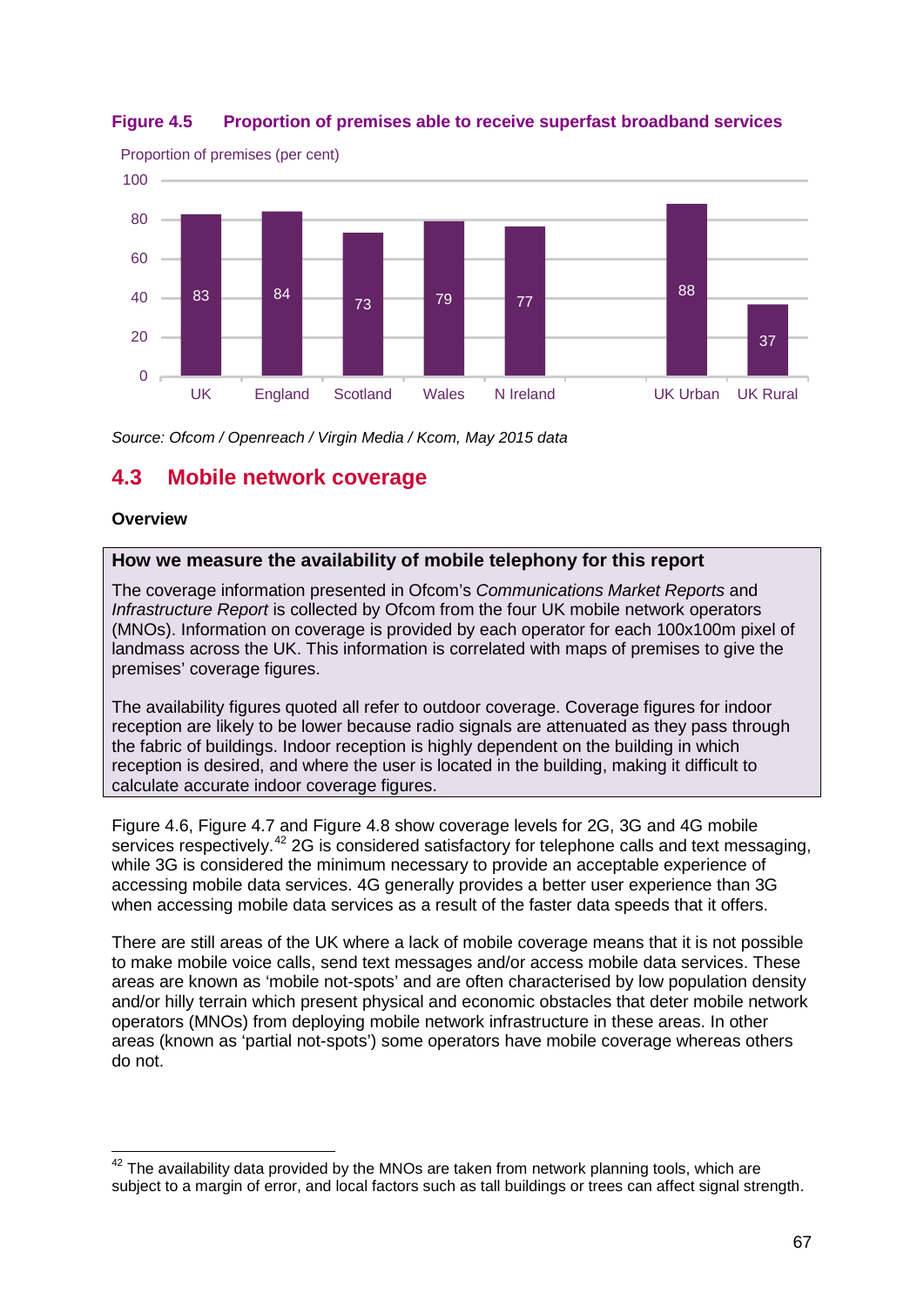#### **99.5% of premises in Scotland were in areas with outdoor 2G coverage in May 2015**

The coverage data provided to us by MNOs shows that 96.8% of UK premises had outdoor coverage from all three 2G network operators (EE, O2 and Vodafone) in May 2015 [\(Figure](#page-69-0)  [4.6\)](#page-69-0). Overall, 99.7% UK of premises were in areas where at least one mobile network provided outdoor 2G coverage, suggesting that 0.3% of UK premises (around 75,000 premises) were in areas without any 2G mobile coverage. The proportion of UK premises in areas with outdoor 2G mobile coverage was higher in urban locations (100.0%) than in rural ones (97.6%).

Scotland had the second highest proportion of premises with outdoor coverage from all three 2G networks among the UK nations in May 2015, at 95.3%, while 0.5% of premises in Scotland (around 14,000 premises) were in areas without 2G coverage. The lower-thanaverage network coverage in Scotland is a reflection of its lower population density (which means that providing mobile services in some areas is not commercially viable) and its hilly terrain, which restricts the propagation of mobile signals. England had the highest 2G coverage across the UK nations, with 97.6% of premises having outdoor coverage from all three 2G networks and 0.2% being in areas without any outdoor 2G coverage.



<span id="page-69-0"></span>

*Source: Ofcom / operators, May 2015 data Note: Coverage is based on 100m square pixels covering the UK*

#### **Scotland had the lowest proportion of premises with outdoor 3G coverage among the UK nations in May 2015**

Our analysis suggests that 99.3% of UK premises were in areas where there was outdoor 3G mobile coverage in May 2015, while 88.0% were in areas where there was similar coverage from all four UK 3G networks (EE, O2, Vodafone and Three). Conversely, 0.7% of premises were in areas without any 3G mobile reception, equivalent to around 210,000 premises. The proportion of premises in areas with outdoor 3G coverage was higher in urban areas of the UK (99.9%) than in rural areas (93.8%).

As was the case with 2G services, the proportion of premises in areas with outdoor 3G mobile coverage was highest in England, where 99.6% of premises were in areas with coverage from at least one 3G network, and 90.7% had coverage from all four MNOs [\(Figure](#page-70-0)  [4.7\)](#page-70-0). Scotland had the lowest proportion of premises in areas with outdoor 3G coverage from at least one MNO, among the UK nations, in May 2015, at 97.1%; 2.2 percentage points below the UK average, although it had the second highest proportion of premises with similar coverage from all four 3G networks, at 78.9%.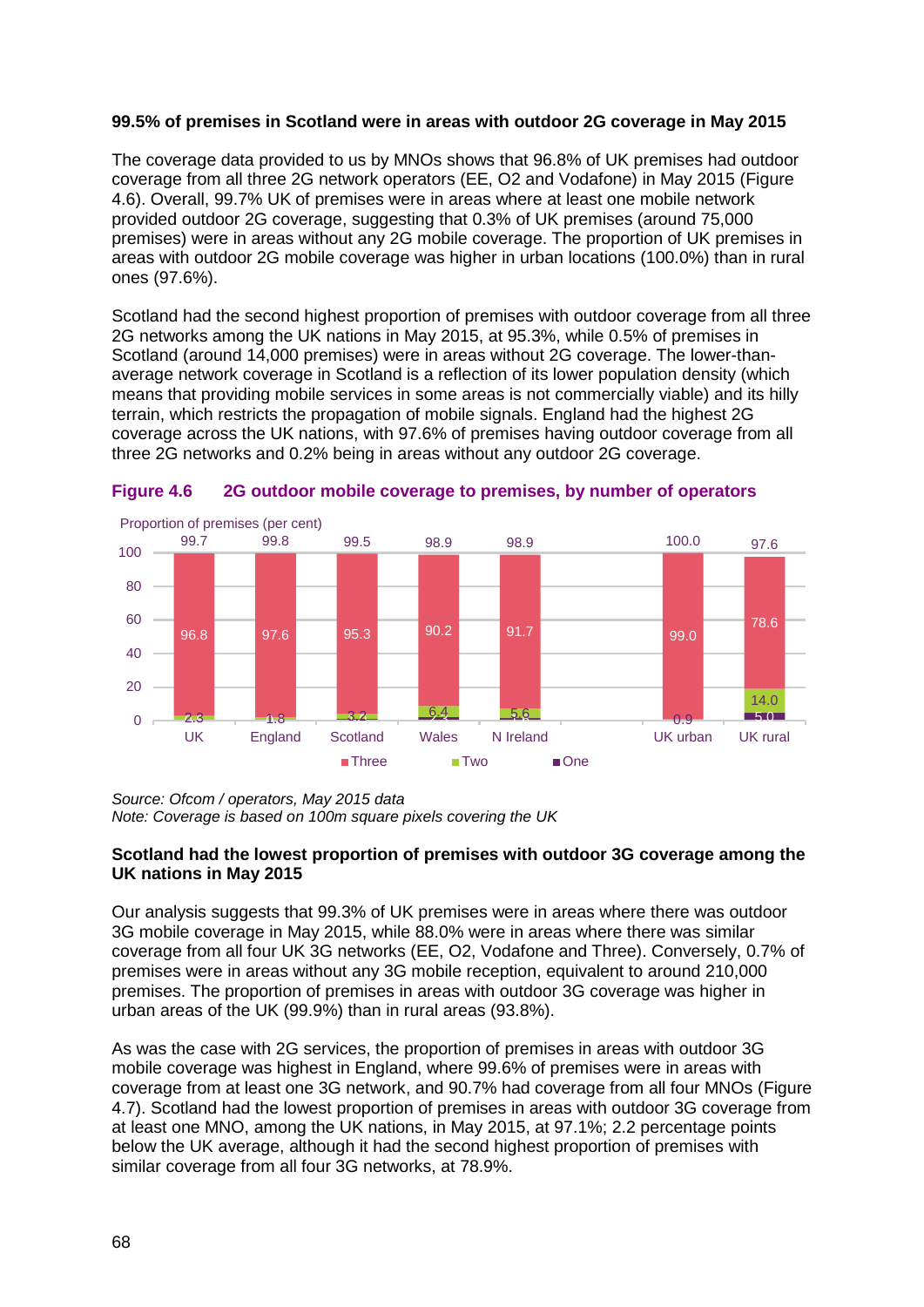

## <span id="page-70-0"></span>**Figure 4.7 3G outdoor mobile coverage to premises, by number of operators**

*Source: Ofcom / operators, May 2015 data Note: Coverage is based on 100m² pixels covering the UK*

#### **Scotland had the largest increase in 4G availability among the UK nations between June 2014 and May 2015**

The UK's four national MNOs are still in the process of deploying their 4G networks, and this is reflected by the fact that availability of 4G services in May 2015 was lower than that of 2G and 3G services [\(Figure 4.8\)](#page-71-0).

Data provided by the MNOs suggest that 89.5% of UK premises were in areas with outdoor mobile coverage from at least one 4G network in May 2015, a 17.7 percentage point increase compared to the 71.8% recorded in June 2014<sup>[43](#page-70-1)</sup>. All four UK MNOs aim to have at least 98% 4G population coverage by the end of 2015, and the 4G spectrum licence acquired by O2 stipulates that it should provide indoor coverage to 98% of the UK population (and at least 95% of the population of each of the UK nations) by the end of 2017 at the latest.

Scotland had the second lowest proportion of premises in areas with outdoor 4G network coverage from at least one 4G network in May 2015 at 79.7%. This was a 23.3 percentage point increase compared to June 2014, the largest such increase among the UK nations over this period. Among the other UK nations, the proportion of premises with outdoor 4G coverage ranged from 62.8% in Wales to 92.1% in England (in Northern Ireland, where mobile provider Three did not offer 4G mobile services in May 2015, it was 91.1%).

The difference between urban and rural 4G coverage was much more marked for 4G services than for 2G and 3G in May 2015, with 93.3% of urban premises having outdoor 4G coverage, compared to 57.9% of those in rural areas.

<span id="page-70-1"></span> $^{43}$  All 4G coverage comparisons between 2014 and 2015 are indicative only as coverage data for Three was not available in 2014, and 2014 figures are therefore based on three rather than four UK MNOs.  $\overline{a}$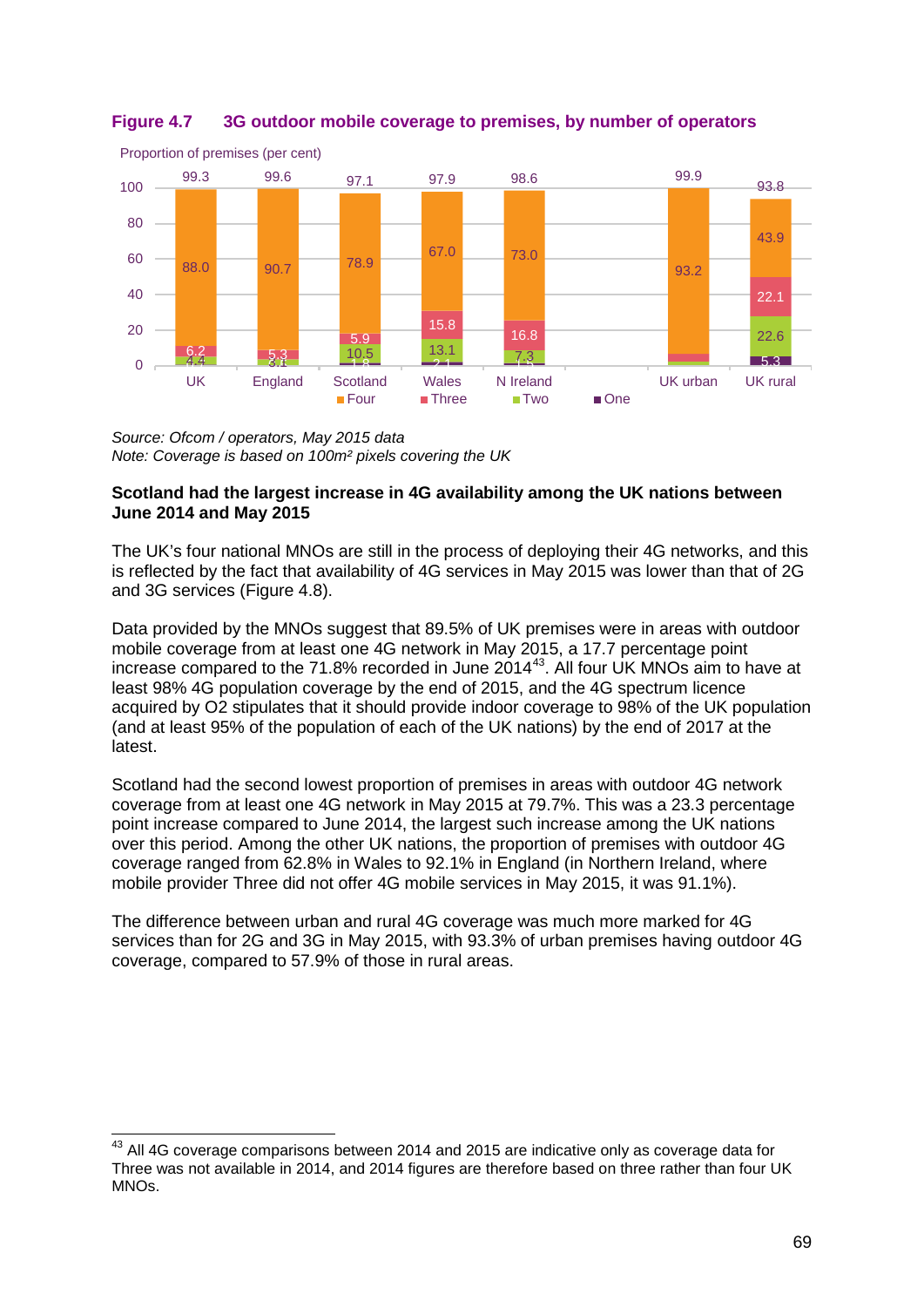

<span id="page-71-0"></span>

*Source: Ofcom / operators, May 2015 data Note: Coverage is based on 100m square pixels covering the UK*

# **4.4 Service take-up**

# **Household computer ownership is lower than average in Scotland**

As shown in [Figure 4.9,](#page-72-0) while take-up levels for landlines and mobile phones in Scotland in Q1 2015 were in line with the UK averages, internet take-up was lower than the average for the UK as a whole (78% vs. 85%).

This was largely because adults in Scotland are less likely to have fixed broadband at home compared to the UK average (71% vs. 78%), and this is likely to be related to the fact that fewer homes have any type of computer (75% vs. 83%). It was notable that there were no significant differences in levels of take-up of any of the services or devices shown below across urban or rural areas of Scotland in Q1 2015.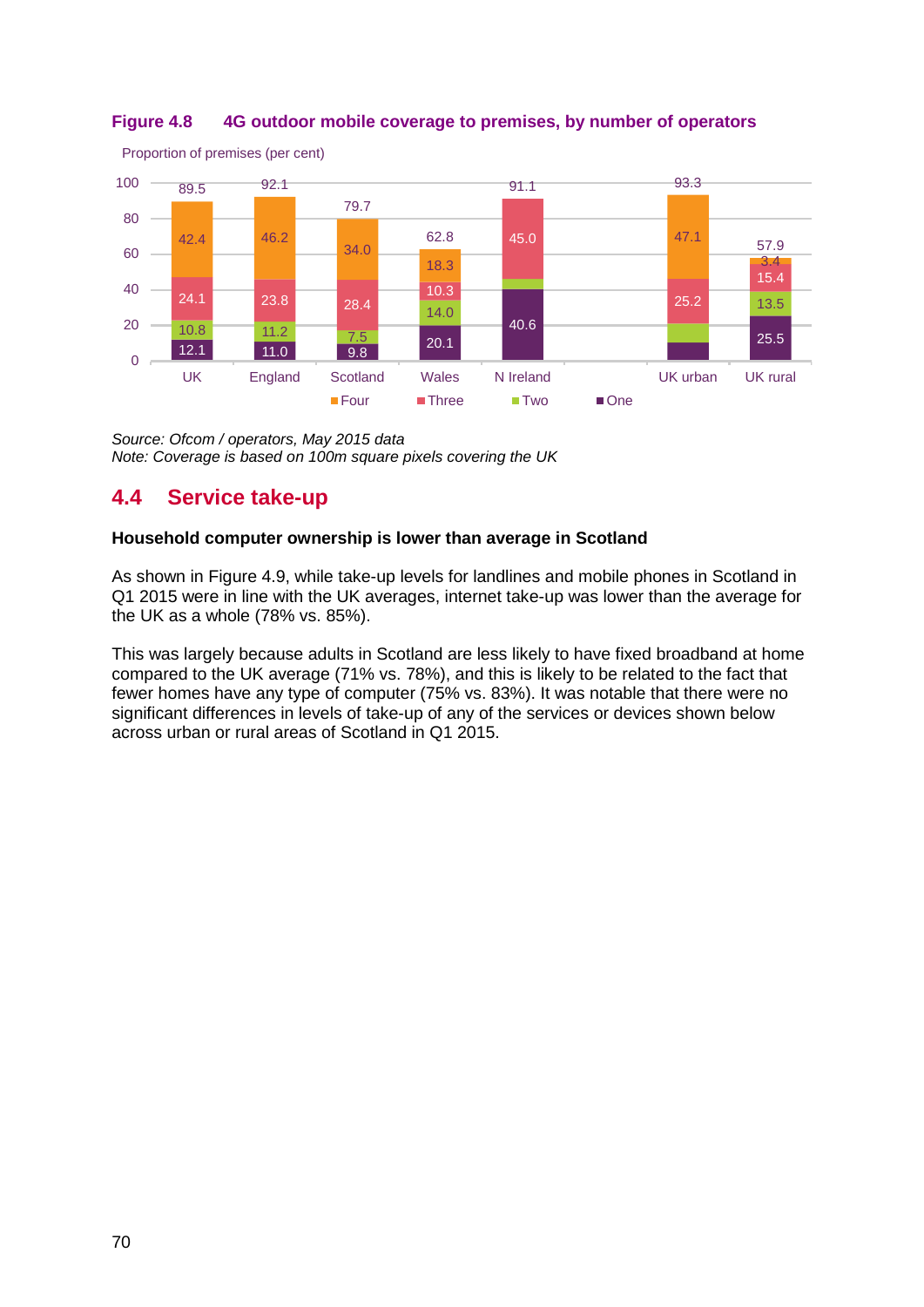|                   |                              | <b>UK</b> |                         |     |              | <b>N</b> Ireland |       | <b>Scotland Scotland</b> |
|-------------------|------------------------------|-----------|-------------------------|-----|--------------|------------------|-------|--------------------------|
|                   |                              |           | <b>Scotland England</b> |     | <b>Wales</b> |                  | urban |                          |
|                   |                              |           |                         |     |              |                  |       | rural                    |
| <b>Individual</b> |                              |           |                         |     |              |                  |       |                          |
| <b>Voice</b>      | <b>Fixed Line</b>            | 84%       | 82%                     | 85% | 83%          | 84%              | 81%   | 86%                      |
| telephony         |                              |           |                         |     |              |                  |       |                          |
|                   | Mobile phone                 | 93%       | 91%                     | 93% | 90%          | 91%              | 90%   | 93%                      |
|                   | Smartphone                   | 66%       | 63%                     | 67% | 63%          | 63%              | 64%   | 60%                      |
| <b>Internet</b>   | Computer (any                | 83%       | 75%                     | 84% | 84%          | 77%              | 75%   | 75%                      |
|                   | type)                        |           |                         |     |              |                  |       |                          |
|                   | <b>Tablet</b>                | 54%       | 52%                     | 54% | 60%          | 54%              | 53%   | 47%                      |
|                   | computer                     |           |                         |     |              |                  |       |                          |
|                   | Total Internet <sup>1</sup>  | 85%       | 78%                     | 86% | 86%          | 79%              | 79%   | 77%                      |
|                   | <b>Broadband</b>             | 80%       | 73%                     | 81% | 78%          | 72%              | 73%   | 73%                      |
|                   | (fixed &                     |           |                         |     |              |                  |       |                          |
|                   | mobile $)^2$                 |           |                         |     |              |                  |       |                          |
|                   | Fixed                        | 78%       | 71%                     | 79% | 77%          | 69%              | 71%   | 72%                      |
|                   | <b>Broadband</b>             |           |                         |     |              |                  |       |                          |
|                   | Mobile internet <sup>3</sup> | 61%       | 59%                     | 62% | 59%          | 60%              | 60%   | 54%                      |
|                   |                              |           |                         |     |              |                  |       |                          |

# **Figure 4.9 Take-up of communications services: 2015**

*Source: Ofcom Technology Tracker, wave 1 2015*

*Base: All adults aged 16+ (n = 3756 UK, 492 Scotland, 2264 England, 496 Wales, 504 Northern Ireland, 246 Scotland urban, 246 Scotland rural)*

*Notes: 1 Households with an internet connection of any description; <sup>2</sup> Households with a fixed broadband and/or dedicated mobile broadband (dongle/SIM) data connection (excludes households that solely use a mobile handset/s to access the internet); <sup>3</sup> households that use a mobile handset/s to access the internet (may also have any other type of internet access).*

*QC1. Is there a landline phone in your home that can be used to make and receive calls?/ QD2. Do you personally use a mobile phone?/ QD24B. Do you personally use a smartphone?/ QE1. Does your household have a PC or laptop computer?/ QE2. Do you or does anyone in your household have access to the internet/ World Wide Web at home?/ QE9. Which of these methods does your household use to connect to the Internet at home?/ QD28A. Which if any, of the following activities, other than making and receiving voice calls, do you use your mobile for?*

# **Take-up of broadband is lower in Scotland than for the UK as a whole**

Household broadband take-up in Scotland (73%) was lower than the UK average (80%) in Q1 2015 [\(Figure 4.10\)](#page-73-0). Households in Scotland in C2DE socio-economic groups were less likely to have broadband at home (57%) than the UK average for these households (69%), while take-up among ABC1 homes in Scotland (88%) was in line with the UK average.

As was the case across the UK overall, there were differences in broadband take-up in Scotland by age, socio-economic group and household income in Q1 2015. Adults aged 65 and over were less likely to have broadband (43%) compared to 16-34s (82%) and 35-64s (79%). Broadband take-up was 31 percentage points higher among adults in Scotland in the ABC1 socio-economic groups (88%) than among those in C2DE socio-economic groups (57%). There was close to a 50 percentage point difference between household broadband take-up by adults in Scotland with a household income below £17.5k (48%) and those with a household income above £17.5k (92%). As in the UK overall, households with children in Scotland were more likely to have broadband at home, compared to households without children (85% vs. 68%).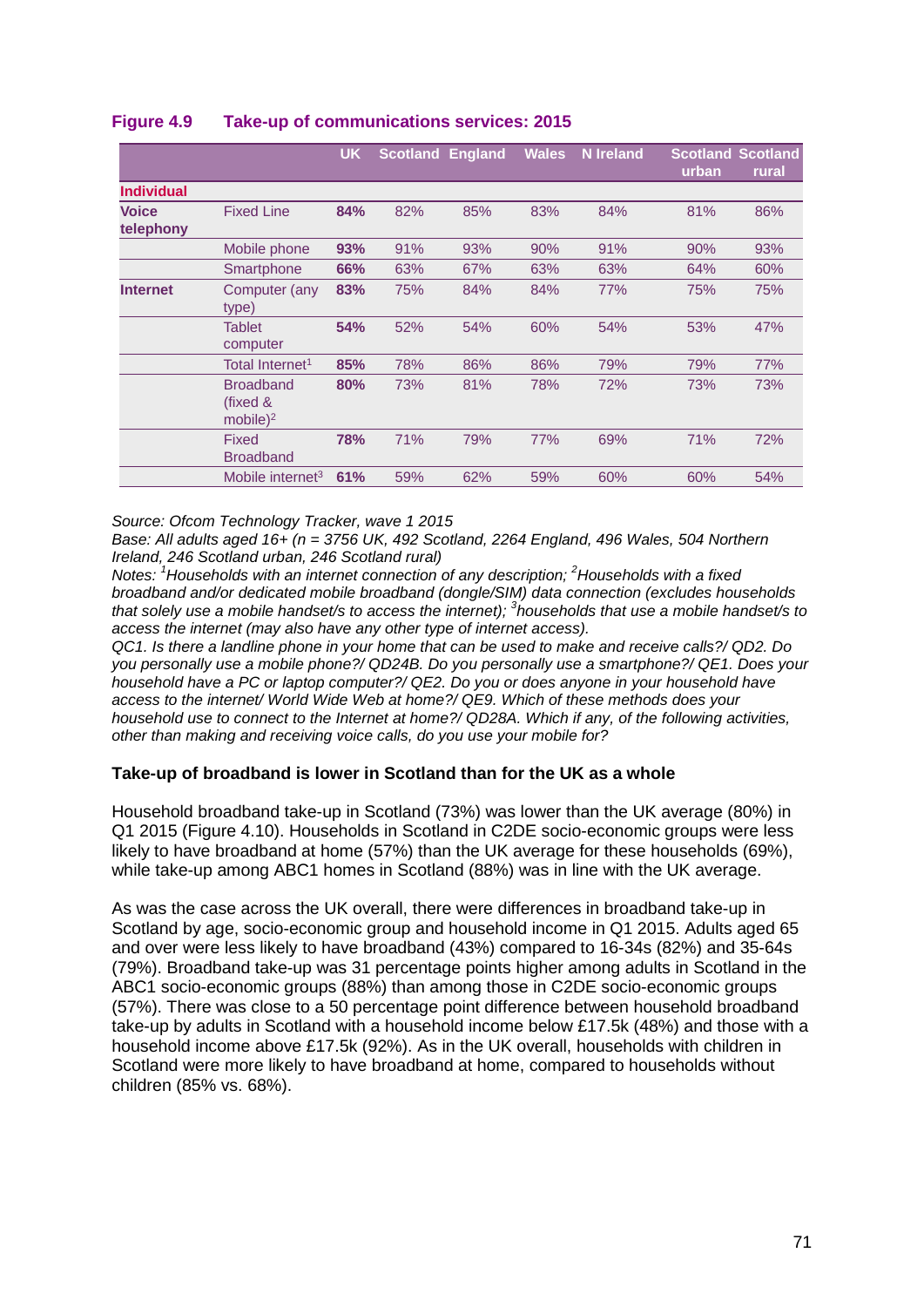

# <span id="page-73-0"></span>**Figure 4.10 Consumer broadband take-up in Scotland, by demographic**

*Source: Ofcom Technology Tracker, wave 1 2015 Base: All adults aged 16+ (n =492 Scotland, 158 16-34s, 231 35-64s, 103 65+, 249 ABC1, 243 C2DE, 157 <£17.5k income, 168 £17.5k+, 142 children in home, 350 no children in home) QE9. Which of these methods does your household use to connect to the internet at home?*

# **Just under one in five households in Scotland is mobile only**

As is shown in [Figure 4.11,](#page-74-0) in Q1 2015 just under one in five (17%) households in Scotland used mobile as their only form of telephony; this is similar to the level across the UK as a whole (15%) and to the level recorded in Q1 2014 (16%).

The level of mobile-only households varied significantly by demographic; those in the DE socio-economic group were more likely to live in a mobile-only household (32%) than those in the AB, C1 or C2 socio-economic groups (3%, 18% and 11% respectively). There are also significant differences between age and gender in the level of mobile-only penetration: those in the 16-34 age group are more likely than those in the 35-54 and 55+ age groups to live in a mobile-only household (31% vs. 14% and 8% respectively) and males in Scotland are more likely than females to live in a mobile-only household (22% vs. 12%).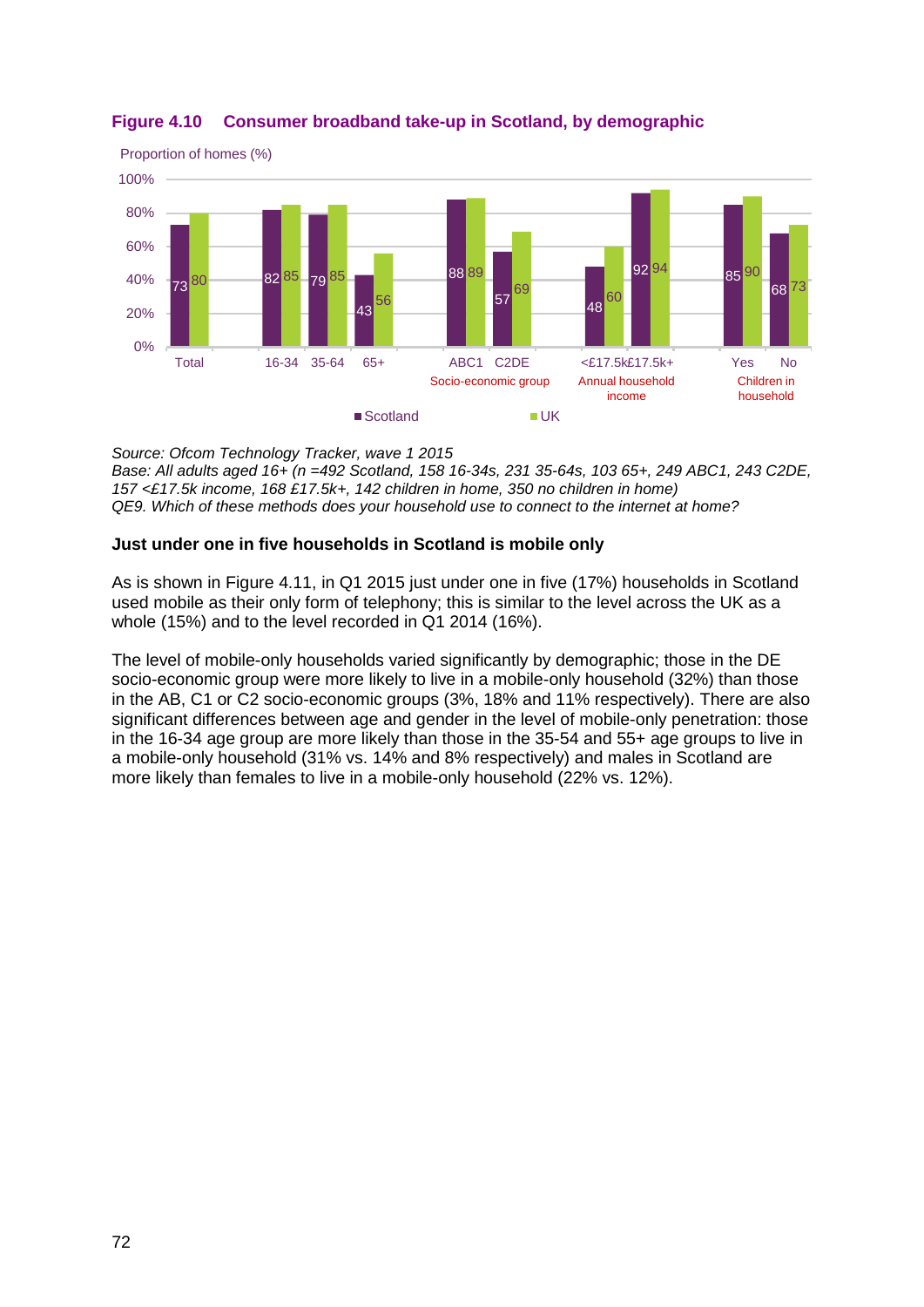

# <span id="page-74-0"></span>**Figure 4.11 Cross-ownership of household telephony services**

*Source: Ofcom Technology Tracker, wave 1 2015 Base: All adults aged 16+ (n = 3756 UK, 492 Scotland, 2264 England, 496 Wales, 504 Northern Ireland, 246 Scotland urban, 246 Scotland rural, 1468 Scotland 2010, 487 Scotland 2011, 500 Scotland 2012, 501 Scotland 2013, 501 Scotland 2014, 492 Scotland 2015) QC1. Is there a landline phone in your home that can be used to make and receive calls?/ QD1. How many mobile phones in total do you and members of your household use?*

# **A majority of adults in Scotland had been online using their mobile phone in the previous week**

In Q1 2015, six in ten adults in Scotland (59%) said they had used their mobile phone to access the internet, with 92% of these saying they had done so in the previous week [\(Figure](#page-74-1)  [4.12\)](#page-74-1). These figures were in line with those for the UK as a whole. There was no change in levels of use of a mobile phone to access the internet in Scotland in the year to Q1 2015.



# <span id="page-74-1"></span>**Figure 4.12 Proportion of adults who have used a mobile phone to access the internet**

*Source: Ofcom Technology Tracker, wave 1 2015 Base: All adults aged 16+ (n = 3756 UK, 492 Scotland, 2264 England, 496 Wales, 504 Northern Ireland, 246 Scotland urban, 246 Scotland rural, 1468 Scotland 2010, 487 Scotland 2011, 500 Scotland 2012, 501 Scotland 2013, 501 Scotland 2014, 492 Scotland 2015) QD28A-B. Which, if any, of the following activities, other than making and receiving calls, do you use your mobile for?/ And, which of these activities have you used your mobile for in the last week?*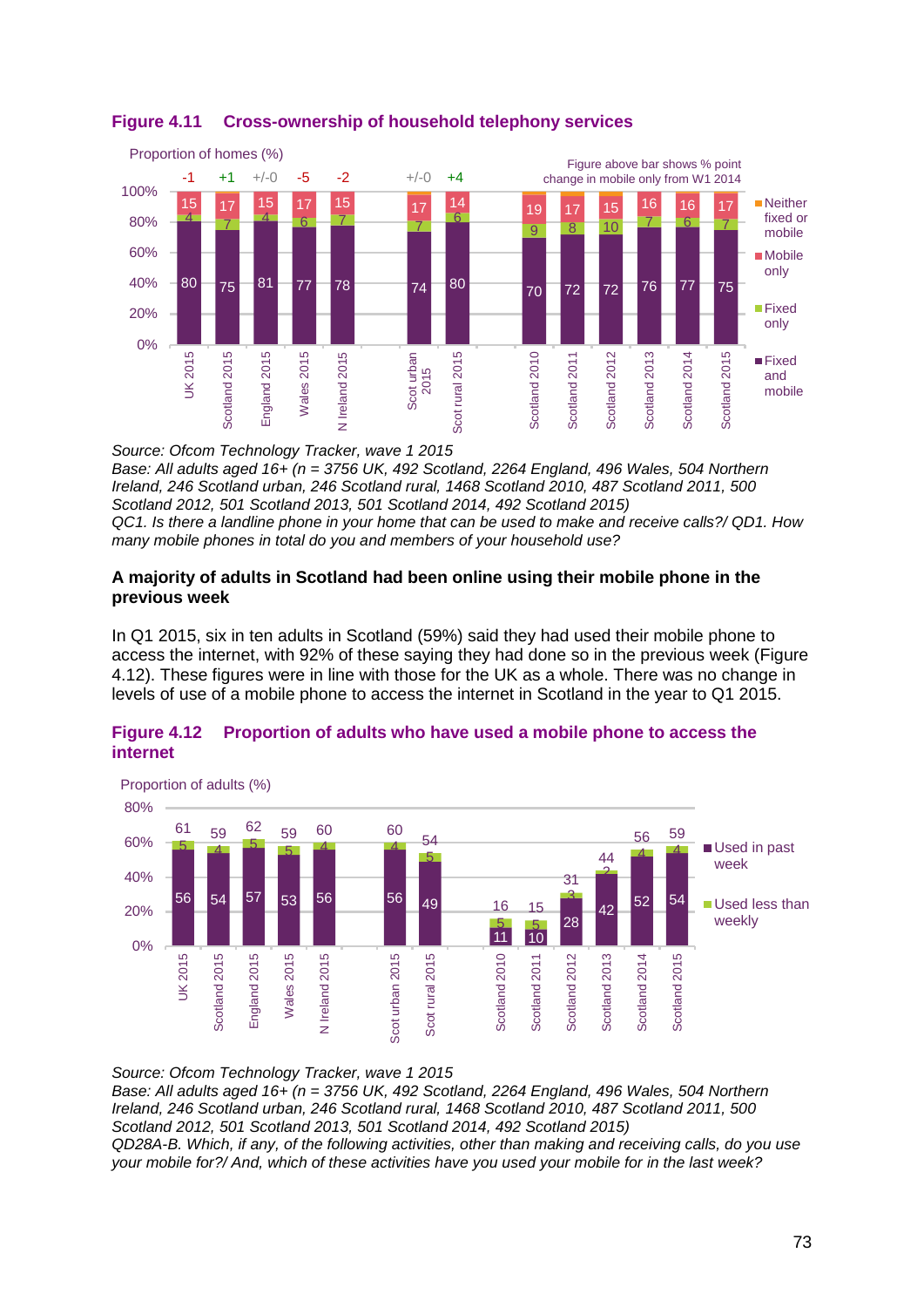# **A third of adults in Scotland had a 4G service in Q1 2015**

In Scotland, a third (34%) of adults reported that they had a 4G mobile service in Q1 2015 [\(Figure 4.13\)](#page-75-0). This was higher than the average across the UK as a whole (30%) and 11 percentage points higher than the proportion in Wales, where 4G take-up was lowest at 23% of adults. The proportion of adults with a 4G service in Scotland increased in the year to Q1 2015, up by 15pp.



## <span id="page-75-0"></span>**Figure 4.13 4G take-up, by nation**

*Source: Ofcom Technology Tracker, wave 1 2015*

*Base: All adults aged 16+ (n = 3756 UK, 438 Northern Ireland, 2264England, 492 Scotland, 496 Wales*

*QD6 (QD41). Do you have a 4G service? This is a relatively new service that enables faster mobile internet access*

# **Take-up of pre-pay and pay-monthly mobile services in Scotland is in line with the UK average**

In Q1 2015, one in three mobile phone users in Scotland (34%) had a pre-pay mobile phone service, unchanged since 2014 and in line with the UK average [\(Figure 4.14\)](#page-76-0). Most mobile phone users in Scotland (66%) therefore continue to have a pay-monthly mobile phone contract, as is the case for the UK overall (67%). There was no statistically significant difference in the type of subscription held by mobile users in urban and rural areas of Scotland in Q1 2015, due to a six percentage point decline in the use of pre-pay among users in rural locations during the previous year.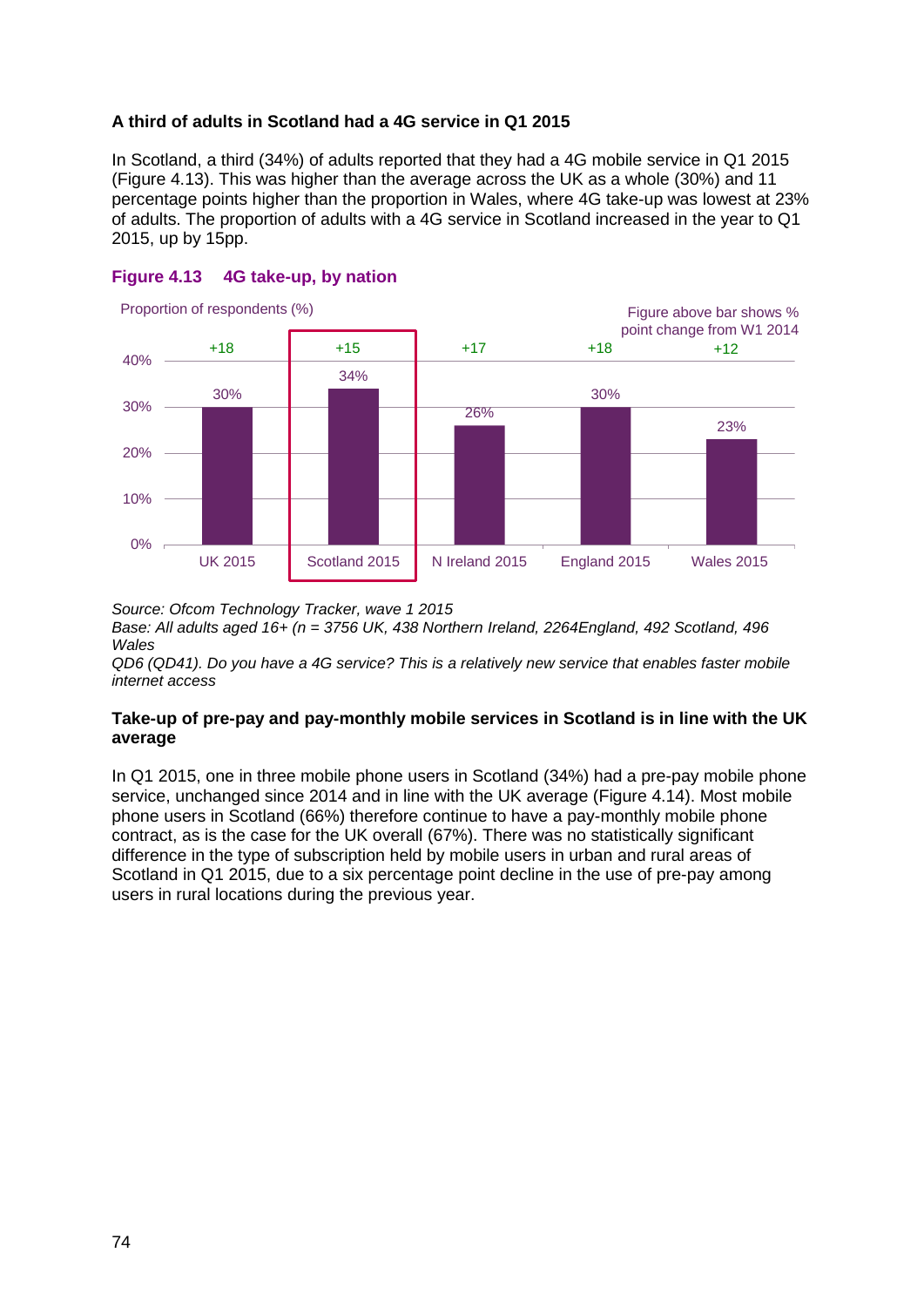

# <span id="page-76-0"></span>**Figure 4.14 Type of mobile subscription**

*Source: Ofcom Technology Tracker, wave 1 2015*

*Base: Adults aged 16+ who personally use a mobile phone (n = 3425 UK, 450 Scotland, 2080 England, 439 Wales, 456 Northern Ireland, 222 Scotland urban, 228 Scotland rural, 1237 Scotland 2010, 425 Scotland 2011, 430 Scotland 2012, 464 Scotland 2013, 447 Scotland 2014, 450 Scotland 2015)*

*QD11. Which of these best describes the mobile package you personally use most often? Source: Ofcom Technology Tracker, wave 1 2015*

# **4.5 Satisfaction with telecoms services**

## **Rural broadband users in Scotland are less satisfied with their fixed broadband service**

Overall, more than eight in ten broadband internet users (85%) in Scotland were either 'very' or 'fairly' satisfied with their fixed broadband service in Q1 2015, in line with the UK average [\(Figure 4.15\)](#page-77-0). There was little change in overall levels of satisfaction with broadband services in Scotland, or across the UK as a whole, in the year to Q1 2015.

While on average, UK broadband users were less likely to be satisfied with their broadband speed (80%) than with their broadband service overall (86%) in Q1 2015, this was not the case among internet users in Scotland; they were equally satisfied with their broadband speeds (84%) and their service overall (85%). Levels of satisfaction with broadband speeds in Scotland were comparable to those for the UK as a whole in Q1 2015 (84% vs. 80%), and while satisfaction with broadband speeds fell among all UK internet users in the preceding year (down from 84% to 80%) there was no statistically significant change in Scotland over this period.

Urban broadband users in Scotland were more likely than rural users to say they were satisfied with their service overall (88% vs. 74%) and with the speed of their connection (87% vs. 67%). This was partly due to falling levels of satisfaction among rural broadband users in Scotland in the year to Q1 2015, with overall satisfaction falling by 11 percentage points to 74% in rural areas, and satisfaction with fixed broadband speeds falling by 7 percentage points to 67%.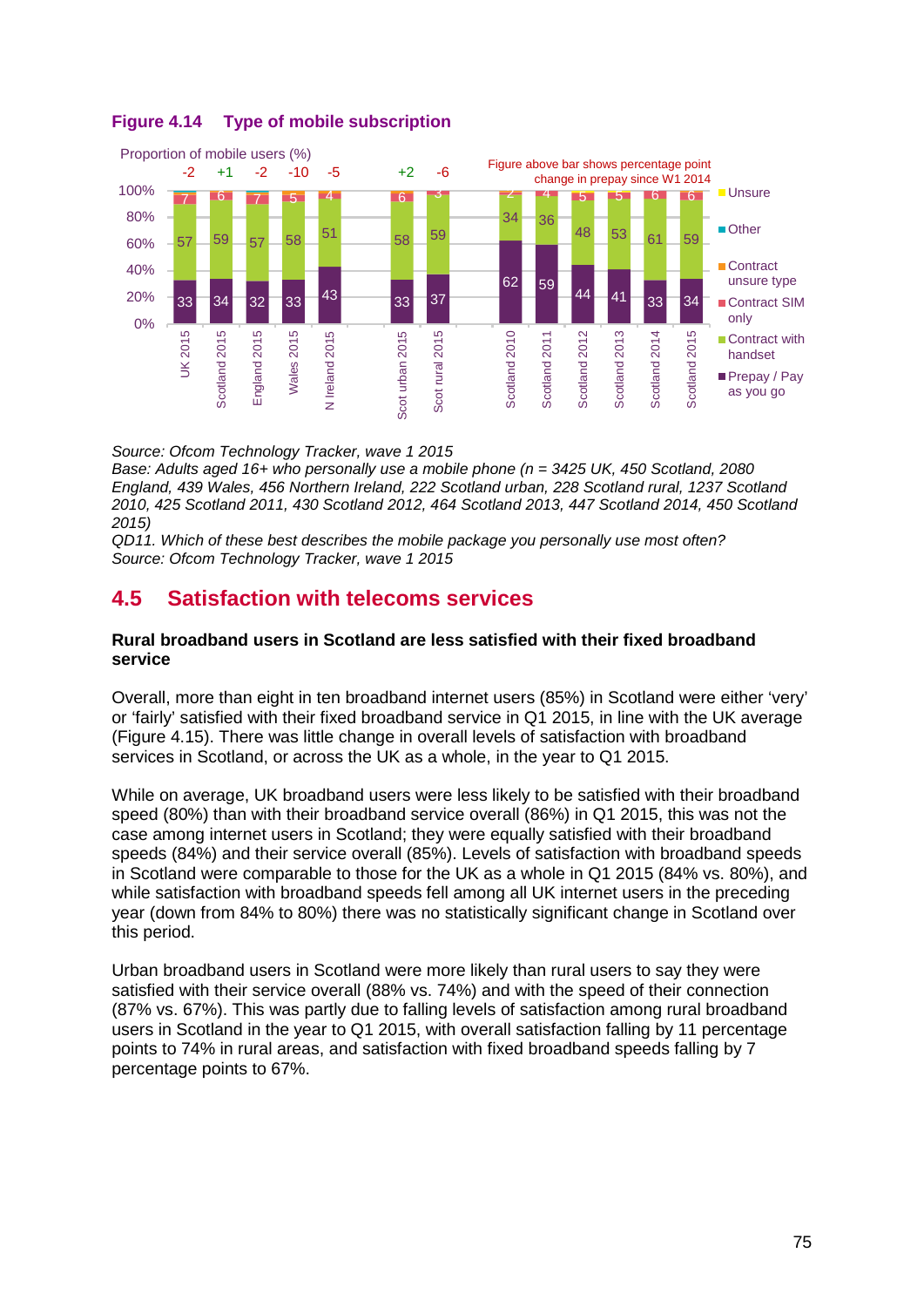

# <span id="page-77-0"></span>**Figure 4.15 Satisfaction with overall service and speed of fixed broadband connection**

*Source: Ofcom Technology Tracker, wave 1 2015*

*Base: Adults aged 16+ with broadband connection at home (n = 2781 UK, 345 Scotland, 171 Scotland urban, 174 Scotland rural)*

*Note: Figures above chart columns indicate the proportion of people who were 'very' or 'fairly' satisfied with their speed of service while online*

*QE8b. Thinking about your fixed broadband internet service, how satisfied are you with (main supplier) for the overall service/ for the speed of your service while online (not just the connection)?*

## **Mobile users in Scotland are as likely as in the UK overall to say they are satisfied with their mobile phone reception**

Around nine in ten mobile phone users in Scotland (88%) were 'very' or 'fairly' satisfied with their mobile reception in Q1 2015 [\(Figure 4.16\)](#page-78-0). This was in line with the UK average, as were the proportions of mobile users in Scotland who were 'very' and 'fairly' satisfied with their mobile reception (52% and 35% respectively). There was no change in levels of satisfaction with mobile phone reception among users in Scotland in the year to Q1 2015, and mobile users in urban areas of Scotland are more likely than those in rural areas to say they are satisfied with reception (91% vs. 75%).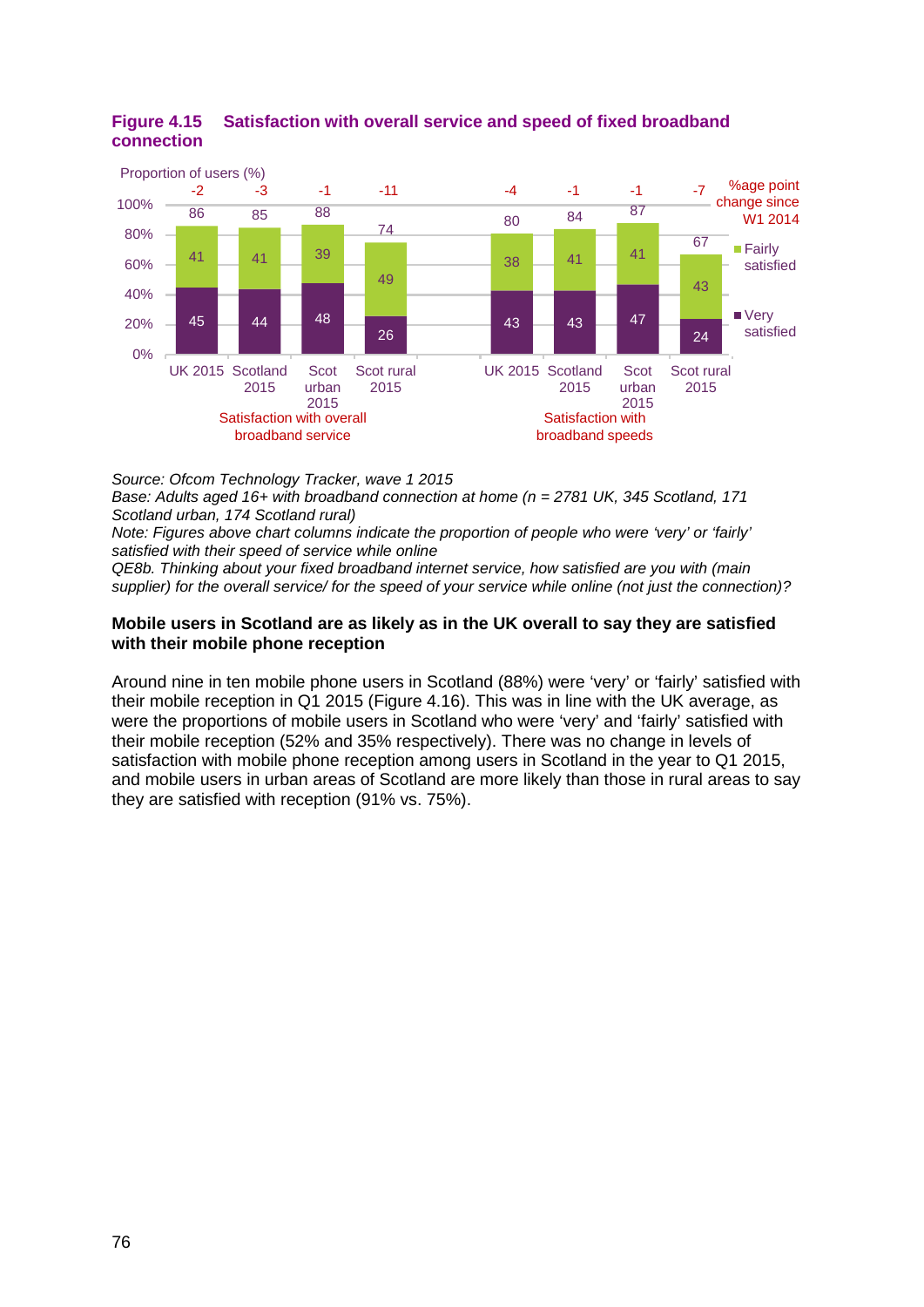

# <span id="page-78-0"></span>**Figure 4.16 Satisfaction with reception of mobile service**

*Source: Ofcom Technology Tracker, wave 1 2015*

*Base: Adults aged 16+ who personally use a mobile phone (n = 3425 UK, 450 Scotland, 2080 England, 439 Wales, 456 Northern Ireland, 222 Scotland urban, 228 Scotland rural, 1237 Scotland 2010, 425 Scotland 2011, 430 Scotland 2012, 464 Scotland 2013, 447 Scotland 2014, 450 Scotland 2015)*

*Note: Figures above chart columns indicate the proportion of people who were 'very' or 'fairly' satisfied with their mobile reception*

*QD21c. Thinking about your mobile phone service only, how satisfied are you with (main supplier) for reception/ accessing network?*

# **Almost nine in ten smartphone users in Scotland are satisfied with the ability to connect to the internet via 3G or 4G**

In Q1 2015 almost nine in ten (89%) smartphone users in Scotland were 'very' or 'fairly' satisfied with their mobile network service in terms of being able to connect to the internet via 3G or 4G; this was in line with other nations [\(Figure 4.17\)](#page-78-1). Satisfaction with ability to connect to the internet via 3G or 4G is highest among smartphone users in urban Scotland (92%) compared to rural Scotland (73%).



# <span id="page-78-1"></span>**Figure 4.17 Satisfaction with ability to connect to the internet via 3G or 4G**

*Source: Ofcom Technology Tracker, wave 1 2015*

*Base: Adults aged 16+ who personally use a smartphone (n = 2334 UK, 303 Scotland, 1437 England, 288 Wales, 306 Northern Ireland, 157 Scotland urban, 146 Scotland rural) QD21k. Thinking about your mobile phone service only, how satisfied are you with (main supplier) for ability to connect to the internet using the mobile network (3G or 4G)? Note: Figures above chart columns indicate the proportion of people who were 'very' or 'fairly' satisfied with the ability to connect to the internet using the mobile network*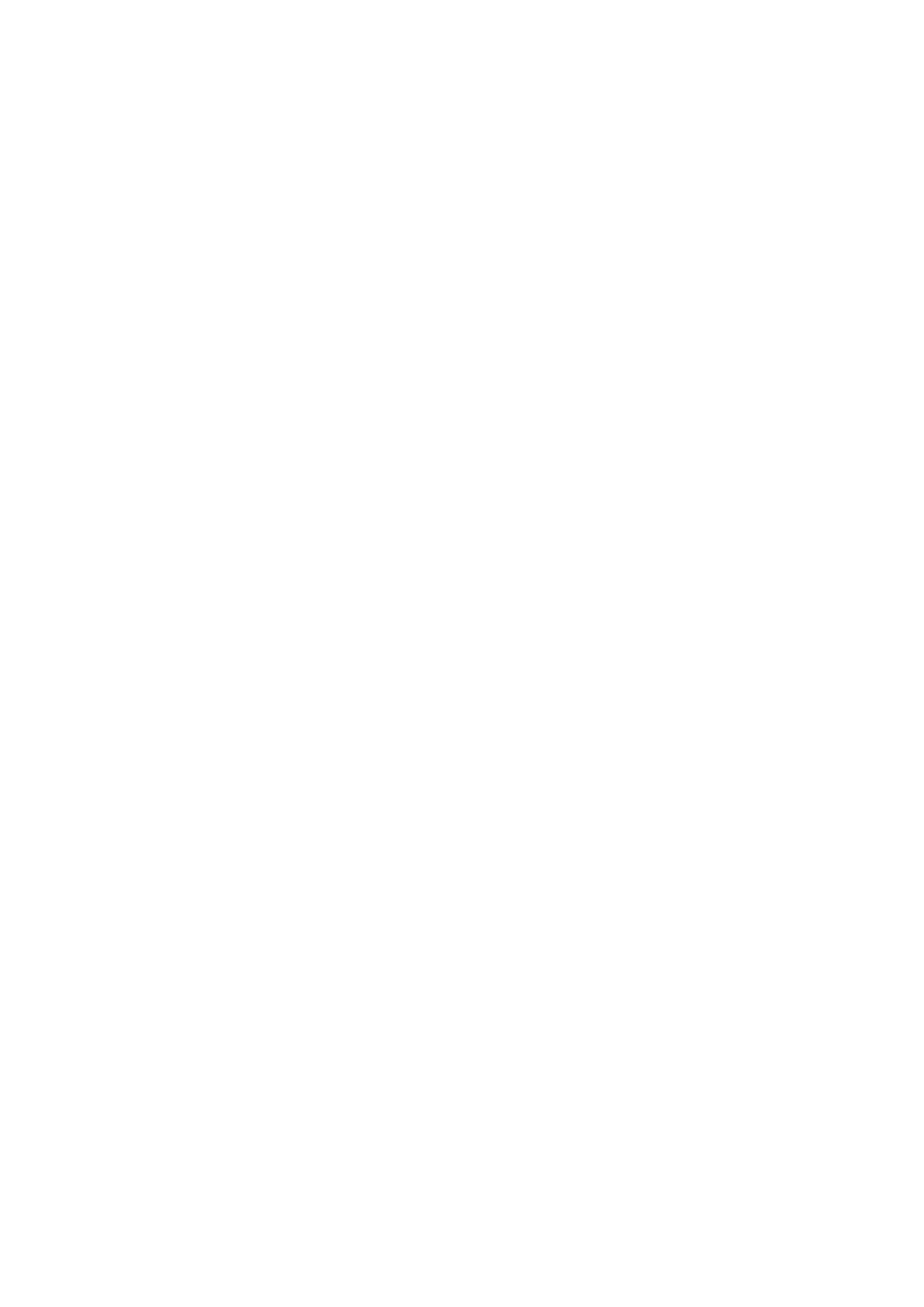# 5 Internet and web-based content

# **5.1 Internet take-up**

# **As in 2014, eight in ten households in Scotland have internet access in 2015**

In 2015, eight in ten households in Scotland (78%) have access to the internet (via fixed or mobile broadband, mobile phone or narrowband (dial-up). These figures are consistent with 2014 and suggest that take-up of these services may have plateaued.

Three in four households in Scotland (73%) have access to fixed broadband at home, and six in ten (59%) adults in Scotland have online access through a mobile phone. As with the other means of accessing the internet, take-up of these services was the same level in 2015 as in 2014. Throughout this chapter, we note differences which are statistically significant. Depending on sample size and reported number, not all differences between reported figures reflect real changes in take-up or use of devices or services.



#### **Figure 5.1 Internet take-up, Scotland 2010-2015**

*Source: Ofcom Technology Tracker. Data from Quarter 1 of each year 2010-2013, then Wave 1 2014- 2015* 

*Base: All adults aged 16+ (n = 1468 Scotland 2010, 487 Scotland 2011, 500 Scotland 2012, 501 Scotland 2013, 501 Scotland 2014, 492 Scotland 2015.*

*Note 1: 'Internet' includes access to the Internet/Worldwide Web at HOME (via any device, e.g. PC, mobile phone, tablet etc.* 

*Note 2: 'Total broadband' includes the following methods to connect to the internet at home – fixed broadband (via phone line or cable service), mobile broadband (via a USB stick or dongle, or built in connectivity in a laptop/netbook/tablet with a SIM), tethering (via mobile phone internet connection on laptop/tablet), and mobile broadband wireless router (via 3G or 4G mobile network, which can be shared between devices).*

*Note 3: 'Fixed broadband' includes ADSL, cable and fibre services – perhaps using a Wi-Fi router. This would include superfast broadband services.*

*Note 4: 'Mobile broadband' is connecting a device using a USB stick or dongle, or built in connectivity in a laptop or netbook or tablet computer with a SIM card.* 

*Note 5: 'Internet on mobile' is the proportion of adults who use a mobile phone for any of the following activities: Instant messaging, Downloading Apps or programs, Email, Internet access, downloading video, video streaming, visiting social networking sites.*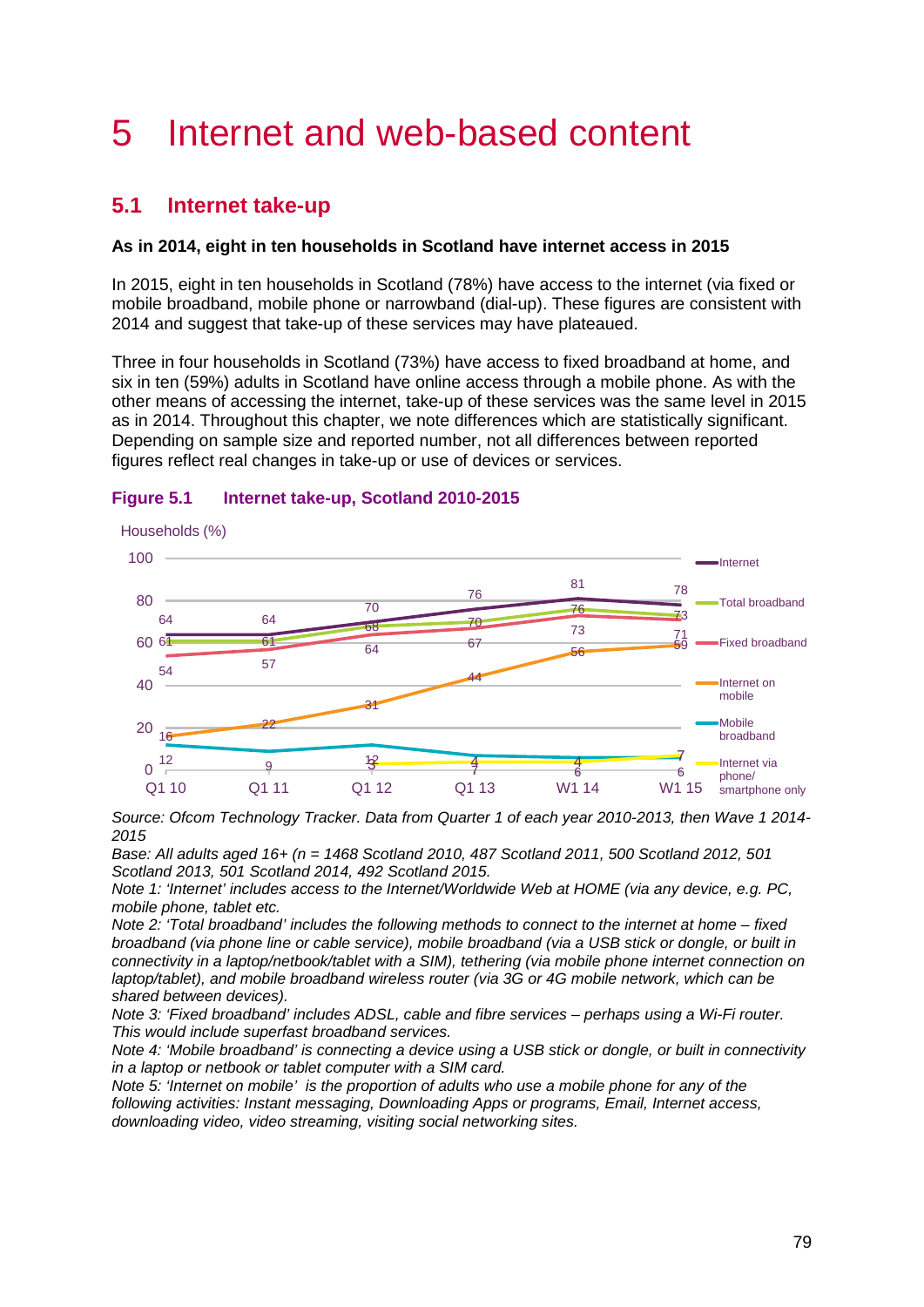# **5.2 Internet-enabled devices**

### **Six in ten adults in Scotland have a smartphone**

Smartphone ownership in Scotland is unchanged since 2014, with about six in ten adults owning one (63%). This is the first time since 2011 where there has not been a year-on-year increase in smartphone ownership in Scotland.

The incidence of smartphone ownership among adults in Scotland does not differ from the UK average (66%) and ownership does not vary by urban or rural location in Scotland.





*Source: Ofcom Technology Tracker, Wave 1 2015 Base: All adults aged 16+ (n = 3756 UK, 492 Scotland, 2264 England, 496 Wales, 504 Northern Ireland, 246 Scotland urban, 246 Scotland rural, 487 Scotland 2011, 500 Scotland 2012, 501 Scotland 2013, 501 Scotland 2014, 492 Scotland 2015) QD24B. Do you personally use a Smartphone? A Smartphone is a phone on which you can easily access emails, download files and applications, as well as view websites and generally surf the internet. Popular brands of Smartphone include BlackBerry, iPhone and Android phones such as the Samsung Galaxy.*

# **Half of households in Scotland now have a tablet computer**

Tablet ownership has continued to increase among adults in Scotland and in the UK overall.

Half of adults in Scotland say they have a tablet computer in the household (52%), a 10 percentage point (pp) increase since 2014 (42%). Tablet ownership in the UK has also increased by 10 pp in this period and ownership levels do not vary significantly compared to the UK overall (52% vs. 54% in Scotland).

While adults in urban areas of Scotland are no more likely own a tablet compared to those in rural areas (53% vs. 47%) those in urban areas have seen a 12 pp increase in ownership since last year (from 41%).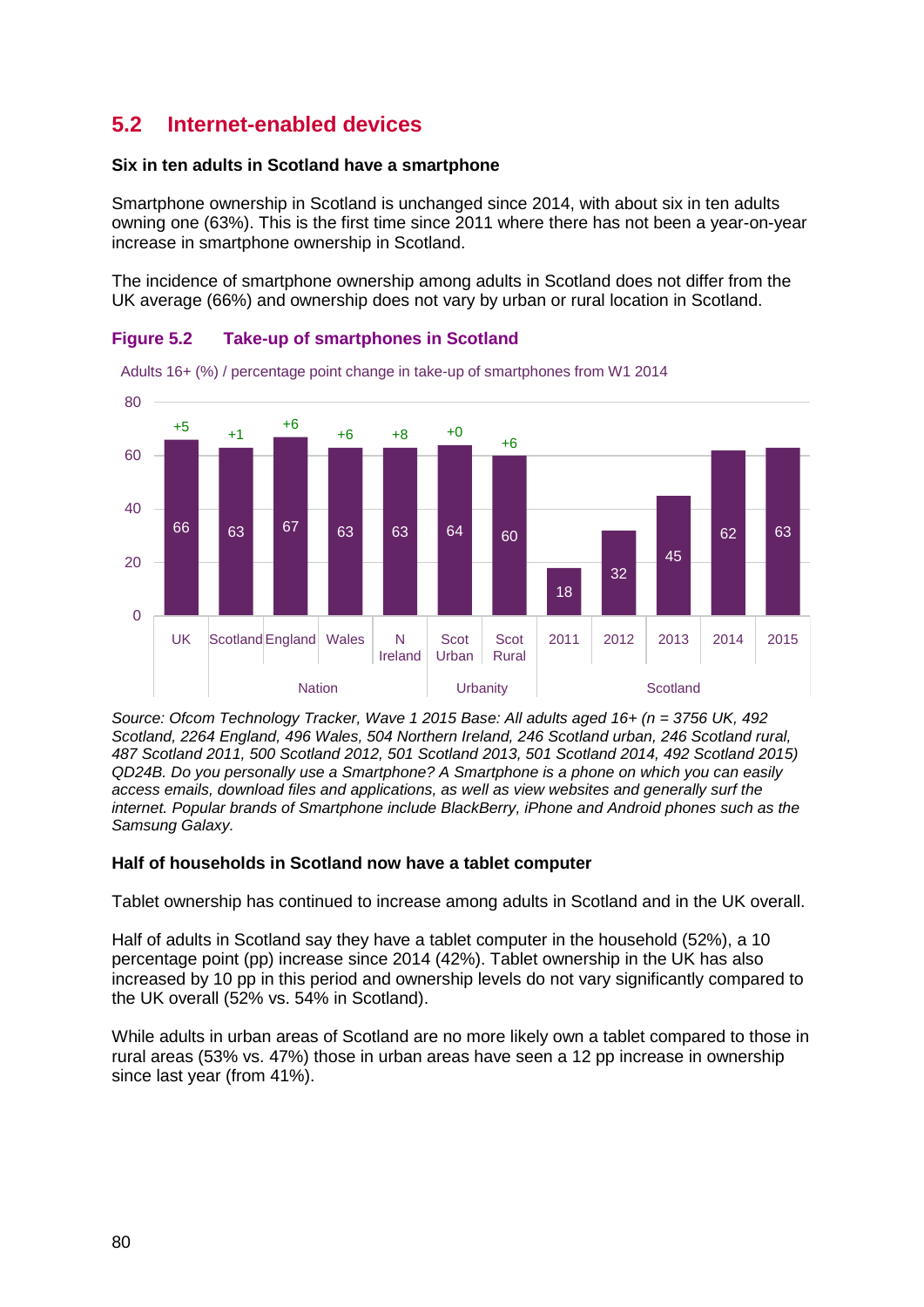

## **Figure 5.3 Ownership of tablet computers**

*Source: Ofcom Technology Tracker, Wave 1 2015 Base: All adults aged 16+ (n = 3756 UK, 492 Scotland, 2264 England, 496 Wales, 504 Northern Ireland, 246 Scotland urban, 246 Scotland rural, 487 Scotland 2011, 500 Scotland 2012, 501 Scotland 2013, 501 Scotland 2014, 492 Scotland 2015) QE1. Does your household have a PC, laptop, netbook or tablet computer?*

# **Smartphones are the most important device for accessing the internet in Scotland**

When asked to name their most important device for accessing the internet, no single device is cited by a majority of internet users in Scotland. About four in ten (37%) internet users in Scotland cite smartphones as the most important device with one in four nominating a tablet (27%) or laptop (26%). Compared to the UK overall, users in Scotland are more likely to cite a tablet as their most important device (27% vs. 19%) and are less likely to nominate a desktop computer (8% vs. 14%).

There are no significant differences in 2015 among internet users in Scotland in urban or rural locations or by household socio-economic group. Half of internet users aged 16-34 (50%) and more than four in ten (45%) aged 35-54 say a smartphone is the most important device for going online. In contrast only 6% of internet users aged 55 and over are likely to say this. Younger internet users (aged 16-34) are less likely than older users to say a tablet computer is the most important device for going online (16%).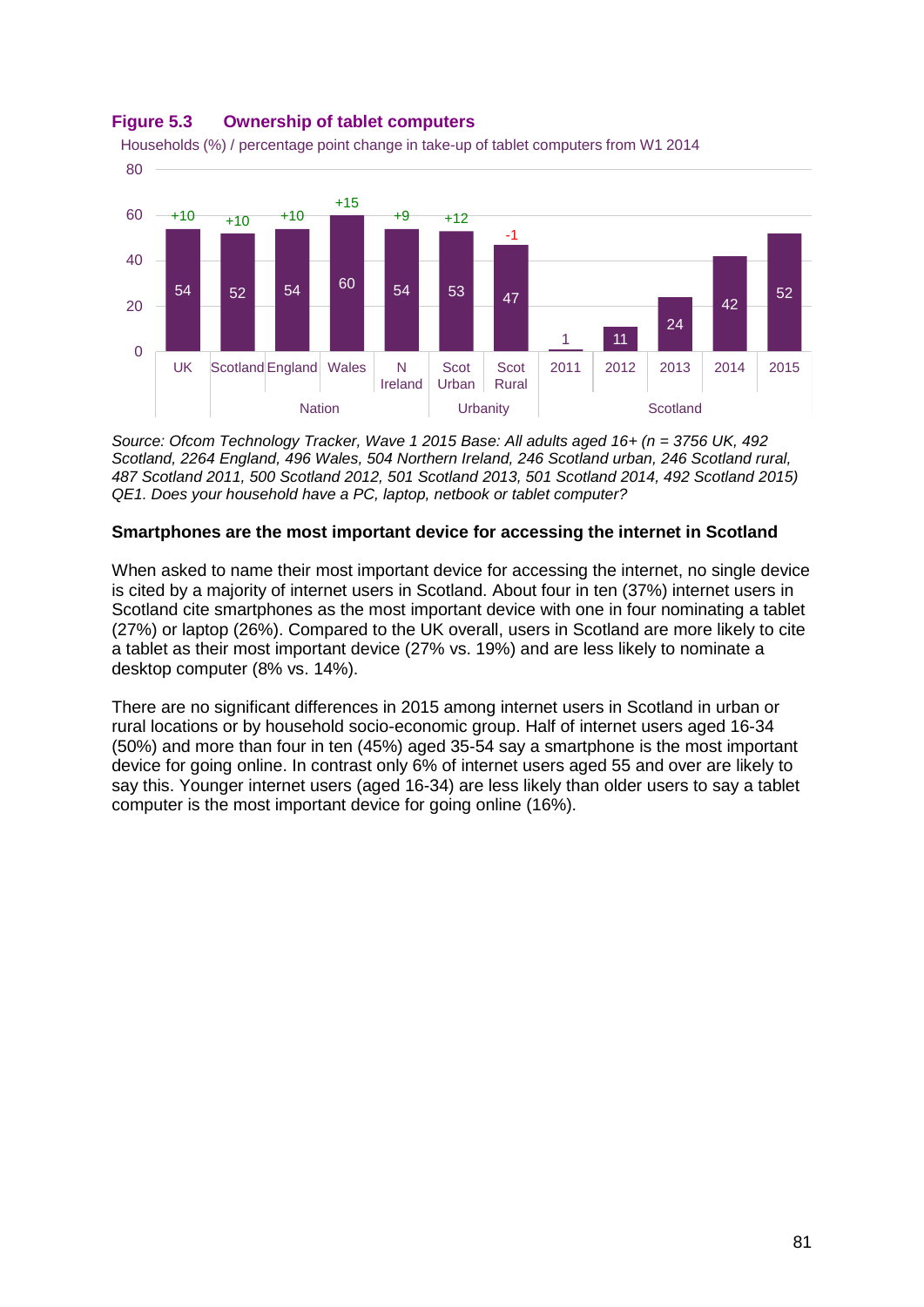

# **Figure 5.4 Most important device for accessing the internet in Scotland**

*Source: Ofcom Technology Tracker, Wave 1 2015Base: Internet users aged 16+ (n = 3095 UK, 388 Scotland, 197 Scotland urban, 191 Scotland rural, 150 16-34, 134 35-54, 104 55+, 224 ABC1, 164 C2DE, 97 under £17. 5K\*, 157 £17. 5K+).* 

*QE40: Which is the most important device you use to connect to the internet, at home or elsewhere? "Other" responses include: "Other device", "None" and "don't know". \*Caution: Low base*

# **5.3 Internet use**

#### **People in Scotland say they spent more time online in 2014 than they did in 2013**

According to research conducted for Ofcom's *Adult Media Literacy Report[44](#page-83-0)*, internet users in Scotland claim to spend 19.9 hours on the internet per week (16.5 hours in 2013). Internet users in Scotland claimed to spend a significantly lower amount of time using the internet inside of the home than in Wales (13.0 vs. 15.3 hours).

 $\overline{a}$ 

<span id="page-83-0"></span><sup>&</sup>lt;sup>44</sup> Available from online at [http://stakeholders.ofcom.org.uk/market-data-research/other/research](http://stakeholders.ofcom.org.uk/market-data-research/other/research-publications/adults/media-lit-10years/)[publications/adults/media-lit-10years/](http://stakeholders.ofcom.org.uk/market-data-research/other/research-publications/adults/media-lit-10years/)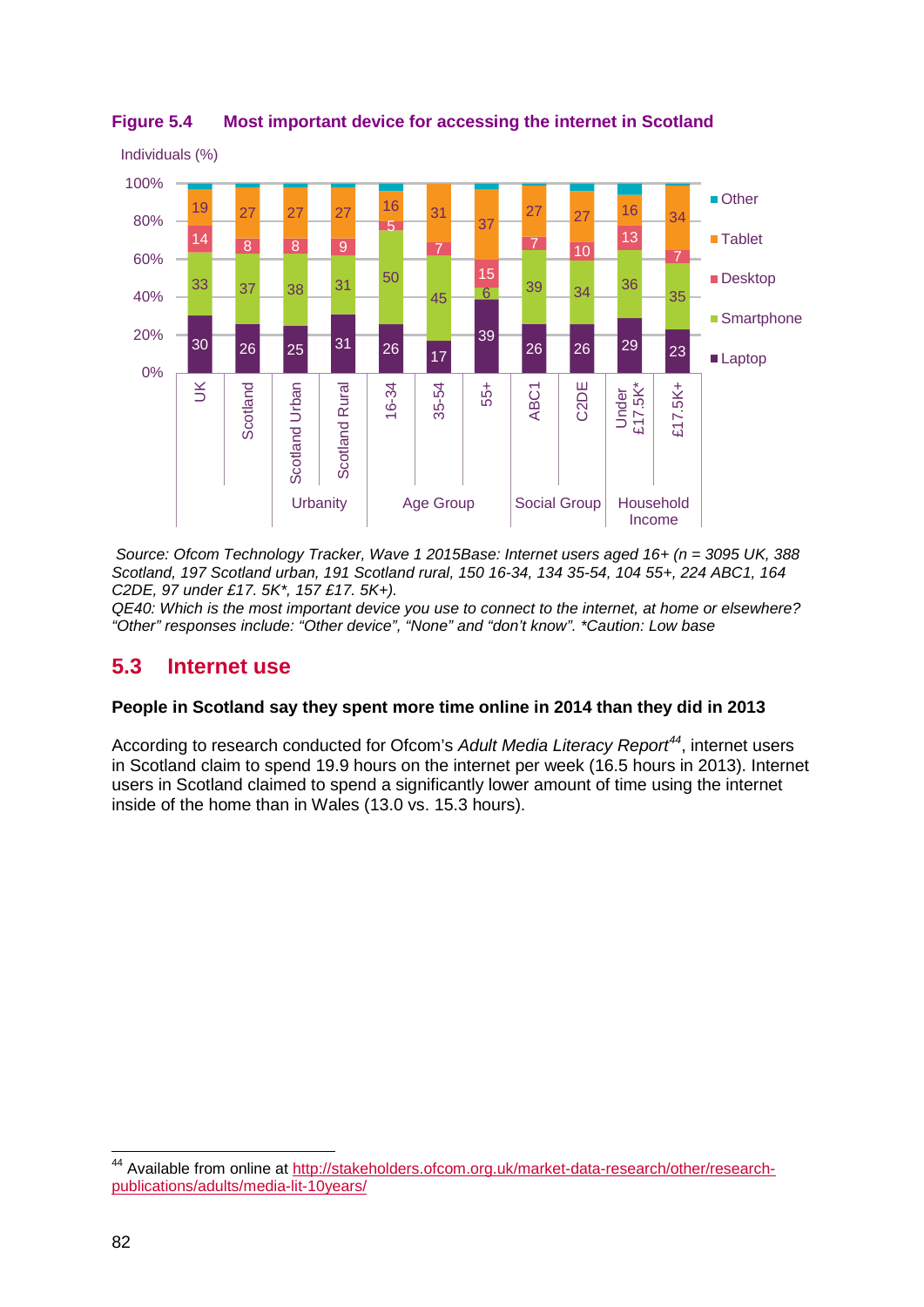

**Figure 5.5 Claimed time spent on the internet in a typical week**

*Source: Ofcom research, fieldwork carried out by Saville Rossiter-Base in October to November 2014 Base: All adults aged 16+ who use the internet at home or elsewhere (1609 UK, 1022 England, 194 Scotland, 200 Wales, 193 Northern Ireland).*

*Question: IN6A-C – How many hours in a typical week would you say you use the internet at home/ at your workplace or place of education/ anywhere else? (Unprompted responses, single coded)*

# **More than half of internet users in Scotland now watch TV or video content online**

There are six activities undertaken by a majority of internet users in Scotland. These are sending and receiving email (86%), general surfing or browsing (84%), purchasing goods or services (73%), banking (64%), using social networking sites (57%), and TV/ video viewing (55%). The first two of these activities had been undertaken in the previous week by a majority of internet users in Scotland.

Among the six activities undertaken by a majority of internet users in Scotland, compared to 2014 internet users in Scotland are now more likely to say they purchase goods or services (73% compared to 65% in 2014) or undertake TV/ video viewing (55% vs. 45%).



#### **Figure 5.6 Activities conducted online by internet users in Scotland**

*Base: Adults aged 16+ who use the internet at home or elsewhere (n= 388 Scotland 2015) QE5. Which, if any, of these do you use the internet for? Source: Ofcom Technology Tracker, Wave 1 2015*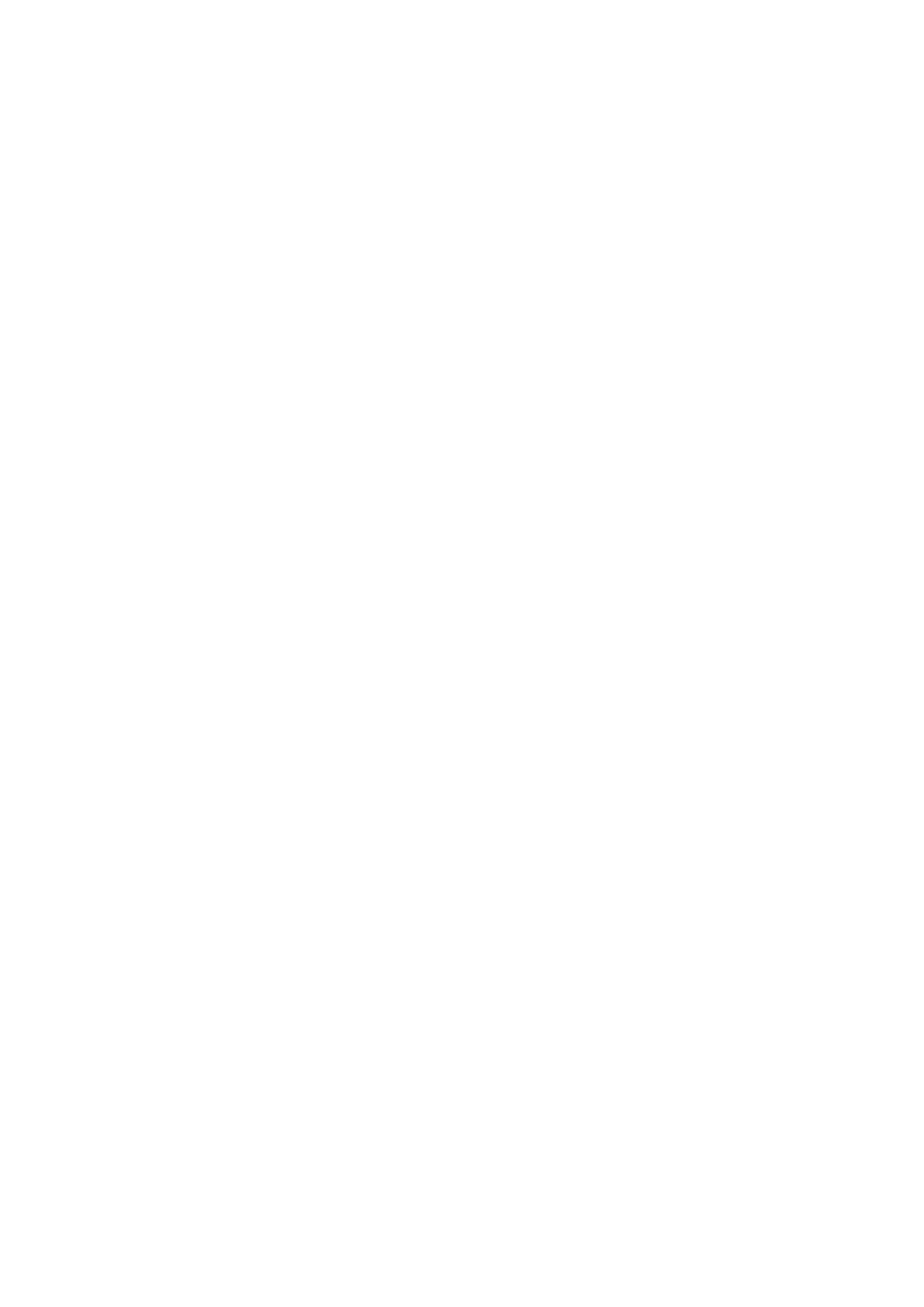# 6 Post

# **6.1 Recent developments in Scotland**

In October 2014 the Scottish Parliament debated end-to-end competition in postal services and its potential impact on Royal Mail's ability to provide the universal service.

The Scottish Parliament has an active cross-party group on postal issues, of which Ofcom is a member, and which takes an interest in the universal service obligation and issues such as post offices and access to services. In December 2014 it discussed Ofcom's statement on end-to-end competition.

# **6.2 Sending post: residential customers**

# **Adults in Scotland are the least likely to send post each month**

Over a third of adults living in Scotland (36%) said they had not sent any post in the past month, the highest across all the nations. This compares to just under a quarter of those in England (22%) and a quarter of those in Wales (25%) who said they had not sent any items in the past month. Adults in Scotland also send fewer items than other nations on average each month (5.0) except Northern Ireland, where the average is 4.5 items.



# **Figure 6.1 Approximate number of items of post sent each month**

*Source: Ofcom Residential Postal Tracker, Q2 2014-Q1 2015 Base: All respondents (n = 3557 UK, 2123 England, 580 Scotland, 418 Wales, 436 Northern Ireland) QC1. Approximately how many items of post - including letters, cards and parcels - have you personally sent in the past month?* 

# **One in five adults in Scotland have sent a parcel in the past month**

A fifth (21%) of adults in Scotland said that they had sent a parcel in the past month, lower than the UK overall (30%). Those in Scotland were the least likely to have sent a parcel, with 79% saying that they had not done so in the past month.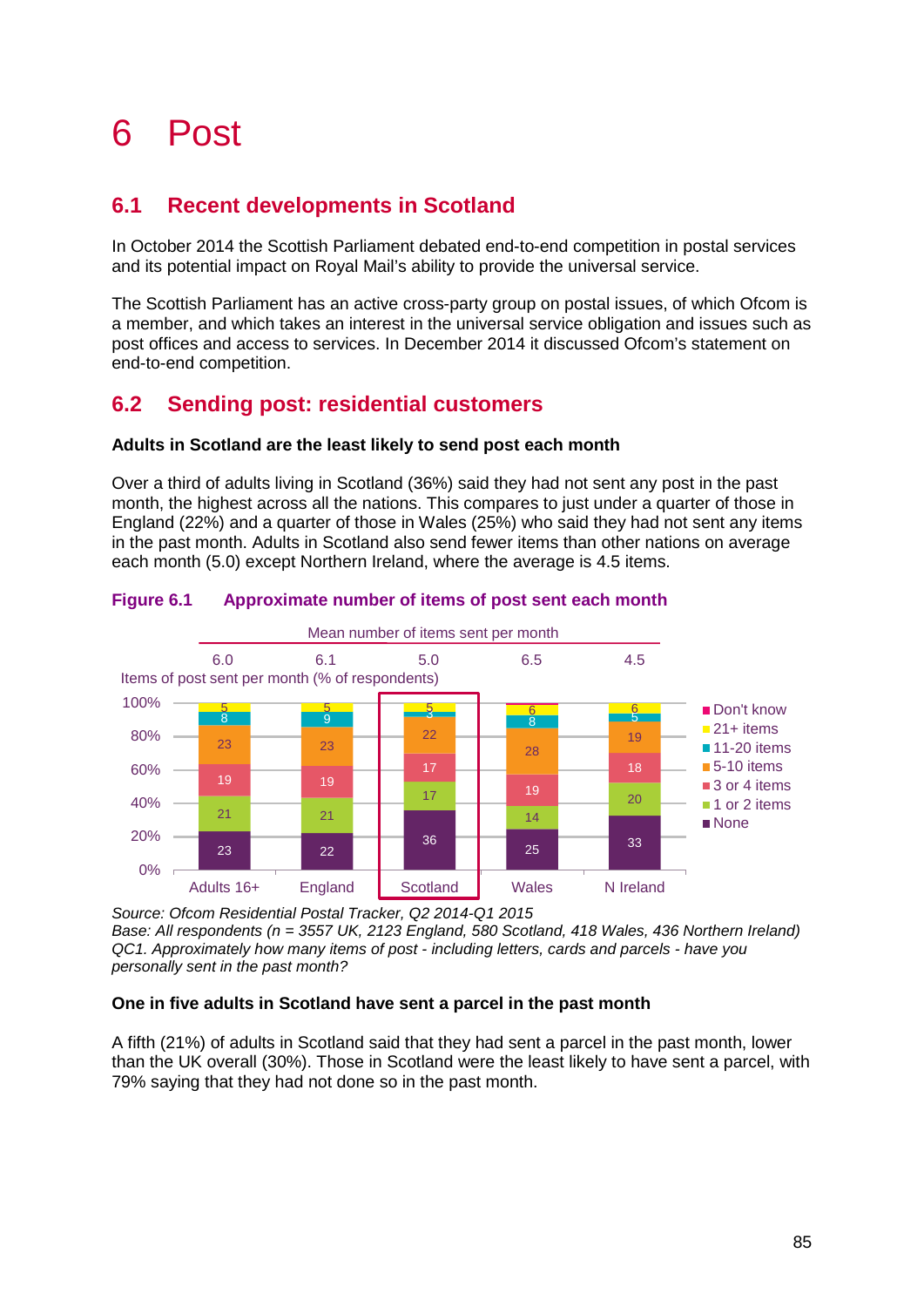

# **Figure 6.2 Parcels sent in the past month**

*Source: Ofcom Residential Postal Tracker, Q2 2014-Q1 2015 Base: All respondents (n = 3557 UK, 2123 England, 580 Scotland, 418 Wales, 436 Northern Ireland) QC2. And how many of these items sent in the last month were parcels rather than letters and cards?* 

# **Adults in Scotland send more personal mail than in other nations**

Although fewer people in Scotland had sent a parcel than the UK average, nearly two thirds of adults in Scotland (63%) said that they had sent invitations and greeting cards in the past month.

Those in Scotland were more likely to have sent any item of personal mail, three-quarters of adults having done so in the past month. This is higher than any other nation, and 5pp higher than the UK overall (70%).





■ UK England B Scotland ■ Wales ■ N Ireland

*Source: Ofcom Residential Postal Tracker, Q2 2014-Q1 2015 Base: All who have personally sent any items of post in the last week (n = 2685 UK, 1673 England, 382 Scotland, 330 Wales, 300 Northern Ireland) QC5. Which of these types of mail would you say you have personally sent in the last month by post? (multicode)* 

# **Adults in Scotland are more likely to use a Royal Mail post box to send parcels**

Adults in Scotland are more likely than those in the other nations to use a post box to send a parcel (29% vs. 22% across the UK) and less likely to go to a post office counter (59% vs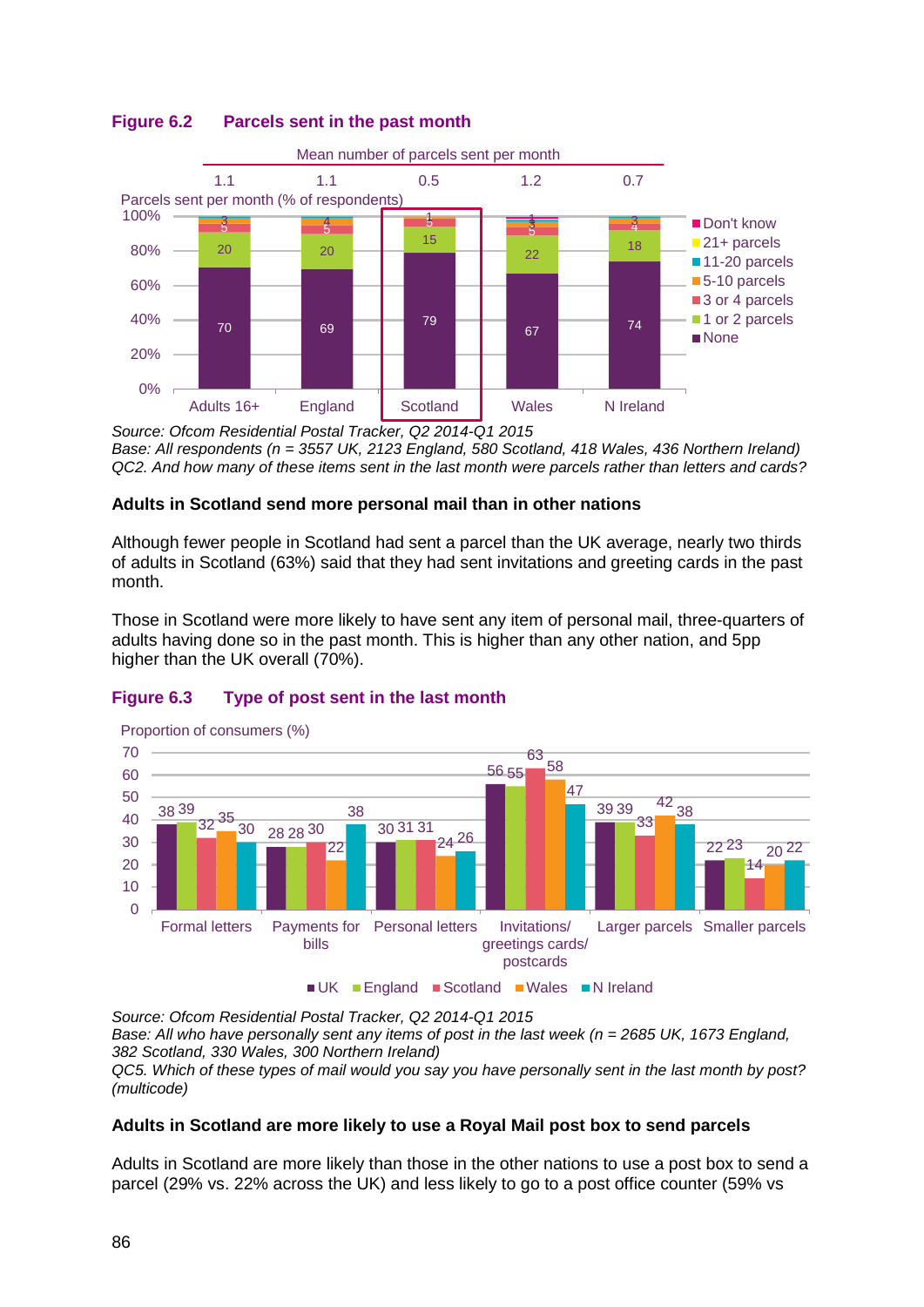75% across the UK). This suggests that, although people in Scotland send fewer parcels overall, they are more likely than those in other nations to send small parcels capable of being posted in a post box.



#### **Figure 6.4 Methods used to send parcels**

*Source: Ofcom Residential Postal Tracker, Q2 2014-Q1 2015 Base: All who have sent any parcels in the last month (n = 1088 UK, 688 England, 146 Scotland, 135 Wales, 119 Northern Ireland)* 

*QC20. You said earlier that you have sent one or more parcels in the last month... When you sent these parcels, which of these methods did you use? (multicode)* 

#### **Those in Scotland are more likely than all UK adults to have reduced, and to continue to reduce, the amount of post they send**

When asked about how the amount of post they send has changed in recent times, people in Scotland were more likely than the UK average to say they now send less (-18% net). They also anticipated that they will further reduce their use of post in the future (-16% net).



#### **Figure 6.5 Net claimed change in amount of post sent in the past two years**

*Source: Ofcom Residential Postal Tracker, Q2 2014-Q1 2015*

*Base: All respondents (n = 3557 UK, 2123England, 580 Scotland, 418 Wales, 436 N Ireland) QC10: Compared with two years ago, would you say that the number of items you send through the post has...increased greatly, increased slightly, stayed the same, decreased slightly, decreased greatly? (Multiple choice)* 

*Note: chart shows net (% who claim use has increased - % those who claim use has decreased)*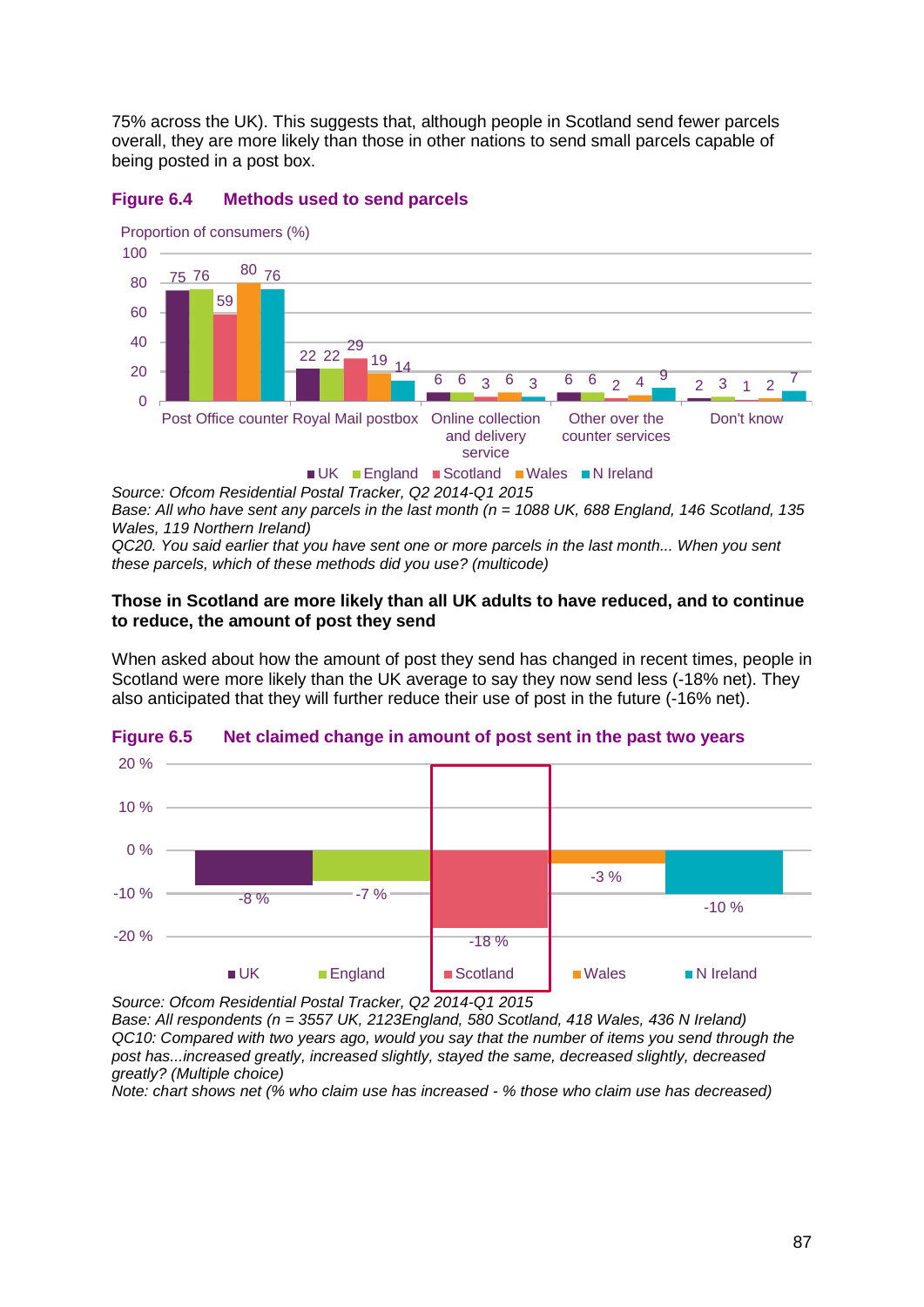

# **Figure 6.6 Predicted change in amount of post sent in the next two years**

*Source: Ofcom Residential Postal Tracker, Q2 2014-Q1 2015 Base: All respondents (n = 2354 UK, 1433 England, 379 Scotland, 278 Wales, 264 N Ireland) QC25: Looking to the future... Compared with now, would you say that the number of letters, cards and parcels you will be sending in the post two years from now will have.....increased greatly, increased slightly, stayed the same, decreased slightly, decreased greatly? Note: chart shows net (% who claim use will increase - % those who their use will decrease)* 

# **6.3 Receiving post: residential customers**

#### **Those living in Scotland claim to receive eight items of post each week, slightly fewer than the UK average**

People in Scotland are more likely to receive four items or fewer each week than the UK average, with a third of adults (36%) saying that they had received between one and four items in the past week.

Although the average number of letters, cards and parcels received by adults in Scotland is lower than the UK average (8.0 vs 8.5), it is much higher than the Northern Ireland stated average of 5.9 items received per week.



#### **Figure 6.7 Approximate number of items received in the past week**

Base: All respondents (n = 3557 UK, 2123 England, 580 Scotland, 418 Wales, 436 Northern Ireland) *QD1. Approximately how many items of post – including letters, cards and parcels – have you personally received in the last week?*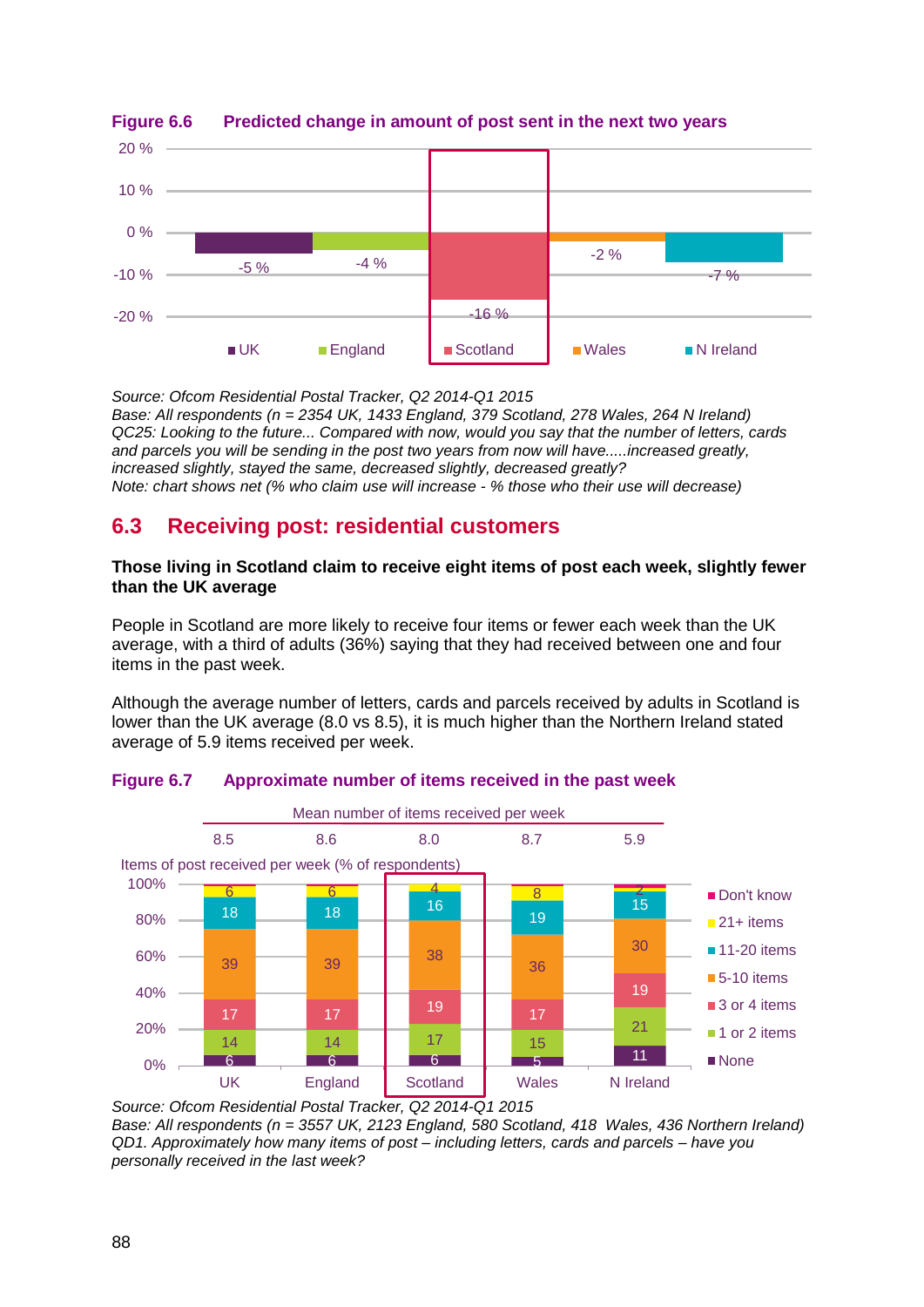## **Increases in post received in Scotland appear to be driven by direct mail and parcels.**

When asked to compare the amount of post they receive now with what they typically received two years ago, almost a quarter of adults in Scotland (23%) think they are receiving more.

Around half of those who say they are receiving more post than two years ago report receiving more addressed direct mail (49%), and four in ten say that they are receiving more large parcels (39%). Only 4% say that they are receiving more personal letters.





*Source: Ofcom Residential Postal Tracker, Q2 2014-Q1 2015 Base: All respondents who say that the number of items received by post has increased, compared to two years ago (n = 885 UK, 580 England, 130 Scotland, 98 Wales, 77 Northern Ireland) QD6. Which of these types of addressed items are you personally receiving more often through the post now? (multicode) \* Caution: Low base*

# **6.4 Attitudes towards Royal Mail**

#### **Adults living in Scotland are more satisfied than the rest of the UK with the cost of postage**

Eighty-six per cent of people in Scotland are 'very' or 'quite' satisfied with Royal Mail overall. [Figure 6.9](#page-91-0) shows that this satisfaction is seen across all aspects of Royal Mail's service, in particular the cost of postage: almost seven in ten (69%) adults in Scotland express satisfaction with this, compared to just 58% across the whole of the UK.

More than nine in ten (93%) people in Scotland were satisfied with the security of the service, and 90% were satisfied with the length of time taken for post to reach its destination.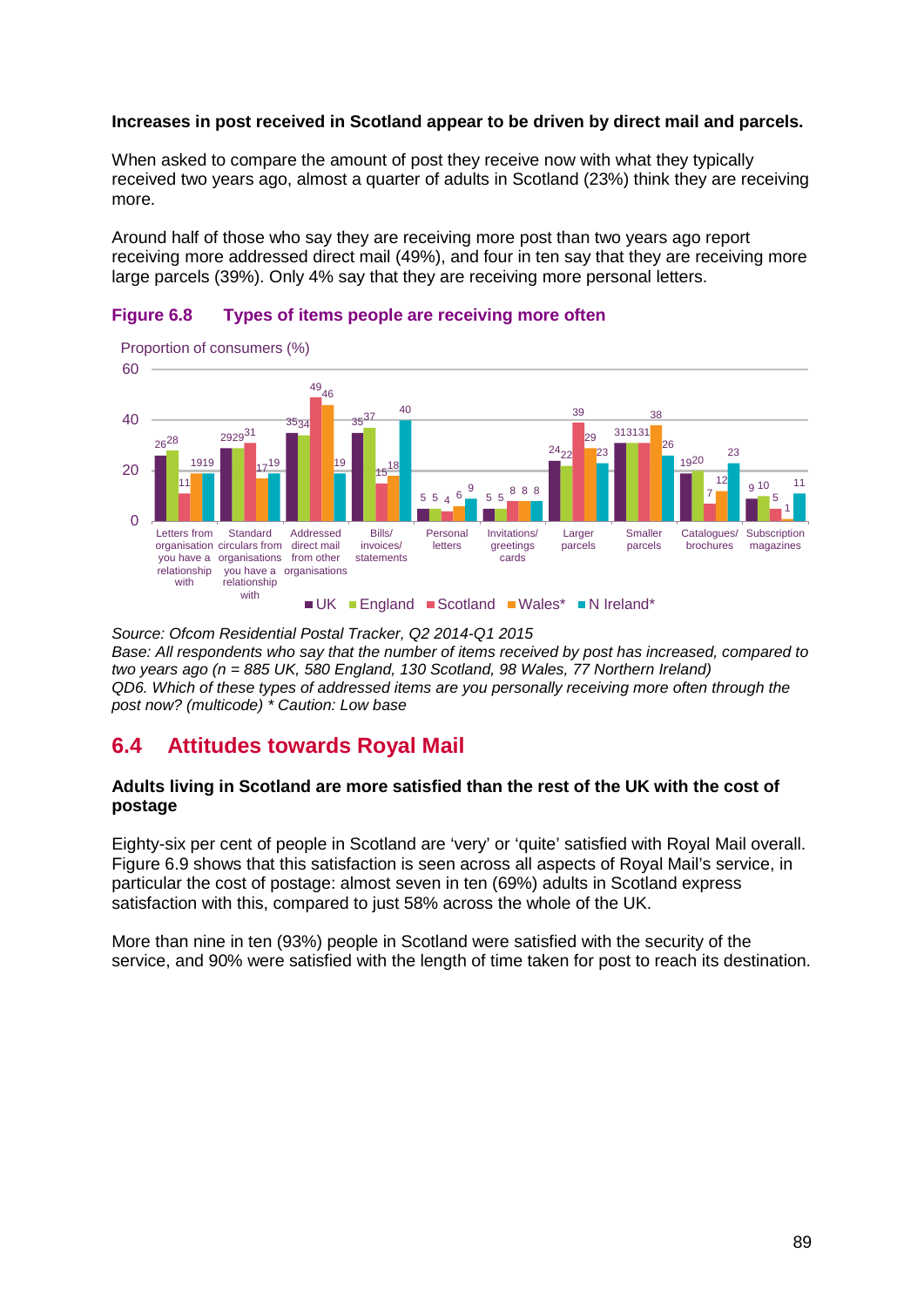# <span id="page-91-0"></span>**Figure 6.9 Satisfaction with specific aspects of Royal Mail's service**



*Source: Ofcom Residential Postal Tracker, Q2 2014-Q1 2015* 

*Base: All respondents (n = 3557 UK, 580 Scotland)* 

*QE3A-F. Satisfaction with specific aspects of Royal Mail's services (very or quite satisfied) Ranked by proportion satisfied among Scotland adults* 

#### **Two in ten adults in Scotland claim that a card has been left by Royal Mail when there was someone at home to receive the post, in the past year**

Customers in Scotland reported the lowest level of most problems with Royal Mail, compared to the other nations. Three in ten people in Scotland had experienced any problem with Royal Mail, far lower than the UK average of 44%.

Of the problems experienced in Scotland, just over one in ten (12%) had had post incorrectly delivered to their address, compared to 29% across the UK and 27% in Northern Ireland. Just 4% had experienced delayed mail, again the lowest of all the nations. However, Scotland had the highest number of adults claiming that a card was left for them by Royal Mail when someone was in to receive the post (18% vs 12% UK average).





*Source: Ofcom Residential Postal Tracker, Q2 2014-Q1 2015 Base: All respondents (n = 3557 adults 16+, 2123 England, 580 Scotland, 418 Wales, 436 Northern Ireland)* 

*QG1A-E. Problems experienced with Royal Mail service in the last 12 months, ranked by proportion among all UK adults*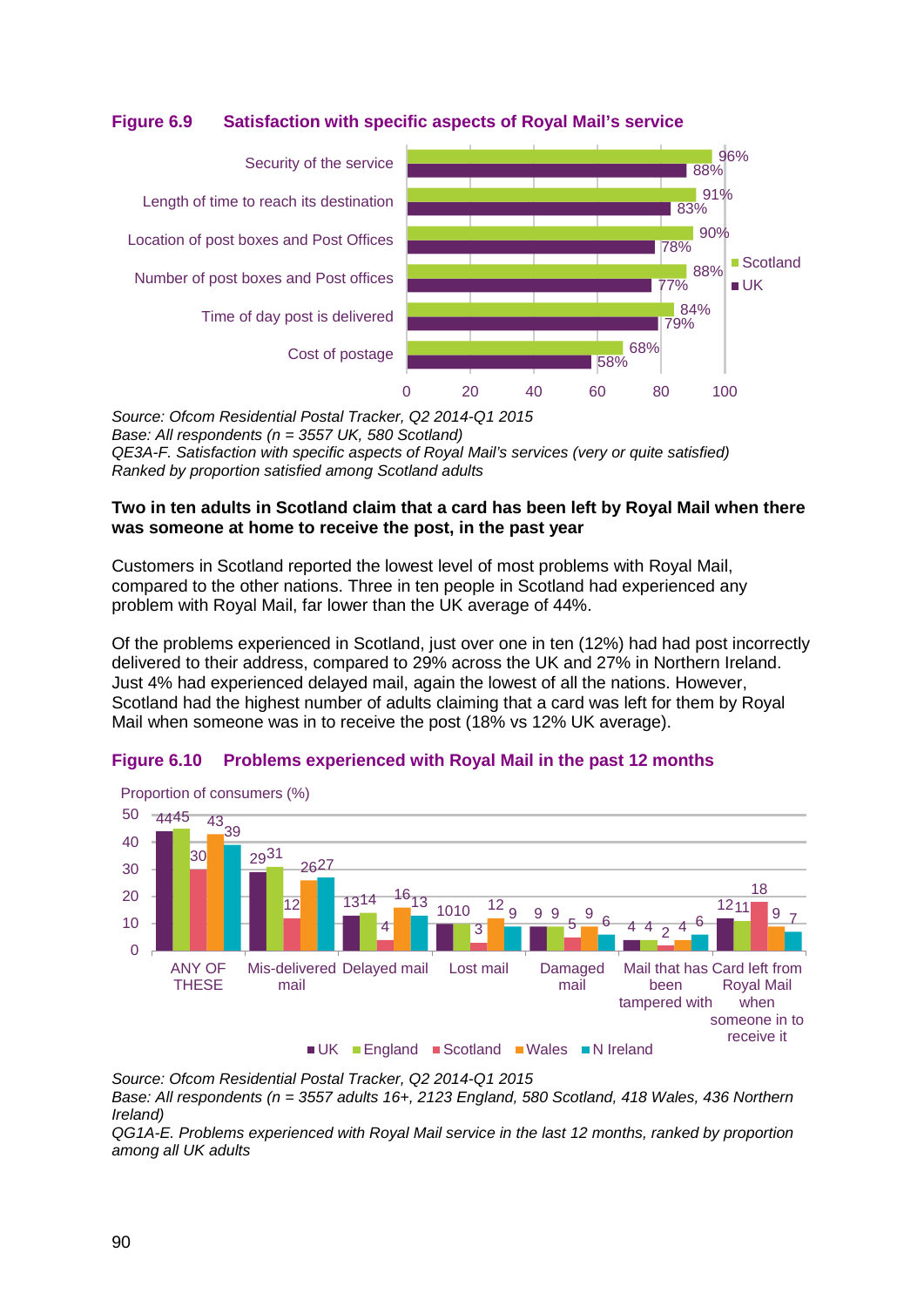# **6.5 Sending and receiving post: business customers**

# **Over six in ten businesses in Scotland send fewer than 25 letters each month**

Almost six in ten (59%) of organisations based in Scotland say they send fewer than 25 letters each month. This is in line with the UK average (59%).



## **Figure 6.11 Average volume of letters sent each month**

*Source: Ofcom Business Postal Tracker, Q2 2014-Q1 2015 Base: All respondents (n = 1591 UK, 973 England, 217 Scotland, 198 Wales, 203 N Ireland) QV2a. On average, how many letter items does your organisation send per month? Please think only about all the letters and large letters you may send as an organisation.* 

# **Three in ten businesses in Scotland use large letter First Class stamps for their post**

Just over six in ten (62%) of businesses in Scotland send their letters using standard First Class stamps, lower than the overall across the UK (68%). However, businesses in Scotland are more likely to use large letter First Class stamps, with three in ten using this product. This compares to 23% in Wales and Northern Ireland and 28% in the UK overall (28%).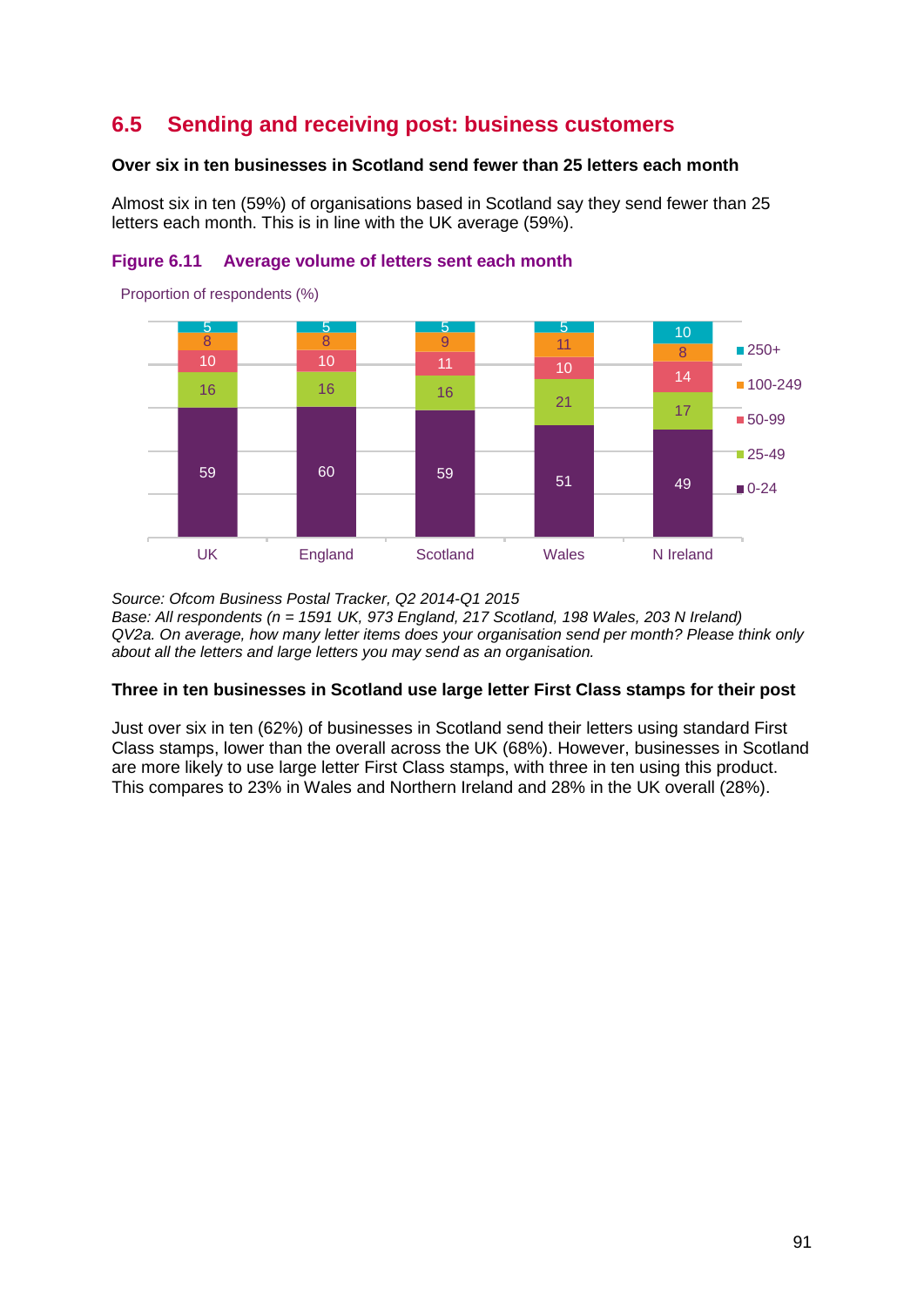

# **Figure 6.12 Royal Mail services used to send items of post**

*Source: Ofcom Business Postal Tracker, Q2 2014-Q1 2015* 

Base: All respondents using RM standard delivery services (n = 1493 UK, 916 England, 205 Scotland, *182 Wales, 190 N Ireland)* 

*QV6d. Which, if any, of the following Royal Mail services does your organisation use to send your standard mail?* 

## **Six in ten organisations in Scotland say they have switched some post to other methods over the past 12 months**

Businesses were asked if they had substituted any of their postal communications with other methods such as email or other electronic alternatives. Six in ten (59%) of organisations in Scotland said they had switched some of their communications from post to another method in the past 12 months. This is the lowest across all of the UK nations. Across the UK, 63% of business said that they had switched some post to another method.



# **Figure 6.13 Switched some post to other methods over past 12 months**

*Base: All respondents (n = 1591 UK, 973 England, 217 Scotland, 198 Wales, 203 N Ireland) QF4. Over the last 12 months, has your organisation moved some mail to other communication methods?*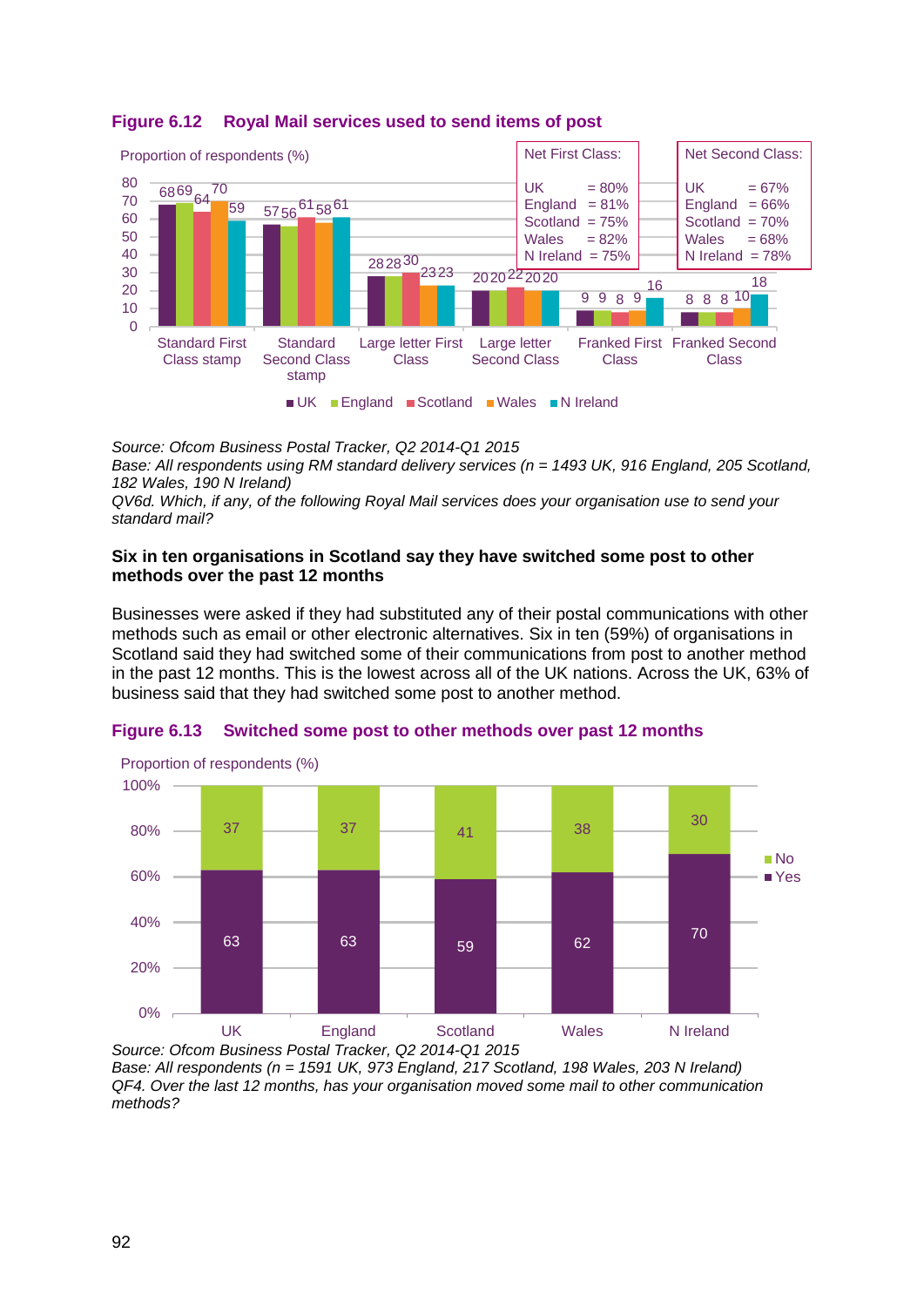## **Speed is more important than cost saving when considering switching mail to another method in Scotland**

[Figure 6.14](#page-94-0) shows that businesses in Scotland are the most likely of all the UK nations to say that speed is a reason to switch post to other methods. Although Scotland was the most likely to say speed was a motivating factor, this was one of the most-cited reasons for almost all nations.

Cost saving is the least likely reason for switching in Scotland, with less than three in ten (29%) choosing this, compared to 39% in Wales and 44% in Northern Ireland.

<span id="page-94-0"></span>



*Source: Ofcom Business Postal Tracker, Q2 2013-Q1 2014* 

Base: All who have moved to other communication methods (n = 909 UK, 543 England, 123 Scotland, *130 Wales, 113 N Ireland)* 

*QF6: Why have you moved some mail to other communication methods? Open-ended All above 2% across UK shown* 

#### **Over four-fifths of businesses in Scotland are satisfied with the postal service they receive from Royal Mail**

Eighty-two per cent of business customers in Scotland say they are satisfied with the service they receive from Royal Mail, with 39% saying they are 'very satisfied'. Although satisfaction overall is higher in Scotland than in Wales, more businesses in Wales said that they were 'very satisfied'.